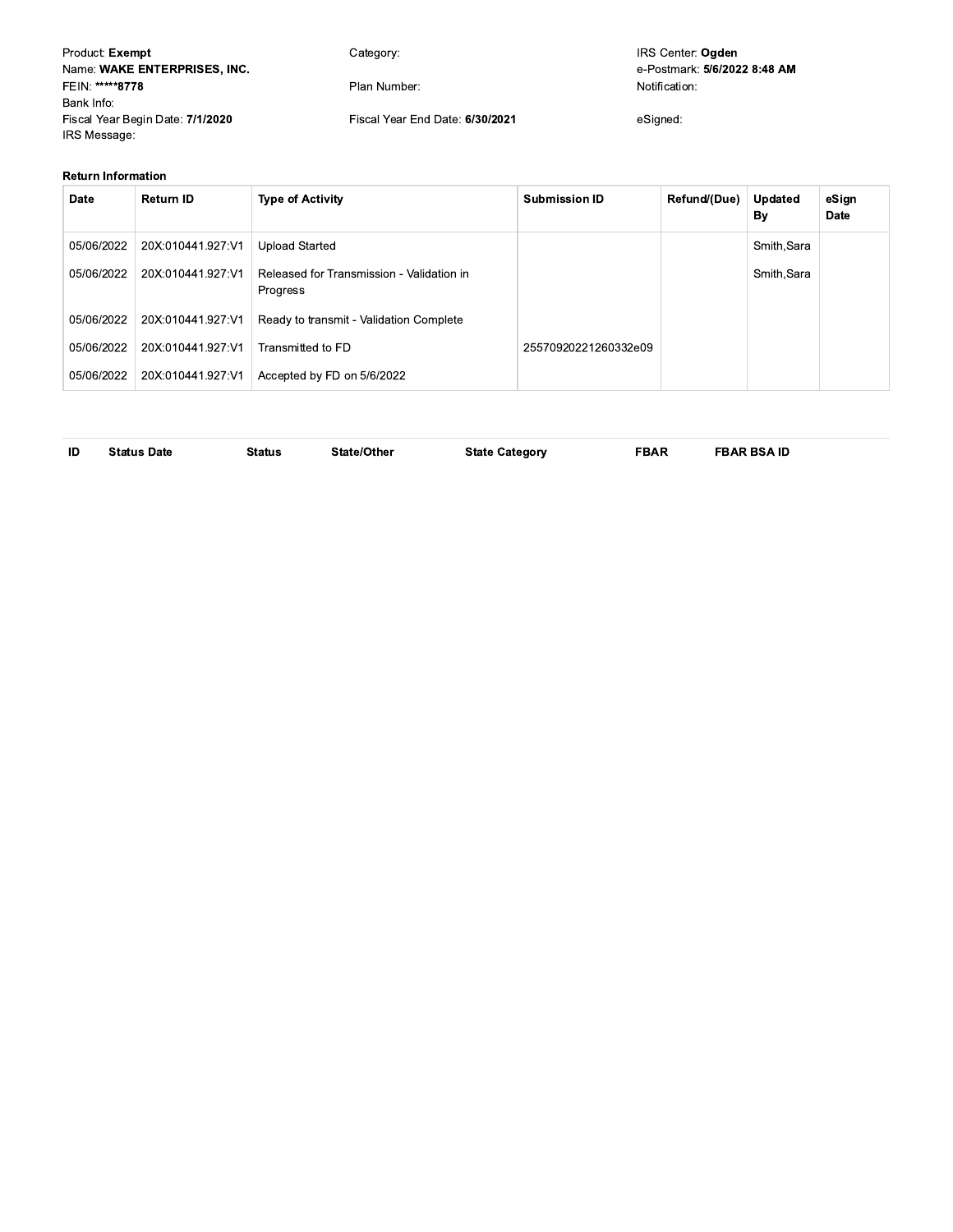# IRS e-file Signature Authorization

| Form 8879-EO                                                     | <b>IRS e-file Signature Authorization</b><br>for an Exempt Organization                                                                                                                                                                                                                                                                                                                                                                                                                                                                                                                                                                                                                                                                                                                                                                                                                                                                                                                                                                                                                                                                   |                 | OMB No. 1545-0047                     |
|------------------------------------------------------------------|-------------------------------------------------------------------------------------------------------------------------------------------------------------------------------------------------------------------------------------------------------------------------------------------------------------------------------------------------------------------------------------------------------------------------------------------------------------------------------------------------------------------------------------------------------------------------------------------------------------------------------------------------------------------------------------------------------------------------------------------------------------------------------------------------------------------------------------------------------------------------------------------------------------------------------------------------------------------------------------------------------------------------------------------------------------------------------------------------------------------------------------------|-----------------|---------------------------------------|
|                                                                  |                                                                                                                                                                                                                                                                                                                                                                                                                                                                                                                                                                                                                                                                                                                                                                                                                                                                                                                                                                                                                                                                                                                                           |                 |                                       |
|                                                                  | For calendar year 2020, or fiscal year beginning JUL 1 . 2020, and ending JUN 30                                                                                                                                                                                                                                                                                                                                                                                                                                                                                                                                                                                                                                                                                                                                                                                                                                                                                                                                                                                                                                                          | .2021           | 2020                                  |
| Department of the Treasury<br>Internal Revenue Service           | Do not send to the IRS. Keep for your records.<br>Go to www.irs.gov/Form8879EO for the latest information.                                                                                                                                                                                                                                                                                                                                                                                                                                                                                                                                                                                                                                                                                                                                                                                                                                                                                                                                                                                                                                |                 |                                       |
| Name of exempt organization or person subject to tax             |                                                                                                                                                                                                                                                                                                                                                                                                                                                                                                                                                                                                                                                                                                                                                                                                                                                                                                                                                                                                                                                                                                                                           |                 | Taxpayer identification number        |
|                                                                  |                                                                                                                                                                                                                                                                                                                                                                                                                                                                                                                                                                                                                                                                                                                                                                                                                                                                                                                                                                                                                                                                                                                                           |                 |                                       |
| WAKE ENTERPRISES, INC.                                           |                                                                                                                                                                                                                                                                                                                                                                                                                                                                                                                                                                                                                                                                                                                                                                                                                                                                                                                                                                                                                                                                                                                                           | 56-1248778      |                                       |
| Name and title of officer or person subject to tax               |                                                                                                                                                                                                                                                                                                                                                                                                                                                                                                                                                                                                                                                                                                                                                                                                                                                                                                                                                                                                                                                                                                                                           |                 |                                       |
| OSHANA WATKINS                                                   |                                                                                                                                                                                                                                                                                                                                                                                                                                                                                                                                                                                                                                                                                                                                                                                                                                                                                                                                                                                                                                                                                                                                           |                 |                                       |
| PRESIDENT<br>Part I                                              | Type of Return and Return Information (Whole Dollars Only)                                                                                                                                                                                                                                                                                                                                                                                                                                                                                                                                                                                                                                                                                                                                                                                                                                                                                                                                                                                                                                                                                |                 |                                       |
|                                                                  | Check the box for the return for which you are using this Form 8879-EO and enter the applicable amount, if any, from the return. If you                                                                                                                                                                                                                                                                                                                                                                                                                                                                                                                                                                                                                                                                                                                                                                                                                                                                                                                                                                                                   |                 |                                       |
|                                                                  | check the box on line 1a, 2a, 3a, 4a, 5a, 6a, or 7a below, and the amount on that line for the return being filed with this form was                                                                                                                                                                                                                                                                                                                                                                                                                                                                                                                                                                                                                                                                                                                                                                                                                                                                                                                                                                                                      |                 |                                       |
|                                                                  | blank, then leave line 1b, 2b, 3b, 4b, 5b, 6b, or 7b, whichever is applicable, blank (do not enter -0-). But, if you entered -0- on the                                                                                                                                                                                                                                                                                                                                                                                                                                                                                                                                                                                                                                                                                                                                                                                                                                                                                                                                                                                                   |                 |                                       |
|                                                                  | return, then enter 0- on the applicable line below. Do not complete more than one line in Part I.                                                                                                                                                                                                                                                                                                                                                                                                                                                                                                                                                                                                                                                                                                                                                                                                                                                                                                                                                                                                                                         |                 |                                       |
| 1a Form 990 check here $\blacktriangleright$ $\lfloor x \rfloor$ |                                                                                                                                                                                                                                                                                                                                                                                                                                                                                                                                                                                                                                                                                                                                                                                                                                                                                                                                                                                                                                                                                                                                           |                 |                                       |
| 2a Form 990-EZ check here ▶                                      |                                                                                                                                                                                                                                                                                                                                                                                                                                                                                                                                                                                                                                                                                                                                                                                                                                                                                                                                                                                                                                                                                                                                           |                 |                                       |
| 3a Form 1120-POL check here                                      |                                                                                                                                                                                                                                                                                                                                                                                                                                                                                                                                                                                                                                                                                                                                                                                                                                                                                                                                                                                                                                                                                                                                           |                 |                                       |
| 4a Form 990-PF check here                                        | b Tax based on investment income (Form 990-PF, Part VI, line 5) _________ 4b ____________________                                                                                                                                                                                                                                                                                                                                                                                                                                                                                                                                                                                                                                                                                                                                                                                                                                                                                                                                                                                                                                         |                 |                                       |
| 5a Form 8868 check here                                          |                                                                                                                                                                                                                                                                                                                                                                                                                                                                                                                                                                                                                                                                                                                                                                                                                                                                                                                                                                                                                                                                                                                                           |                 |                                       |
| 6a Form 990-T check here                                         |                                                                                                                                                                                                                                                                                                                                                                                                                                                                                                                                                                                                                                                                                                                                                                                                                                                                                                                                                                                                                                                                                                                                           |                 |                                       |
| 7a Form 4720 check here                                          |                                                                                                                                                                                                                                                                                                                                                                                                                                                                                                                                                                                                                                                                                                                                                                                                                                                                                                                                                                                                                                                                                                                                           |                 |                                       |
| Part II                                                          | Declaration and Signature Authorization of Officer or Person Subject to Tax                                                                                                                                                                                                                                                                                                                                                                                                                                                                                                                                                                                                                                                                                                                                                                                                                                                                                                                                                                                                                                                               |                 |                                       |
|                                                                  | Under penalties of perjury, I declare that $\boxed{X}$ I am an officer of the above organization or I am a person subject to tax with respect to                                                                                                                                                                                                                                                                                                                                                                                                                                                                                                                                                                                                                                                                                                                                                                                                                                                                                                                                                                                          |                 |                                       |
| (name of organization)                                           | (EIN)                                                                                                                                                                                                                                                                                                                                                                                                                                                                                                                                                                                                                                                                                                                                                                                                                                                                                                                                                                                                                                                                                                                                     |                 | and that I have examined a copy       |
| PIN: check one box only                                          | to receive from the IRS (a) an acknowledgement of receipt or reason for rejection of the transmission, (b) the reason for any delay in<br>processing the return or retund, and (c) the date of any retund. If applicable, I authorize the U.S. Treasury and its designated Financial<br>Agent to initiate an electronic funds withdrawal (direct debit) entry to the financial institution account indicated in the tax preparation<br>software for payment of the federal taxes owed on this return, and the financial institution to debit the entry to this account. To revoke<br>a payment, I must contact the U.S. Treasury Financial Agent at 1-888-353-4537 no later than 2 business days prior to the payment<br>(settlement) date, I also authorize the financial institutions involved in the processing of the electronic payment of taxes to receive<br>confidential information necessary to answer inquiries and resolve issues related to the payment. I have selected a personal<br>identification number (PIN) as my signature for the electronic return and, if applicable, the consent to electronic funds withdrawal. |                 |                                       |
| X                                                                | l authorize MAHER DUESSEL, CPA'S<br>the control of the control of the control of the control of the control of the control of the control of the control of the control of the control of the control of the control of the control of the control of the control                                                                                                                                                                                                                                                                                                                                                                                                                                                                                                                                                                                                                                                                                                                                                                                                                                                                         | to enter my PIN | 10441                                 |
|                                                                  | <b>ERO</b> firm name                                                                                                                                                                                                                                                                                                                                                                                                                                                                                                                                                                                                                                                                                                                                                                                                                                                                                                                                                                                                                                                                                                                      |                 | Enter five numbers, but               |
|                                                                  |                                                                                                                                                                                                                                                                                                                                                                                                                                                                                                                                                                                                                                                                                                                                                                                                                                                                                                                                                                                                                                                                                                                                           |                 | do not enter all zeros                |
|                                                                  | as my signature on the tax year 2020 electronically filed return. If I have indicated within this return that a copy of the return is being filed with<br>a state agency(ies) regulating charities as part of the IRS Fed/State program, I also authorize the aforementioned ERO to enter my<br>PIN on the return's disclosure consent screen.                                                                                                                                                                                                                                                                                                                                                                                                                                                                                                                                                                                                                                                                                                                                                                                            |                 |                                       |
|                                                                  | As an officer or person subject to tax with respect to the organization, I will enter my PIN as my signature on the tax year 2020<br>electronically filed return. If I have indicated within this return that a copy of the return is being filed with a state agency(ies)<br>regulating charities as part of the IRS Fed/State program, I will enter my PIN on the return's disclosure consent screen.                                                                                                                                                                                                                                                                                                                                                                                                                                                                                                                                                                                                                                                                                                                                   |                 |                                       |
| Signature of officer or person subject to tax<br>Part III        | <b>Certification and Authentication</b>                                                                                                                                                                                                                                                                                                                                                                                                                                                                                                                                                                                                                                                                                                                                                                                                                                                                                                                                                                                                                                                                                                   |                 | 4/29/22<br>Date $\blacktriangleright$ |
|                                                                  | ERO's EFIN/PIN. Enter your six-digit electronic filing identification                                                                                                                                                                                                                                                                                                                                                                                                                                                                                                                                                                                                                                                                                                                                                                                                                                                                                                                                                                                                                                                                     |                 |                                       |
|                                                                  | 25570912345<br>number (EFIN) followed by your five-digit self-selected PIN.                                                                                                                                                                                                                                                                                                                                                                                                                                                                                                                                                                                                                                                                                                                                                                                                                                                                                                                                                                                                                                                               |                 |                                       |
|                                                                  | Do not enter all zeros                                                                                                                                                                                                                                                                                                                                                                                                                                                                                                                                                                                                                                                                                                                                                                                                                                                                                                                                                                                                                                                                                                                    |                 |                                       |
| IRS e-file Providers for Business Returns.                       | I certify that the above numeric entry is my PIN, which is my signature on the 2020 electronically filed return indicated above. I confirm<br>that I am submitting this return in accordance with the requirements of Pub. 4163, Modernized e-File (MeF) Information for Authorized                                                                                                                                                                                                                                                                                                                                                                                                                                                                                                                                                                                                                                                                                                                                                                                                                                                       |                 |                                       |
|                                                                  | April 9 Killer                                                                                                                                                                                                                                                                                                                                                                                                                                                                                                                                                                                                                                                                                                                                                                                                                                                                                                                                                                                                                                                                                                                            | 4/29/22         |                                       |
| ERO's signature                                                  | Date $\blacktriangleright$                                                                                                                                                                                                                                                                                                                                                                                                                                                                                                                                                                                                                                                                                                                                                                                                                                                                                                                                                                                                                                                                                                                |                 |                                       |
|                                                                  | ERO Must Retain This Form - See Instructions                                                                                                                                                                                                                                                                                                                                                                                                                                                                                                                                                                                                                                                                                                                                                                                                                                                                                                                                                                                                                                                                                              |                 |                                       |

Do Not Submit This Form to the IRS Unless Requested To Do So

LHA For Paperwork Reduction Act Notice, see instructions.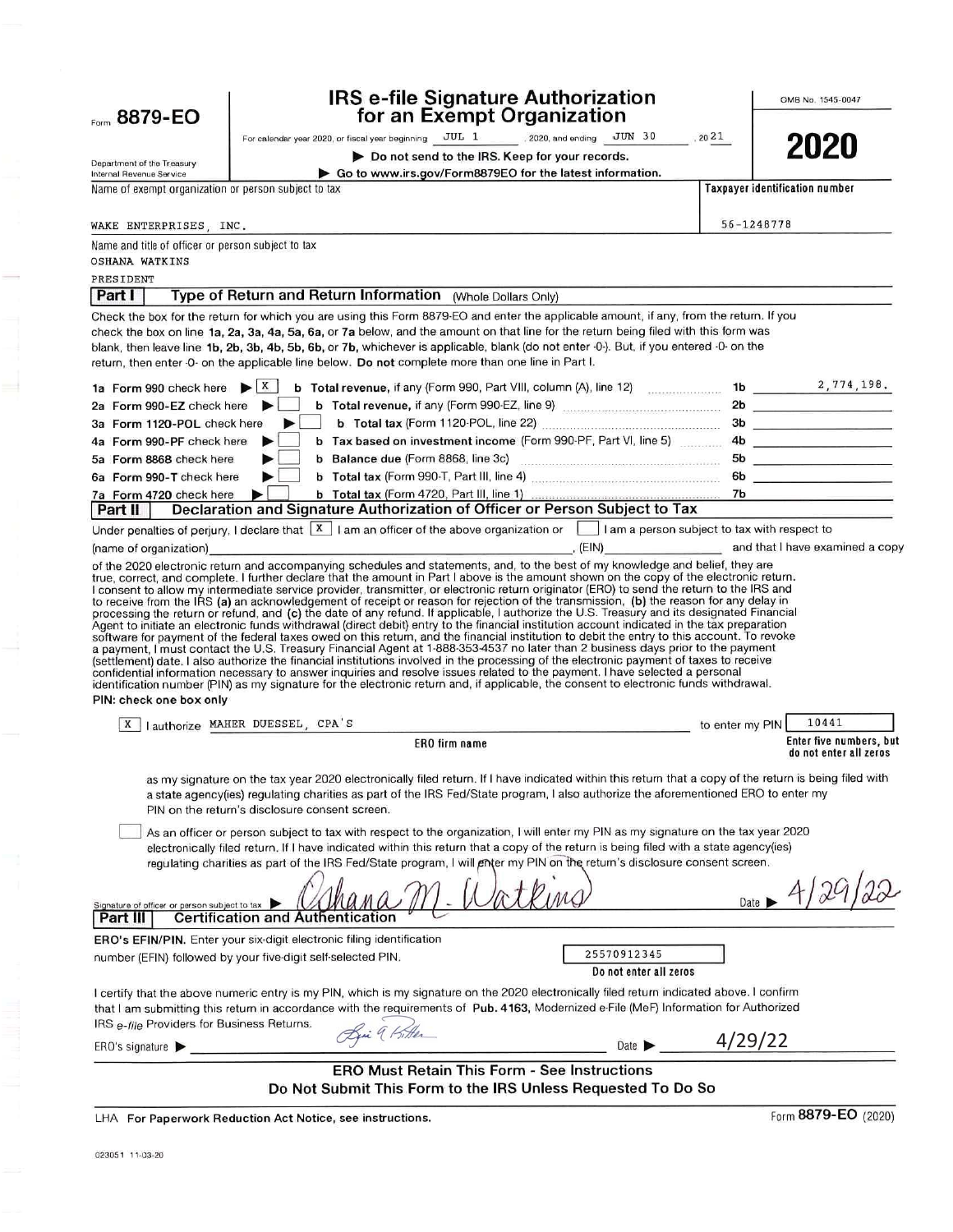| Form |  |
|------|--|
|      |  |

### **Return of Organization Exempt From Income Tax** EXTENDED TO MAY 16, 2022

**Under section 501(c), 527, or 4947(a)(1) of the Internal Revenue Code (except private foundations) 2020**

**| Do not enter social security numbers on this form as it may be made public.**

Department of the Treasury Internal Revenue Service

**| Go to www.irs.gov/Form990 for instructions and the latest information. Inspection**



|                         |                             | A For the 2020 calendar year, or tax year beginning JUL 1, 2020                                                                                                                                                                |            | and ending JUN 30, 2021                                                          |                |                               |
|-------------------------|-----------------------------|--------------------------------------------------------------------------------------------------------------------------------------------------------------------------------------------------------------------------------|------------|----------------------------------------------------------------------------------|----------------|-------------------------------|
| <b>B</b> Check if       | applicable:                 | <b>C</b> Name of organization                                                                                                                                                                                                  |            | D Employer identification number                                                 |                |                               |
|                         | Address<br>change           | WAKE ENTERPRISES, INC.                                                                                                                                                                                                         |            |                                                                                  |                |                               |
|                         | Name<br>change              | Doing business as                                                                                                                                                                                                              |            | 56-1248778                                                                       |                |                               |
|                         | Initial<br>return           | Number and street (or P.O. box if mail is not delivered to street address)                                                                                                                                                     | Room/suite | <b>E</b> Telephone number                                                        |                |                               |
|                         | Final<br>return/            | 3548 BUSH STREET                                                                                                                                                                                                               |            | $919 - 714 - 6100$                                                               |                |                               |
|                         | termin-<br>ated             | City or town, state or province, country, and ZIP or foreign postal code                                                                                                                                                       |            | G Gross receipts \$                                                              |                | 4.095.563.                    |
|                         | Amended<br>return           | RALEIGH NC 27609                                                                                                                                                                                                               |            | $H(a)$ is this a group return                                                    |                |                               |
|                         | Applica-<br>tion<br>pending | F Name and address of principal officer: OSHANA WATKINS<br>120 PROSPECT STREET, READING, PA 19606                                                                                                                              |            | for subordinates? $\frac{\Box}{\Box}$                                            |                | $Yes \boxed{X}$ No            |
|                         |                             | Tax-exempt status: $X \over 3$ 501(c)(3)                                                                                                                                                                                       |            | $H(b)$ Are all subordinates included? $\Box$ Yes                                 |                | ∣No                           |
|                         |                             | $501(c)$ (<br>$4947(a)(1)$ or<br>$\sqrt{\frac{1}{1}}$ (insert no.)<br>J Website: WWW.WAKE-ENTERPRISES.ORG                                                                                                                      | 527        | If "No," attach a list. See instructions                                         |                |                               |
|                         |                             | K Form of organization: X Corporation<br>Other $\blacktriangleright$<br>Trust<br>Association                                                                                                                                   |            | $H(c)$ Group exemption number $\blacktriangleright$<br>L Year of formation: 1979 |                | M State of legal domicile: NC |
| Part I                  |                             | Summary                                                                                                                                                                                                                        |            |                                                                                  |                |                               |
|                         |                             | Briefly describe the organization's mission or most significant activities: WAKE ENTERPRISE, INC. 'S MISSION                                                                                                                   |            |                                                                                  |                |                               |
|                         | 1.                          | IS TO ASSIST PEOPLE WITH DISABILITIES TO ACHIEVE THEIR MAXIMUM LEVEL                                                                                                                                                           |            |                                                                                  |                |                               |
|                         | 2                           | Check this box $\blacktriangleright$ $\blacksquare$ if the organization discontinued its operations or disposed of more than 25% of its net assets.                                                                            |            |                                                                                  |                |                               |
| Activities & Governance | 3                           | Number of voting members of the governing body (Part VI, line 1a)                                                                                                                                                              |            |                                                                                  | 3              | 8                             |
|                         | 4                           | Number of independent voting members of the governing body (Part VI, line 1b)                                                                                                                                                  |            |                                                                                  | $\overline{4}$ | 7                             |
|                         | 5                           |                                                                                                                                                                                                                                |            |                                                                                  | 5              | $\mathbf 0$                   |
|                         |                             | Total number of volunteers (estimate if necessary) manufactured content to the content of volunteers (estimate if necessary) manufactured content to the content of the content of the content of the content of the content o |            |                                                                                  | 6              | $\overline{7}$                |
|                         |                             |                                                                                                                                                                                                                                |            |                                                                                  | 7a             | $\mathfrak o$ .               |
|                         |                             | <b>b</b> Net unrelated business taxable income from Form 990-T, Part I, line 11 <b>Marting the Control of the Control</b> of                                                                                                   |            |                                                                                  | 7b             | 0.                            |
|                         |                             |                                                                                                                                                                                                                                |            | <b>Prior Year</b>                                                                |                | <b>Current Year</b>           |
|                         | 8                           | Contributions and grants (Part VIII, line 1h)                                                                                                                                                                                  |            | 111,336.                                                                         |                | 474,981.                      |
| Revenue                 | 9                           | Program service revenue (Part VIII, line 2g)                                                                                                                                                                                   |            | 2, 196, 351.                                                                     |                | 1,742,456.                    |
|                         | 10                          |                                                                                                                                                                                                                                |            | 12,289.                                                                          |                | 538,935.                      |
|                         | 11                          | Other revenue (Part VIII, column (A), lines 5, 6d, 8c, 9c, 10c, and 11e)                                                                                                                                                       |            | 28,325.                                                                          |                | 17,826.                       |
|                         | 12                          | Total revenue - add lines 8 through 11 (must equal Part VIII, column (A), line 12)                                                                                                                                             |            | 2,348,301.                                                                       |                | 2,774,198.                    |
|                         | 13                          | Grants and similar amounts paid (Part IX, column (A), lines 1-3)                                                                                                                                                               |            |                                                                                  | $\mathbf{0}$ . | $\mathbf{0}$ .                |
|                         | 14                          |                                                                                                                                                                                                                                |            |                                                                                  | $\mathbf{0}$ . | $\mathbf{0}$ .                |
|                         | 15                          | Salaries, other compensation, employee benefits (Part IX, column (A), lines 5-10)                                                                                                                                              |            |                                                                                  | $\mathbf{0}$ . | $\mathbf{0}$ .                |
|                         |                             |                                                                                                                                                                                                                                |            |                                                                                  | $\mathbf{0}$ . | $\mathbf{0}$ .                |
| Expenses                |                             | <b>b</b> Total fundraising expenses (Part IX, column (D), line 25)<br>▶                                                                                                                                                        | 0.         |                                                                                  |                |                               |
|                         |                             |                                                                                                                                                                                                                                |            | 2,654,157.                                                                       |                | 2,094,794.                    |
|                         | 18                          | Total expenses. Add lines 13-17 (must equal Part IX, column (A), line 25)                                                                                                                                                      |            | 2,654,157.                                                                       |                | 2,094,794.                    |
|                         | 19                          |                                                                                                                                                                                                                                |            | $-305,856.$                                                                      |                | 679,404.                      |
| έğ                      |                             |                                                                                                                                                                                                                                |            | <b>Beginning of Current Year</b>                                                 |                | <b>End of Year</b>            |
|                         |                             | 20 Total assets (Part X, line 16)                                                                                                                                                                                              |            | 5, 337, 274.                                                                     |                | 4, 174, 485.                  |
|                         | 21                          | Total liabilities (Part X, line 26)                                                                                                                                                                                            |            | 2,762,266.                                                                       |                | 767,350.                      |
|                         | 22                          |                                                                                                                                                                                                                                |            | 2,575,008.                                                                       |                | 3,407,135.                    |
|                         | Part II                     | <b>Signature Block</b>                                                                                                                                                                                                         |            |                                                                                  |                |                               |

Under penalties of perjury, I declare that I have examined this return, including accompanying schedules and statements, and to the best of my knowledge and belief, it is true, correct, and complete. Declaration of preparer (other than officer) is based on all information of which preparer has any knowledge.

| Sign                 | Signature of officer                                                                                         |                      |      | Date                       |  |  |
|----------------------|--------------------------------------------------------------------------------------------------------------|----------------------|------|----------------------------|--|--|
| Here                 | OSHANA WATKINS, PRESIDENT                                                                                    |                      |      |                            |  |  |
|                      | Type or print name and title                                                                                 |                      |      |                            |  |  |
|                      | Print/Type preparer's name                                                                                   | Preparer's signature | Date | <b>PTIN</b><br>Check       |  |  |
| Paid                 |                                                                                                              |                      |      | P00168809<br>self-emploved |  |  |
| Preparer             | MAHER DUESSEL, CPA'S<br>Firm's name                                                                          |                      |      | 25-1622758<br>Firm's $EIN$ |  |  |
| Use Only             | 1800 LINGLESTOWN ROAD, SUITE 306<br>Firm's address                                                           |                      |      |                            |  |  |
| HARRISBURG, PA 17110 |                                                                                                              |                      |      | Phone no. 717-232-1230     |  |  |
|                      | X<br>No<br><b>Yes</b><br>May the IRS discuss this return with the preparer shown above? See instructions     |                      |      |                            |  |  |
|                      | Form 990 (2020)<br>LHA For Paperwork Reduction Act Notice, see the separate instructions.<br>032001 12-23-20 |                      |      |                            |  |  |

SEE SCHEDULE O FOR ORGANIZATION MISSION STATEMENT CONTINUATION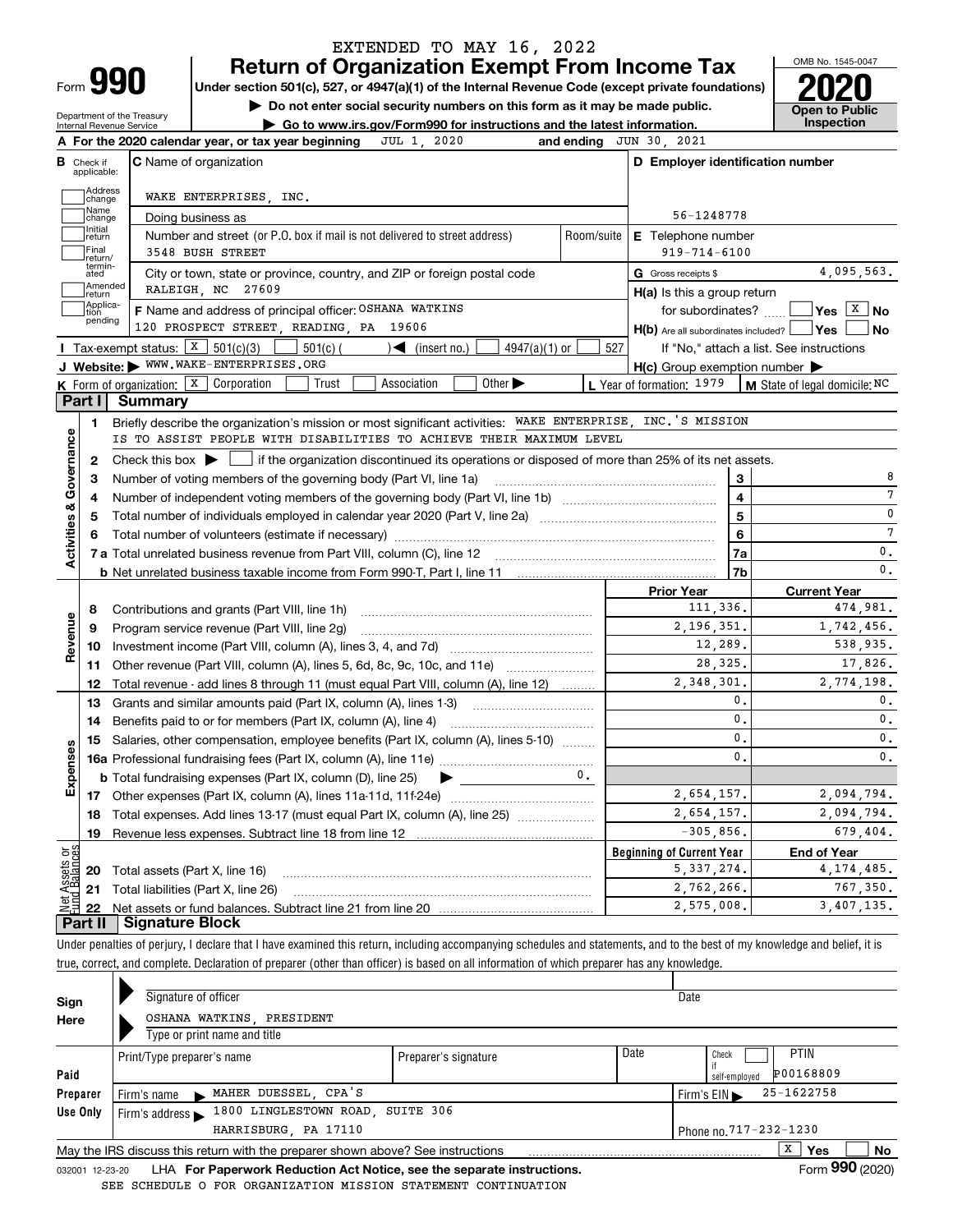|              | WAKE ENTERPRISES, INC.<br>Form 990 (2020)                                                                                                    | 56-1248778 | Page 2                                 |
|--------------|----------------------------------------------------------------------------------------------------------------------------------------------|------------|----------------------------------------|
|              | Part III   Statement of Program Service Accomplishments                                                                                      |            |                                        |
|              |                                                                                                                                              |            | x                                      |
| 1.           | Briefly describe the organization's mission:                                                                                                 |            |                                        |
|              | FOUNDED IN 1979, WAKE ENTERPRISES, INC. ("WE") PROVIDES VOCATIONAL AND                                                                       |            |                                        |
|              | SOCIAL OPPORTUNITIES FOR ADULTS WITH INTELLECTUAL AND DEVELOPMENTAL                                                                          |            |                                        |
|              | DISABILITIES, AND BECAME THE FIRST AGENCY IN NORTH CAROLINA OFFERING                                                                         |            |                                        |
|              | SUPPORTED EMPLOYMENT IN 1982. WE SERVES ADULTS WITH INTELLECTUAL AND                                                                         |            |                                        |
| $\mathbf{2}$ | Did the organization undertake any significant program services during the year which were not listed on the                                 |            |                                        |
|              | prior Form 990 or 990-EZ?                                                                                                                    |            | $\sqrt{ }$ Yes $\boxed{\text{X}}$ No   |
|              | If "Yes," describe these new services on Schedule O.                                                                                         |            |                                        |
| 3            | Did the organization cease conducting, or make significant changes in how it conducts, any program services?                                 |            | $\sqrt{}$ Yes $\sqrt{}$ X $\sqrt{}$ No |
|              | If "Yes," describe these changes on Schedule O.                                                                                              |            |                                        |
| 4            | Describe the organization's program service accomplishments for each of its three largest program services, as measured by expenses.         |            |                                        |
|              | Section 501(c)(3) and 501(c)(4) organizations are required to report the amount of grants and allocations to others, the total expenses, and |            |                                        |
|              | revenue, if any, for each program service reported.<br><u> 1980 - Johann Barbara, martxa al</u>                                              |            |                                        |
| 4a           |                                                                                                                                              |            |                                        |
|              | PROVIDE ADULTS WITH DEVELOPMENTAL DISABILITIES VOCATIONAL OR SOCIAL                                                                          |            |                                        |
|              | OPPORTUNITIES.                                                                                                                               |            |                                        |
|              |                                                                                                                                              |            |                                        |
|              |                                                                                                                                              |            |                                        |
|              |                                                                                                                                              |            |                                        |
|              |                                                                                                                                              |            |                                        |
|              |                                                                                                                                              |            |                                        |
|              |                                                                                                                                              |            |                                        |
|              |                                                                                                                                              |            |                                        |
|              |                                                                                                                                              |            |                                        |
|              |                                                                                                                                              |            |                                        |
|              |                                                                                                                                              |            |                                        |
| 4b           |                                                                                                                                              |            |                                        |
|              |                                                                                                                                              |            |                                        |
|              |                                                                                                                                              |            |                                        |
|              |                                                                                                                                              |            |                                        |
|              |                                                                                                                                              |            |                                        |
|              |                                                                                                                                              |            |                                        |
|              |                                                                                                                                              |            |                                        |
|              |                                                                                                                                              |            |                                        |
|              |                                                                                                                                              |            |                                        |
|              |                                                                                                                                              |            |                                        |
|              |                                                                                                                                              |            |                                        |
|              |                                                                                                                                              |            |                                        |
|              |                                                                                                                                              |            |                                        |
|              |                                                                                                                                              |            |                                        |
| 4с           |                                                                                                                                              |            |                                        |
|              |                                                                                                                                              |            |                                        |
|              |                                                                                                                                              |            |                                        |
|              |                                                                                                                                              |            |                                        |
|              |                                                                                                                                              |            |                                        |
|              |                                                                                                                                              |            |                                        |
|              |                                                                                                                                              |            |                                        |
|              |                                                                                                                                              |            |                                        |
|              |                                                                                                                                              |            |                                        |
|              |                                                                                                                                              |            |                                        |
|              |                                                                                                                                              |            |                                        |
|              |                                                                                                                                              |            |                                        |
|              |                                                                                                                                              |            |                                        |
| 4d           | Other program services (Describe on Schedule O.)                                                                                             |            |                                        |
|              | (Expenses \$<br>(Revenue \$<br>including grants of \$                                                                                        |            |                                        |
| 4е           | 1,807,806.<br>Total program service expenses                                                                                                 |            | nnn.                                   |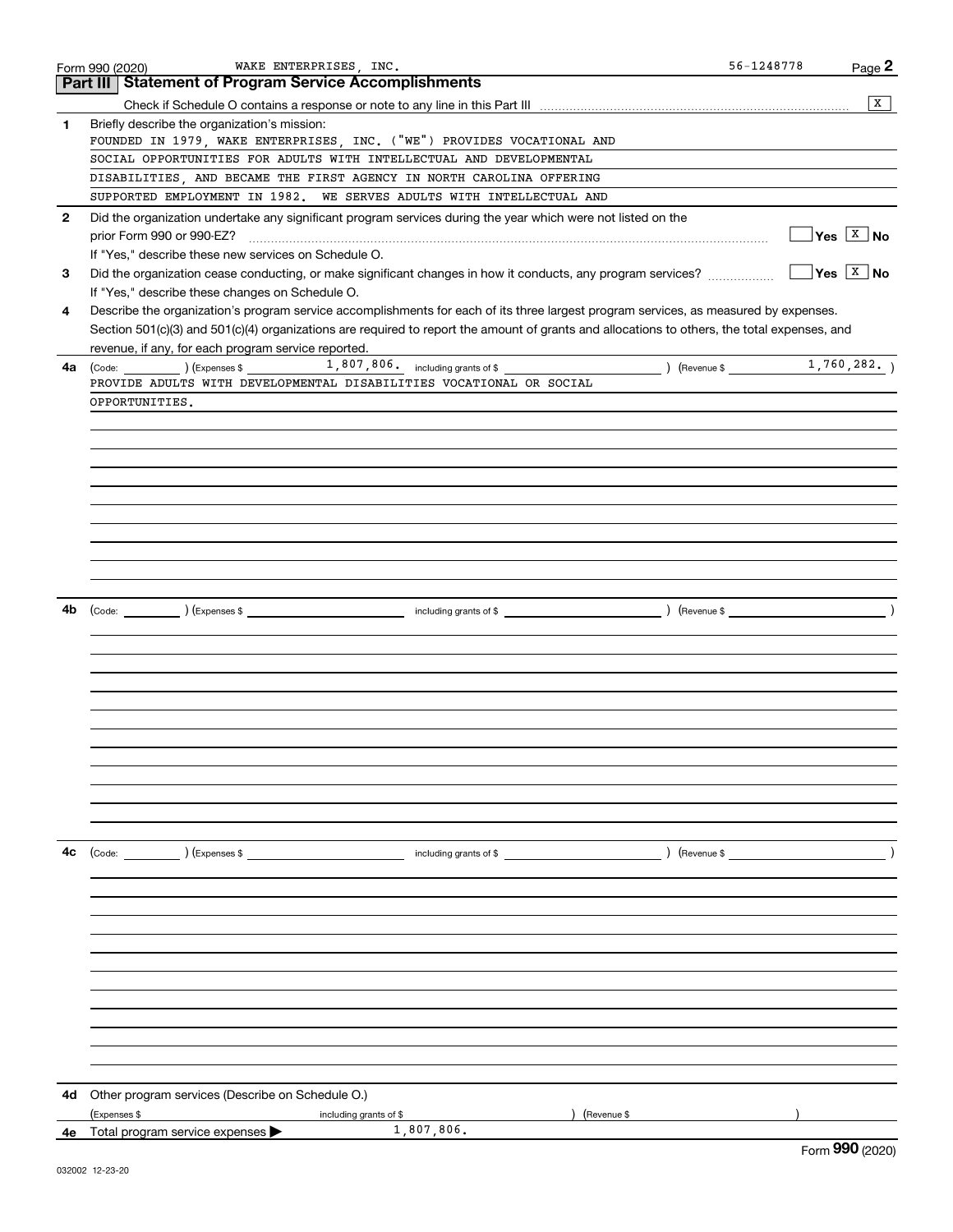|  | Form 990 (2020) |
|--|-----------------|

Form 990 (2020) WAKE ENTERPRISES,INC. 56-1248778 Page Form 990 (2020) **MAKE ENTERPRISES, INC.**<br> **Part IV** Checklist of Required Schedules<br>
Part IV Checklist of Required Schedules

|         |                                                                                                                                                                                                                             |              | Yes                 | No     |
|---------|-----------------------------------------------------------------------------------------------------------------------------------------------------------------------------------------------------------------------------|--------------|---------------------|--------|
| 1       | Is the organization described in section $501(c)(3)$ or $4947(a)(1)$ (other than a private foundation)?                                                                                                                     |              |                     |        |
|         |                                                                                                                                                                                                                             | 1            | х                   |        |
| 2       |                                                                                                                                                                                                                             | $\mathbf{2}$ | х                   |        |
| 3       | Did the organization engage in direct or indirect political campaign activities on behalf of or in opposition to candidates for                                                                                             |              |                     |        |
|         |                                                                                                                                                                                                                             | 3            |                     | x      |
| 4       | Section 501(c)(3) organizations. Did the organization engage in lobbying activities, or have a section 501(h) election in effect                                                                                            |              |                     |        |
|         |                                                                                                                                                                                                                             | 4            |                     | x      |
| 5       | Is the organization a section 501(c)(4), 501(c)(5), or 501(c)(6) organization that receives membership dues, assessments, or                                                                                                |              |                     |        |
|         |                                                                                                                                                                                                                             | 5            |                     | х      |
| 6       | Did the organization maintain any donor advised funds or any similar funds or accounts for which donors have the right to                                                                                                   |              |                     |        |
|         | provide advice on the distribution or investment of amounts in such funds or accounts? If "Yes," complete Schedule D, Part I                                                                                                | 6            |                     | x      |
| 7       | Did the organization receive or hold a conservation easement, including easements to preserve open space,                                                                                                                   |              |                     | х      |
|         |                                                                                                                                                                                                                             | 7            |                     |        |
| 8       | Did the organization maintain collections of works of art, historical treasures, or other similar assets? If "Yes," complete                                                                                                |              |                     | x      |
| 9       | Did the organization report an amount in Part X, line 21, for escrow or custodial account liability, serve as a custodian for                                                                                               | 8            |                     |        |
|         | amounts not listed in Part X; or provide credit counseling, debt management, credit repair, or debt negotiation services?                                                                                                   |              |                     |        |
|         |                                                                                                                                                                                                                             | 9            |                     | x      |
| 10      | If "Yes," complete Schedule D, Part IV ……………………………………………………………………………………<br>Did the organization, directly or through a related organization, hold assets in donor-restricted endowments                                     |              |                     |        |
|         |                                                                                                                                                                                                                             | 10           | х                   |        |
| 11      | If the organization's answer to any of the following questions is "Yes," then complete Schedule D, Parts VI, VIII, VIII, IX, or X                                                                                           |              |                     |        |
|         | as applicable.                                                                                                                                                                                                              |              |                     |        |
|         | a Did the organization report an amount for land, buildings, and equipment in Part X, line 10? If "Yes," complete Schedule D,                                                                                               |              |                     |        |
|         |                                                                                                                                                                                                                             | 11a          | х                   |        |
|         | <b>b</b> Did the organization report an amount for investments - other securities in Part X, line 12, that is 5% or more of its total                                                                                       |              |                     |        |
|         |                                                                                                                                                                                                                             | 11b          |                     | x      |
|         | c Did the organization report an amount for investments - program related in Part X, line 13, that is 5% or more of its total                                                                                               |              |                     |        |
|         |                                                                                                                                                                                                                             | 11c          |                     | х      |
|         | d Did the organization report an amount for other assets in Part X, line 15, that is 5% or more of its total assets reported in                                                                                             |              |                     |        |
|         |                                                                                                                                                                                                                             | 11d          | х                   |        |
|         | e Did the organization report an amount for other liabilities in Part X, line 25? If "Yes," complete Schedule D, Part X                                                                                                     | 11e          | X                   |        |
|         | f Did the organization's separate or consolidated financial statements for the tax year include a footnote that addresses                                                                                                   |              |                     |        |
|         | the organization's liability for uncertain tax positions under FIN 48 (ASC 740)? If "Yes," complete Schedule D, Part X                                                                                                      | 11f          | х                   |        |
|         | 12a Did the organization obtain separate, independent audited financial statements for the tax year? If "Yes," complete                                                                                                     |              |                     | x      |
|         |                                                                                                                                                                                                                             | 12a          |                     |        |
|         | <b>b</b> Was the organization included in consolidated, independent audited financial statements for the tax year?                                                                                                          | 12b          | х                   |        |
| 13      | If "Yes," and if the organization answered "No" to line 12a, then completing Schedule D, Parts XI and XII is optional <i>maniman</i> .                                                                                      | 13           |                     | х      |
| 14a     | Did the organization maintain an office, employees, or agents outside of the United States?                                                                                                                                 | 14a          |                     | Х      |
| b       | Did the organization have aggregate revenues or expenses of more than \$10,000 from grantmaking, fundraising, business,                                                                                                     |              |                     |        |
|         | investment, and program service activities outside the United States, or aggregate foreign investments valued at \$100,000                                                                                                  |              |                     |        |
|         |                                                                                                                                                                                                                             | 14b          |                     | х      |
| 15      | Did the organization report on Part IX, column (A), line 3, more than \$5,000 of grants or other assistance to or for any                                                                                                   |              |                     |        |
|         |                                                                                                                                                                                                                             | 15           |                     | х      |
| 16      | Did the organization report on Part IX, column (A), line 3, more than \$5,000 of aggregate grants or other assistance to                                                                                                    |              |                     |        |
|         |                                                                                                                                                                                                                             | 16           |                     | х      |
| 17      | Did the organization report a total of more than \$15,000 of expenses for professional fundraising services on Part IX,                                                                                                     |              |                     |        |
|         |                                                                                                                                                                                                                             | 17           |                     | х      |
| 18      | Did the organization report more than \$15,000 total of fundraising event gross income and contributions on Part VIII, lines                                                                                                |              |                     |        |
|         |                                                                                                                                                                                                                             | 18           |                     | х      |
| 19      | Did the organization report more than \$15,000 of gross income from gaming activities on Part VIII, line 9a? If "Yes."                                                                                                      |              |                     |        |
|         |                                                                                                                                                                                                                             | 19           |                     | х<br>х |
| 20a     |                                                                                                                                                                                                                             | <b>20a</b>   |                     |        |
| b<br>21 | If "Yes" to line 20a, did the organization attach a copy of its audited financial statements to this return?<br>Did the organization report more than \$5,000 of grants or other assistance to any domestic organization or | 20b          |                     |        |
|         |                                                                                                                                                                                                                             | 21           |                     | х      |
|         |                                                                                                                                                                                                                             |              | $000 \text{ years}$ |        |

Form (2020) **990**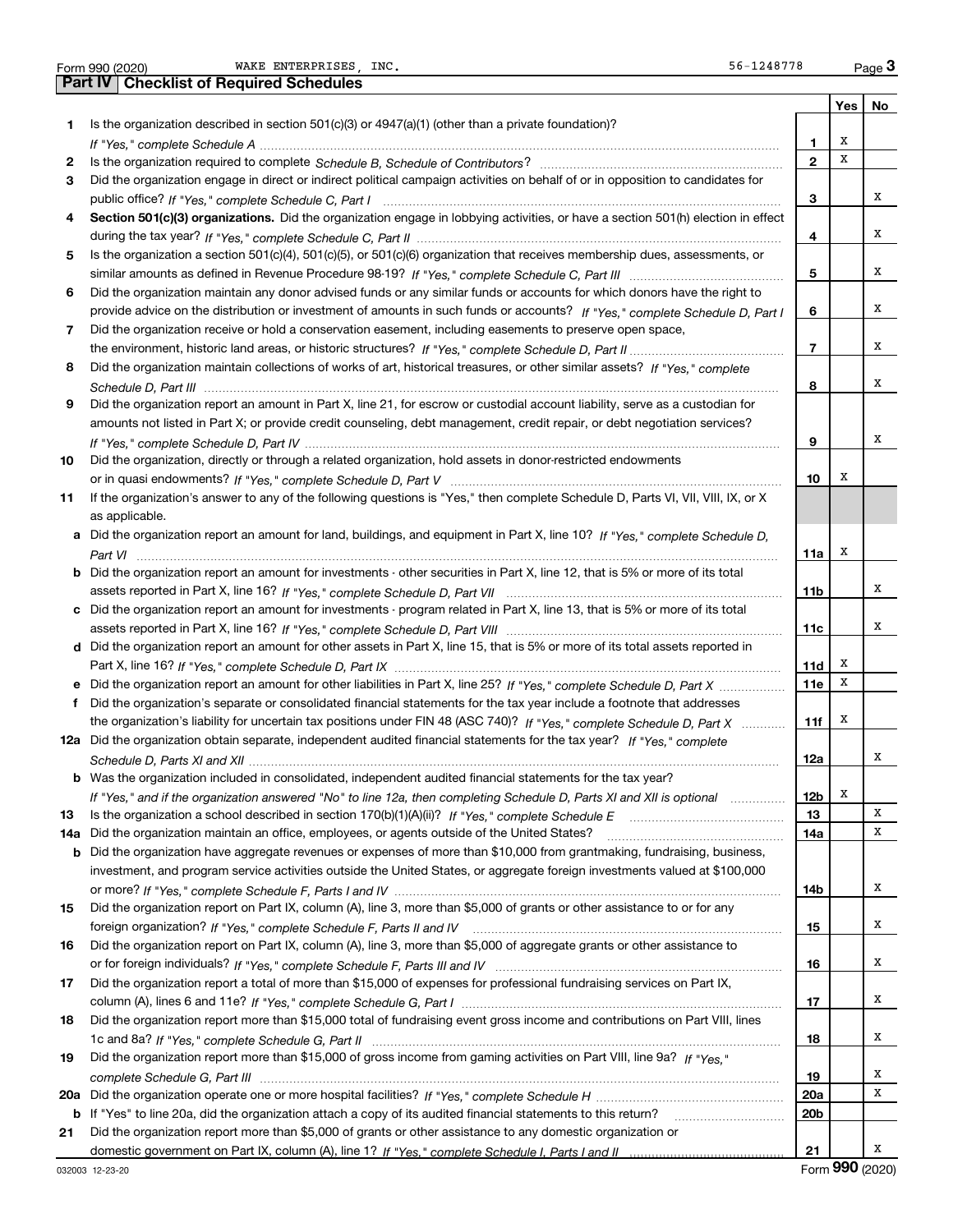|  | Form 990 (2020) |
|--|-----------------|
|  |                 |

| Part IV<br>Yes<br>No<br>Did the organization report more than \$5,000 of grants or other assistance to or for domestic individuals on<br>22<br>х<br>22<br>Did the organization answer "Yes" to Part VII, Section A, line 3, 4, or 5 about compensation of the organization's current<br>23<br>and former officers, directors, trustees, key employees, and highest compensated employees? If "Yes," complete<br>Х<br>23<br>24a Did the organization have a tax-exempt bond issue with an outstanding principal amount of more than \$100,000 as of the<br>last day of the year, that was issued after December 31, 2002? If "Yes," answer lines 24b through 24d and complete<br>х<br>24a<br>24b<br>b<br>c Did the organization maintain an escrow account other than a refunding escrow at any time during the year to defease<br>24c<br>24d<br>25a Section 501(c)(3), 501(c)(4), and 501(c)(29) organizations. Did the organization engage in an excess benefit<br>х<br>25a<br>b Is the organization aware that it engaged in an excess benefit transaction with a disqualified person in a prior year, and<br>that the transaction has not been reported on any of the organization's prior Forms 990 or 990-EZ? If "Yes," complete<br>Χ<br>25b<br>Schedule L, Part I<br>Did the organization report any amount on Part X, line 5 or 22, for receivables from or payables to any current<br>26<br>or former officer, director, trustee, key employee, creator or founder, substantial contributor, or 35%<br>х<br>26<br>Did the organization provide a grant or other assistance to any current or former officer, director, trustee, key employee,<br>27<br>creator or founder, substantial contributor or employee thereof, a grant selection committee member, or to a 35% controlled<br>х<br>entity (including an employee thereof) or family member of any of these persons? If "Yes," complete Schedule L, Part III<br>27<br>Was the organization a party to a business transaction with one of the following parties (see Schedule L, Part IV<br>28<br>instructions, for applicable filing thresholds, conditions, and exceptions):<br>A current or former officer, director, trustee, key employee, creator or founder, or substantial contributor? If<br>Χ<br>28a<br>х<br>28b<br>c A 35% controlled entity of one or more individuals and/or organizations described in lines 28a or 28b? If<br>Χ<br>28c<br>X<br>29<br>29<br>Did the organization receive contributions of art, historical treasures, or other similar assets, or qualified conservation<br>30<br>х<br>30<br>X<br>Did the organization liquidate, terminate, or dissolve and cease operations? If "Yes," complete Schedule N, Part I<br>31<br>31<br>Did the organization sell, exchange, dispose of, or transfer more than 25% of its net assets? If "Yes," complete<br>32<br>Χ<br>32<br>Did the organization own 100% of an entity disregarded as separate from the organization under Regulations<br>33<br>x<br>33<br>Was the organization related to any tax-exempt or taxable entity? If "Yes," complete Schedule R, Part II, III, or IV, and<br>34<br>Х<br>34<br>х<br>35a Did the organization have a controlled entity within the meaning of section 512(b)(13)?<br>35a<br>b If "Yes" to line 35a, did the organization receive any payment from or engage in any transaction with a controlled entity<br>35b<br>Section 501(c)(3) organizations. Did the organization make any transfers to an exempt non-charitable related organization?<br>36<br>х<br>36<br>Did the organization conduct more than 5% of its activities through an entity that is not a related organization<br>37<br>х<br>37<br>Did the organization complete Schedule O and provide explanations in Schedule O for Part VI, lines 11b and 19?<br>38<br>x<br>Note: All Form 990 filers are required to complete Schedule O<br>38<br><b>Part V</b> | 56-1248778<br>WAKE ENTERPRISES, INC.<br>Form 990 (2020)          |  | Page 4 |
|---------------------------------------------------------------------------------------------------------------------------------------------------------------------------------------------------------------------------------------------------------------------------------------------------------------------------------------------------------------------------------------------------------------------------------------------------------------------------------------------------------------------------------------------------------------------------------------------------------------------------------------------------------------------------------------------------------------------------------------------------------------------------------------------------------------------------------------------------------------------------------------------------------------------------------------------------------------------------------------------------------------------------------------------------------------------------------------------------------------------------------------------------------------------------------------------------------------------------------------------------------------------------------------------------------------------------------------------------------------------------------------------------------------------------------------------------------------------------------------------------------------------------------------------------------------------------------------------------------------------------------------------------------------------------------------------------------------------------------------------------------------------------------------------------------------------------------------------------------------------------------------------------------------------------------------------------------------------------------------------------------------------------------------------------------------------------------------------------------------------------------------------------------------------------------------------------------------------------------------------------------------------------------------------------------------------------------------------------------------------------------------------------------------------------------------------------------------------------------------------------------------------------------------------------------------------------------------------------------------------------------------------------------------------------------------------------------------------------------------------------------------------------------------------------------------------------------------------------------------------------------------------------------------------------------------------------------------------------------------------------------------------------------------------------------------------------------------------------------------------------------------------------------------------------------------------------------------------------------------------------------------------------------------------------------------------------------------------------------------------------------------------------------------------------------------------------------------------------------------------------------------------------------------------------------------------------------------------------------------------------------------------------------------------------------------------------------------------------------------------------------------------------------------------------------------------------------------------------------------------------------------------------------|------------------------------------------------------------------|--|--------|
|                                                                                                                                                                                                                                                                                                                                                                                                                                                                                                                                                                                                                                                                                                                                                                                                                                                                                                                                                                                                                                                                                                                                                                                                                                                                                                                                                                                                                                                                                                                                                                                                                                                                                                                                                                                                                                                                                                                                                                                                                                                                                                                                                                                                                                                                                                                                                                                                                                                                                                                                                                                                                                                                                                                                                                                                                                                                                                                                                                                                                                                                                                                                                                                                                                                                                                                                                                                                                                                                                                                                                                                                                                                                                                                                                                                                                                                                                                         | <b>Checklist of Required Schedules (continued)</b>               |  |        |
|                                                                                                                                                                                                                                                                                                                                                                                                                                                                                                                                                                                                                                                                                                                                                                                                                                                                                                                                                                                                                                                                                                                                                                                                                                                                                                                                                                                                                                                                                                                                                                                                                                                                                                                                                                                                                                                                                                                                                                                                                                                                                                                                                                                                                                                                                                                                                                                                                                                                                                                                                                                                                                                                                                                                                                                                                                                                                                                                                                                                                                                                                                                                                                                                                                                                                                                                                                                                                                                                                                                                                                                                                                                                                                                                                                                                                                                                                                         |                                                                  |  |        |
|                                                                                                                                                                                                                                                                                                                                                                                                                                                                                                                                                                                                                                                                                                                                                                                                                                                                                                                                                                                                                                                                                                                                                                                                                                                                                                                                                                                                                                                                                                                                                                                                                                                                                                                                                                                                                                                                                                                                                                                                                                                                                                                                                                                                                                                                                                                                                                                                                                                                                                                                                                                                                                                                                                                                                                                                                                                                                                                                                                                                                                                                                                                                                                                                                                                                                                                                                                                                                                                                                                                                                                                                                                                                                                                                                                                                                                                                                                         |                                                                  |  |        |
|                                                                                                                                                                                                                                                                                                                                                                                                                                                                                                                                                                                                                                                                                                                                                                                                                                                                                                                                                                                                                                                                                                                                                                                                                                                                                                                                                                                                                                                                                                                                                                                                                                                                                                                                                                                                                                                                                                                                                                                                                                                                                                                                                                                                                                                                                                                                                                                                                                                                                                                                                                                                                                                                                                                                                                                                                                                                                                                                                                                                                                                                                                                                                                                                                                                                                                                                                                                                                                                                                                                                                                                                                                                                                                                                                                                                                                                                                                         |                                                                  |  |        |
|                                                                                                                                                                                                                                                                                                                                                                                                                                                                                                                                                                                                                                                                                                                                                                                                                                                                                                                                                                                                                                                                                                                                                                                                                                                                                                                                                                                                                                                                                                                                                                                                                                                                                                                                                                                                                                                                                                                                                                                                                                                                                                                                                                                                                                                                                                                                                                                                                                                                                                                                                                                                                                                                                                                                                                                                                                                                                                                                                                                                                                                                                                                                                                                                                                                                                                                                                                                                                                                                                                                                                                                                                                                                                                                                                                                                                                                                                                         |                                                                  |  |        |
|                                                                                                                                                                                                                                                                                                                                                                                                                                                                                                                                                                                                                                                                                                                                                                                                                                                                                                                                                                                                                                                                                                                                                                                                                                                                                                                                                                                                                                                                                                                                                                                                                                                                                                                                                                                                                                                                                                                                                                                                                                                                                                                                                                                                                                                                                                                                                                                                                                                                                                                                                                                                                                                                                                                                                                                                                                                                                                                                                                                                                                                                                                                                                                                                                                                                                                                                                                                                                                                                                                                                                                                                                                                                                                                                                                                                                                                                                                         |                                                                  |  |        |
|                                                                                                                                                                                                                                                                                                                                                                                                                                                                                                                                                                                                                                                                                                                                                                                                                                                                                                                                                                                                                                                                                                                                                                                                                                                                                                                                                                                                                                                                                                                                                                                                                                                                                                                                                                                                                                                                                                                                                                                                                                                                                                                                                                                                                                                                                                                                                                                                                                                                                                                                                                                                                                                                                                                                                                                                                                                                                                                                                                                                                                                                                                                                                                                                                                                                                                                                                                                                                                                                                                                                                                                                                                                                                                                                                                                                                                                                                                         |                                                                  |  |        |
|                                                                                                                                                                                                                                                                                                                                                                                                                                                                                                                                                                                                                                                                                                                                                                                                                                                                                                                                                                                                                                                                                                                                                                                                                                                                                                                                                                                                                                                                                                                                                                                                                                                                                                                                                                                                                                                                                                                                                                                                                                                                                                                                                                                                                                                                                                                                                                                                                                                                                                                                                                                                                                                                                                                                                                                                                                                                                                                                                                                                                                                                                                                                                                                                                                                                                                                                                                                                                                                                                                                                                                                                                                                                                                                                                                                                                                                                                                         |                                                                  |  |        |
|                                                                                                                                                                                                                                                                                                                                                                                                                                                                                                                                                                                                                                                                                                                                                                                                                                                                                                                                                                                                                                                                                                                                                                                                                                                                                                                                                                                                                                                                                                                                                                                                                                                                                                                                                                                                                                                                                                                                                                                                                                                                                                                                                                                                                                                                                                                                                                                                                                                                                                                                                                                                                                                                                                                                                                                                                                                                                                                                                                                                                                                                                                                                                                                                                                                                                                                                                                                                                                                                                                                                                                                                                                                                                                                                                                                                                                                                                                         |                                                                  |  |        |
|                                                                                                                                                                                                                                                                                                                                                                                                                                                                                                                                                                                                                                                                                                                                                                                                                                                                                                                                                                                                                                                                                                                                                                                                                                                                                                                                                                                                                                                                                                                                                                                                                                                                                                                                                                                                                                                                                                                                                                                                                                                                                                                                                                                                                                                                                                                                                                                                                                                                                                                                                                                                                                                                                                                                                                                                                                                                                                                                                                                                                                                                                                                                                                                                                                                                                                                                                                                                                                                                                                                                                                                                                                                                                                                                                                                                                                                                                                         |                                                                  |  |        |
|                                                                                                                                                                                                                                                                                                                                                                                                                                                                                                                                                                                                                                                                                                                                                                                                                                                                                                                                                                                                                                                                                                                                                                                                                                                                                                                                                                                                                                                                                                                                                                                                                                                                                                                                                                                                                                                                                                                                                                                                                                                                                                                                                                                                                                                                                                                                                                                                                                                                                                                                                                                                                                                                                                                                                                                                                                                                                                                                                                                                                                                                                                                                                                                                                                                                                                                                                                                                                                                                                                                                                                                                                                                                                                                                                                                                                                                                                                         |                                                                  |  |        |
|                                                                                                                                                                                                                                                                                                                                                                                                                                                                                                                                                                                                                                                                                                                                                                                                                                                                                                                                                                                                                                                                                                                                                                                                                                                                                                                                                                                                                                                                                                                                                                                                                                                                                                                                                                                                                                                                                                                                                                                                                                                                                                                                                                                                                                                                                                                                                                                                                                                                                                                                                                                                                                                                                                                                                                                                                                                                                                                                                                                                                                                                                                                                                                                                                                                                                                                                                                                                                                                                                                                                                                                                                                                                                                                                                                                                                                                                                                         |                                                                  |  |        |
|                                                                                                                                                                                                                                                                                                                                                                                                                                                                                                                                                                                                                                                                                                                                                                                                                                                                                                                                                                                                                                                                                                                                                                                                                                                                                                                                                                                                                                                                                                                                                                                                                                                                                                                                                                                                                                                                                                                                                                                                                                                                                                                                                                                                                                                                                                                                                                                                                                                                                                                                                                                                                                                                                                                                                                                                                                                                                                                                                                                                                                                                                                                                                                                                                                                                                                                                                                                                                                                                                                                                                                                                                                                                                                                                                                                                                                                                                                         |                                                                  |  |        |
|                                                                                                                                                                                                                                                                                                                                                                                                                                                                                                                                                                                                                                                                                                                                                                                                                                                                                                                                                                                                                                                                                                                                                                                                                                                                                                                                                                                                                                                                                                                                                                                                                                                                                                                                                                                                                                                                                                                                                                                                                                                                                                                                                                                                                                                                                                                                                                                                                                                                                                                                                                                                                                                                                                                                                                                                                                                                                                                                                                                                                                                                                                                                                                                                                                                                                                                                                                                                                                                                                                                                                                                                                                                                                                                                                                                                                                                                                                         |                                                                  |  |        |
|                                                                                                                                                                                                                                                                                                                                                                                                                                                                                                                                                                                                                                                                                                                                                                                                                                                                                                                                                                                                                                                                                                                                                                                                                                                                                                                                                                                                                                                                                                                                                                                                                                                                                                                                                                                                                                                                                                                                                                                                                                                                                                                                                                                                                                                                                                                                                                                                                                                                                                                                                                                                                                                                                                                                                                                                                                                                                                                                                                                                                                                                                                                                                                                                                                                                                                                                                                                                                                                                                                                                                                                                                                                                                                                                                                                                                                                                                                         |                                                                  |  |        |
|                                                                                                                                                                                                                                                                                                                                                                                                                                                                                                                                                                                                                                                                                                                                                                                                                                                                                                                                                                                                                                                                                                                                                                                                                                                                                                                                                                                                                                                                                                                                                                                                                                                                                                                                                                                                                                                                                                                                                                                                                                                                                                                                                                                                                                                                                                                                                                                                                                                                                                                                                                                                                                                                                                                                                                                                                                                                                                                                                                                                                                                                                                                                                                                                                                                                                                                                                                                                                                                                                                                                                                                                                                                                                                                                                                                                                                                                                                         |                                                                  |  |        |
|                                                                                                                                                                                                                                                                                                                                                                                                                                                                                                                                                                                                                                                                                                                                                                                                                                                                                                                                                                                                                                                                                                                                                                                                                                                                                                                                                                                                                                                                                                                                                                                                                                                                                                                                                                                                                                                                                                                                                                                                                                                                                                                                                                                                                                                                                                                                                                                                                                                                                                                                                                                                                                                                                                                                                                                                                                                                                                                                                                                                                                                                                                                                                                                                                                                                                                                                                                                                                                                                                                                                                                                                                                                                                                                                                                                                                                                                                                         |                                                                  |  |        |
|                                                                                                                                                                                                                                                                                                                                                                                                                                                                                                                                                                                                                                                                                                                                                                                                                                                                                                                                                                                                                                                                                                                                                                                                                                                                                                                                                                                                                                                                                                                                                                                                                                                                                                                                                                                                                                                                                                                                                                                                                                                                                                                                                                                                                                                                                                                                                                                                                                                                                                                                                                                                                                                                                                                                                                                                                                                                                                                                                                                                                                                                                                                                                                                                                                                                                                                                                                                                                                                                                                                                                                                                                                                                                                                                                                                                                                                                                                         |                                                                  |  |        |
|                                                                                                                                                                                                                                                                                                                                                                                                                                                                                                                                                                                                                                                                                                                                                                                                                                                                                                                                                                                                                                                                                                                                                                                                                                                                                                                                                                                                                                                                                                                                                                                                                                                                                                                                                                                                                                                                                                                                                                                                                                                                                                                                                                                                                                                                                                                                                                                                                                                                                                                                                                                                                                                                                                                                                                                                                                                                                                                                                                                                                                                                                                                                                                                                                                                                                                                                                                                                                                                                                                                                                                                                                                                                                                                                                                                                                                                                                                         |                                                                  |  |        |
|                                                                                                                                                                                                                                                                                                                                                                                                                                                                                                                                                                                                                                                                                                                                                                                                                                                                                                                                                                                                                                                                                                                                                                                                                                                                                                                                                                                                                                                                                                                                                                                                                                                                                                                                                                                                                                                                                                                                                                                                                                                                                                                                                                                                                                                                                                                                                                                                                                                                                                                                                                                                                                                                                                                                                                                                                                                                                                                                                                                                                                                                                                                                                                                                                                                                                                                                                                                                                                                                                                                                                                                                                                                                                                                                                                                                                                                                                                         |                                                                  |  |        |
|                                                                                                                                                                                                                                                                                                                                                                                                                                                                                                                                                                                                                                                                                                                                                                                                                                                                                                                                                                                                                                                                                                                                                                                                                                                                                                                                                                                                                                                                                                                                                                                                                                                                                                                                                                                                                                                                                                                                                                                                                                                                                                                                                                                                                                                                                                                                                                                                                                                                                                                                                                                                                                                                                                                                                                                                                                                                                                                                                                                                                                                                                                                                                                                                                                                                                                                                                                                                                                                                                                                                                                                                                                                                                                                                                                                                                                                                                                         |                                                                  |  |        |
|                                                                                                                                                                                                                                                                                                                                                                                                                                                                                                                                                                                                                                                                                                                                                                                                                                                                                                                                                                                                                                                                                                                                                                                                                                                                                                                                                                                                                                                                                                                                                                                                                                                                                                                                                                                                                                                                                                                                                                                                                                                                                                                                                                                                                                                                                                                                                                                                                                                                                                                                                                                                                                                                                                                                                                                                                                                                                                                                                                                                                                                                                                                                                                                                                                                                                                                                                                                                                                                                                                                                                                                                                                                                                                                                                                                                                                                                                                         |                                                                  |  |        |
|                                                                                                                                                                                                                                                                                                                                                                                                                                                                                                                                                                                                                                                                                                                                                                                                                                                                                                                                                                                                                                                                                                                                                                                                                                                                                                                                                                                                                                                                                                                                                                                                                                                                                                                                                                                                                                                                                                                                                                                                                                                                                                                                                                                                                                                                                                                                                                                                                                                                                                                                                                                                                                                                                                                                                                                                                                                                                                                                                                                                                                                                                                                                                                                                                                                                                                                                                                                                                                                                                                                                                                                                                                                                                                                                                                                                                                                                                                         |                                                                  |  |        |
|                                                                                                                                                                                                                                                                                                                                                                                                                                                                                                                                                                                                                                                                                                                                                                                                                                                                                                                                                                                                                                                                                                                                                                                                                                                                                                                                                                                                                                                                                                                                                                                                                                                                                                                                                                                                                                                                                                                                                                                                                                                                                                                                                                                                                                                                                                                                                                                                                                                                                                                                                                                                                                                                                                                                                                                                                                                                                                                                                                                                                                                                                                                                                                                                                                                                                                                                                                                                                                                                                                                                                                                                                                                                                                                                                                                                                                                                                                         |                                                                  |  |        |
|                                                                                                                                                                                                                                                                                                                                                                                                                                                                                                                                                                                                                                                                                                                                                                                                                                                                                                                                                                                                                                                                                                                                                                                                                                                                                                                                                                                                                                                                                                                                                                                                                                                                                                                                                                                                                                                                                                                                                                                                                                                                                                                                                                                                                                                                                                                                                                                                                                                                                                                                                                                                                                                                                                                                                                                                                                                                                                                                                                                                                                                                                                                                                                                                                                                                                                                                                                                                                                                                                                                                                                                                                                                                                                                                                                                                                                                                                                         |                                                                  |  |        |
|                                                                                                                                                                                                                                                                                                                                                                                                                                                                                                                                                                                                                                                                                                                                                                                                                                                                                                                                                                                                                                                                                                                                                                                                                                                                                                                                                                                                                                                                                                                                                                                                                                                                                                                                                                                                                                                                                                                                                                                                                                                                                                                                                                                                                                                                                                                                                                                                                                                                                                                                                                                                                                                                                                                                                                                                                                                                                                                                                                                                                                                                                                                                                                                                                                                                                                                                                                                                                                                                                                                                                                                                                                                                                                                                                                                                                                                                                                         |                                                                  |  |        |
|                                                                                                                                                                                                                                                                                                                                                                                                                                                                                                                                                                                                                                                                                                                                                                                                                                                                                                                                                                                                                                                                                                                                                                                                                                                                                                                                                                                                                                                                                                                                                                                                                                                                                                                                                                                                                                                                                                                                                                                                                                                                                                                                                                                                                                                                                                                                                                                                                                                                                                                                                                                                                                                                                                                                                                                                                                                                                                                                                                                                                                                                                                                                                                                                                                                                                                                                                                                                                                                                                                                                                                                                                                                                                                                                                                                                                                                                                                         |                                                                  |  |        |
|                                                                                                                                                                                                                                                                                                                                                                                                                                                                                                                                                                                                                                                                                                                                                                                                                                                                                                                                                                                                                                                                                                                                                                                                                                                                                                                                                                                                                                                                                                                                                                                                                                                                                                                                                                                                                                                                                                                                                                                                                                                                                                                                                                                                                                                                                                                                                                                                                                                                                                                                                                                                                                                                                                                                                                                                                                                                                                                                                                                                                                                                                                                                                                                                                                                                                                                                                                                                                                                                                                                                                                                                                                                                                                                                                                                                                                                                                                         |                                                                  |  |        |
|                                                                                                                                                                                                                                                                                                                                                                                                                                                                                                                                                                                                                                                                                                                                                                                                                                                                                                                                                                                                                                                                                                                                                                                                                                                                                                                                                                                                                                                                                                                                                                                                                                                                                                                                                                                                                                                                                                                                                                                                                                                                                                                                                                                                                                                                                                                                                                                                                                                                                                                                                                                                                                                                                                                                                                                                                                                                                                                                                                                                                                                                                                                                                                                                                                                                                                                                                                                                                                                                                                                                                                                                                                                                                                                                                                                                                                                                                                         |                                                                  |  |        |
|                                                                                                                                                                                                                                                                                                                                                                                                                                                                                                                                                                                                                                                                                                                                                                                                                                                                                                                                                                                                                                                                                                                                                                                                                                                                                                                                                                                                                                                                                                                                                                                                                                                                                                                                                                                                                                                                                                                                                                                                                                                                                                                                                                                                                                                                                                                                                                                                                                                                                                                                                                                                                                                                                                                                                                                                                                                                                                                                                                                                                                                                                                                                                                                                                                                                                                                                                                                                                                                                                                                                                                                                                                                                                                                                                                                                                                                                                                         |                                                                  |  |        |
|                                                                                                                                                                                                                                                                                                                                                                                                                                                                                                                                                                                                                                                                                                                                                                                                                                                                                                                                                                                                                                                                                                                                                                                                                                                                                                                                                                                                                                                                                                                                                                                                                                                                                                                                                                                                                                                                                                                                                                                                                                                                                                                                                                                                                                                                                                                                                                                                                                                                                                                                                                                                                                                                                                                                                                                                                                                                                                                                                                                                                                                                                                                                                                                                                                                                                                                                                                                                                                                                                                                                                                                                                                                                                                                                                                                                                                                                                                         |                                                                  |  |        |
|                                                                                                                                                                                                                                                                                                                                                                                                                                                                                                                                                                                                                                                                                                                                                                                                                                                                                                                                                                                                                                                                                                                                                                                                                                                                                                                                                                                                                                                                                                                                                                                                                                                                                                                                                                                                                                                                                                                                                                                                                                                                                                                                                                                                                                                                                                                                                                                                                                                                                                                                                                                                                                                                                                                                                                                                                                                                                                                                                                                                                                                                                                                                                                                                                                                                                                                                                                                                                                                                                                                                                                                                                                                                                                                                                                                                                                                                                                         |                                                                  |  |        |
|                                                                                                                                                                                                                                                                                                                                                                                                                                                                                                                                                                                                                                                                                                                                                                                                                                                                                                                                                                                                                                                                                                                                                                                                                                                                                                                                                                                                                                                                                                                                                                                                                                                                                                                                                                                                                                                                                                                                                                                                                                                                                                                                                                                                                                                                                                                                                                                                                                                                                                                                                                                                                                                                                                                                                                                                                                                                                                                                                                                                                                                                                                                                                                                                                                                                                                                                                                                                                                                                                                                                                                                                                                                                                                                                                                                                                                                                                                         |                                                                  |  |        |
|                                                                                                                                                                                                                                                                                                                                                                                                                                                                                                                                                                                                                                                                                                                                                                                                                                                                                                                                                                                                                                                                                                                                                                                                                                                                                                                                                                                                                                                                                                                                                                                                                                                                                                                                                                                                                                                                                                                                                                                                                                                                                                                                                                                                                                                                                                                                                                                                                                                                                                                                                                                                                                                                                                                                                                                                                                                                                                                                                                                                                                                                                                                                                                                                                                                                                                                                                                                                                                                                                                                                                                                                                                                                                                                                                                                                                                                                                                         |                                                                  |  |        |
|                                                                                                                                                                                                                                                                                                                                                                                                                                                                                                                                                                                                                                                                                                                                                                                                                                                                                                                                                                                                                                                                                                                                                                                                                                                                                                                                                                                                                                                                                                                                                                                                                                                                                                                                                                                                                                                                                                                                                                                                                                                                                                                                                                                                                                                                                                                                                                                                                                                                                                                                                                                                                                                                                                                                                                                                                                                                                                                                                                                                                                                                                                                                                                                                                                                                                                                                                                                                                                                                                                                                                                                                                                                                                                                                                                                                                                                                                                         |                                                                  |  |        |
|                                                                                                                                                                                                                                                                                                                                                                                                                                                                                                                                                                                                                                                                                                                                                                                                                                                                                                                                                                                                                                                                                                                                                                                                                                                                                                                                                                                                                                                                                                                                                                                                                                                                                                                                                                                                                                                                                                                                                                                                                                                                                                                                                                                                                                                                                                                                                                                                                                                                                                                                                                                                                                                                                                                                                                                                                                                                                                                                                                                                                                                                                                                                                                                                                                                                                                                                                                                                                                                                                                                                                                                                                                                                                                                                                                                                                                                                                                         |                                                                  |  |        |
|                                                                                                                                                                                                                                                                                                                                                                                                                                                                                                                                                                                                                                                                                                                                                                                                                                                                                                                                                                                                                                                                                                                                                                                                                                                                                                                                                                                                                                                                                                                                                                                                                                                                                                                                                                                                                                                                                                                                                                                                                                                                                                                                                                                                                                                                                                                                                                                                                                                                                                                                                                                                                                                                                                                                                                                                                                                                                                                                                                                                                                                                                                                                                                                                                                                                                                                                                                                                                                                                                                                                                                                                                                                                                                                                                                                                                                                                                                         |                                                                  |  |        |
|                                                                                                                                                                                                                                                                                                                                                                                                                                                                                                                                                                                                                                                                                                                                                                                                                                                                                                                                                                                                                                                                                                                                                                                                                                                                                                                                                                                                                                                                                                                                                                                                                                                                                                                                                                                                                                                                                                                                                                                                                                                                                                                                                                                                                                                                                                                                                                                                                                                                                                                                                                                                                                                                                                                                                                                                                                                                                                                                                                                                                                                                                                                                                                                                                                                                                                                                                                                                                                                                                                                                                                                                                                                                                                                                                                                                                                                                                                         |                                                                  |  |        |
|                                                                                                                                                                                                                                                                                                                                                                                                                                                                                                                                                                                                                                                                                                                                                                                                                                                                                                                                                                                                                                                                                                                                                                                                                                                                                                                                                                                                                                                                                                                                                                                                                                                                                                                                                                                                                                                                                                                                                                                                                                                                                                                                                                                                                                                                                                                                                                                                                                                                                                                                                                                                                                                                                                                                                                                                                                                                                                                                                                                                                                                                                                                                                                                                                                                                                                                                                                                                                                                                                                                                                                                                                                                                                                                                                                                                                                                                                                         |                                                                  |  |        |
|                                                                                                                                                                                                                                                                                                                                                                                                                                                                                                                                                                                                                                                                                                                                                                                                                                                                                                                                                                                                                                                                                                                                                                                                                                                                                                                                                                                                                                                                                                                                                                                                                                                                                                                                                                                                                                                                                                                                                                                                                                                                                                                                                                                                                                                                                                                                                                                                                                                                                                                                                                                                                                                                                                                                                                                                                                                                                                                                                                                                                                                                                                                                                                                                                                                                                                                                                                                                                                                                                                                                                                                                                                                                                                                                                                                                                                                                                                         |                                                                  |  |        |
|                                                                                                                                                                                                                                                                                                                                                                                                                                                                                                                                                                                                                                                                                                                                                                                                                                                                                                                                                                                                                                                                                                                                                                                                                                                                                                                                                                                                                                                                                                                                                                                                                                                                                                                                                                                                                                                                                                                                                                                                                                                                                                                                                                                                                                                                                                                                                                                                                                                                                                                                                                                                                                                                                                                                                                                                                                                                                                                                                                                                                                                                                                                                                                                                                                                                                                                                                                                                                                                                                                                                                                                                                                                                                                                                                                                                                                                                                                         |                                                                  |  |        |
|                                                                                                                                                                                                                                                                                                                                                                                                                                                                                                                                                                                                                                                                                                                                                                                                                                                                                                                                                                                                                                                                                                                                                                                                                                                                                                                                                                                                                                                                                                                                                                                                                                                                                                                                                                                                                                                                                                                                                                                                                                                                                                                                                                                                                                                                                                                                                                                                                                                                                                                                                                                                                                                                                                                                                                                                                                                                                                                                                                                                                                                                                                                                                                                                                                                                                                                                                                                                                                                                                                                                                                                                                                                                                                                                                                                                                                                                                                         |                                                                  |  |        |
|                                                                                                                                                                                                                                                                                                                                                                                                                                                                                                                                                                                                                                                                                                                                                                                                                                                                                                                                                                                                                                                                                                                                                                                                                                                                                                                                                                                                                                                                                                                                                                                                                                                                                                                                                                                                                                                                                                                                                                                                                                                                                                                                                                                                                                                                                                                                                                                                                                                                                                                                                                                                                                                                                                                                                                                                                                                                                                                                                                                                                                                                                                                                                                                                                                                                                                                                                                                                                                                                                                                                                                                                                                                                                                                                                                                                                                                                                                         |                                                                  |  |        |
|                                                                                                                                                                                                                                                                                                                                                                                                                                                                                                                                                                                                                                                                                                                                                                                                                                                                                                                                                                                                                                                                                                                                                                                                                                                                                                                                                                                                                                                                                                                                                                                                                                                                                                                                                                                                                                                                                                                                                                                                                                                                                                                                                                                                                                                                                                                                                                                                                                                                                                                                                                                                                                                                                                                                                                                                                                                                                                                                                                                                                                                                                                                                                                                                                                                                                                                                                                                                                                                                                                                                                                                                                                                                                                                                                                                                                                                                                                         |                                                                  |  |        |
|                                                                                                                                                                                                                                                                                                                                                                                                                                                                                                                                                                                                                                                                                                                                                                                                                                                                                                                                                                                                                                                                                                                                                                                                                                                                                                                                                                                                                                                                                                                                                                                                                                                                                                                                                                                                                                                                                                                                                                                                                                                                                                                                                                                                                                                                                                                                                                                                                                                                                                                                                                                                                                                                                                                                                                                                                                                                                                                                                                                                                                                                                                                                                                                                                                                                                                                                                                                                                                                                                                                                                                                                                                                                                                                                                                                                                                                                                                         |                                                                  |  |        |
|                                                                                                                                                                                                                                                                                                                                                                                                                                                                                                                                                                                                                                                                                                                                                                                                                                                                                                                                                                                                                                                                                                                                                                                                                                                                                                                                                                                                                                                                                                                                                                                                                                                                                                                                                                                                                                                                                                                                                                                                                                                                                                                                                                                                                                                                                                                                                                                                                                                                                                                                                                                                                                                                                                                                                                                                                                                                                                                                                                                                                                                                                                                                                                                                                                                                                                                                                                                                                                                                                                                                                                                                                                                                                                                                                                                                                                                                                                         |                                                                  |  |        |
|                                                                                                                                                                                                                                                                                                                                                                                                                                                                                                                                                                                                                                                                                                                                                                                                                                                                                                                                                                                                                                                                                                                                                                                                                                                                                                                                                                                                                                                                                                                                                                                                                                                                                                                                                                                                                                                                                                                                                                                                                                                                                                                                                                                                                                                                                                                                                                                                                                                                                                                                                                                                                                                                                                                                                                                                                                                                                                                                                                                                                                                                                                                                                                                                                                                                                                                                                                                                                                                                                                                                                                                                                                                                                                                                                                                                                                                                                                         |                                                                  |  |        |
|                                                                                                                                                                                                                                                                                                                                                                                                                                                                                                                                                                                                                                                                                                                                                                                                                                                                                                                                                                                                                                                                                                                                                                                                                                                                                                                                                                                                                                                                                                                                                                                                                                                                                                                                                                                                                                                                                                                                                                                                                                                                                                                                                                                                                                                                                                                                                                                                                                                                                                                                                                                                                                                                                                                                                                                                                                                                                                                                                                                                                                                                                                                                                                                                                                                                                                                                                                                                                                                                                                                                                                                                                                                                                                                                                                                                                                                                                                         |                                                                  |  |        |
|                                                                                                                                                                                                                                                                                                                                                                                                                                                                                                                                                                                                                                                                                                                                                                                                                                                                                                                                                                                                                                                                                                                                                                                                                                                                                                                                                                                                                                                                                                                                                                                                                                                                                                                                                                                                                                                                                                                                                                                                                                                                                                                                                                                                                                                                                                                                                                                                                                                                                                                                                                                                                                                                                                                                                                                                                                                                                                                                                                                                                                                                                                                                                                                                                                                                                                                                                                                                                                                                                                                                                                                                                                                                                                                                                                                                                                                                                                         |                                                                  |  |        |
|                                                                                                                                                                                                                                                                                                                                                                                                                                                                                                                                                                                                                                                                                                                                                                                                                                                                                                                                                                                                                                                                                                                                                                                                                                                                                                                                                                                                                                                                                                                                                                                                                                                                                                                                                                                                                                                                                                                                                                                                                                                                                                                                                                                                                                                                                                                                                                                                                                                                                                                                                                                                                                                                                                                                                                                                                                                                                                                                                                                                                                                                                                                                                                                                                                                                                                                                                                                                                                                                                                                                                                                                                                                                                                                                                                                                                                                                                                         |                                                                  |  |        |
|                                                                                                                                                                                                                                                                                                                                                                                                                                                                                                                                                                                                                                                                                                                                                                                                                                                                                                                                                                                                                                                                                                                                                                                                                                                                                                                                                                                                                                                                                                                                                                                                                                                                                                                                                                                                                                                                                                                                                                                                                                                                                                                                                                                                                                                                                                                                                                                                                                                                                                                                                                                                                                                                                                                                                                                                                                                                                                                                                                                                                                                                                                                                                                                                                                                                                                                                                                                                                                                                                                                                                                                                                                                                                                                                                                                                                                                                                                         |                                                                  |  |        |
|                                                                                                                                                                                                                                                                                                                                                                                                                                                                                                                                                                                                                                                                                                                                                                                                                                                                                                                                                                                                                                                                                                                                                                                                                                                                                                                                                                                                                                                                                                                                                                                                                                                                                                                                                                                                                                                                                                                                                                                                                                                                                                                                                                                                                                                                                                                                                                                                                                                                                                                                                                                                                                                                                                                                                                                                                                                                                                                                                                                                                                                                                                                                                                                                                                                                                                                                                                                                                                                                                                                                                                                                                                                                                                                                                                                                                                                                                                         |                                                                  |  |        |
|                                                                                                                                                                                                                                                                                                                                                                                                                                                                                                                                                                                                                                                                                                                                                                                                                                                                                                                                                                                                                                                                                                                                                                                                                                                                                                                                                                                                                                                                                                                                                                                                                                                                                                                                                                                                                                                                                                                                                                                                                                                                                                                                                                                                                                                                                                                                                                                                                                                                                                                                                                                                                                                                                                                                                                                                                                                                                                                                                                                                                                                                                                                                                                                                                                                                                                                                                                                                                                                                                                                                                                                                                                                                                                                                                                                                                                                                                                         | <b>Statements Regarding Other IRS Filings and Tax Compliance</b> |  |        |
| Check if Schedule O contains a response or note to any line in this Part V                                                                                                                                                                                                                                                                                                                                                                                                                                                                                                                                                                                                                                                                                                                                                                                                                                                                                                                                                                                                                                                                                                                                                                                                                                                                                                                                                                                                                                                                                                                                                                                                                                                                                                                                                                                                                                                                                                                                                                                                                                                                                                                                                                                                                                                                                                                                                                                                                                                                                                                                                                                                                                                                                                                                                                                                                                                                                                                                                                                                                                                                                                                                                                                                                                                                                                                                                                                                                                                                                                                                                                                                                                                                                                                                                                                                                              |                                                                  |  |        |
| Yes  <br>No                                                                                                                                                                                                                                                                                                                                                                                                                                                                                                                                                                                                                                                                                                                                                                                                                                                                                                                                                                                                                                                                                                                                                                                                                                                                                                                                                                                                                                                                                                                                                                                                                                                                                                                                                                                                                                                                                                                                                                                                                                                                                                                                                                                                                                                                                                                                                                                                                                                                                                                                                                                                                                                                                                                                                                                                                                                                                                                                                                                                                                                                                                                                                                                                                                                                                                                                                                                                                                                                                                                                                                                                                                                                                                                                                                                                                                                                                             |                                                                  |  |        |
| 0<br>Enter the number reported in Box 3 of Form 1096. Enter -0- if not applicable<br>1a<br>1a                                                                                                                                                                                                                                                                                                                                                                                                                                                                                                                                                                                                                                                                                                                                                                                                                                                                                                                                                                                                                                                                                                                                                                                                                                                                                                                                                                                                                                                                                                                                                                                                                                                                                                                                                                                                                                                                                                                                                                                                                                                                                                                                                                                                                                                                                                                                                                                                                                                                                                                                                                                                                                                                                                                                                                                                                                                                                                                                                                                                                                                                                                                                                                                                                                                                                                                                                                                                                                                                                                                                                                                                                                                                                                                                                                                                           |                                                                  |  |        |
| 0<br>Enter the number of Forms W-2G included in line 1a. Enter -0- if not applicable<br>1b<br>b                                                                                                                                                                                                                                                                                                                                                                                                                                                                                                                                                                                                                                                                                                                                                                                                                                                                                                                                                                                                                                                                                                                                                                                                                                                                                                                                                                                                                                                                                                                                                                                                                                                                                                                                                                                                                                                                                                                                                                                                                                                                                                                                                                                                                                                                                                                                                                                                                                                                                                                                                                                                                                                                                                                                                                                                                                                                                                                                                                                                                                                                                                                                                                                                                                                                                                                                                                                                                                                                                                                                                                                                                                                                                                                                                                                                         |                                                                  |  |        |
| Did the organization comply with backup withholding rules for reportable payments to vendors and reportable gaming<br>c                                                                                                                                                                                                                                                                                                                                                                                                                                                                                                                                                                                                                                                                                                                                                                                                                                                                                                                                                                                                                                                                                                                                                                                                                                                                                                                                                                                                                                                                                                                                                                                                                                                                                                                                                                                                                                                                                                                                                                                                                                                                                                                                                                                                                                                                                                                                                                                                                                                                                                                                                                                                                                                                                                                                                                                                                                                                                                                                                                                                                                                                                                                                                                                                                                                                                                                                                                                                                                                                                                                                                                                                                                                                                                                                                                                 |                                                                  |  |        |
| (gambling) winnings to prize winners?<br>1c                                                                                                                                                                                                                                                                                                                                                                                                                                                                                                                                                                                                                                                                                                                                                                                                                                                                                                                                                                                                                                                                                                                                                                                                                                                                                                                                                                                                                                                                                                                                                                                                                                                                                                                                                                                                                                                                                                                                                                                                                                                                                                                                                                                                                                                                                                                                                                                                                                                                                                                                                                                                                                                                                                                                                                                                                                                                                                                                                                                                                                                                                                                                                                                                                                                                                                                                                                                                                                                                                                                                                                                                                                                                                                                                                                                                                                                             |                                                                  |  |        |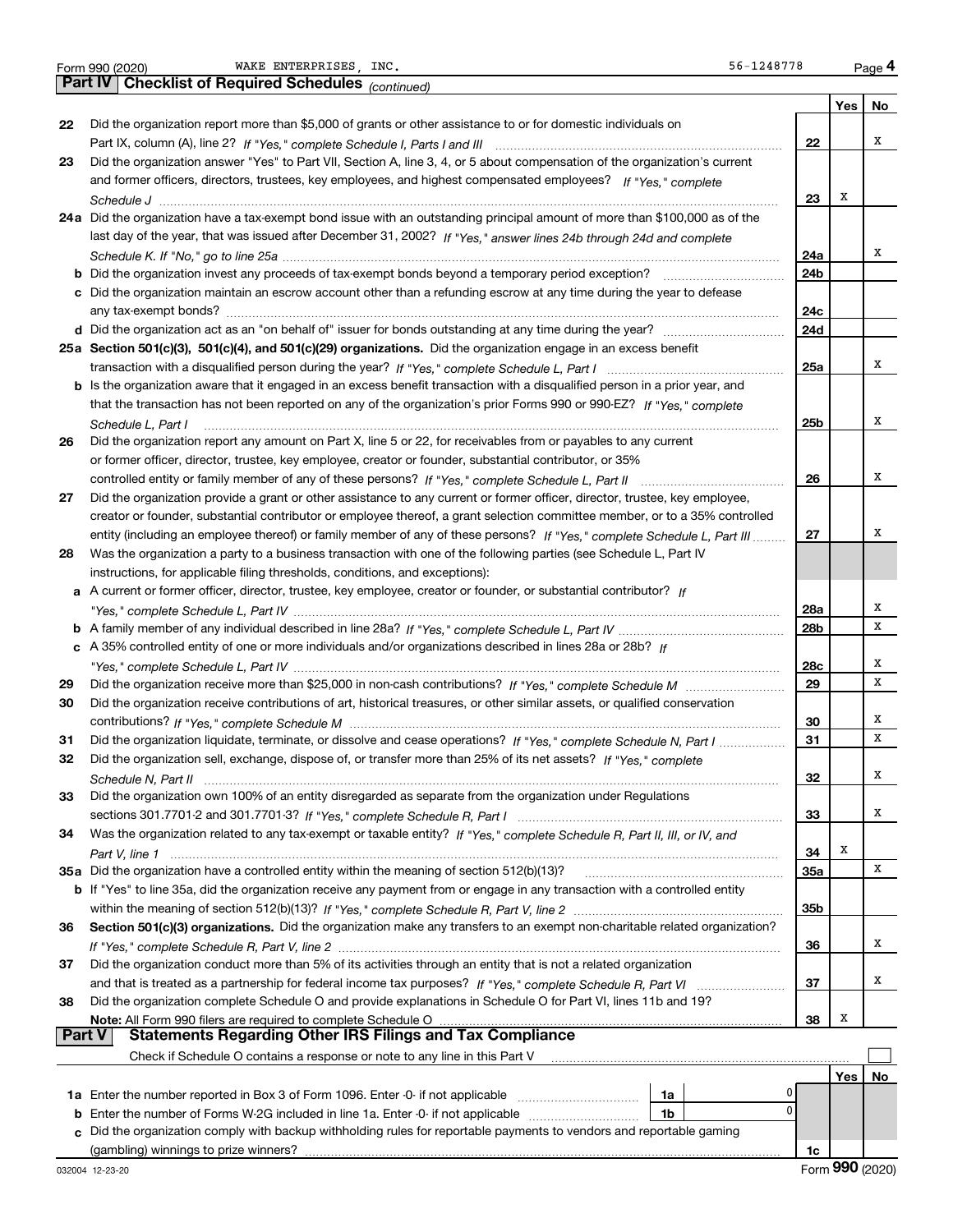|               | WAKE ENTERPRISES, INC.<br>56-1248778<br>Form 990 (2020)                                                                                         |     |     | Page 5 |
|---------------|-------------------------------------------------------------------------------------------------------------------------------------------------|-----|-----|--------|
| <b>Part V</b> | Statements Regarding Other IRS Filings and Tax Compliance (continued)                                                                           |     |     |        |
|               |                                                                                                                                                 |     | Yes | No     |
|               | 2a Enter the number of employees reported on Form W-3, Transmittal of Wage and Tax Statements,                                                  |     |     |        |
|               | 0<br>filed for the calendar year ending with or within the year covered by this return<br>2a                                                    |     |     |        |
|               |                                                                                                                                                 | 2b  |     |        |
|               |                                                                                                                                                 |     |     |        |
|               | 3a Did the organization have unrelated business gross income of \$1,000 or more during the year?                                                | За  |     | х      |
|               |                                                                                                                                                 | 3b  |     |        |
|               | 4a At any time during the calendar year, did the organization have an interest in, or a signature or other authority over, a                    |     |     |        |
|               | financial account in a foreign country (such as a bank account, securities account, or other financial account)?                                | 4a  |     | х      |
|               | <b>b</b> If "Yes," enter the name of the foreign country $\blacktriangleright$                                                                  |     |     |        |
|               | See instructions for filing requirements for FinCEN Form 114, Report of Foreign Bank and Financial Accounts (FBAR).                             |     |     |        |
| 5a            | Was the organization a party to a prohibited tax shelter transaction at any time during the tax year?                                           | 5a  |     | х      |
| b             |                                                                                                                                                 | 5b  |     | х      |
| с             |                                                                                                                                                 | 5c  |     |        |
|               | 6a Does the organization have annual gross receipts that are normally greater than \$100,000, and did the organization solicit                  |     |     |        |
|               | any contributions that were not tax deductible as charitable contributions?                                                                     | 6a  |     | х      |
|               | <b>b</b> If "Yes," did the organization include with every solicitation an express statement that such contributions or gifts                   |     |     |        |
|               | were not tax deductible?                                                                                                                        | 6b  |     |        |
| 7             | Organizations that may receive deductible contributions under section 170(c).                                                                   |     |     |        |
| а             | Did the organization receive a payment in excess of \$75 made partly as a contribution and partly for goods and services provided to the payor? | 7a  |     | х      |
| b             | If "Yes," did the organization notify the donor of the value of the goods or services provided?                                                 | 7b  |     |        |
| c             | Did the organization sell, exchange, or otherwise dispose of tangible personal property for which it was required                               |     |     |        |
|               |                                                                                                                                                 | 7c  |     | х      |
|               | 7d                                                                                                                                              |     |     |        |
| е             | Did the organization receive any funds, directly or indirectly, to pay premiums on a personal benefit contract?                                 | 7e  |     | х      |
| f             | Did the organization, during the year, pay premiums, directly or indirectly, on a personal benefit contract?                                    | 7f  |     | х      |
| g             | If the organization received a contribution of qualified intellectual property, did the organization file Form 8899 as required?                | 7g  |     |        |
| h.            | If the organization received a contribution of cars, boats, airplanes, or other vehicles, did the organization file a Form 1098-C?              | 7h  |     |        |
| 8             | Sponsoring organizations maintaining donor advised funds. Did a donor advised fund maintained by the                                            |     |     |        |
|               | sponsoring organization have excess business holdings at any time during the year?                                                              | 8   |     |        |
| 9             | Sponsoring organizations maintaining donor advised funds.                                                                                       |     |     |        |
| а             | Did the sponsoring organization make any taxable distributions under section 4966?                                                              | 9а  |     |        |
| b             | Did the sponsoring organization make a distribution to a donor, donor advisor, or related person?                                               | 9b  |     |        |
| 10            | Section 501(c)(7) organizations. Enter:                                                                                                         |     |     |        |
|               | 10a                                                                                                                                             |     |     |        |
|               | 10 <sub>b</sub><br>Gross receipts, included on Form 990, Part VIII, line 12, for public use of club facilities                                  |     |     |        |
| 11            | Section 501(c)(12) organizations. Enter:                                                                                                        |     |     |        |
| a             | Gross income from members or shareholders<br>11a                                                                                                |     |     |        |
| b             | Gross income from other sources (Do not net amounts due or paid to other sources against                                                        |     |     |        |
|               | 11b                                                                                                                                             |     |     |        |
|               | 12a Section 4947(a)(1) non-exempt charitable trusts. Is the organization filing Form 990 in lieu of Form 1041?                                  | 12a |     |        |
|               | <b>b</b> If "Yes," enter the amount of tax-exempt interest received or accrued during the year <i>manument</i> of<br>12b                        |     |     |        |
| 13            | Section 501(c)(29) qualified nonprofit health insurance issuers.                                                                                |     |     |        |
|               | a Is the organization licensed to issue qualified health plans in more than one state?                                                          | 13а |     |        |
|               | Note: See the instructions for additional information the organization must report on Schedule O.                                               |     |     |        |
| b             | Enter the amount of reserves the organization is required to maintain by the states in which the                                                |     |     |        |
|               | 13 <sub>b</sub>                                                                                                                                 |     |     |        |
| c             | 13 <sub>c</sub>                                                                                                                                 |     |     | х      |
| 14a           | Did the organization receive any payments for indoor tanning services during the tax year?                                                      | 14a |     |        |
|               | <b>b</b> If "Yes," has it filed a Form 720 to report these payments? If "No," provide an explanation on Schedule O                              | 14b |     |        |
| 15            | Is the organization subject to the section 4960 tax on payment(s) of more than \$1,000,000 in remuneration or                                   |     |     | x      |
|               |                                                                                                                                                 | 15  |     |        |
|               | If "Yes," see instructions and file Form 4720, Schedule N.                                                                                      |     |     | х      |
| 16            | Is the organization an educational institution subject to the section 4968 excise tax on net investment income?                                 | 16  |     |        |
|               | If "Yes," complete Form 4720, Schedule O.                                                                                                       |     |     |        |

Form (2020) **990**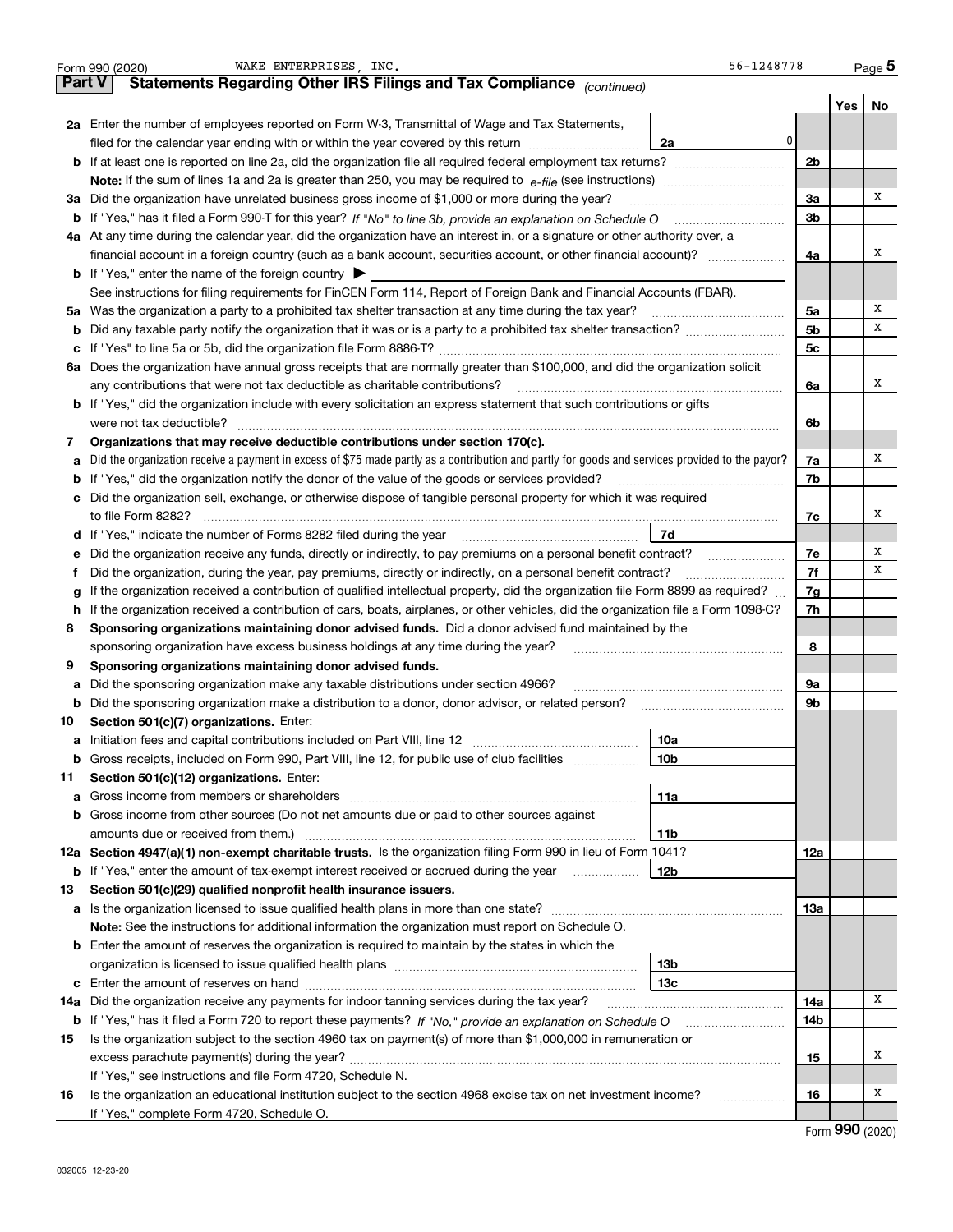|    | WAKE ENTERPRISES, INC.<br>Form 990 (2020)                                                                                                                                                                                                                                                               |    | 56-1248778 |                 |     | Page $6$ |
|----|---------------------------------------------------------------------------------------------------------------------------------------------------------------------------------------------------------------------------------------------------------------------------------------------------------|----|------------|-----------------|-----|----------|
|    | Governance, Management, and Disclosure For each "Yes" response to lines 2 through 7b below, and for a "No" response<br><b>Part VI</b>                                                                                                                                                                   |    |            |                 |     |          |
|    | to line 8a, 8b, or 10b below, describe the circumstances, processes, or changes on Schedule O. See instructions.                                                                                                                                                                                        |    |            |                 |     |          |
|    | Check if Schedule O contains a response or note to any line in this Part VI [11] [12] [13] Check if Schedule O contains a response or note to any line in this Part VI                                                                                                                                  |    |            |                 |     | x        |
|    | <b>Section A. Governing Body and Management</b>                                                                                                                                                                                                                                                         |    |            |                 |     |          |
|    |                                                                                                                                                                                                                                                                                                         |    |            |                 | Yes | No       |
|    | <b>1a</b> Enter the number of voting members of the governing body at the end of the tax year<br>.                                                                                                                                                                                                      | 1a | 8          |                 |     |          |
|    | If there are material differences in voting rights among members of the governing body, or if the governing                                                                                                                                                                                             |    |            |                 |     |          |
|    | body delegated broad authority to an executive committee or similar committee, explain on Schedule O.                                                                                                                                                                                                   |    |            |                 |     |          |
| b  | Enter the number of voting members included on line 1a, above, who are independent                                                                                                                                                                                                                      | 1b |            |                 |     |          |
| 2  | Did any officer, director, trustee, or key employee have a family relationship or a business relationship with any other                                                                                                                                                                                |    |            |                 |     |          |
|    | officer, director, trustee, or key employee?                                                                                                                                                                                                                                                            |    |            | 2               |     | х        |
| 3  | Did the organization delegate control over management duties customarily performed by or under the direct supervision                                                                                                                                                                                   |    |            |                 |     |          |
|    | of officers, directors, trustees, or key employees to a management company or other person?                                                                                                                                                                                                             |    |            | з               | x   |          |
| 4  | Did the organization make any significant changes to its governing documents since the prior Form 990 was filed?                                                                                                                                                                                        |    |            | 4               |     | X        |
| 5  | Did the organization become aware during the year of a significant diversion of the organization's assets?                                                                                                                                                                                              |    |            | 5               |     | X        |
| 6  | Did the organization have members or stockholders?                                                                                                                                                                                                                                                      |    |            | 6               |     | x        |
|    | Did the organization have members, stockholders, or other persons who had the power to elect or appoint one or                                                                                                                                                                                          |    |            |                 |     |          |
| 7a |                                                                                                                                                                                                                                                                                                         |    |            |                 |     | х        |
|    | more members of the governing body?<br>b Are any governance decisions of the organization reserved to (or subject to approval by) members, stockholders, or                                                                                                                                             |    |            | 7a              |     |          |
|    |                                                                                                                                                                                                                                                                                                         |    |            |                 |     | х        |
|    | persons other than the governing body?<br>Did the organization contemporaneously document the meetings held or written actions undertaken during the year by the following:                                                                                                                             |    |            | 7b              |     |          |
| 8  |                                                                                                                                                                                                                                                                                                         |    |            |                 | Х   |          |
| a  | The governing body? [111] matter is a construction of the state of the state of the state of the state of the state of the state of the state of the state of the state of the state of the state of the state of the state of<br>Each committee with authority to act on behalf of the governing body? |    |            | 8а              | х   |          |
| 9  |                                                                                                                                                                                                                                                                                                         |    |            | 8b              |     |          |
|    | Is there any officer, director, trustee, or key employee listed in Part VII, Section A, who cannot be reached at the                                                                                                                                                                                    |    |            | 9               |     | x        |
|    | Section B. Policies (This Section B requests information about policies not required by the Internal Revenue Code.)                                                                                                                                                                                     |    |            |                 |     |          |
|    |                                                                                                                                                                                                                                                                                                         |    |            |                 | Yes | No       |
|    |                                                                                                                                                                                                                                                                                                         |    |            | 10a             |     | x        |
|    | <b>b</b> If "Yes," did the organization have written policies and procedures governing the activities of such chapters, affiliates,                                                                                                                                                                     |    |            |                 |     |          |
|    | and branches to ensure their operations are consistent with the organization's exempt purposes?                                                                                                                                                                                                         |    |            | 10 <sub>b</sub> |     |          |
|    | 11a Has the organization provided a complete copy of this Form 990 to all members of its governing body before filing the form?                                                                                                                                                                         |    |            | 11a             | х   |          |
|    | <b>b</b> Describe in Schedule O the process, if any, used by the organization to review this Form 990.                                                                                                                                                                                                  |    |            |                 |     |          |
|    |                                                                                                                                                                                                                                                                                                         |    |            | 12a             | x   |          |
|    |                                                                                                                                                                                                                                                                                                         |    |            | 12 <sub>b</sub> | х   |          |
|    | c Did the organization regularly and consistently monitor and enforce compliance with the policy? If "Yes," describe                                                                                                                                                                                    |    |            |                 |     |          |
|    | in Schedule O how this was done manufactured and contain an according to the state of the state of the state o                                                                                                                                                                                          |    |            | 12c             | х   |          |
| 13 | Did the organization have a written whistleblower policy?                                                                                                                                                                                                                                               |    |            | 13              | X   |          |
| 14 | Did the organization have a written document retention and destruction policy?<br>The organization have a written document retention and destruction policy?                                                                                                                                            |    |            | 14              | х   |          |
| 15 | Did the process for determining compensation of the following persons include a review and approval by independent                                                                                                                                                                                      |    |            |                 |     |          |
|    | persons, comparability data, and contemporaneous substantiation of the deliberation and decision?                                                                                                                                                                                                       |    |            |                 |     |          |
| a  | The organization's CEO, Executive Director, or top management official manufactured content of the organization's CEO, Executive Director, or top management official                                                                                                                                   |    |            | 15a             | Х   |          |
|    | b Other officers or key employees of the organization manufactured content to the organization of the organization manufactured content of the organization manufactured content of the organization manufactured content of t                                                                          |    |            | 15b             | х   |          |
|    | If "Yes" to line 15a or 15b, describe the process in Schedule O (see instructions).                                                                                                                                                                                                                     |    |            |                 |     |          |
|    | 16a Did the organization invest in, contribute assets to, or participate in a joint venture or similar arrangement with a                                                                                                                                                                               |    |            |                 |     |          |
|    | taxable entity during the year?                                                                                                                                                                                                                                                                         |    |            | 16a             |     | Х        |
|    | <b>b</b> If "Yes," did the organization follow a written policy or procedure requiring the organization to evaluate its participation                                                                                                                                                                   |    |            |                 |     |          |
|    | in joint venture arrangements under applicable federal tax law, and take steps to safeguard the organization's                                                                                                                                                                                          |    |            |                 |     |          |
|    |                                                                                                                                                                                                                                                                                                         |    |            | 16b             |     |          |
|    | <b>Section C. Disclosure</b>                                                                                                                                                                                                                                                                            |    |            |                 |     |          |
| 17 | List the states with which a copy of this Form 990 is required to be filed $\triangleright$ <sup>NC</sup>                                                                                                                                                                                               |    |            |                 |     |          |
| 18 | Section 6104 requires an organization to make its Forms 1023 (1024 or 1024-A, if applicable), 990, and 990-T (Section 501(c)(3)s only) available                                                                                                                                                        |    |            |                 |     |          |
|    | for public inspection. Indicate how you made these available. Check all that apply.                                                                                                                                                                                                                     |    |            |                 |     |          |
|    | $X$ Own website<br>X  <br>Upon request<br>Another's website<br>Other (explain on Schedule O)                                                                                                                                                                                                            |    |            |                 |     |          |
| 19 | Describe on Schedule O whether (and if so, how) the organization made its governing documents, conflict of interest policy, and financial                                                                                                                                                               |    |            |                 |     |          |
|    | statements available to the public during the tax year.                                                                                                                                                                                                                                                 |    |            |                 |     |          |
| 20 | State the name, address, and telephone number of the person who possesses the organization's books and records                                                                                                                                                                                          |    |            |                 |     |          |
|    | JOSEPH LEONE - (484) 350-4202                                                                                                                                                                                                                                                                           |    |            |                 |     |          |
|    | 120 PROSPECT STREET, READING, PA 19606                                                                                                                                                                                                                                                                  |    |            |                 |     |          |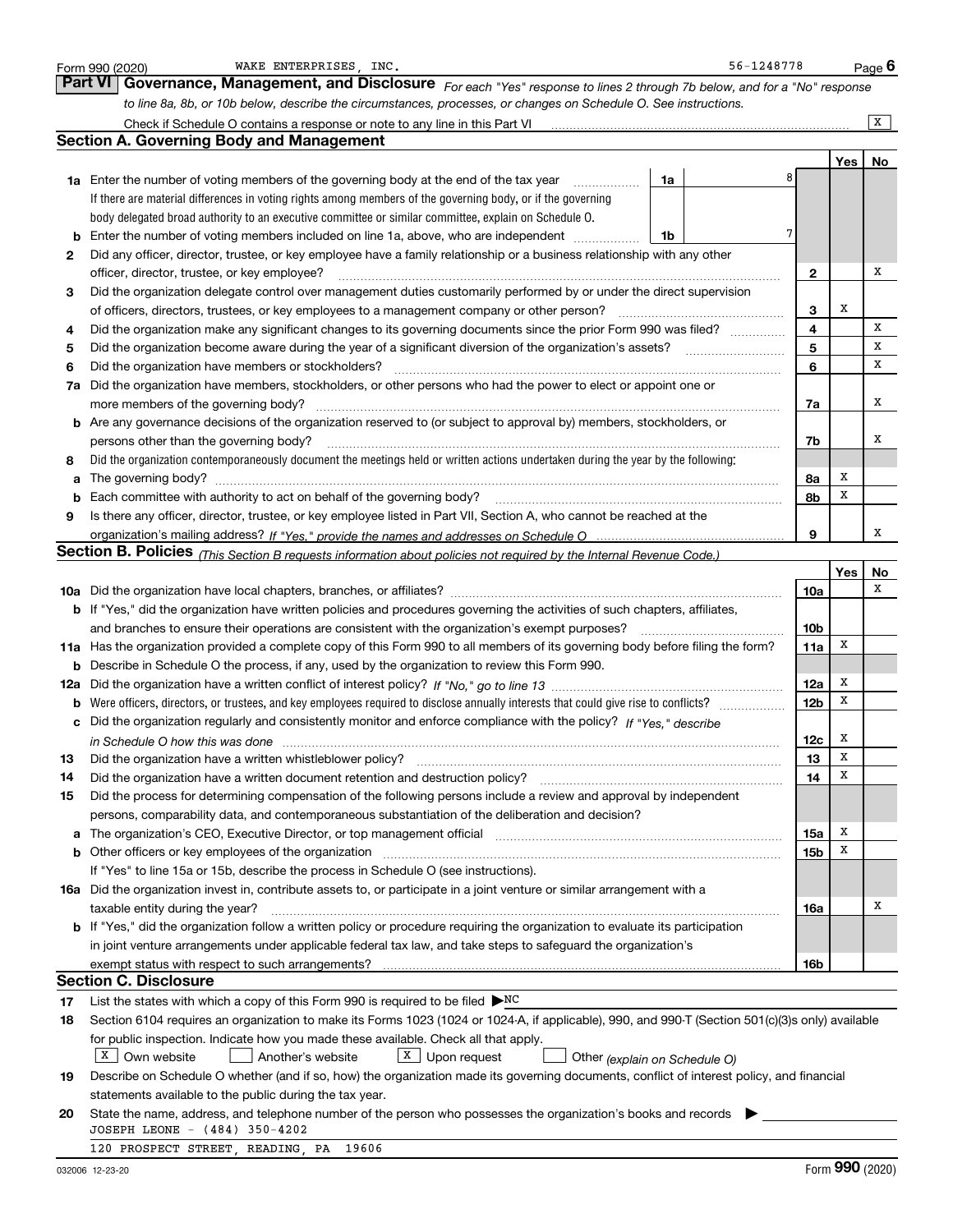| Form 990 (2020) | WAKE ENTERPRISES INC.                                                                                                                                      | 56-1248778 | Page |
|-----------------|------------------------------------------------------------------------------------------------------------------------------------------------------------|------------|------|
|                 | Part VII Compensation of Officers, Directors, Trustees, Key Employees, Highest Compensated                                                                 |            |      |
|                 | <b>Employees, and Independent Contractors</b>                                                                                                              |            |      |
|                 | Check if Schedule O contains a response or note to any line in this Part VII                                                                               |            |      |
|                 | Section A. Officers, Directors, Trustees, Key Employees, and Highest Compensated Employees                                                                 |            |      |
|                 | 1a Complete this table for all persons required to be listed. Report compensation for the calendar year ending with or within the organization's tax year. |            |      |

**•** List all of the organization's current officers, directors, trustees (whether individuals or organizations), regardless of amount of compensation. Enter -0- in columns (D), (E), and (F) if no compensation was paid.

 $\bullet$  List all of the organization's  $\,$ current key employees, if any. See instructions for definition of "key employee."

**•** List the organization's five current highest compensated employees (other than an officer, director, trustee, or key employee) who received reportable compensation (Box 5 of Form W-2 and/or Box 7 of Form 1099-MISC) of more than \$100,000 from the organization and any related organizations.

**•** List all of the organization's former officers, key employees, and highest compensated employees who received more than \$100,000 of reportable compensation from the organization and any related organizations.

**former directors or trustees**  ¥ List all of the organization's that received, in the capacity as a former director or trustee of the organization, more than \$10,000 of reportable compensation from the organization and any related organizations.

See instructions for the order in which to list the persons above.

Check this box if neither the organization nor any related organization compensated any current officer, director, or trustee.  $\mathcal{L}^{\text{max}}$ 

| (A)                            | (B)                      | (C)                                                              |                       |             |              |                                 |              | (D)             | (E)             | (F)                         |
|--------------------------------|--------------------------|------------------------------------------------------------------|-----------------------|-------------|--------------|---------------------------------|--------------|-----------------|-----------------|-----------------------------|
| Name and title                 | Average                  | Position<br>(do not check more than one                          |                       |             |              |                                 |              | Reportable      | Reportable      | Estimated                   |
|                                | hours per                | box, unless person is both an<br>officer and a director/trustee) |                       |             |              | compensation                    | compensation | amount of       |                 |                             |
|                                | week                     |                                                                  |                       |             |              |                                 |              | from            | from related    | other                       |
|                                | (list any                |                                                                  |                       |             |              |                                 |              | the             | organizations   | compensation                |
|                                | hours for                |                                                                  |                       |             |              |                                 |              | organization    | (W-2/1099-MISC) | from the                    |
|                                | related<br>organizations |                                                                  |                       |             |              |                                 |              | (W-2/1099-MISC) |                 | organization<br>and related |
|                                | below                    |                                                                  |                       |             |              |                                 |              |                 |                 | organizations               |
|                                | line)                    | ndividual trustee or director                                    | Institutional trustee | Officer     | Key employee | Highest compensated<br>employee | Former       |                 |                 |                             |
| JAY DEPPELER, IV<br>(1)        | 1,00                     |                                                                  |                       |             |              |                                 |              |                 |                 |                             |
| DIRECTOR UNTIL 2/2021          | 55.00                    |                                                                  |                       |             |              |                                 | X            | $\mathbf{0}$ .  | 855,527.        | 17,016.                     |
| <b>JOE LEONE</b><br>(2)        | 1,00                     |                                                                  |                       |             |              |                                 |              |                 |                 |                             |
| TREASURER N/V                  |                          | X                                                                |                       | X           |              |                                 |              | 0,              | 247,891.        | 7,675.                      |
| (3)<br><b>JENNIFER GASSEN</b>  | 1.00                     |                                                                  |                       |             |              |                                 |              |                 |                 |                             |
| SECRETARY N/V                  |                          | X                                                                |                       | $\mathbf x$ |              |                                 |              | 0.              | 109,859.        | 5,267.                      |
| (4)<br>OSHANA WATKINS          | 40.00                    |                                                                  |                       |             |              |                                 |              |                 |                 |                             |
| PRESIDENT                      |                          | X                                                                |                       | X           |              |                                 |              | 96,902.         | $\mathbf{0}$    | 989.                        |
| DIXIE BLACKMON<br>(5)          | 1.00                     |                                                                  |                       |             |              |                                 |              |                 |                 |                             |
| <b>DIRECTOR</b>                |                          | X                                                                |                       |             |              |                                 |              | 0.              | $\mathbf{0}$ .  | $\mathbf 0$ .               |
| (6)<br>WYATT BUCKINGHAM        | 1.00                     |                                                                  |                       |             |              |                                 |              |                 |                 |                             |
| <b>DIRECTOR</b>                |                          | $\mathbf x$                                                      |                       |             |              |                                 |              | $\mathbf{0}$ .  | $\mathbf{0}$    | $\mathbf 0$ .               |
| LORRIE GREGG HARGREAVES<br>(7) | 1.00                     |                                                                  |                       |             |              |                                 |              |                 |                 |                             |
| SECOND VICE CHAIR              |                          | X                                                                |                       | X           |              |                                 |              | $\mathbf{0}$ .  | $\mathbf{0}$    | $\mathbf 0$ .               |
| DEBORAH HOLT NOEL<br>(8)       | 1.00                     |                                                                  |                       |             |              |                                 |              |                 |                 |                             |
| CHAIRPERSON                    |                          | X                                                                |                       | X           |              |                                 |              | $\mathbf{0}$ .  | $\mathbf{0}$    | $\mathsf{0}\,.$             |
| BETTY CAMP<br>(9)              | 1.00                     |                                                                  |                       |             |              |                                 |              |                 |                 |                             |
| <b>DIRECTOR</b>                |                          | X                                                                |                       |             |              |                                 |              | 0.              | $\mathbf{0}$ .  | $\mathsf{0}\,.$             |
| (10) SUSAN SCOTT DALY          | 1.00                     |                                                                  |                       |             |              |                                 |              |                 |                 |                             |
| <b>DIRECTOR</b>                |                          | X                                                                |                       |             |              |                                 |              | $\mathbf 0$ .   | $\mathbf{0}$    | $\mathbf 0$ .               |
| (11) RICHARD GREB              | 1.00                     |                                                                  |                       |             |              |                                 |              |                 |                 |                             |
| <b>DIRECTOR</b>                |                          | X                                                                |                       |             |              |                                 |              | 0.              | $\mathbf{0}$ .  | 0.                          |
|                                |                          |                                                                  |                       |             |              |                                 |              |                 |                 |                             |
|                                |                          |                                                                  |                       |             |              |                                 |              |                 |                 |                             |
|                                |                          |                                                                  |                       |             |              |                                 |              |                 |                 |                             |
|                                |                          |                                                                  |                       |             |              |                                 |              |                 |                 |                             |
|                                |                          |                                                                  |                       |             |              |                                 |              |                 |                 |                             |
|                                |                          |                                                                  |                       |             |              |                                 |              |                 |                 |                             |
|                                |                          |                                                                  |                       |             |              |                                 |              |                 |                 |                             |
|                                |                          |                                                                  |                       |             |              |                                 |              |                 |                 |                             |
|                                |                          |                                                                  |                       |             |              |                                 |              |                 |                 |                             |
|                                |                          |                                                                  |                       |             |              |                                 |              |                 |                 |                             |
|                                |                          |                                                                  |                       |             |              |                                 |              |                 |                 |                             |
|                                |                          |                                                                  |                       |             |              |                                 |              |                 |                 |                             |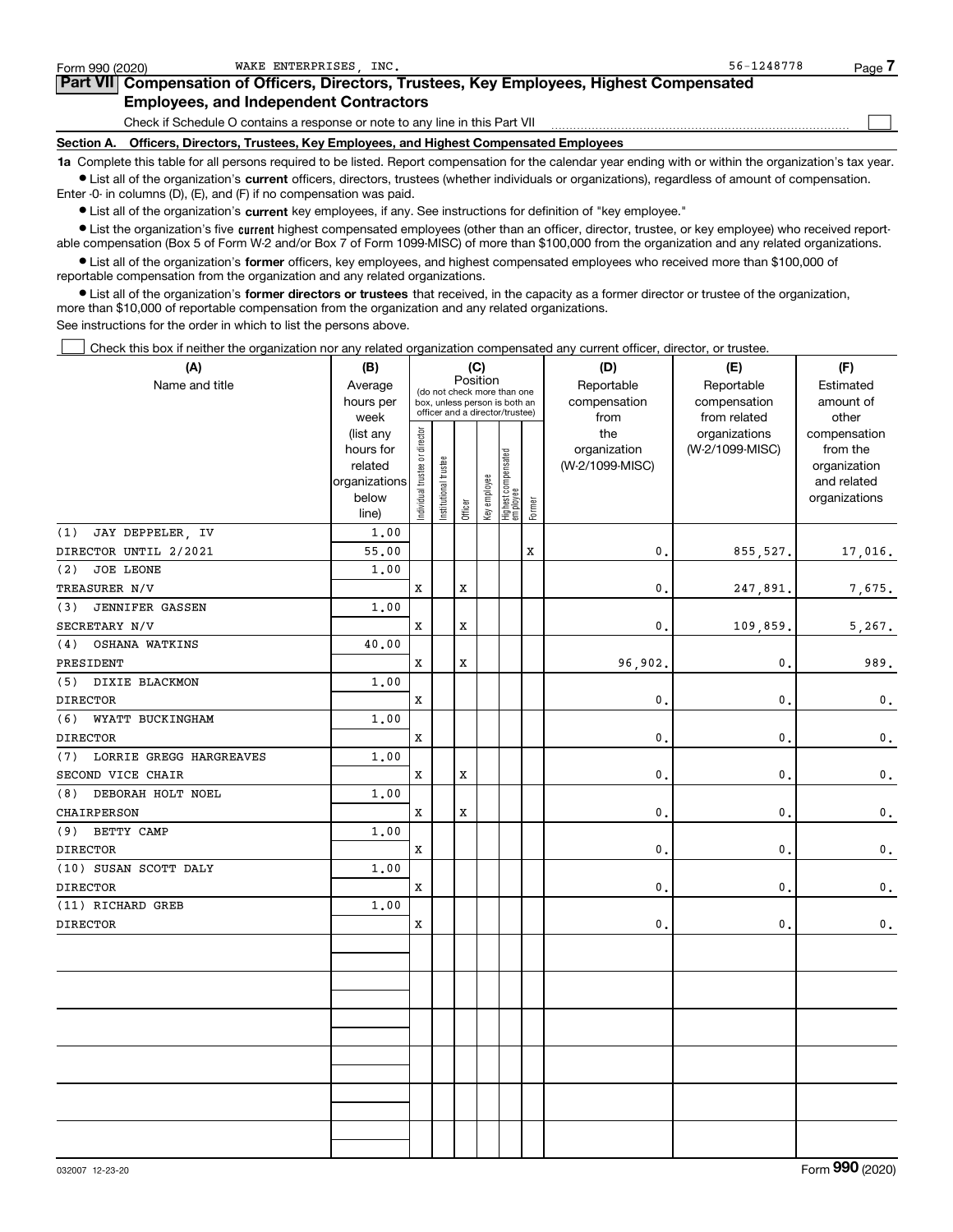|                 | WAKE ENTERPRISES, INC.<br>Form 990 (2020)                                                                                                                                                                                                                                        |                                                                      |                                |                                                                                                                    |         |              |                                   |        |                                           | 56-1248778                                        |    |                                        |                                                                          | Page 8                    |
|-----------------|----------------------------------------------------------------------------------------------------------------------------------------------------------------------------------------------------------------------------------------------------------------------------------|----------------------------------------------------------------------|--------------------------------|--------------------------------------------------------------------------------------------------------------------|---------|--------------|-----------------------------------|--------|-------------------------------------------|---------------------------------------------------|----|----------------------------------------|--------------------------------------------------------------------------|---------------------------|
| <b>Part VII</b> | Section A. Officers, Directors, Trustees, Key Employees, and Highest Compensated Employees (continued)                                                                                                                                                                           |                                                                      |                                |                                                                                                                    |         |              |                                   |        |                                           |                                                   |    |                                        |                                                                          |                           |
|                 | (A)<br>Average<br>Name and title<br>hours per                                                                                                                                                                                                                                    |                                                                      |                                | (C)<br>Position<br>(do not check more than one<br>box, unless person is both an<br>officer and a director/trustee) |         |              |                                   |        | (D)<br>Reportable<br>compensation<br>from | (E)<br>Reportable<br>compensation<br>from related |    | (F)<br>Estimated<br>amount of<br>other |                                                                          |                           |
|                 |                                                                                                                                                                                                                                                                                  | (list any<br>hours for<br>related<br>organizations<br>below<br>line) | Individual trustee or director | Institutional trustee                                                                                              | Officer | key employee | Highest compensated<br>  employee | Former | the<br>organization<br>(W-2/1099-MISC)    | organizations<br>(W-2/1099-MISC)                  |    |                                        | compensation<br>from the<br>organization<br>and related<br>organizations |                           |
|                 |                                                                                                                                                                                                                                                                                  |                                                                      |                                |                                                                                                                    |         |              |                                   |        |                                           |                                                   |    |                                        |                                                                          |                           |
|                 |                                                                                                                                                                                                                                                                                  |                                                                      |                                |                                                                                                                    |         |              |                                   |        |                                           |                                                   |    |                                        |                                                                          |                           |
|                 |                                                                                                                                                                                                                                                                                  |                                                                      |                                |                                                                                                                    |         |              |                                   |        |                                           |                                                   |    |                                        |                                                                          |                           |
|                 |                                                                                                                                                                                                                                                                                  |                                                                      |                                |                                                                                                                    |         |              |                                   |        |                                           |                                                   |    |                                        |                                                                          |                           |
|                 |                                                                                                                                                                                                                                                                                  |                                                                      |                                |                                                                                                                    |         |              |                                   |        |                                           |                                                   |    |                                        |                                                                          |                           |
|                 |                                                                                                                                                                                                                                                                                  |                                                                      |                                |                                                                                                                    |         |              |                                   |        |                                           |                                                   |    |                                        |                                                                          |                           |
|                 |                                                                                                                                                                                                                                                                                  |                                                                      |                                |                                                                                                                    |         |              |                                   |        |                                           |                                                   |    |                                        |                                                                          |                           |
|                 |                                                                                                                                                                                                                                                                                  |                                                                      |                                |                                                                                                                    |         |              |                                   |        | 96,902.                                   | 1, 213, 277.                                      |    |                                        |                                                                          | 30,947.                   |
|                 | c Total from continuation sheets to Part VII, Section A manufactured by                                                                                                                                                                                                          |                                                                      |                                |                                                                                                                    |         |              |                                   |        | $\mathbf{0}$ .<br>96,902.                 | 1, 213, 277.                                      | 0. |                                        |                                                                          | $\mathbf{0}$ .<br>30,947. |
| 2               | Total number of individuals (including but not limited to those listed above) who received more than \$100,000 of reportable<br>compensation from the organization $\blacktriangleright$                                                                                         |                                                                      |                                |                                                                                                                    |         |              |                                   |        |                                           |                                                   |    |                                        |                                                                          | $\mathbf 0$               |
| 3               | Did the organization list any former officer, director, trustee, key employee, or highest compensated employee on                                                                                                                                                                |                                                                      |                                |                                                                                                                    |         |              |                                   |        |                                           |                                                   |    |                                        | Yes                                                                      | No                        |
|                 | line 1a? If "Yes," complete Schedule J for such individual manufactured contained and the line 1a? If "Yes," complete Schedule J for such individual<br>For any individual listed on line 1a, is the sum of reportable compensation and other compensation from the organization |                                                                      |                                |                                                                                                                    |         |              |                                   |        |                                           |                                                   |    | 3<br>4                                 | х<br>х                                                                   |                           |
| 5               | Did any person listed on line 1a receive or accrue compensation from any unrelated organization or individual for services                                                                                                                                                       |                                                                      |                                |                                                                                                                    |         |              |                                   |        |                                           |                                                   |    | 5                                      |                                                                          | х                         |
|                 | <b>Section B. Independent Contractors</b>                                                                                                                                                                                                                                        |                                                                      |                                |                                                                                                                    |         |              |                                   |        |                                           |                                                   |    |                                        |                                                                          |                           |
| 1               | Complete this table for your five highest compensated independent contractors that received more than \$100,000 of compensation from<br>the organization. Report compensation for the calendar year ending with or within the organization's tax year.                           |                                                                      |                                |                                                                                                                    |         |              |                                   |        |                                           |                                                   |    |                                        |                                                                          |                           |
|                 | (A)<br>Name and business address                                                                                                                                                                                                                                                 |                                                                      | NONE                           |                                                                                                                    |         |              |                                   |        | (B)<br>Description of services            |                                                   |    | (C)                                    | Compensation                                                             |                           |
|                 |                                                                                                                                                                                                                                                                                  |                                                                      |                                |                                                                                                                    |         |              |                                   |        |                                           |                                                   |    |                                        |                                                                          |                           |
|                 |                                                                                                                                                                                                                                                                                  |                                                                      |                                |                                                                                                                    |         |              |                                   |        |                                           |                                                   |    |                                        |                                                                          |                           |
|                 |                                                                                                                                                                                                                                                                                  |                                                                      |                                |                                                                                                                    |         |              |                                   |        |                                           |                                                   |    |                                        |                                                                          |                           |
|                 |                                                                                                                                                                                                                                                                                  |                                                                      |                                |                                                                                                                    |         |              |                                   |        |                                           |                                                   |    |                                        |                                                                          |                           |
| 2               | Total number of independent contractors (including but not limited to those listed above) who received more than<br>\$100,000 of compensation from the organization                                                                                                              |                                                                      |                                |                                                                                                                    |         |              | 0                                 |        |                                           |                                                   |    |                                        |                                                                          |                           |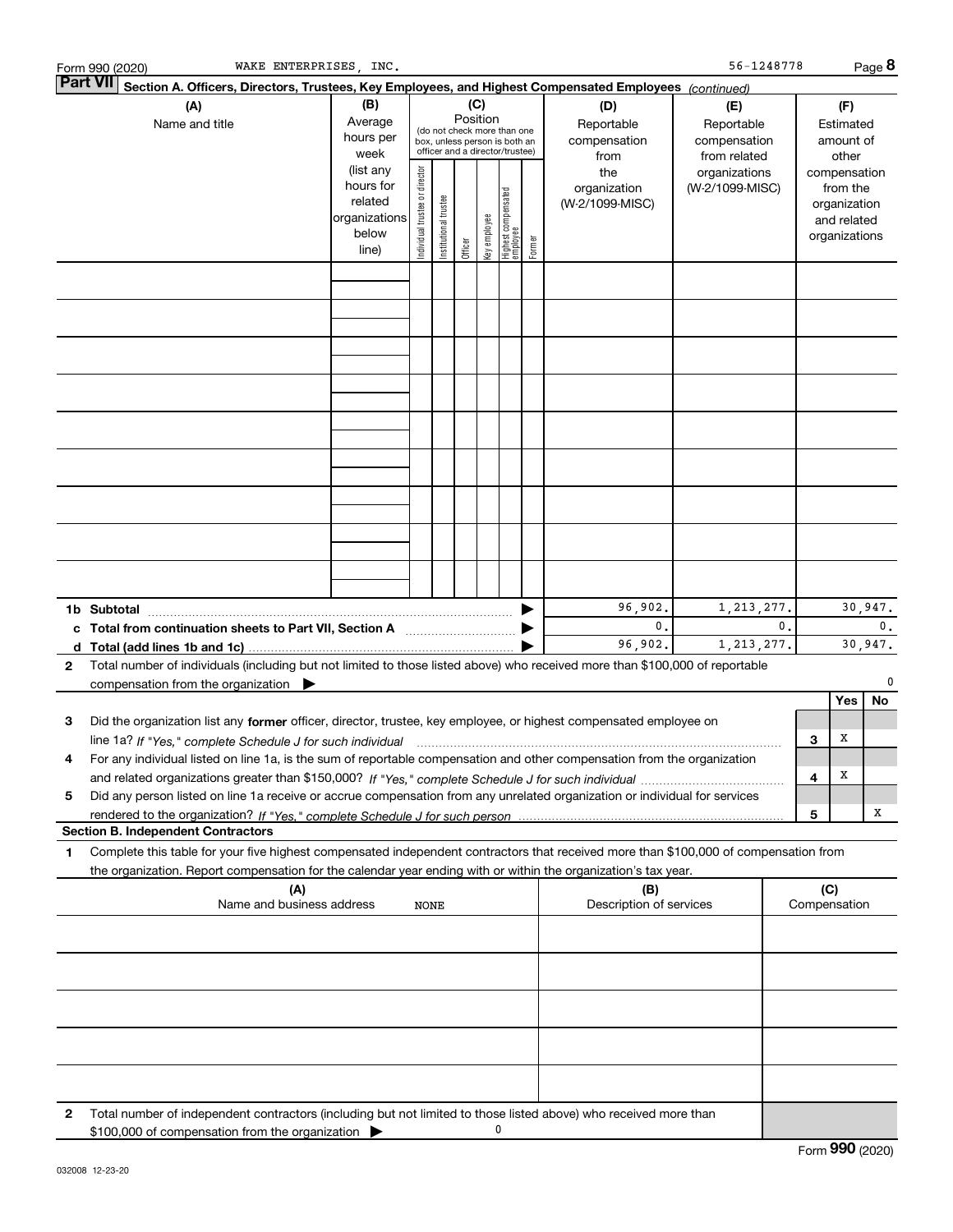|                                                           |    |                                                                | Form 990 (2020)                                                                                                      |                | WAKE ENTERPRISES, INC. |                 |                                |                        |                                              | 56-1248778                                         | Page 9                                                          |
|-----------------------------------------------------------|----|----------------------------------------------------------------|----------------------------------------------------------------------------------------------------------------------|----------------|------------------------|-----------------|--------------------------------|------------------------|----------------------------------------------|----------------------------------------------------|-----------------------------------------------------------------|
| <b>Part VIII</b>                                          |    |                                                                | <b>Statement of Revenue</b>                                                                                          |                |                        |                 |                                |                        |                                              |                                                    |                                                                 |
|                                                           |    |                                                                | Check if Schedule O contains a response or note to any line in this Part VIII                                        |                |                        |                 |                                |                        |                                              |                                                    |                                                                 |
|                                                           |    |                                                                |                                                                                                                      |                |                        |                 |                                | (A)<br>Total revenue   | (B)<br>Related or exempt<br>function revenue | $\overline{(C)}$<br>Unrelated<br>lbusiness revenue | (D)<br>Revenue excluded<br>from tax under<br>sections 512 - 514 |
|                                                           |    |                                                                | 1 a Federated campaigns                                                                                              |                | 1a                     |                 |                                |                        |                                              |                                                    |                                                                 |
| Contributions, Gifts, Grants<br>and Other Similar Amounts |    | b                                                              | Membership dues<br>$\ldots \ldots \ldots \ldots \ldots$                                                              |                | 1 <sub>b</sub>         |                 |                                |                        |                                              |                                                    |                                                                 |
|                                                           |    |                                                                | c Fundraising events                                                                                                 |                | 1c                     |                 |                                |                        |                                              |                                                    |                                                                 |
|                                                           |    |                                                                | d Related organizations                                                                                              |                | 1 <sub>d</sub>         |                 |                                |                        |                                              |                                                    |                                                                 |
|                                                           |    |                                                                | e Government grants (contributions)                                                                                  |                | 1e                     |                 | 388,716.                       |                        |                                              |                                                    |                                                                 |
|                                                           |    |                                                                | f All other contributions, gifts, grants, and                                                                        |                |                        |                 |                                |                        |                                              |                                                    |                                                                 |
|                                                           |    |                                                                | similar amounts not included above                                                                                   |                | 1f                     |                 | 86,265.                        |                        |                                              |                                                    |                                                                 |
|                                                           |    | g                                                              | Noncash contributions included in lines 1a-1f                                                                        |                | $1g$ \$                |                 |                                |                        |                                              |                                                    |                                                                 |
|                                                           |    |                                                                |                                                                                                                      |                |                        |                 |                                | 474,981.               |                                              |                                                    |                                                                 |
|                                                           |    |                                                                |                                                                                                                      |                |                        |                 | <b>Business Code</b><br>624310 |                        |                                              |                                                    |                                                                 |
|                                                           |    | 2 a                                                            | ADULT DAY SERVICES<br>CONTRACT SALES                                                                                 |                |                        |                 | 561300                         | 1,542,597.<br>199,859. | 1,542,597.<br>199,859.                       |                                                    |                                                                 |
|                                                           |    | b                                                              |                                                                                                                      |                |                        |                 |                                |                        |                                              |                                                    |                                                                 |
|                                                           |    | с                                                              |                                                                                                                      |                |                        |                 |                                |                        |                                              |                                                    |                                                                 |
| Program Service<br>Revenue                                |    | d                                                              | <u> 1989 - Johann Stein, mars an deutscher Stein und der Stein und der Stein und der Stein und der Stein und der</u> |                |                        |                 |                                |                        |                                              |                                                    |                                                                 |
|                                                           |    | е                                                              | All other program service revenue <i>mimimini</i>                                                                    |                |                        |                 |                                |                        |                                              |                                                    |                                                                 |
|                                                           |    | a                                                              |                                                                                                                      |                |                        |                 |                                | 1,742,456.             |                                              |                                                    |                                                                 |
|                                                           | 3  |                                                                | Investment income (including dividends, interest, and                                                                |                |                        |                 |                                |                        |                                              |                                                    |                                                                 |
|                                                           |    |                                                                |                                                                                                                      |                |                        |                 |                                | 10,300.                |                                              |                                                    | 10,300.                                                         |
|                                                           | 4  |                                                                | Income from investment of tax-exempt bond proceeds                                                                   |                |                        |                 |                                |                        |                                              |                                                    |                                                                 |
|                                                           | 5  |                                                                |                                                                                                                      |                |                        |                 |                                |                        |                                              |                                                    |                                                                 |
|                                                           |    |                                                                |                                                                                                                      |                | (i) Real               |                 | (ii) Personal                  |                        |                                              |                                                    |                                                                 |
|                                                           |    | 6а                                                             | Gross rents<br>$\frac{1}{2}$                                                                                         | 6а             |                        |                 |                                |                        |                                              |                                                    |                                                                 |
|                                                           |    | b                                                              | Less: rental expenses                                                                                                | 6b             |                        |                 |                                |                        |                                              |                                                    |                                                                 |
|                                                           |    | c                                                              | Rental income or (loss)                                                                                              | 6с             |                        |                 |                                |                        |                                              |                                                    |                                                                 |
|                                                           |    |                                                                | d Net rental income or (loss)                                                                                        |                |                        |                 |                                |                        |                                              |                                                    |                                                                 |
|                                                           |    | (i) Securities<br>(ii) Other<br>7 a Gross amount from sales of |                                                                                                                      |                |                        |                 |                                |                        |                                              |                                                    |                                                                 |
|                                                           |    |                                                                | assets other than inventory                                                                                          | 7a             |                        |                 | 1,850,000.                     |                        |                                              |                                                    |                                                                 |
|                                                           |    |                                                                | <b>b</b> Less: cost or other basis                                                                                   |                |                        |                 |                                |                        |                                              |                                                    |                                                                 |
|                                                           |    |                                                                | and sales expenses                                                                                                   | 7 <sub>b</sub> |                        |                 | 1,321,365.                     |                        |                                              |                                                    |                                                                 |
| evenue                                                    |    |                                                                | c Gain or (loss)                                                                                                     | 7c             |                        |                 | 528,635.                       |                        |                                              |                                                    |                                                                 |
| œ                                                         |    |                                                                |                                                                                                                      |                |                        |                 |                                | 528,635.               |                                              |                                                    | 528,635.                                                        |
| Other                                                     |    |                                                                | 8 a Gross income from fundraising events (not                                                                        |                |                        |                 |                                |                        |                                              |                                                    |                                                                 |
|                                                           |    |                                                                | including \$<br><u>of</u> of                                                                                         |                |                        |                 |                                |                        |                                              |                                                    |                                                                 |
|                                                           |    |                                                                | contributions reported on line 1c). See                                                                              |                |                        |                 |                                |                        |                                              |                                                    |                                                                 |
|                                                           |    |                                                                |                                                                                                                      |                |                        | 8a<br>8b        |                                |                        |                                              |                                                    |                                                                 |
|                                                           |    |                                                                | <b>b</b> Less: direct expenses <i></i>                                                                               |                |                        |                 |                                |                        |                                              |                                                    |                                                                 |
|                                                           |    |                                                                | c Net income or (loss) from fundraising events<br>9 a Gross income from gaming activities. See                       |                |                        |                 |                                |                        |                                              |                                                    |                                                                 |
|                                                           |    |                                                                |                                                                                                                      |                |                        | 9a              |                                |                        |                                              |                                                    |                                                                 |
|                                                           |    |                                                                | <b>b</b> Less: direct expenses <b>manually</b>                                                                       |                |                        | 9 <sub>b</sub>  |                                |                        |                                              |                                                    |                                                                 |
|                                                           |    |                                                                | c Net income or (loss) from gaming activities                                                                        |                |                        |                 | .                              |                        |                                              |                                                    |                                                                 |
|                                                           |    |                                                                | 10 a Gross sales of inventory, less returns                                                                          |                |                        |                 |                                |                        |                                              |                                                    |                                                                 |
|                                                           |    |                                                                |                                                                                                                      |                |                        | 10a             |                                |                        |                                              |                                                    |                                                                 |
|                                                           |    |                                                                | <b>b</b> Less: cost of goods sold                                                                                    |                |                        | 10 <sub>b</sub> |                                |                        |                                              |                                                    |                                                                 |
|                                                           |    |                                                                | c Net income or (loss) from sales of inventory                                                                       |                |                        |                 |                                |                        |                                              |                                                    |                                                                 |
|                                                           |    |                                                                |                                                                                                                      |                |                        |                 | <b>Business Code</b>           |                        |                                              |                                                    |                                                                 |
| Miscellaneous<br>Revenue                                  |    |                                                                | 11 a MISCELLANEOUS INCOME                                                                                            |                |                        |                 | 900099                         | 17,826.                | 17,826.                                      |                                                    |                                                                 |
|                                                           |    | b                                                              |                                                                                                                      |                |                        |                 |                                |                        |                                              |                                                    |                                                                 |
|                                                           |    | с                                                              | the control of the control of the control of the control of the control of the control of                            |                |                        |                 |                                |                        |                                              |                                                    |                                                                 |
|                                                           |    |                                                                |                                                                                                                      |                |                        |                 |                                |                        |                                              |                                                    |                                                                 |
|                                                           |    |                                                                |                                                                                                                      |                |                        |                 | ▶                              | 17,826.                |                                              |                                                    |                                                                 |
|                                                           | 12 |                                                                |                                                                                                                      |                |                        |                 |                                | 2,774,198.             | 1,760,282.                                   | 0.                                                 | 538,935.                                                        |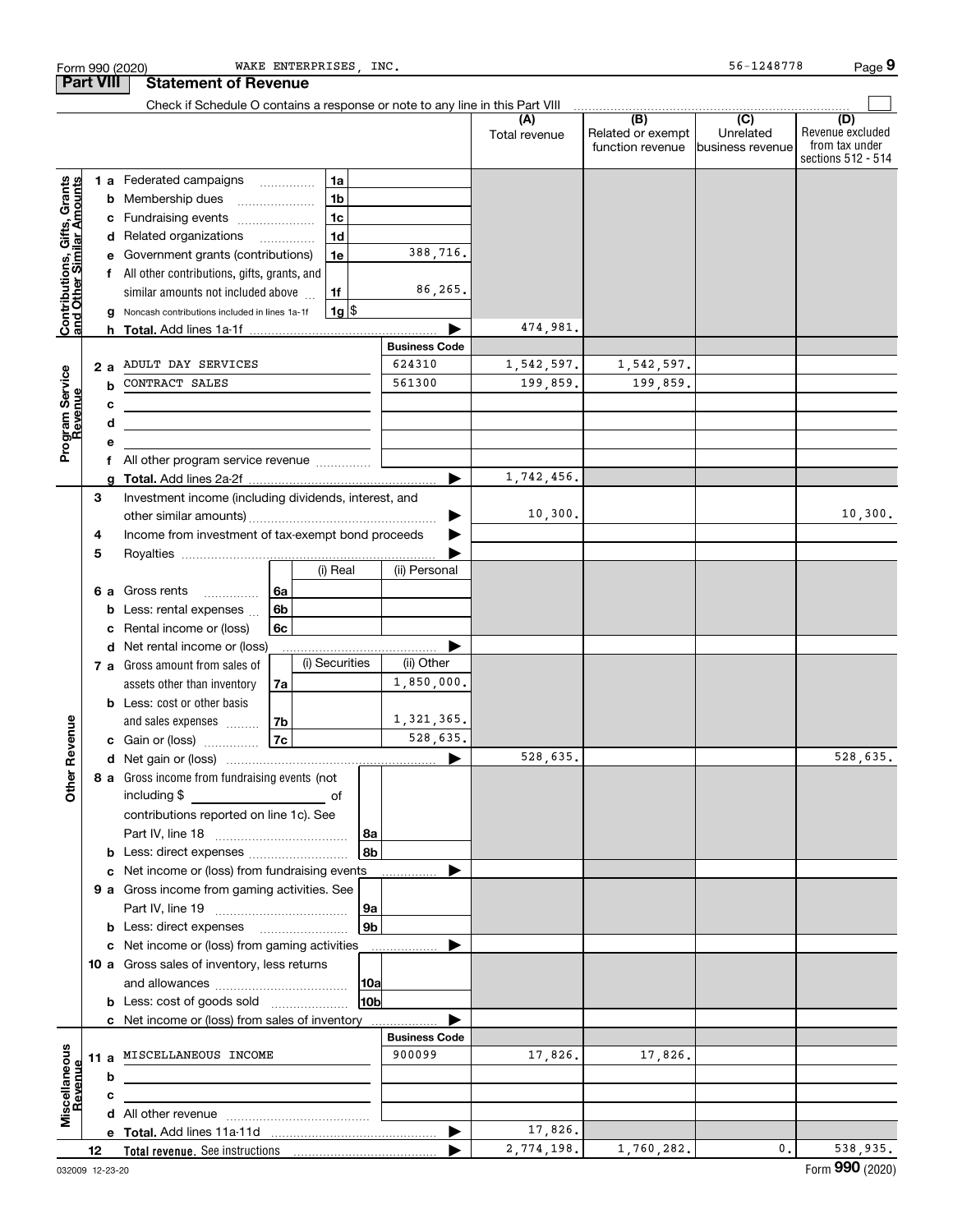Form 990 (2020) Page **Part IX Statement of Functional Expenses** WAKE ENTERPRISES, INC.  $56-1248778$ 

|        | Section 501(c)(3) and 501(c)(4) organizations must complete all columns. All other organizations must complete column (A). |                |                             |                                    | $\overline{X}$          |
|--------|----------------------------------------------------------------------------------------------------------------------------|----------------|-----------------------------|------------------------------------|-------------------------|
|        | Check if Schedule O contains a response or note to any line in this Part IX                                                | (A)            | (B)                         | (C)                                | (D)                     |
|        | Do not include amounts reported on lines 6b,<br>7b, 8b, 9b, and 10b of Part VIII.                                          | Total expenses | Program service<br>expenses | Management and<br>general expenses | Fundraising<br>expenses |
| 1      | Grants and other assistance to domestic organizations                                                                      |                |                             |                                    |                         |
|        | and domestic governments. See Part IV, line 21                                                                             |                |                             |                                    |                         |
| 2      | $\mathbf{1}$<br>Grants and other assistance to domestic                                                                    |                |                             |                                    |                         |
|        | individuals. See Part IV, line 22                                                                                          |                |                             |                                    |                         |
| 3      | Grants and other assistance to foreign                                                                                     |                |                             |                                    |                         |
|        | organizations, foreign governments, and foreign                                                                            |                |                             |                                    |                         |
|        | individuals. See Part IV, lines 15 and 16                                                                                  |                |                             |                                    |                         |
| 4      | Benefits paid to or for members                                                                                            |                |                             |                                    |                         |
| 5      | Compensation of current officers, directors,                                                                               |                |                             |                                    |                         |
|        | trustees, and key employees                                                                                                |                |                             |                                    |                         |
| 6      | Compensation not included above to disqualified                                                                            |                |                             |                                    |                         |
|        | persons (as defined under section $4958(f)(1)$ ) and                                                                       |                |                             |                                    |                         |
|        | persons described in section 4958(c)(3)(B)                                                                                 |                |                             |                                    |                         |
| 7      |                                                                                                                            |                |                             |                                    |                         |
| 8      | Pension plan accruals and contributions (include                                                                           |                |                             |                                    |                         |
|        | section 401(k) and 403(b) employer contributions)                                                                          |                |                             |                                    |                         |
| 9      |                                                                                                                            |                |                             |                                    |                         |
| 10     |                                                                                                                            |                |                             |                                    |                         |
| 11     | Fees for services (nonemployees):                                                                                          |                |                             |                                    |                         |
| a      |                                                                                                                            | 286,988.       |                             | 286,988.                           |                         |
| b      |                                                                                                                            |                |                             |                                    |                         |
| c      |                                                                                                                            |                |                             |                                    |                         |
|        |                                                                                                                            |                |                             |                                    |                         |
| d<br>е | Professional fundraising services. See Part IV, line 17                                                                    |                |                             |                                    |                         |
| f      | Investment management fees                                                                                                 |                |                             |                                    |                         |
| g      | Other. (If line 11g amount exceeds 10% of line 25,                                                                         |                |                             |                                    |                         |
|        | column (A) amount, list line 11g expenses on Sch O.)                                                                       | 1, 135, 343.   | 1, 135, 343.                |                                    |                         |
| 12     |                                                                                                                            | 16,336.        | 16,336.                     |                                    |                         |
| 13     |                                                                                                                            |                |                             |                                    |                         |
| 14     |                                                                                                                            |                |                             |                                    |                         |
| 15     |                                                                                                                            |                |                             |                                    |                         |
| 16     |                                                                                                                            | 50,979.        | 50,979.                     |                                    |                         |
| 17     |                                                                                                                            | 53,429.        | 53,429.                     |                                    |                         |
| 18     | Payments of travel or entertainment expenses                                                                               |                |                             |                                    |                         |
|        | for any federal, state, or local public officials                                                                          |                |                             |                                    |                         |
| 19     | Conferences, conventions, and meetings                                                                                     |                |                             |                                    |                         |
| 20     | Interest                                                                                                                   | 97,901.        | 97,901.                     |                                    |                         |
| 21     |                                                                                                                            |                |                             |                                    |                         |
| 22     | Depreciation, depletion, and amortization                                                                                  | 87,838.        | 87,838.                     |                                    |                         |
| 23     | Insurance                                                                                                                  | 34,520.        | 34,520.                     |                                    |                         |
| 24     | Other expenses. Itemize expenses not covered                                                                               |                |                             |                                    |                         |
|        | above (List miscellaneous expenses on line 24e. If                                                                         |                |                             |                                    |                         |
|        | line 24e amount exceeds 10% of line 25, column (A)<br>amount, list line 24e expenses on Schedule 0.)                       |                |                             |                                    |                         |
| a      | SUPPLIES                                                                                                                   | 298.203.       | 298,203.                    |                                    |                         |
|        | MAINTENANCE AND REPAIRS                                                                                                    | 33,257.        | 33,257.                     |                                    |                         |
| с      |                                                                                                                            |                |                             |                                    |                         |
| d      |                                                                                                                            |                |                             |                                    |                         |
|        | e All other expenses                                                                                                       |                |                             |                                    |                         |
| 25     | Total functional expenses. Add lines 1 through 24e                                                                         | 2,094,794.     | 1,807,806.                  | 286,988.                           | 0.                      |
| 26     | Joint costs. Complete this line only if the organization                                                                   |                |                             |                                    |                         |
|        | reported in column (B) joint costs from a combined                                                                         |                |                             |                                    |                         |
|        | educational campaign and fundraising solicitation.                                                                         |                |                             |                                    |                         |
|        | Check here $\blacktriangleright$<br>if following SOP 98-2 (ASC 958-720)                                                    |                |                             |                                    |                         |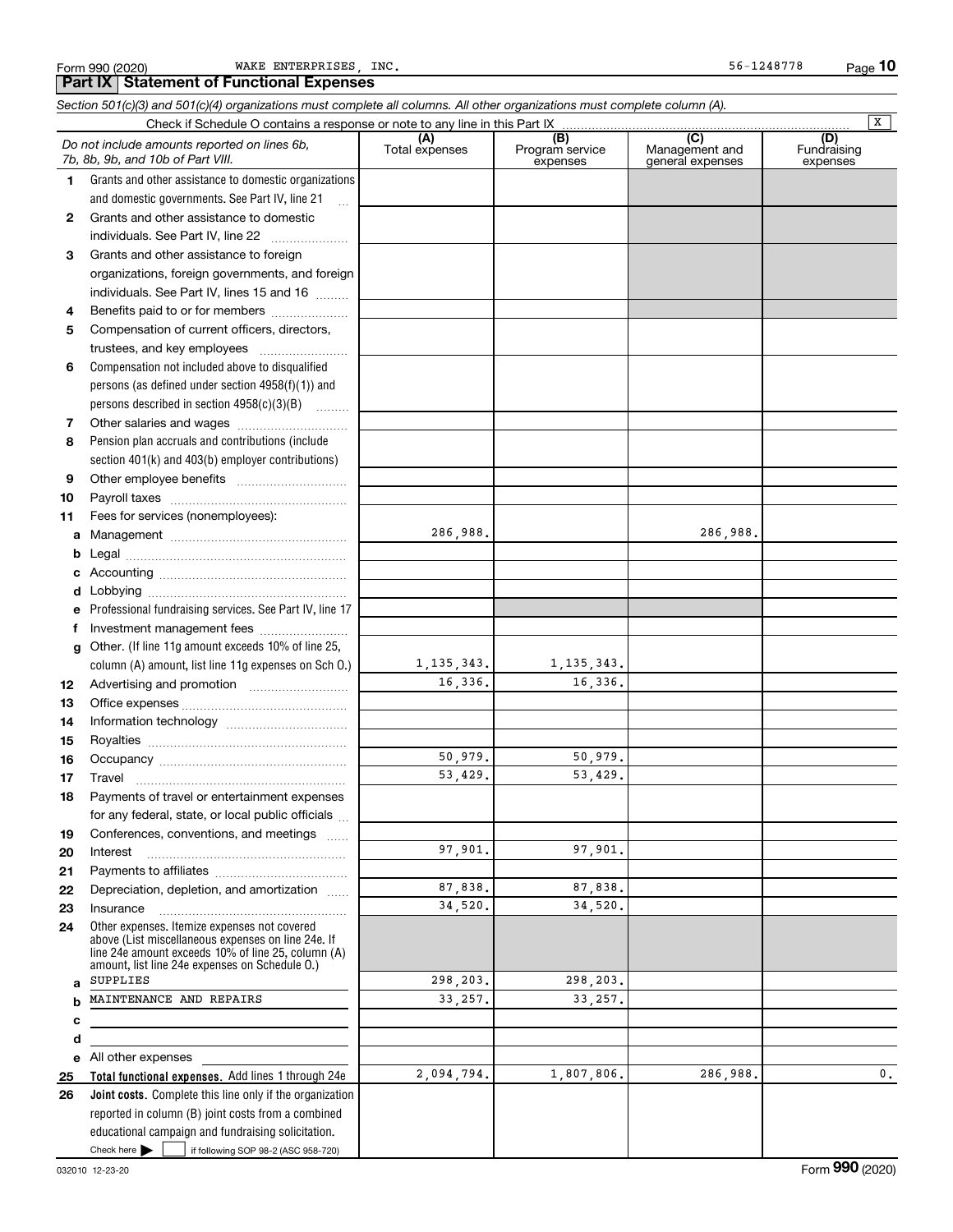**2728**

**Net Assets or Fund Balances**

Net Assets or Fund Balances

|             |        | WAKE ENTERPRISES, INC.<br>Form 990 (2020)                                                    |                          |                | 56-1248778<br>Page |
|-------------|--------|----------------------------------------------------------------------------------------------|--------------------------|----------------|--------------------|
|             | Part X | <b>Balance Sheet</b>                                                                         |                          |                |                    |
|             |        | Check if Schedule O contains a response or note to any line in this Part X                   |                          |                |                    |
|             |        |                                                                                              | (A)<br>Beginning of year |                | (B)<br>End of year |
|             | 1      |                                                                                              | 296.668.                 | 1.             | 370,66             |
|             | 2      |                                                                                              | 649, 348.                | $\mathbf{2}$   | 434,13             |
|             | з      |                                                                                              |                          | 3              |                    |
|             | 4      |                                                                                              | 338,388.                 | 4              | 197,47             |
|             | 5      | Loans and other receivables from any current or former officer, director,                    |                          |                |                    |
|             |        | trustee, key employee, creator or founder, substantial contributor, or 35%                   |                          |                |                    |
|             |        | controlled entity or family member of any of these persons                                   |                          | 5              |                    |
|             | 6      | Loans and other receivables from other disqualified persons (as defined                      |                          |                |                    |
|             |        | under section $4958(f)(1)$ , and persons described in section $4958(c)(3)(B)$                | <b>Service</b>           | 6              |                    |
|             | 7      |                                                                                              |                          | $\overline{7}$ |                    |
| Assets      | 8      |                                                                                              |                          | 8              |                    |
|             | 9      | Prepaid expenses and deferred charges                                                        | 4,034.                   | 9              | 2,57               |
|             |        | <b>10a</b> Land, buildings, and equipment: cost or other                                     |                          |                |                    |
|             |        | 2,736,580.<br>basis. Complete Part VI of Schedule D    10a                                   |                          |                |                    |
|             |        | 190.839.<br><u> 10b</u><br><b>b</b> Less: accumulated depreciation                           | 3,949,723.               | 10c            | 2,545,74           |
|             | 11     |                                                                                              |                          | 11             |                    |
|             | 12     |                                                                                              |                          | 12             |                    |
|             | 13     | Investments - program-related. See Part IV, line 11                                          |                          | 13             |                    |
|             | 14     |                                                                                              |                          | 14             |                    |
|             | 15     |                                                                                              | 99,113.                  | 15             | 623,89             |
|             | 16     |                                                                                              | 5, 337, 274.             | 16             | 4, 174, 48         |
|             | 17     |                                                                                              | 58,973.                  | 17             | 17,94              |
|             | 18     |                                                                                              |                          | 18             |                    |
|             | 19     |                                                                                              | 5,663.                   | 19             |                    |
|             | 20     | Tax-exempt bond liabilities                                                                  |                          | 20             |                    |
|             | 21     | Escrow or custodial account liability. Complete Part IV of Schedule D<br>1.1.1.1.1.1.1.1.1.1 |                          | 21             |                    |
|             | 22     | Loans and other payables to any current or former officer, director,                         |                          |                |                    |
| Liabilities |        | trustee, key employee, creator or founder, substantial contributor, or 35%                   |                          |                |                    |
|             |        | controlled entity or family member of any of these persons                                   |                          | 22             |                    |
|             | 23     | Secured mortgages and notes payable to unrelated third parties<br>.                          | 2,502,242.               | 23             | 696,36             |
|             | 24     |                                                                                              |                          | 24             |                    |
|             | 25     | Other liabilities (including federal income tax, payables to related third                   |                          |                |                    |
|             |        | parties, and other liabilities not included on lines 17-24). Complete Part X                 |                          |                |                    |
|             |        | of Schedule D                                                                                | 195,388.                 | 25             | 53,03              |
|             | 26     |                                                                                              | 2,762,266.               | 26             | 767,35             |

**Organizations that follow FASB ASC 958, check here** | X

**Organizations that do not follow FASB ASC 958, check here** |

Net assets without donor restrictions ~~~~~~~~~~~~~~~~~~~~ Net assets with donor restrictions ~~~~~~~~~~~~~~~~~~~~~~

Capital stock or trust principal, or current funds ~~~~~~~~~~~~~~~ Paid-in or capital surplus, or land, building, or equipment fund www.commun.com Retained earnings, endowment, accumulated income, or other funds we have all the Total net assets or fund balances ~~~~~~~~~~~~~~~~~~~~~~

**and complete lines 27, 28, 32, and 33.**

**and complete lines 29 through 33.**

Total liabilities and net assets/fund balances

Form (2020) **990**

**2728**

 $2,575,008$ ,  $27$  3,407,135.

 $5,337,274.$  33 4, 174, 485.

 $\mathcal{L}^{\text{max}}$ 

 $370,665.$ 

434,133.

4,034. 2,572.

2,545,741.

623,896. 5,337,274. 4,174,485.

58,973. 17,945.

696,369.

195,388. 53,036. 767,350.

2,575,008. 32 3,407,135.

<sup>197,478.</sup>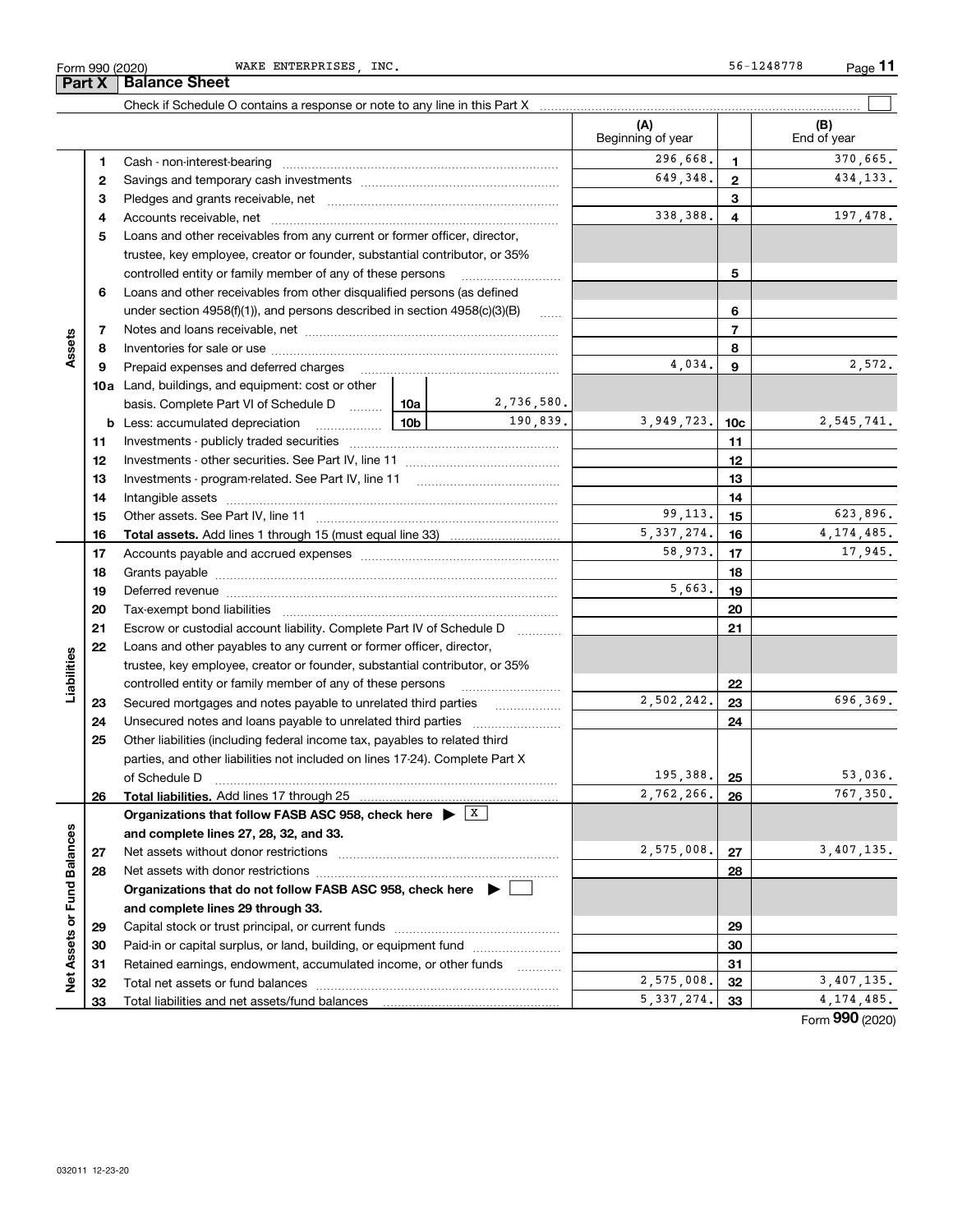|    | WAKE ENTERPRISES, INC.<br>Form 990 (2020)                                                                                                                                                                                      | 56-1248778              |                |            | $Page$ 12  |
|----|--------------------------------------------------------------------------------------------------------------------------------------------------------------------------------------------------------------------------------|-------------------------|----------------|------------|------------|
|    | <b>Reconciliation of Net Assets</b><br>Part XI                                                                                                                                                                                 |                         |                |            |            |
|    |                                                                                                                                                                                                                                |                         |                |            | X          |
|    |                                                                                                                                                                                                                                |                         |                |            |            |
| 1  | Total revenue (must equal Part VIII, column (A), line 12)                                                                                                                                                                      | 1                       |                | 2,774,198. |            |
| 2  |                                                                                                                                                                                                                                | $\mathbf{2}$            |                | 2,094,794. |            |
| З  | Revenue less expenses. Subtract line 2 from line 1                                                                                                                                                                             | 3                       |                | 679,404.   |            |
| 4  |                                                                                                                                                                                                                                | $\overline{\mathbf{4}}$ |                | 2,575,008. |            |
| 5  | Net unrealized gains (losses) on investments [11] matter continuum matter of the state of the state of the state of the state of the state of the state of the state of the state of the state of the state of the state of th | 5                       |                |            |            |
| 6  | Donated services and use of facilities [111] matter contracts and the facilities in the matter of facilities [11] matter contracts and use of facilities [11] matter contracts and the service of the service of the service o | 6                       |                |            |            |
| 7  | Investment expenses www.communication.com/www.communication.com/www.communication.com/www.com                                                                                                                                  | $\overline{7}$          |                |            |            |
| 8  | Prior period adjustments                                                                                                                                                                                                       | 8                       |                |            |            |
| 9  | Other changes in net assets or fund balances (explain on Schedule O)                                                                                                                                                           | 9                       |                |            | 152,723.   |
| 10 | Net assets or fund balances at end of year. Combine lines 3 through 9 (must equal Part X, line 32,                                                                                                                             |                         |                |            |            |
|    | column (B))                                                                                                                                                                                                                    | 10                      |                |            | 3,407,135. |
|    | Part XII Financial Statements and Reporting                                                                                                                                                                                    |                         |                |            |            |
|    |                                                                                                                                                                                                                                |                         |                |            |            |
|    |                                                                                                                                                                                                                                |                         |                | <b>Yes</b> | <b>No</b>  |
| 1  | $X$ Accrual<br>Accounting method used to prepare the Form 990: <u>I</u> Cash<br>Other                                                                                                                                          |                         |                |            |            |
|    | If the organization changed its method of accounting from a prior year or checked "Other," explain in Schedule O.                                                                                                              |                         |                |            |            |
|    | 2a Were the organization's financial statements compiled or reviewed by an independent accountant?                                                                                                                             |                         | 2a             |            | х          |
|    | If "Yes," check a box below to indicate whether the financial statements for the year were compiled or reviewed on a                                                                                                           |                         |                |            |            |
|    | separate basis, consolidated basis, or both:                                                                                                                                                                                   |                         |                |            |            |
|    | Separate basis<br><b>Consolidated basis</b><br>Both consolidated and separate basis                                                                                                                                            |                         |                |            |            |
|    | <b>b</b> Were the organization's financial statements audited by an independent accountant?                                                                                                                                    |                         | 2 <sub>b</sub> | х          |            |
|    | If "Yes," check a box below to indicate whether the financial statements for the year were audited on a separate basis,                                                                                                        |                         |                |            |            |
|    | consolidated basis, or both:                                                                                                                                                                                                   |                         |                |            |            |
|    | $X$ Consolidated basis<br>Separate basis<br>Both consolidated and separate basis                                                                                                                                               |                         |                |            |            |
|    | c If "Yes" to line 2a or 2b, does the organization have a committee that assumes responsibility for oversight of the audit,                                                                                                    |                         |                |            |            |
|    |                                                                                                                                                                                                                                |                         | 2c             | X          |            |
|    | If the organization changed either its oversight process or selection process during the tax year, explain on Schedule O.                                                                                                      |                         |                |            |            |
|    | 3a As a result of a federal award, was the organization required to undergo an audit or audits as set forth in the Single Audit                                                                                                |                         |                |            |            |
|    |                                                                                                                                                                                                                                |                         | 3a             |            | х          |
|    | b If "Yes," did the organization undergo the required audit or audits? If the organization did not undergo the required audit                                                                                                  |                         |                |            |            |
|    | or audits, explain why on Schedule O and describe any steps taken to undergo such audits [11] contains the school of audits [11] or audits [11] or audits [11] or audits [11] or audits [11] or audits [11] or audits [11] or  |                         | 3b             | <u>nnn</u> |            |

Form (2020) **990**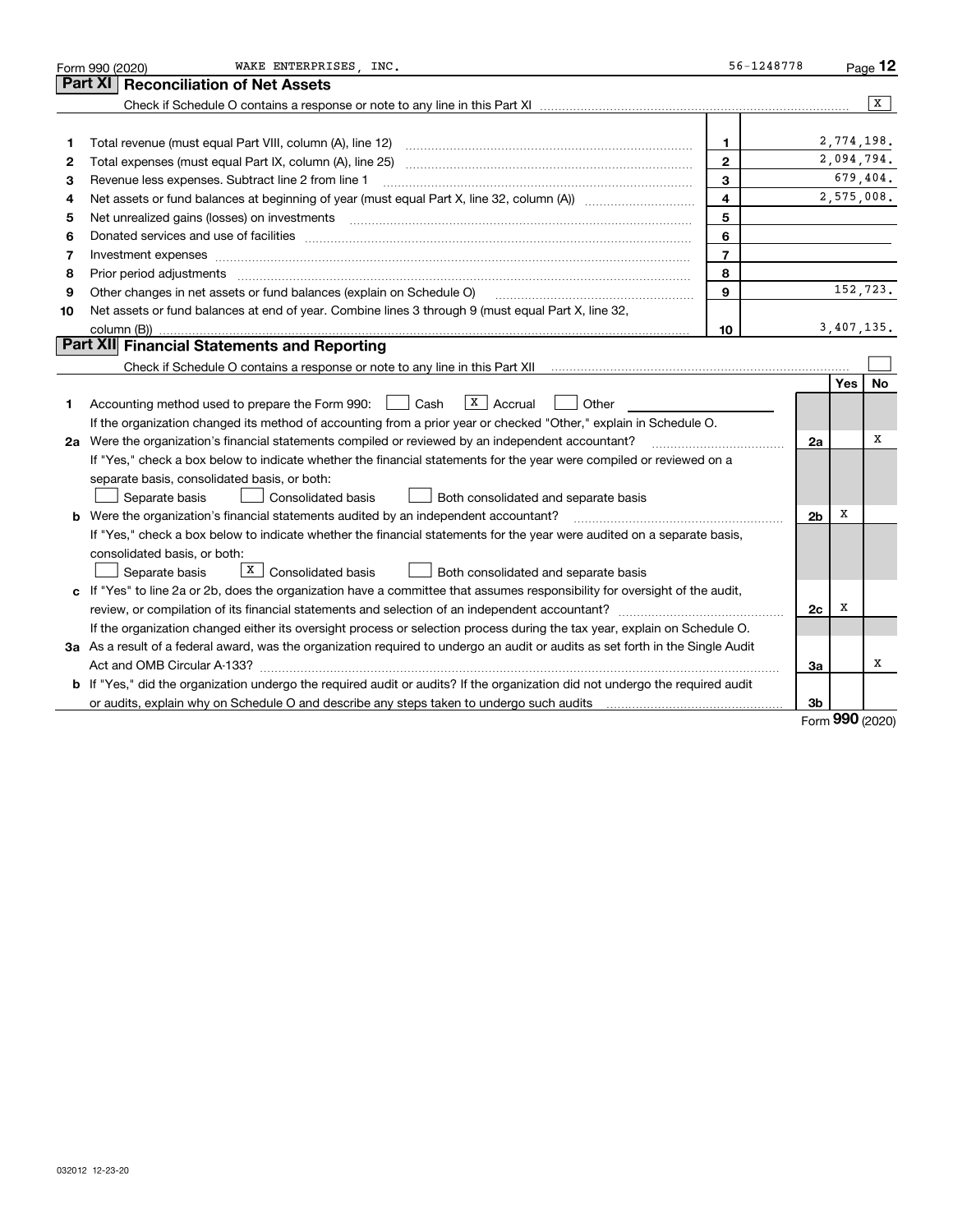| <b>SCHEDULE A</b> |
|-------------------|
|-------------------|

**(Form 990 or 990-EZ)**

### **Public Charity Status and Public Support**

**Complete if the organization is a section 501(c)(3) organization or a section 4947(a)(1) nonexempt charitable trust. | Attach to Form 990 or Form 990-EZ.** 

| www.irs.gov/Form990 for instructions and the latest information. |  |  |
|------------------------------------------------------------------|--|--|

| OMB No. 1545-0047     |
|-----------------------|
| 2020                  |
| <b>Open to Public</b> |

| Department of the Treasury<br>▶ Attach to Form 990 or Form 990-EZ.<br><b>Open to Public</b><br>Internal Revenue Service<br><b>Inspection</b><br>Go to www.irs.gov/Form990 for instructions and the latest information. |                                                                                                                                                                                                                                                                                                                                                                                                                                                                                                                                                                                     |                                                                                                                                                                            |                                             |                                                                        |                                                                                                                                                                                                                          |                             |                                 |                            |  |                                       |  |
|------------------------------------------------------------------------------------------------------------------------------------------------------------------------------------------------------------------------|-------------------------------------------------------------------------------------------------------------------------------------------------------------------------------------------------------------------------------------------------------------------------------------------------------------------------------------------------------------------------------------------------------------------------------------------------------------------------------------------------------------------------------------------------------------------------------------|----------------------------------------------------------------------------------------------------------------------------------------------------------------------------|---------------------------------------------|------------------------------------------------------------------------|--------------------------------------------------------------------------------------------------------------------------------------------------------------------------------------------------------------------------|-----------------------------|---------------------------------|----------------------------|--|---------------------------------------|--|
|                                                                                                                                                                                                                        |                                                                                                                                                                                                                                                                                                                                                                                                                                                                                                                                                                                     | Name of the organization                                                                                                                                                   |                                             |                                                                        |                                                                                                                                                                                                                          |                             |                                 |                            |  | <b>Employer identification number</b> |  |
|                                                                                                                                                                                                                        |                                                                                                                                                                                                                                                                                                                                                                                                                                                                                                                                                                                     |                                                                                                                                                                            |                                             | WAKE ENTERPRISES, INC.                                                 |                                                                                                                                                                                                                          |                             |                                 |                            |  | 56-1248778                            |  |
|                                                                                                                                                                                                                        | Part I                                                                                                                                                                                                                                                                                                                                                                                                                                                                                                                                                                              |                                                                                                                                                                            |                                             |                                                                        | Reason for Public Charity Status. (All organizations must complete this part.) See instructions.                                                                                                                         |                             |                                 |                            |  |                                       |  |
| 1<br>2<br>3<br>4                                                                                                                                                                                                       | The organization is not a private foundation because it is: (For lines 1 through 12, check only one box.)<br>A church, convention of churches, or association of churches described in section 170(b)(1)(A)(i).<br>A school described in section 170(b)(1)(A)(ii). (Attach Schedule E (Form 990 or 990-EZ).)<br>A hospital or a cooperative hospital service organization described in section 170(b)(1)(A)(iii).<br>A medical research organization operated in conjunction with a hospital described in section 170(b)(1)(A)(iii). Enter the hospital's name,<br>city, and state: |                                                                                                                                                                            |                                             |                                                                        |                                                                                                                                                                                                                          |                             |                                 |                            |  |                                       |  |
|                                                                                                                                                                                                                        |                                                                                                                                                                                                                                                                                                                                                                                                                                                                                                                                                                                     |                                                                                                                                                                            |                                             |                                                                        |                                                                                                                                                                                                                          |                             |                                 |                            |  |                                       |  |
| 5                                                                                                                                                                                                                      |                                                                                                                                                                                                                                                                                                                                                                                                                                                                                                                                                                                     | An organization operated for the benefit of a college or university owned or operated by a governmental unit described in<br>section 170(b)(1)(A)(iv). (Complete Part II.) |                                             |                                                                        |                                                                                                                                                                                                                          |                             |                                 |                            |  |                                       |  |
| 6                                                                                                                                                                                                                      |                                                                                                                                                                                                                                                                                                                                                                                                                                                                                                                                                                                     |                                                                                                                                                                            |                                             |                                                                        | A federal, state, or local government or governmental unit described in section 170(b)(1)(A)(v).                                                                                                                         |                             |                                 |                            |  |                                       |  |
| 7                                                                                                                                                                                                                      |                                                                                                                                                                                                                                                                                                                                                                                                                                                                                                                                                                                     |                                                                                                                                                                            |                                             |                                                                        | An organization that normally receives a substantial part of its support from a governmental unit or from the general public described in                                                                                |                             |                                 |                            |  |                                       |  |
|                                                                                                                                                                                                                        |                                                                                                                                                                                                                                                                                                                                                                                                                                                                                                                                                                                     |                                                                                                                                                                            |                                             | section 170(b)(1)(A)(vi). (Complete Part II.)                          |                                                                                                                                                                                                                          |                             |                                 |                            |  |                                       |  |
| 8                                                                                                                                                                                                                      |                                                                                                                                                                                                                                                                                                                                                                                                                                                                                                                                                                                     |                                                                                                                                                                            |                                             |                                                                        | A community trust described in section 170(b)(1)(A)(vi). (Complete Part II.)                                                                                                                                             |                             |                                 |                            |  |                                       |  |
| 9                                                                                                                                                                                                                      |                                                                                                                                                                                                                                                                                                                                                                                                                                                                                                                                                                                     |                                                                                                                                                                            |                                             |                                                                        | An agricultural research organization described in section 170(b)(1)(A)(ix) operated in conjunction with a land-grant college                                                                                            |                             |                                 |                            |  |                                       |  |
|                                                                                                                                                                                                                        |                                                                                                                                                                                                                                                                                                                                                                                                                                                                                                                                                                                     |                                                                                                                                                                            |                                             |                                                                        | or university or a non-land-grant college of agriculture (see instructions). Enter the name, city, and state of the college or                                                                                           |                             |                                 |                            |  |                                       |  |
|                                                                                                                                                                                                                        |                                                                                                                                                                                                                                                                                                                                                                                                                                                                                                                                                                                     | university:                                                                                                                                                                |                                             |                                                                        |                                                                                                                                                                                                                          |                             |                                 |                            |  |                                       |  |
| 10                                                                                                                                                                                                                     | X                                                                                                                                                                                                                                                                                                                                                                                                                                                                                                                                                                                   |                                                                                                                                                                            |                                             |                                                                        | An organization that normally receives (1) more than 33 1/3% of its support from contributions, membership fees, and gross receipts from                                                                                 |                             |                                 |                            |  |                                       |  |
|                                                                                                                                                                                                                        |                                                                                                                                                                                                                                                                                                                                                                                                                                                                                                                                                                                     |                                                                                                                                                                            |                                             |                                                                        | activities related to its exempt functions, subject to certain exceptions; and (2) no more than 33 1/3% of its support from gross investment                                                                             |                             |                                 |                            |  |                                       |  |
|                                                                                                                                                                                                                        |                                                                                                                                                                                                                                                                                                                                                                                                                                                                                                                                                                                     |                                                                                                                                                                            |                                             |                                                                        | income and unrelated business taxable income (less section 511 tax) from businesses acquired by the organization after June 30, 1975.                                                                                    |                             |                                 |                            |  |                                       |  |
|                                                                                                                                                                                                                        |                                                                                                                                                                                                                                                                                                                                                                                                                                                                                                                                                                                     | See section 509(a)(2). (Complete Part III.)                                                                                                                                |                                             |                                                                        |                                                                                                                                                                                                                          |                             |                                 |                            |  |                                       |  |
| 11                                                                                                                                                                                                                     |                                                                                                                                                                                                                                                                                                                                                                                                                                                                                                                                                                                     |                                                                                                                                                                            |                                             |                                                                        | An organization organized and operated exclusively to test for public safety. See section 509(a)(4).                                                                                                                     |                             |                                 |                            |  |                                       |  |
| 12                                                                                                                                                                                                                     |                                                                                                                                                                                                                                                                                                                                                                                                                                                                                                                                                                                     |                                                                                                                                                                            |                                             |                                                                        | An organization organized and operated exclusively for the benefit of, to perform the functions of, or to carry out the purposes of one or                                                                               |                             |                                 |                            |  |                                       |  |
|                                                                                                                                                                                                                        |                                                                                                                                                                                                                                                                                                                                                                                                                                                                                                                                                                                     |                                                                                                                                                                            |                                             |                                                                        | more publicly supported organizations described in section 509(a)(1) or section 509(a)(2). See section 509(a)(3). Check the box in                                                                                       |                             |                                 |                            |  |                                       |  |
|                                                                                                                                                                                                                        |                                                                                                                                                                                                                                                                                                                                                                                                                                                                                                                                                                                     |                                                                                                                                                                            |                                             |                                                                        | lines 12a through 12d that describes the type of supporting organization and complete lines 12e, 12f, and 12g.                                                                                                           |                             |                                 |                            |  |                                       |  |
| а                                                                                                                                                                                                                      |                                                                                                                                                                                                                                                                                                                                                                                                                                                                                                                                                                                     |                                                                                                                                                                            |                                             |                                                                        | Type I. A supporting organization operated, supervised, or controlled by its supported organization(s), typically by giving                                                                                              |                             |                                 |                            |  |                                       |  |
|                                                                                                                                                                                                                        |                                                                                                                                                                                                                                                                                                                                                                                                                                                                                                                                                                                     |                                                                                                                                                                            |                                             |                                                                        | the supported organization(s) the power to regularly appoint or elect a majority of the directors or trustees of the supporting                                                                                          |                             |                                 |                            |  |                                       |  |
|                                                                                                                                                                                                                        |                                                                                                                                                                                                                                                                                                                                                                                                                                                                                                                                                                                     |                                                                                                                                                                            |                                             | organization. You must complete Part IV, Sections A and B.             |                                                                                                                                                                                                                          |                             |                                 |                            |  |                                       |  |
| b                                                                                                                                                                                                                      |                                                                                                                                                                                                                                                                                                                                                                                                                                                                                                                                                                                     |                                                                                                                                                                            |                                             |                                                                        | Type II. A supporting organization supervised or controlled in connection with its supported organization(s), by having                                                                                                  |                             |                                 |                            |  |                                       |  |
|                                                                                                                                                                                                                        |                                                                                                                                                                                                                                                                                                                                                                                                                                                                                                                                                                                     |                                                                                                                                                                            |                                             |                                                                        | control or management of the supporting organization vested in the same persons that control or manage the supported                                                                                                     |                             |                                 |                            |  |                                       |  |
|                                                                                                                                                                                                                        |                                                                                                                                                                                                                                                                                                                                                                                                                                                                                                                                                                                     |                                                                                                                                                                            |                                             | organization(s). You must complete Part IV, Sections A and C.          |                                                                                                                                                                                                                          |                             |                                 |                            |  |                                       |  |
| с                                                                                                                                                                                                                      |                                                                                                                                                                                                                                                                                                                                                                                                                                                                                                                                                                                     |                                                                                                                                                                            |                                             |                                                                        | Type III functionally integrated. A supporting organization operated in connection with, and functionally integrated with,                                                                                               |                             |                                 |                            |  |                                       |  |
|                                                                                                                                                                                                                        |                                                                                                                                                                                                                                                                                                                                                                                                                                                                                                                                                                                     |                                                                                                                                                                            |                                             |                                                                        | its supported organization(s) (see instructions). You must complete Part IV, Sections A, D, and E.                                                                                                                       |                             |                                 |                            |  |                                       |  |
| d                                                                                                                                                                                                                      |                                                                                                                                                                                                                                                                                                                                                                                                                                                                                                                                                                                     |                                                                                                                                                                            |                                             |                                                                        | Type III non-functionally integrated. A supporting organization operated in connection with its supported organization(s)                                                                                                |                             |                                 |                            |  |                                       |  |
|                                                                                                                                                                                                                        |                                                                                                                                                                                                                                                                                                                                                                                                                                                                                                                                                                                     |                                                                                                                                                                            |                                             |                                                                        | that is not functionally integrated. The organization generally must satisfy a distribution requirement and an attentiveness<br>requirement (see instructions). You must complete Part IV, Sections A and D, and Part V. |                             |                                 |                            |  |                                       |  |
| е                                                                                                                                                                                                                      |                                                                                                                                                                                                                                                                                                                                                                                                                                                                                                                                                                                     |                                                                                                                                                                            |                                             |                                                                        | Check this box if the organization received a written determination from the IRS that it is a Type I, Type II, Type III                                                                                                  |                             |                                 |                            |  |                                       |  |
|                                                                                                                                                                                                                        |                                                                                                                                                                                                                                                                                                                                                                                                                                                                                                                                                                                     |                                                                                                                                                                            |                                             |                                                                        | functionally integrated, or Type III non-functionally integrated supporting organization.                                                                                                                                |                             |                                 |                            |  |                                       |  |
| f                                                                                                                                                                                                                      |                                                                                                                                                                                                                                                                                                                                                                                                                                                                                                                                                                                     |                                                                                                                                                                            | Enter the number of supported organizations |                                                                        |                                                                                                                                                                                                                          |                             |                                 |                            |  |                                       |  |
| a                                                                                                                                                                                                                      |                                                                                                                                                                                                                                                                                                                                                                                                                                                                                                                                                                                     |                                                                                                                                                                            |                                             | Provide the following information about the supported organization(s). |                                                                                                                                                                                                                          |                             |                                 |                            |  |                                       |  |
|                                                                                                                                                                                                                        |                                                                                                                                                                                                                                                                                                                                                                                                                                                                                                                                                                                     | (i) Name of supported                                                                                                                                                      |                                             | (ii) EIN                                                               | (iii) Type of organization                                                                                                                                                                                               | in your governing document? | (iv) Is the organization listed | (v) Amount of monetary     |  | (vi) Amount of other                  |  |
|                                                                                                                                                                                                                        |                                                                                                                                                                                                                                                                                                                                                                                                                                                                                                                                                                                     | organization                                                                                                                                                               |                                             |                                                                        | (described on lines 1-10<br>above (see instructions))                                                                                                                                                                    | Yes                         | No.                             | support (see instructions) |  | support (see instructions)            |  |
|                                                                                                                                                                                                                        |                                                                                                                                                                                                                                                                                                                                                                                                                                                                                                                                                                                     |                                                                                                                                                                            |                                             |                                                                        |                                                                                                                                                                                                                          |                             |                                 |                            |  |                                       |  |
|                                                                                                                                                                                                                        |                                                                                                                                                                                                                                                                                                                                                                                                                                                                                                                                                                                     |                                                                                                                                                                            |                                             |                                                                        |                                                                                                                                                                                                                          |                             |                                 |                            |  |                                       |  |
|                                                                                                                                                                                                                        |                                                                                                                                                                                                                                                                                                                                                                                                                                                                                                                                                                                     |                                                                                                                                                                            |                                             |                                                                        |                                                                                                                                                                                                                          |                             |                                 |                            |  |                                       |  |
|                                                                                                                                                                                                                        |                                                                                                                                                                                                                                                                                                                                                                                                                                                                                                                                                                                     |                                                                                                                                                                            |                                             |                                                                        |                                                                                                                                                                                                                          |                             |                                 |                            |  |                                       |  |
|                                                                                                                                                                                                                        |                                                                                                                                                                                                                                                                                                                                                                                                                                                                                                                                                                                     |                                                                                                                                                                            |                                             |                                                                        |                                                                                                                                                                                                                          |                             |                                 |                            |  |                                       |  |
|                                                                                                                                                                                                                        |                                                                                                                                                                                                                                                                                                                                                                                                                                                                                                                                                                                     |                                                                                                                                                                            |                                             |                                                                        |                                                                                                                                                                                                                          |                             |                                 |                            |  |                                       |  |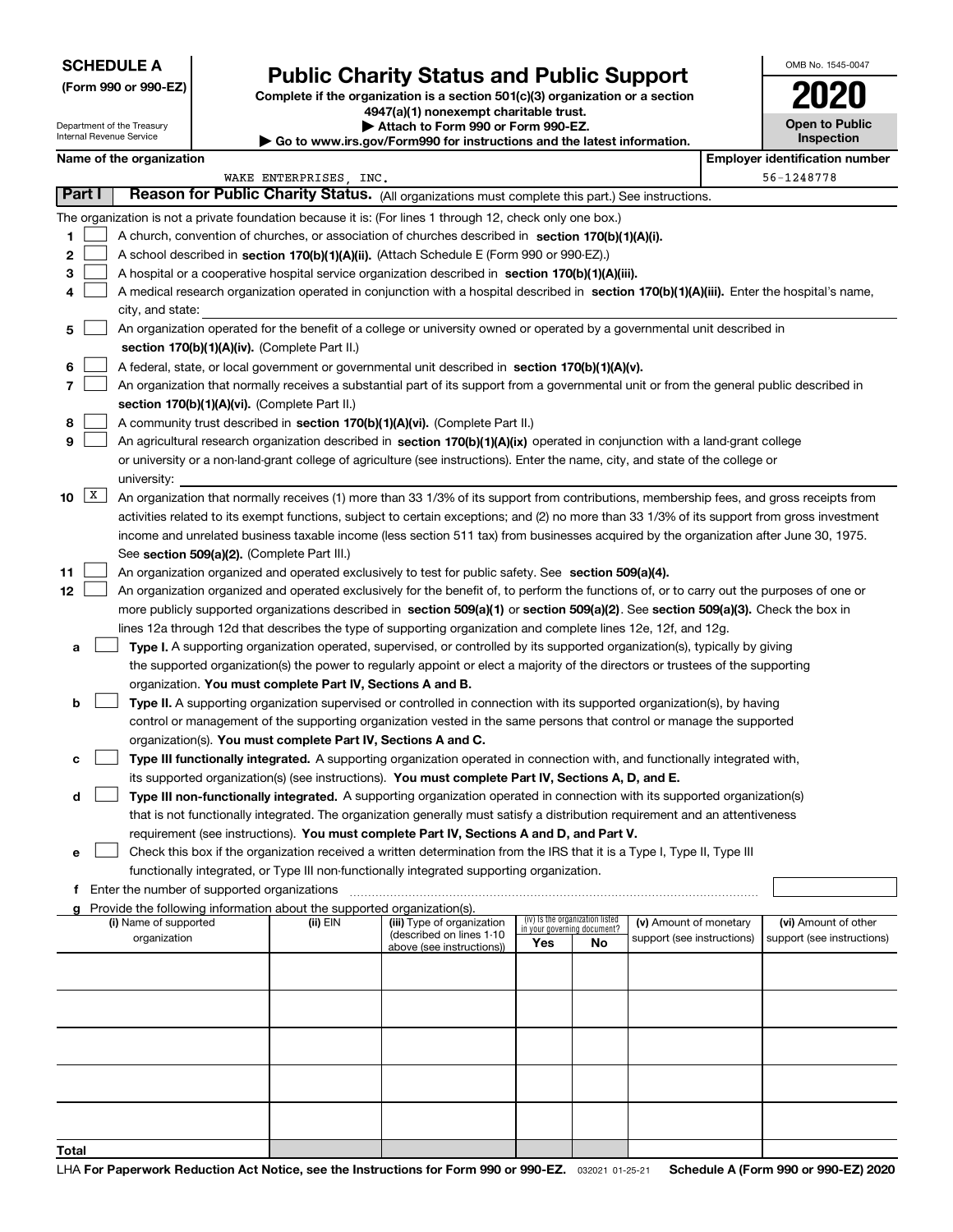#### Schedule A (Form 990 or 990-EZ) 2020 WAKE ENTERPRISES,INC. 56-1248778 Page

**2**

(Complete only if you checked the box on line 5, 7, or 8 of Part I or if the organization failed to qualify under Part III. If the organization fails to qualify under the tests listed below, please complete Part III.) **Part II Support Schedule for Organizations Described in Sections 170(b)(1)(A)(iv) and 170(b)(1)(A)(vi)**

|   | <b>Section A. Public Support</b>                                                                                                               |          |          |            |            |          |           |
|---|------------------------------------------------------------------------------------------------------------------------------------------------|----------|----------|------------|------------|----------|-----------|
|   | Calendar year (or fiscal year beginning in) $\blacktriangleright$                                                                              | (a) 2016 | (b) 2017 | $(c)$ 2018 | $(d)$ 2019 | (e) 2020 | (f) Total |
|   | 1 Gifts, grants, contributions, and                                                                                                            |          |          |            |            |          |           |
|   | membership fees received. (Do not                                                                                                              |          |          |            |            |          |           |
|   | include any "unusual grants.")                                                                                                                 |          |          |            |            |          |           |
|   | 2 Tax revenues levied for the organ-                                                                                                           |          |          |            |            |          |           |
|   | ization's benefit and either paid to                                                                                                           |          |          |            |            |          |           |
|   | or expended on its behalf                                                                                                                      |          |          |            |            |          |           |
|   | <b>3</b> The value of services or facilities                                                                                                   |          |          |            |            |          |           |
|   | furnished by a governmental unit to                                                                                                            |          |          |            |            |          |           |
|   | the organization without charge                                                                                                                |          |          |            |            |          |           |
|   | 4 Total. Add lines 1 through 3                                                                                                                 |          |          |            |            |          |           |
|   | 5 The portion of total contributions                                                                                                           |          |          |            |            |          |           |
|   | by each person (other than a                                                                                                                   |          |          |            |            |          |           |
|   | governmental unit or publicly                                                                                                                  |          |          |            |            |          |           |
|   | supported organization) included                                                                                                               |          |          |            |            |          |           |
|   | on line 1 that exceeds 2% of the                                                                                                               |          |          |            |            |          |           |
|   | amount shown on line 11,                                                                                                                       |          |          |            |            |          |           |
|   | column (f)                                                                                                                                     |          |          |            |            |          |           |
|   | 6 Public support. Subtract line 5 from line 4.                                                                                                 |          |          |            |            |          |           |
|   | <b>Section B. Total Support</b>                                                                                                                |          |          |            |            |          |           |
|   | Calendar year (or fiscal year beginning in)                                                                                                    | (a) 2016 | (b) 2017 | $(c)$ 2018 | $(d)$ 2019 | (e) 2020 | (f) Total |
|   | 7 Amounts from line 4                                                                                                                          |          |          |            |            |          |           |
| 8 | Gross income from interest,                                                                                                                    |          |          |            |            |          |           |
|   | dividends, payments received on                                                                                                                |          |          |            |            |          |           |
|   | securities loans, rents, royalties,                                                                                                            |          |          |            |            |          |           |
|   | and income from similar sources                                                                                                                |          |          |            |            |          |           |
|   | <b>9</b> Net income from unrelated business                                                                                                    |          |          |            |            |          |           |
|   | activities, whether or not the                                                                                                                 |          |          |            |            |          |           |
|   | business is regularly carried on                                                                                                               |          |          |            |            |          |           |
|   | <b>10</b> Other income. Do not include gain                                                                                                    |          |          |            |            |          |           |
|   | or loss from the sale of capital                                                                                                               |          |          |            |            |          |           |
|   | assets (Explain in Part VI.)                                                                                                                   |          |          |            |            |          |           |
|   | <b>11 Total support.</b> Add lines 7 through 10                                                                                                |          |          |            |            |          |           |
|   | <b>12</b> Gross receipts from related activities, etc. (see instructions)                                                                      |          |          |            |            | 12       |           |
|   | 13 First 5 years. If the Form 990 is for the organization's first, second, third, fourth, or fifth tax year as a section 501(c)(3)             |          |          |            |            |          |           |
|   |                                                                                                                                                |          |          |            |            |          |           |
|   | <b>Section C. Computation of Public Support Percentage</b>                                                                                     |          |          |            |            |          |           |
|   | 14 Public support percentage for 2020 (line 6, column (f), divided by line 11, column (f) <i>mummumumum</i>                                    |          |          |            |            | 14       | %         |
|   |                                                                                                                                                |          |          |            |            | 15       | $\%$      |
|   | 16a 33 1/3% support test - 2020. If the organization did not check the box on line 13, and line 14 is 33 1/3% or more, check this box and      |          |          |            |            |          |           |
|   | stop here. The organization qualifies as a publicly supported organization                                                                     |          |          |            |            |          |           |
|   | b 33 1/3% support test - 2019. If the organization did not check a box on line 13 or 16a, and line 15 is 33 1/3% or more, check this box       |          |          |            |            |          |           |
|   | and stop here. The organization qualifies as a publicly supported organization                                                                 |          |          |            |            |          |           |
|   | 17a 10% -facts-and-circumstances test - 2020. If the organization did not check a box on line 13, 16a, or 16b, and line 14 is 10% or more,     |          |          |            |            |          |           |
|   | and if the organization meets the facts-and-circumstances test, check this box and stop here. Explain in Part VI how the organization          |          |          |            |            |          |           |
|   | meets the facts-and-circumstances test. The organization qualifies as a publicly supported organization                                        |          |          |            |            |          |           |
|   | <b>b 10% -facts-and-circumstances test - 2019.</b> If the organization did not check a box on line 13, 16a, 16b, or 17a, and line 15 is 10% or |          |          |            |            |          |           |
|   | more, and if the organization meets the facts-and-circumstances test, check this box and stop here. Explain in Part VI how the                 |          |          |            |            |          |           |
|   | organization meets the facts-and-circumstances test. The organization qualifies as a publicly supported organization                           |          |          |            |            |          |           |
|   | 18 Private foundation. If the organization did not check a box on line 13, 16a, 16b, 17a, or 17b, check this box and see instructions          |          |          |            |            |          |           |

**Schedule A (Form 990 or 990-EZ) 2020**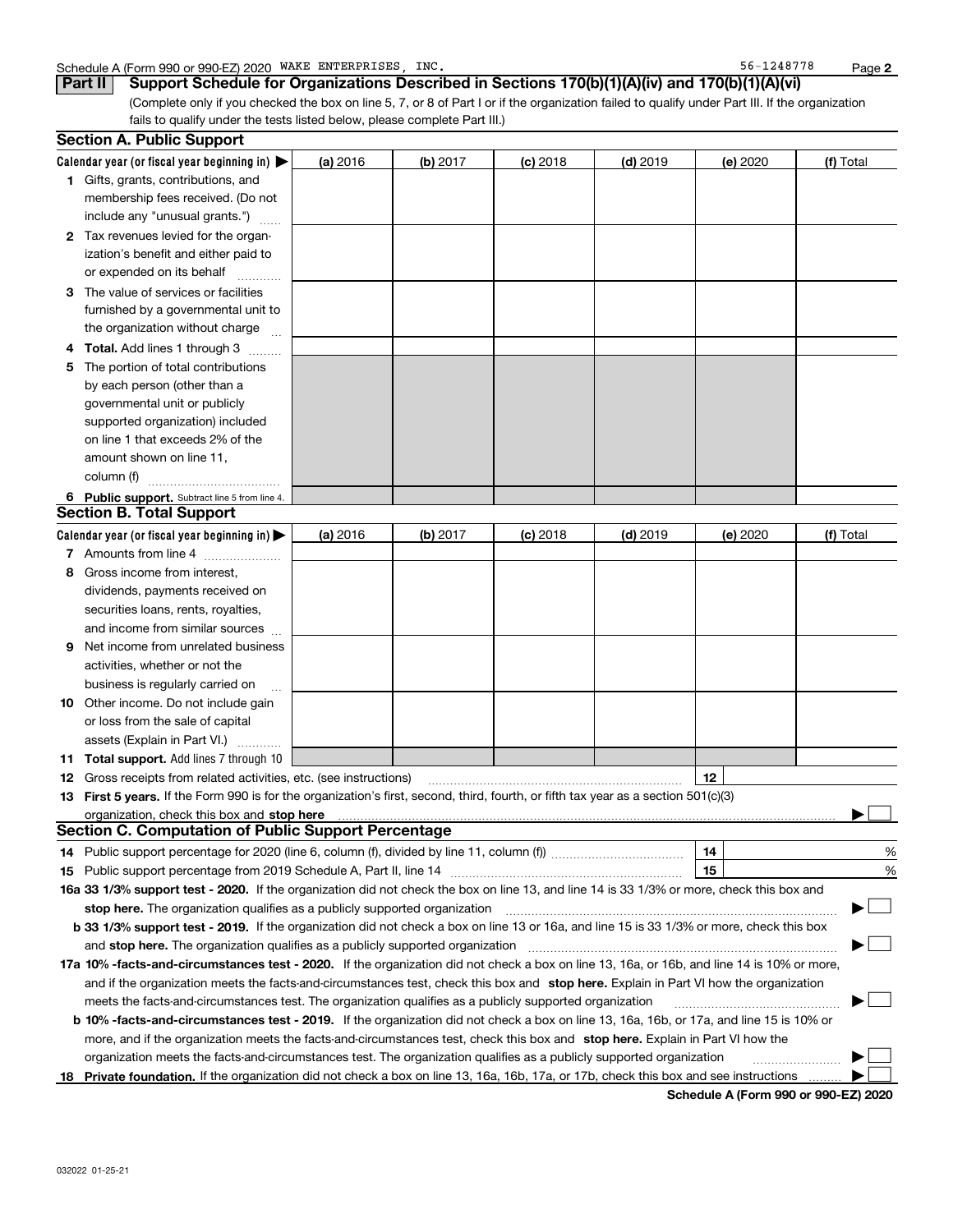#### **Part III Support Schedule for Organizations Described in Section 509(a)(2)**

**3**

(Complete only if you checked the box on line 10 of Part I or if the organization failed to qualify under Part II. If the organization fails to qualify under the tests listed below, please complete Part II.)

| <b>Section A. Public Support</b>                                                                                                                                                                                                                                 |              |            |            |            |              |                                               |
|------------------------------------------------------------------------------------------------------------------------------------------------------------------------------------------------------------------------------------------------------------------|--------------|------------|------------|------------|--------------|-----------------------------------------------|
| Calendar year (or fiscal year beginning in)                                                                                                                                                                                                                      | (a) 2016     | (b) 2017   | $(c)$ 2018 | $(d)$ 2019 | (e) 2020     | (f) Total                                     |
| 1 Gifts, grants, contributions, and                                                                                                                                                                                                                              |              |            |            |            |              |                                               |
| membership fees received. (Do not                                                                                                                                                                                                                                |              |            |            |            |              |                                               |
| include any "unusual grants.")                                                                                                                                                                                                                                   | 60,132.      | 77,951.    | 56,318.    | 111,336.   | 474,981.     | 780,718.                                      |
| 2 Gross receipts from admissions,<br>merchandise sold or services per-<br>formed, or facilities furnished in<br>any activity that is related to the                                                                                                              |              |            |            |            |              |                                               |
| organization's tax-exempt purpose                                                                                                                                                                                                                                | 2,316,427.   | 2,510,832. | 2,455,189. | 2,196,351. | 1,742,956.   | 11, 221, 755.                                 |
| 3 Gross receipts from activities that<br>are not an unrelated trade or bus-<br>iness under section 513                                                                                                                                                           |              |            |            |            |              |                                               |
| 4 Tax revenues levied for the organ-<br>ization's benefit and either paid to                                                                                                                                                                                     |              |            |            |            |              |                                               |
| or expended on its behalf                                                                                                                                                                                                                                        |              |            |            |            |              |                                               |
| 5 The value of services or facilities<br>furnished by a governmental unit to<br>the organization without charge                                                                                                                                                  |              |            |            |            |              |                                               |
| 6 Total. Add lines 1 through 5                                                                                                                                                                                                                                   | 2,376,559.   | 2,588,783. | 2,511,507. | 2,307,687. | 2, 217, 937. | 12,002,473.                                   |
| 7a Amounts included on lines 1, 2, and<br>3 received from disqualified persons                                                                                                                                                                                   |              |            |            |            |              | 0.                                            |
| <b>b</b> Amounts included on lines 2 and 3 received<br>from other than disqualified persons that<br>exceed the greater of \$5,000 or 1% of the<br>amount on line 13 for the year                                                                                 |              |            |            |            |              | 0.                                            |
| c Add lines 7a and 7b                                                                                                                                                                                                                                            |              |            |            |            |              | 0.                                            |
| 8 Public support. (Subtract line 7c from line 6.)                                                                                                                                                                                                                |              |            |            |            |              | 12,002,473.                                   |
| <b>Section B. Total Support</b>                                                                                                                                                                                                                                  |              |            |            |            |              |                                               |
| Calendar year (or fiscal year beginning in)                                                                                                                                                                                                                      | (a) 2016     | (b) 2017   | $(c)$ 2018 | $(d)$ 2019 | (e) 2020     | (f) Total                                     |
| 9 Amounts from line 6                                                                                                                                                                                                                                            | 2, 376, 559. | 2,588,783. | 2,511,507. | 2,307,687. | 2, 217, 937. | 12,002,473.                                   |
| 10a Gross income from interest,<br>dividends, payments received on<br>securities loans, rents, royalties,<br>and income from similar sources                                                                                                                     | 7,044.       | 6,800.     | 4,938.     | 12,289.    | 538,935.     | 570,006.                                      |
| <b>b</b> Unrelated business taxable income                                                                                                                                                                                                                       |              |            |            |            |              |                                               |
| (less section 511 taxes) from businesses<br>acquired after June 30, 1975<br>.                                                                                                                                                                                    |              |            |            |            |              |                                               |
| c Add lines 10a and 10b                                                                                                                                                                                                                                          | 7,044.       | 6,800.     | 4,938,     | 12,289.    | 538,935.     | 570,006.                                      |
| 11 Net income from unrelated business<br>activities not included in line 10b.<br>whether or not the business is<br>regularly carried on                                                                                                                          |              |            |            |            |              |                                               |
| <b>12</b> Other income. Do not include gain<br>or loss from the sale of capital<br>assets (Explain in Part VI.)                                                                                                                                                  |              |            |            | 28,325.    | 17,826.      | 46,151.                                       |
| <b>13</b> Total support. (Add lines 9, 10c, 11, and 12.)                                                                                                                                                                                                         | 2,383,603.   | 2,595,583. | 2,516,445. | 2,348,301. | 2,774,698.   | 12.618.630.                                   |
| 14 First 5 years. If the Form 990 is for the organization's first, second, third, fourth, or fifth tax year as a section 501(c)(3) organization,                                                                                                                 |              |            |            |            |              |                                               |
| check this box and stop here                                                                                                                                                                                                                                     |              |            |            |            |              |                                               |
| <b>Section C. Computation of Public Support Percentage</b>                                                                                                                                                                                                       |              |            |            |            |              |                                               |
| 15 Public support percentage for 2020 (line 8, column (f), divided by line 13, column (f))                                                                                                                                                                       |              |            |            |            | 15           | 95.12<br>%                                    |
| 16 Public support percentage from 2019 Schedule A, Part III, line 15                                                                                                                                                                                             |              |            |            |            | 16           | 99.49<br>%                                    |
| <b>Section D. Computation of Investment Income Percentage</b>                                                                                                                                                                                                    |              |            |            |            |              |                                               |
| 17 Investment income percentage for 2020 (line 10c, column (f), divided by line 13, column (f))                                                                                                                                                                  |              |            |            |            | 17           | 4,52<br>%                                     |
| 18 Investment income percentage from 2019 Schedule A, Part III, line 17                                                                                                                                                                                          |              |            |            |            | 18           | .28<br>%                                      |
| 19a 33 1/3% support tests - 2020. If the organization did not check the box on line 14, and line 15 is more than 33 1/3%, and line 17 is not                                                                                                                     |              |            |            |            |              |                                               |
| more than 33 1/3%, check this box and stop here. The organization qualifies as a publicly supported organization<br><b>b 33 1/3% support tests - 2019.</b> If the organization did not check a box on line 14 or line 19a, and line 16 is more than 33 1/3%, and |              |            |            |            |              | $\blacktriangleright$ $\overline{\mathbf{x}}$ |
| line 18 is not more than 33 1/3%, check this box and stop here. The organization qualifies as a publicly supported organization                                                                                                                                  |              |            |            |            |              |                                               |
| 20 Private foundation. If the organization did not check a box on line 14, 19a, or 19b, check this box and see instructions                                                                                                                                      |              |            |            |            |              |                                               |

**Schedule A (Form 990 or 990-EZ) 2020**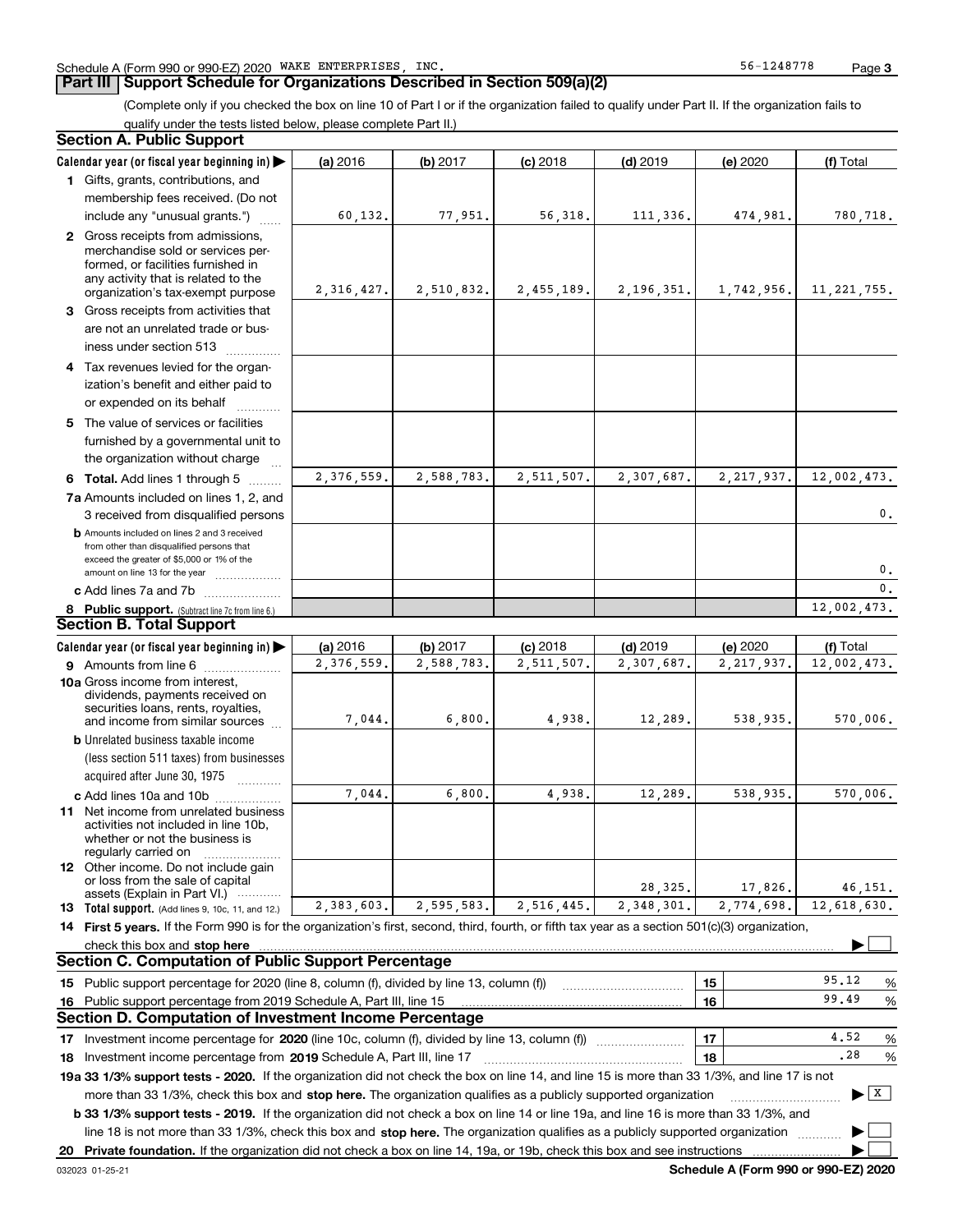(Complete only if you checked a box in line 12 on Part I. If you checked box 12a, Part I, complete Sections A and B. If you checked box 12b, Part I, complete Sections A and C. If you checked box 12c, Part I, complete Sections A, D, and E. If you checked box 12d, Part I, complete Sections A and D, and complete Part V.)

#### **Section A. All Supporting Organizations**

- **1** Are all of the organization's supported organizations listed by name in the organization's governing documents? If "No," describe in **Part VI** how the supported organizations are designated. If designated by *class or purpose, describe the designation. If historic and continuing relationship, explain.*
- **2** Did the organization have any supported organization that does not have an IRS determination of status under section 509(a)(1) or (2)? If "Yes," explain in Part VI how the organization determined that the supported *organization was described in section 509(a)(1) or (2).*
- **3a** Did the organization have a supported organization described in section 501(c)(4), (5), or (6)? If "Yes," answer *lines 3b and 3c below.*
- **b** Did the organization confirm that each supported organization qualified under section 501(c)(4), (5), or (6) and satisfied the public support tests under section 509(a)(2)? If "Yes," describe in **Part VI** when and how the *organization made the determination.*
- **c**Did the organization ensure that all support to such organizations was used exclusively for section 170(c)(2)(B) purposes? If "Yes," explain in **Part VI** what controls the organization put in place to ensure such use.
- **4a***If* Was any supported organization not organized in the United States ("foreign supported organization")? *"Yes," and if you checked box 12a or 12b in Part I, answer lines 4b and 4c below.*
- **b** Did the organization have ultimate control and discretion in deciding whether to make grants to the foreign supported organization? If "Yes," describe in **Part VI** how the organization had such control and discretion *despite being controlled or supervised by or in connection with its supported organizations.*
- **c** Did the organization support any foreign supported organization that does not have an IRS determination under sections 501(c)(3) and 509(a)(1) or (2)? If "Yes," explain in **Part VI** what controls the organization used *to ensure that all support to the foreign supported organization was used exclusively for section 170(c)(2)(B) purposes.*
- **5a***If "Yes,"* Did the organization add, substitute, or remove any supported organizations during the tax year? answer lines 5b and 5c below (if applicable). Also, provide detail in **Part VI,** including (i) the names and EIN *numbers of the supported organizations added, substituted, or removed; (ii) the reasons for each such action; (iii) the authority under the organization's organizing document authorizing such action; and (iv) how the action was accomplished (such as by amendment to the organizing document).*
- **b** Type I or Type II only. Was any added or substituted supported organization part of a class already designated in the organization's organizing document?
- **cSubstitutions only.**  Was the substitution the result of an event beyond the organization's control?
- **6** Did the organization provide support (whether in the form of grants or the provision of services or facilities) to **Part VI.** *If "Yes," provide detail in* support or benefit one or more of the filing organization's supported organizations? anyone other than (i) its supported organizations, (ii) individuals that are part of the charitable class benefited by one or more of its supported organizations, or (iii) other supporting organizations that also
- **7**Did the organization provide a grant, loan, compensation, or other similar payment to a substantial contributor *If "Yes," complete Part I of Schedule L (Form 990 or 990-EZ).* regard to a substantial contributor? (as defined in section 4958(c)(3)(C)), a family member of a substantial contributor, or a 35% controlled entity with
- **8** Did the organization make a loan to a disqualified person (as defined in section 4958) not described in line 7? *If "Yes," complete Part I of Schedule L (Form 990 or 990-EZ).*
- **9a** Was the organization controlled directly or indirectly at any time during the tax year by one or more in section 509(a)(1) or (2))? If "Yes," *provide detail in* <code>Part VI.</code> disqualified persons, as defined in section 4946 (other than foundation managers and organizations described
- **b** Did one or more disqualified persons (as defined in line 9a) hold a controlling interest in any entity in which the supporting organization had an interest? If "Yes," provide detail in P**art VI**.
- **c**Did a disqualified person (as defined in line 9a) have an ownership interest in, or derive any personal benefit from, assets in which the supporting organization also had an interest? If "Yes," provide detail in P**art VI.**
- **10a** Was the organization subject to the excess business holdings rules of section 4943 because of section supporting organizations)? If "Yes," answer line 10b below. 4943(f) (regarding certain Type II supporting organizations, and all Type III non-functionally integrated
- **b** Did the organization have any excess business holdings in the tax year? (Use Schedule C, Form 4720, to *determine whether the organization had excess business holdings.)*

**YesNo**

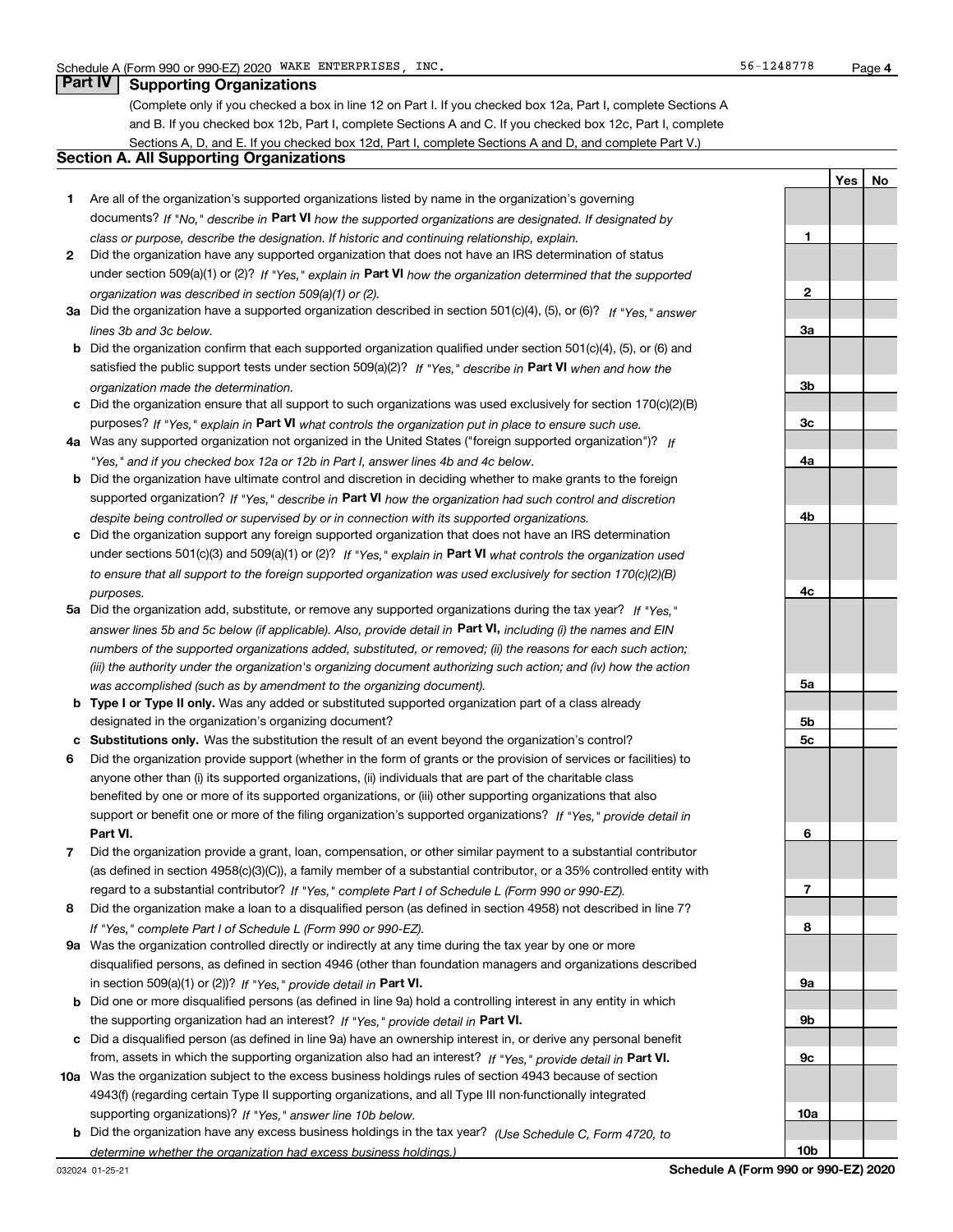**Part IV Supporting Organizations** *(continued)*

**1**

**2**

|    |                                                                                                                                                                                                                                                             |     | Yes |    |
|----|-------------------------------------------------------------------------------------------------------------------------------------------------------------------------------------------------------------------------------------------------------------|-----|-----|----|
| 11 | Has the organization accepted a gift or contribution from any of the following persons?                                                                                                                                                                     |     |     |    |
|    | a A person who directly or indirectly controls, either alone or together with persons described in lines 11b and                                                                                                                                            |     |     |    |
|    | 11c below, the governing body of a supported organization?                                                                                                                                                                                                  | 11a |     |    |
|    | <b>b</b> A family member of a person described in line 11a above?                                                                                                                                                                                           | 11b |     |    |
|    | c A 35% controlled entity of a person described in line 11a or 11b above? If "Yes" to line 11a, 11b, or 11c, provide                                                                                                                                        |     |     |    |
|    | detail in Part VI.                                                                                                                                                                                                                                          | 11c |     |    |
|    | <b>Section B. Type I Supporting Organizations</b>                                                                                                                                                                                                           |     |     |    |
|    |                                                                                                                                                                                                                                                             |     | Yes | No |
|    | Did the governing body, members of the governing body, officers acting in their official capacity, or membership of one or<br>more supported organizations have the power to regularly appoint or elect at least a majority of the organization's officers, |     |     |    |

|              | more supported organizations nave the power to regularly appoint or clear at least a majority or the organization's omeors,    |  |
|--------------|--------------------------------------------------------------------------------------------------------------------------------|--|
|              | directors, or trustees at all times during the tax year? If "No," describe in Part VI how the supported organization(s)        |  |
|              | effectively operated, supervised, or controlled the organization's activities. If the organization had more than one supported |  |
|              | organization, describe how the powers to appoint and/or remove officers, directors, or trustees were allocated among the       |  |
|              | supported organizations and what conditions or restrictions, if any, applied to such powers during the tax year.               |  |
| $\mathbf{2}$ | Did the organization operate for the benefit of any supported organization other than the supported                            |  |
|              | organization(s) that operated, supervised, or controlled the supporting organization? If "Yes," explain in                     |  |
|              | <b>D</b> -4 <i>M</i>                                                                                                           |  |

**Part VI**  *how providing such benefit carried out the purposes of the supported organization(s) that operated, supervised, or controlled the supporting organization.*

| supervised, or controlled the supporting organization. |  |
|--------------------------------------------------------|--|
| <b>Section C. Type II Supporting Organizations</b>     |  |

**Yes No 1**or trustees of each of the organization's supported organization(s)? If "No," describe in **Part VI** how control **1***or management of the supporting organization was vested in the same persons that controlled or managed the supported organization(s).* Were a majority of the organization's directors or trustees during the tax year also a majority of the directors

|  | <b>Section D. All Type III Supporting Organizations</b> |
|--|---------------------------------------------------------|
|  |                                                         |

|                |                                                                                                                        |   | Yes l | No |
|----------------|------------------------------------------------------------------------------------------------------------------------|---|-------|----|
|                | Did the organization provide to each of its supported organizations, by the last day of the fifth month of the         |   |       |    |
|                | organization's tax year, (i) a written notice describing the type and amount of support provided during the prior tax  |   |       |    |
|                | year, (ii) a copy of the Form 990 that was most recently filed as of the date of notification, and (iii) copies of the |   |       |    |
|                | organization's governing documents in effect on the date of notification, to the extent not previously provided?       |   |       |    |
| $\overline{2}$ | Were any of the organization's officers, directors, or trustees either (i) appointed or elected by the supported       |   |       |    |
|                | organization(s) or (ii) serving on the governing body of a supported organization? If "No," explain in Part VI how     |   |       |    |
|                | the organization maintained a close and continuous working relationship with the supported organization(s).            | 2 |       |    |
| 3              | By reason of the relationship described in line 2, above, did the organization's supported organizations have a        |   |       |    |
|                | significant voice in the organization's investment policies and in directing the use of the organization's             |   |       |    |
|                | income or assets at all times during the tax year? If "Yes," describe in Part VI the role the organization's           |   |       |    |
|                | supported organizations played in this regard.                                                                         | з |       |    |

### *supported organizations played in this regard.* **Section E. Type III Functionally Integrated Supporting Organizations**

- **1**Check the box next to the method that the organization used to satisfy the Integral Part Test during the year (see instructions).
- **alinupy** The organization satisfied the Activities Test. Complete line 2 below.
- **b**The organization is the parent of each of its supported organizations. *Complete* line 3 *below.*  $\mathcal{L}^{\text{max}}$

|  |  | $\mathbf{c}$ $\Box$ The organization supported a governmental entity. Describe in Part VI how you supported a governmental entity (see instructions). |  |  |  |  |  |  |
|--|--|-------------------------------------------------------------------------------------------------------------------------------------------------------|--|--|--|--|--|--|
|--|--|-------------------------------------------------------------------------------------------------------------------------------------------------------|--|--|--|--|--|--|

- **2Answer lines 2a and 2b below. Yes No** Activities Test.
- **a** Did substantially all of the organization's activities during the tax year directly further the exempt purposes of the supported organization(s) to which the organization was responsive? If "Yes," then in **Part VI identify those supported organizations and explain**  *how these activities directly furthered their exempt purposes, how the organization was responsive to those supported organizations, and how the organization determined that these activities constituted substantially all of its activities.*
- **b** Did the activities described in line 2a, above, constitute activities that, but for the organization's involvement, **Part VI**  *the reasons for the organization's position that its supported organization(s) would have engaged in* one or more of the organization's supported organization(s) would have been engaged in? If "Yes," e*xplain in these activities but for the organization's involvement.*
- **3**Parent of Supported Organizations. Answer lines 3a and 3b below.
- **a** Did the organization have the power to regularly appoint or elect a majority of the officers, directors, or trustees of each of the supported organizations? If "Yes" or "No" provide details in **Part VI.**
- **b** Did the organization exercise a substantial degree of direction over the policies, programs, and activities of each of its supported organizations? If "Yes," describe in Part VI the role played by the organization in this regard.

**2a**

**2b**

**3a**

**3b**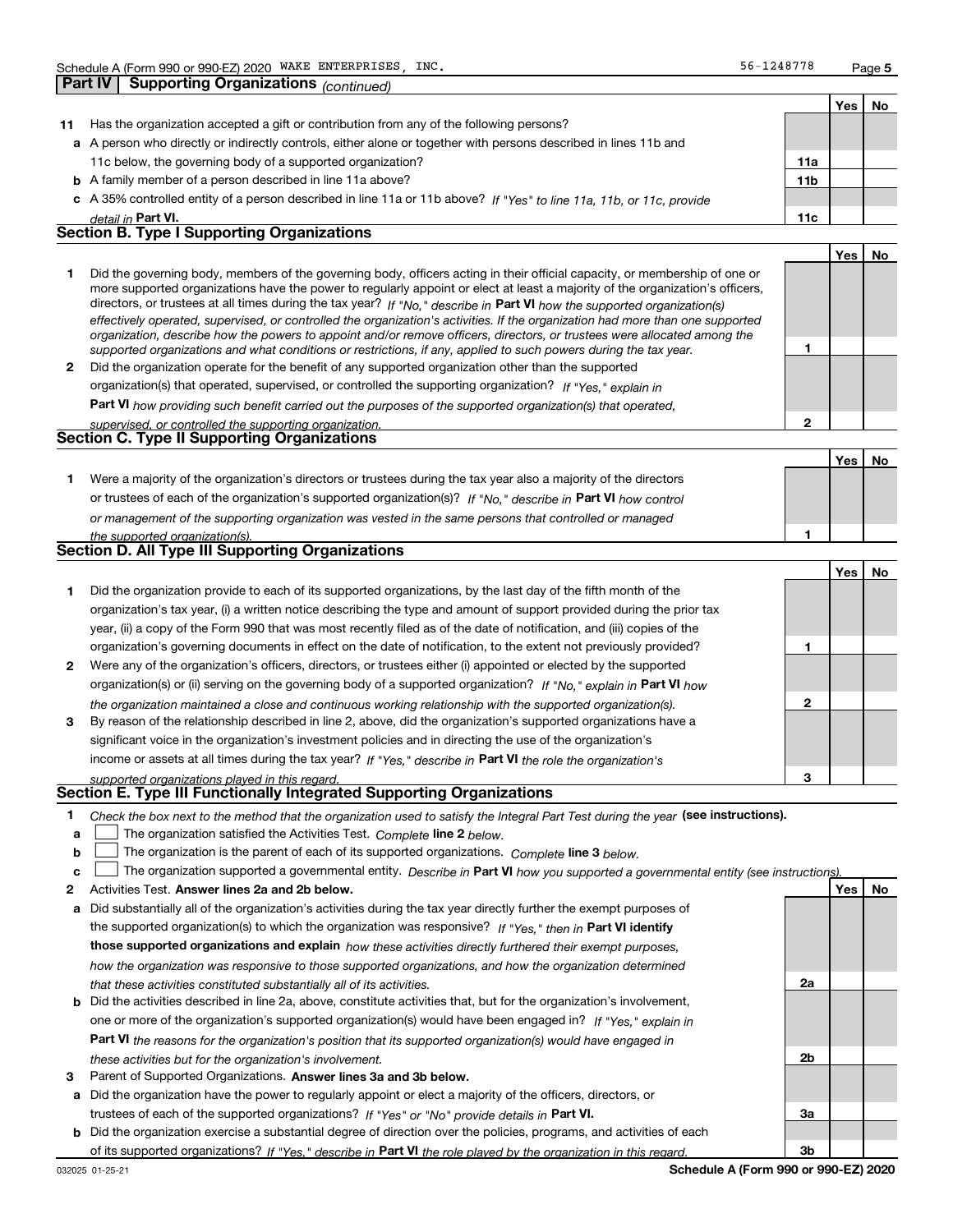| Schedule | 4 (Form 990 or 990-EZ) 2020 | <b>ENTERPRISES</b><br>WAKE | INC. | 10770<br>$\sim$<br>1248<br>- ס כ<br>$\overline{\phantom{a}}$ | Paɑe |  |
|----------|-----------------------------|----------------------------|------|--------------------------------------------------------------|------|--|
|----------|-----------------------------|----------------------------|------|--------------------------------------------------------------|------|--|

**1Part VI** Check here if the organization satisfied the Integral Part Test as a qualifying trust on Nov. 20, 1970 ( explain in Part **VI**). See instructions. All other Type III non-functionally integrated supporting organizations must complete Sections A through E. **Part V Type III Non-Functionally Integrated 509(a)(3) Supporting Organizations**   $\mathcal{L}^{\text{max}}$ 

|    | Section A - Adjusted Net Income                                             |                | (A) Prior Year | (B) Current Year<br>(optional) |
|----|-----------------------------------------------------------------------------|----------------|----------------|--------------------------------|
| 1  | Net short-term capital gain                                                 | 1.             |                |                                |
| 2  | Recoveries of prior-year distributions                                      | $\overline{2}$ |                |                                |
| З  | Other gross income (see instructions)                                       | 3              |                |                                |
| 4  | Add lines 1 through 3.                                                      | 4              |                |                                |
| 5  | Depreciation and depletion                                                  | 5              |                |                                |
| 6  | Portion of operating expenses paid or incurred for production or            |                |                |                                |
|    | collection of gross income or for management, conservation, or              |                |                |                                |
|    | maintenance of property held for production of income (see instructions)    | 6              |                |                                |
| 7  | Other expenses (see instructions)                                           | 7              |                |                                |
| 8  | Adjusted Net Income (subtract lines 5, 6, and 7 from line 4)                | 8              |                |                                |
|    | <b>Section B - Minimum Asset Amount</b>                                     |                | (A) Prior Year | (B) Current Year<br>(optional) |
| 1  | Aggregate fair market value of all non-exempt-use assets (see               |                |                |                                |
|    | instructions for short tax year or assets held for part of year):           |                |                |                                |
|    | a Average monthly value of securities                                       | 1a             |                |                                |
|    | <b>b</b> Average monthly cash balances                                      | 1b             |                |                                |
|    | c Fair market value of other non-exempt-use assets                          | 1c             |                |                                |
|    | <b>d</b> Total (add lines 1a, 1b, and 1c)                                   | 1d             |                |                                |
|    | e Discount claimed for blockage or other factors                            |                |                |                                |
|    | (explain in detail in Part VI):                                             |                |                |                                |
| 2  | Acquisition indebtedness applicable to non-exempt-use assets                | $\mathbf{2}$   |                |                                |
| З  | Subtract line 2 from line 1d.                                               | 3              |                |                                |
| 4  | Cash deemed held for exempt use. Enter 0.015 of line 3 (for greater amount, |                |                |                                |
|    | see instructions).                                                          | 4              |                |                                |
| 5  | Net value of non-exempt-use assets (subtract line 4 from line 3)            | 5              |                |                                |
| 6  | Multiply line 5 by 0.035.                                                   | 6              |                |                                |
| 7  | Recoveries of prior-year distributions                                      | $\overline{7}$ |                |                                |
| 8  | Minimum Asset Amount (add line 7 to line 6)                                 | 8              |                |                                |
|    | <b>Section C - Distributable Amount</b>                                     |                |                | <b>Current Year</b>            |
| 1  | Adjusted net income for prior year (from Section A, line 8, column A)       | 1              |                |                                |
| 2  | Enter 0.85 of line 1.                                                       | $\mathbf{2}$   |                |                                |
| 3  | Minimum asset amount for prior year (from Section B, line 8, column A)      | 3              |                |                                |
| 4  | Enter greater of line 2 or line 3.                                          | 4              |                |                                |
| 5. | Income tax imposed in prior year                                            | 5              |                |                                |
| 6  | <b>Distributable Amount.</b> Subtract line 5 from line 4, unless subject to |                |                |                                |
|    | emergency temporary reduction (see instructions).                           | 6              |                |                                |
|    |                                                                             |                |                |                                |

**7** Check here if the current year is the organization's first as a non-functionally integrated Type III supporting organization (see instructions).

**Schedule A (Form 990 or 990-EZ) 2020**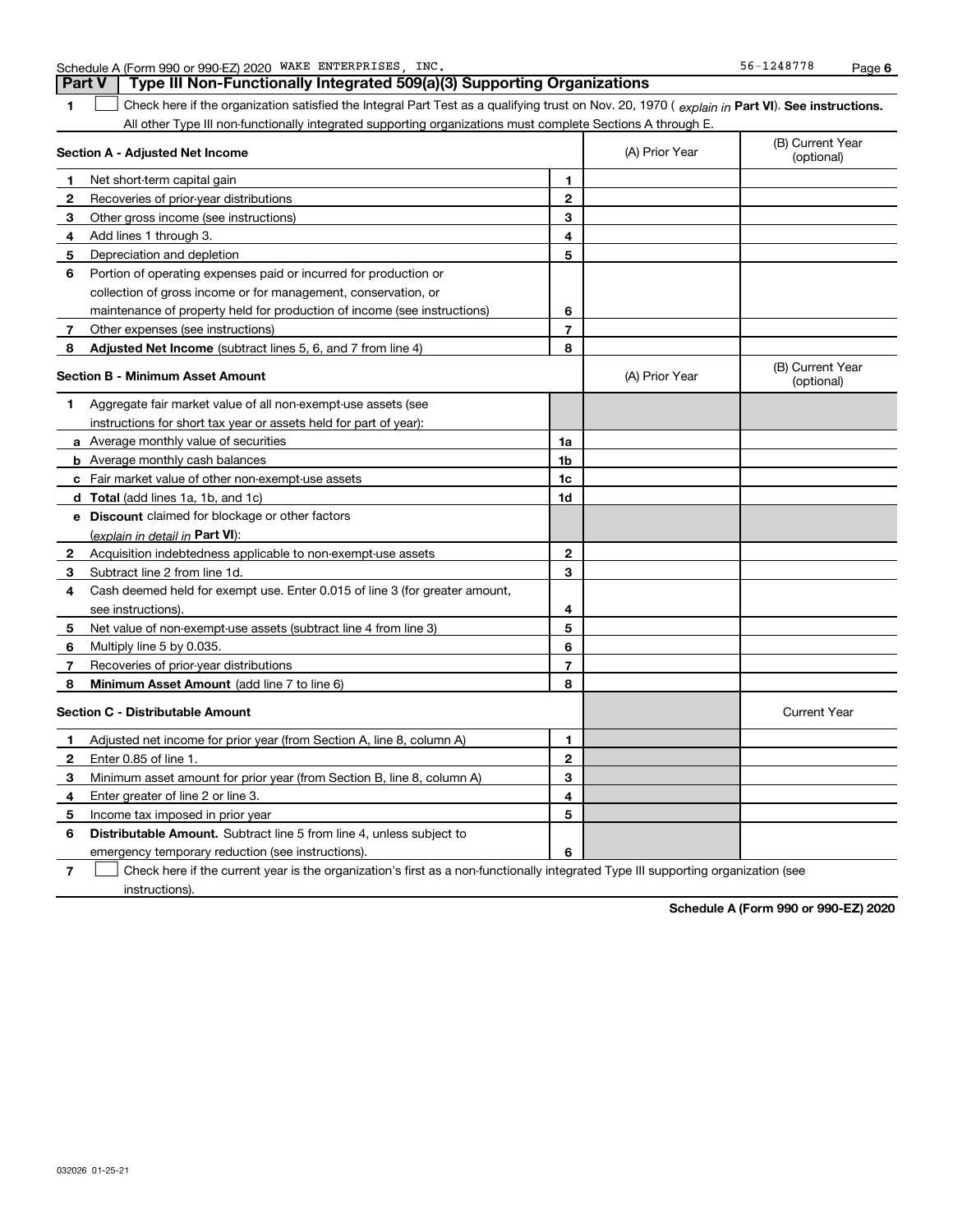| <b>Part V</b> | Type III Non-Functionally Integrated 509(a)(3) Supporting Organizations                    |                                    | (continued)                                   |              |                                                  |
|---------------|--------------------------------------------------------------------------------------------|------------------------------------|-----------------------------------------------|--------------|--------------------------------------------------|
|               | <b>Section D - Distributions</b>                                                           |                                    |                                               |              | <b>Current Year</b>                              |
| 1             | Amounts paid to supported organizations to accomplish exempt purposes                      |                                    | 1                                             |              |                                                  |
| 2             | Amounts paid to perform activity that directly furthers exempt purposes of supported       |                                    |                                               |              |                                                  |
|               | organizations, in excess of income from activity                                           |                                    |                                               | $\mathbf{2}$ |                                                  |
| 3             | Administrative expenses paid to accomplish exempt purposes of supported organizations      |                                    |                                               | 3            |                                                  |
| 4             | Amounts paid to acquire exempt-use assets                                                  |                                    |                                               | 4            |                                                  |
| 5             | Qualified set-aside amounts (prior IRS approval required - provide details in Part VI)     |                                    |                                               | 5            |                                                  |
| 6             | Other distributions ( <i>describe in</i> Part VI). See instructions.                       |                                    |                                               | 6            |                                                  |
| 7             | Total annual distributions. Add lines 1 through 6.                                         |                                    |                                               | 7            |                                                  |
| 8             | Distributions to attentive supported organizations to which the organization is responsive |                                    |                                               |              |                                                  |
|               | (provide details in Part VI). See instructions.                                            |                                    |                                               | 8            |                                                  |
| 9             | Distributable amount for 2020 from Section C, line 6                                       |                                    |                                               | 9            |                                                  |
| 10            | Line 8 amount divided by line 9 amount                                                     |                                    |                                               | 10           |                                                  |
|               | <b>Section E - Distribution Allocations</b> (see instructions)                             | (i)<br><b>Excess Distributions</b> | (ii)<br><b>Underdistributions</b><br>Pre-2020 |              | (iii)<br><b>Distributable</b><br>Amount for 2020 |
| 1             | Distributable amount for 2020 from Section C, line 6                                       |                                    |                                               |              |                                                  |
| 2             | Underdistributions, if any, for years prior to 2020 (reason-                               |                                    |                                               |              |                                                  |
|               | able cause required - explain in Part VI). See instructions.                               |                                    |                                               |              |                                                  |
| 3             | Excess distributions carryover, if any, to 2020                                            |                                    |                                               |              |                                                  |
|               | a From 2015                                                                                |                                    |                                               |              |                                                  |
|               | <b>b</b> From 2016                                                                         |                                    |                                               |              |                                                  |
|               | $c$ From 2017                                                                              |                                    |                                               |              |                                                  |
|               | d From 2018                                                                                |                                    |                                               |              |                                                  |
|               | e From 2019                                                                                |                                    |                                               |              |                                                  |
|               | f Total of lines 3a through 3e                                                             |                                    |                                               |              |                                                  |
|               | g Applied to underdistributions of prior years                                             |                                    |                                               |              |                                                  |
|               | <b>h</b> Applied to 2020 distributable amount                                              |                                    |                                               |              |                                                  |
|               | Carryover from 2015 not applied (see instructions)                                         |                                    |                                               |              |                                                  |
|               | Remainder. Subtract lines 3g, 3h, and 3i from line 3f.                                     |                                    |                                               |              |                                                  |
| 4             | Distributions for 2020 from Section D,                                                     |                                    |                                               |              |                                                  |
|               | line $7:$                                                                                  |                                    |                                               |              |                                                  |
|               | a Applied to underdistributions of prior years                                             |                                    |                                               |              |                                                  |
|               | <b>b</b> Applied to 2020 distributable amount                                              |                                    |                                               |              |                                                  |
|               | c Remainder. Subtract lines 4a and 4b from line 4.                                         |                                    |                                               |              |                                                  |
| 5.            | Remaining underdistributions for years prior to 2020, if                                   |                                    |                                               |              |                                                  |
|               | any. Subtract lines 3g and 4a from line 2. For result greater                              |                                    |                                               |              |                                                  |
|               | than zero, explain in Part VI. See instructions.                                           |                                    |                                               |              |                                                  |
| 6             | Remaining underdistributions for 2020. Subtract lines 3h                                   |                                    |                                               |              |                                                  |
|               | and 4b from line 1. For result greater than zero, explain in                               |                                    |                                               |              |                                                  |
|               | Part VI. See instructions.                                                                 |                                    |                                               |              |                                                  |
| 7             | Excess distributions carryover to 2021. Add lines 3j                                       |                                    |                                               |              |                                                  |
|               | and 4c.                                                                                    |                                    |                                               |              |                                                  |
| 8             | Breakdown of line 7:                                                                       |                                    |                                               |              |                                                  |
|               | a Excess from 2016                                                                         |                                    |                                               |              |                                                  |
|               | <b>b</b> Excess from 2017                                                                  |                                    |                                               |              |                                                  |
|               | c Excess from 2018                                                                         |                                    |                                               |              |                                                  |
|               | d Excess from 2019                                                                         |                                    |                                               |              |                                                  |
|               | e Excess from 2020                                                                         |                                    |                                               |              |                                                  |

**Schedule A (Form 990 or 990-EZ) 2020**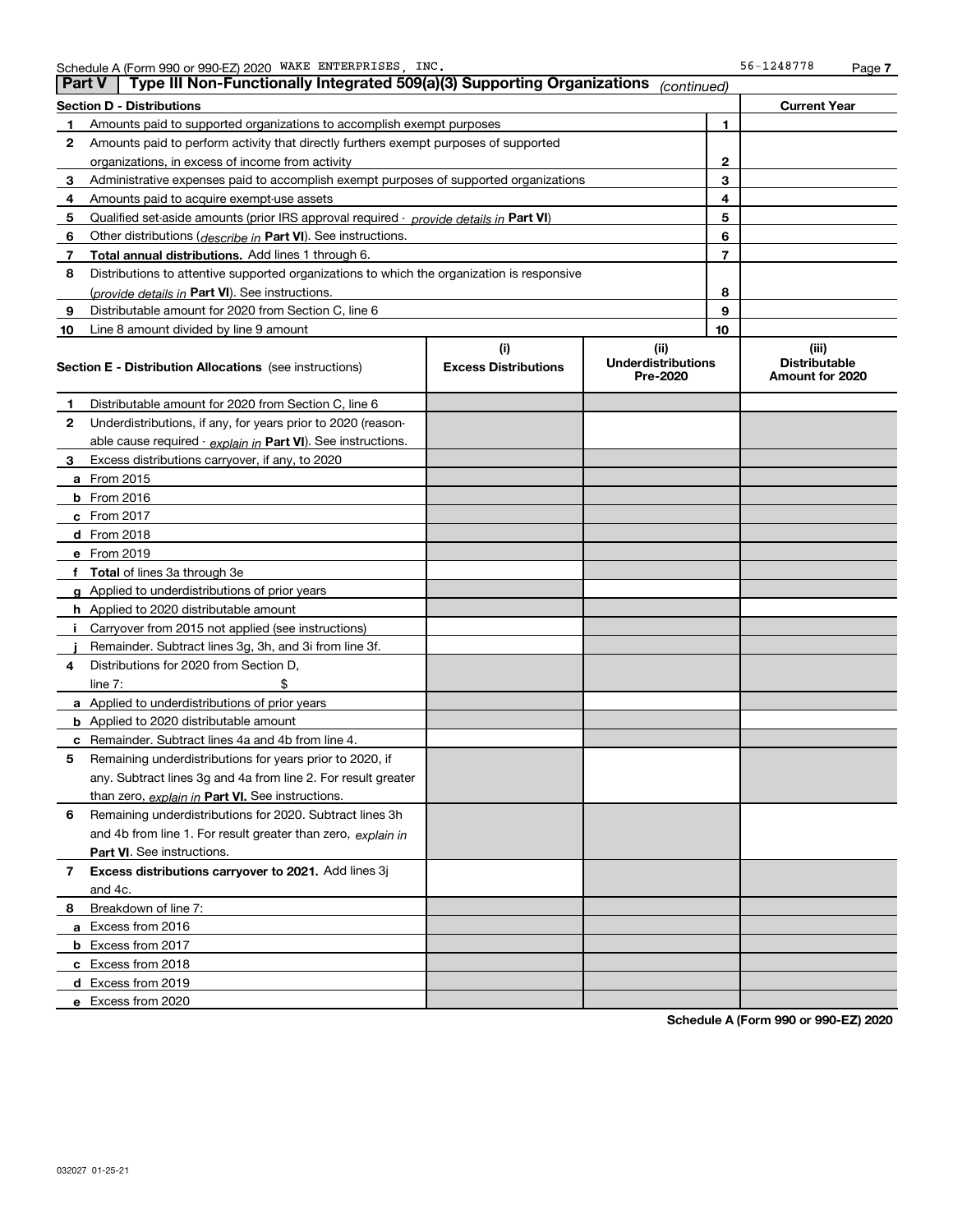| Part VI   Supplemental Information. Provide the explanations required by Part II, line 10; Part II, line 17a or 17b; Part III, line 12;          |
|--------------------------------------------------------------------------------------------------------------------------------------------------|
| Part IV, Section A, lines 1, 2, 3b, 3c, 4b, 4c, 5a, 6, 9a, 9b, 9c, 11a, 11b, and 11c; Part IV, Section B, lines 1 and 2; Part IV, Section C,     |
| line 1; Part IV, Section D, lines 2 and 3; Part IV, Section E, lines 1c, 2a, 2b, 3a, and 3b; Part V, line 1; Part V, Section B, line 1e; Part V, |
| Section D, lines 5, 6, and 8; and Part V, Section E, lines 2, 5, and 6. Also complete this part for any additional information.                  |
| (See instructions.)                                                                                                                              |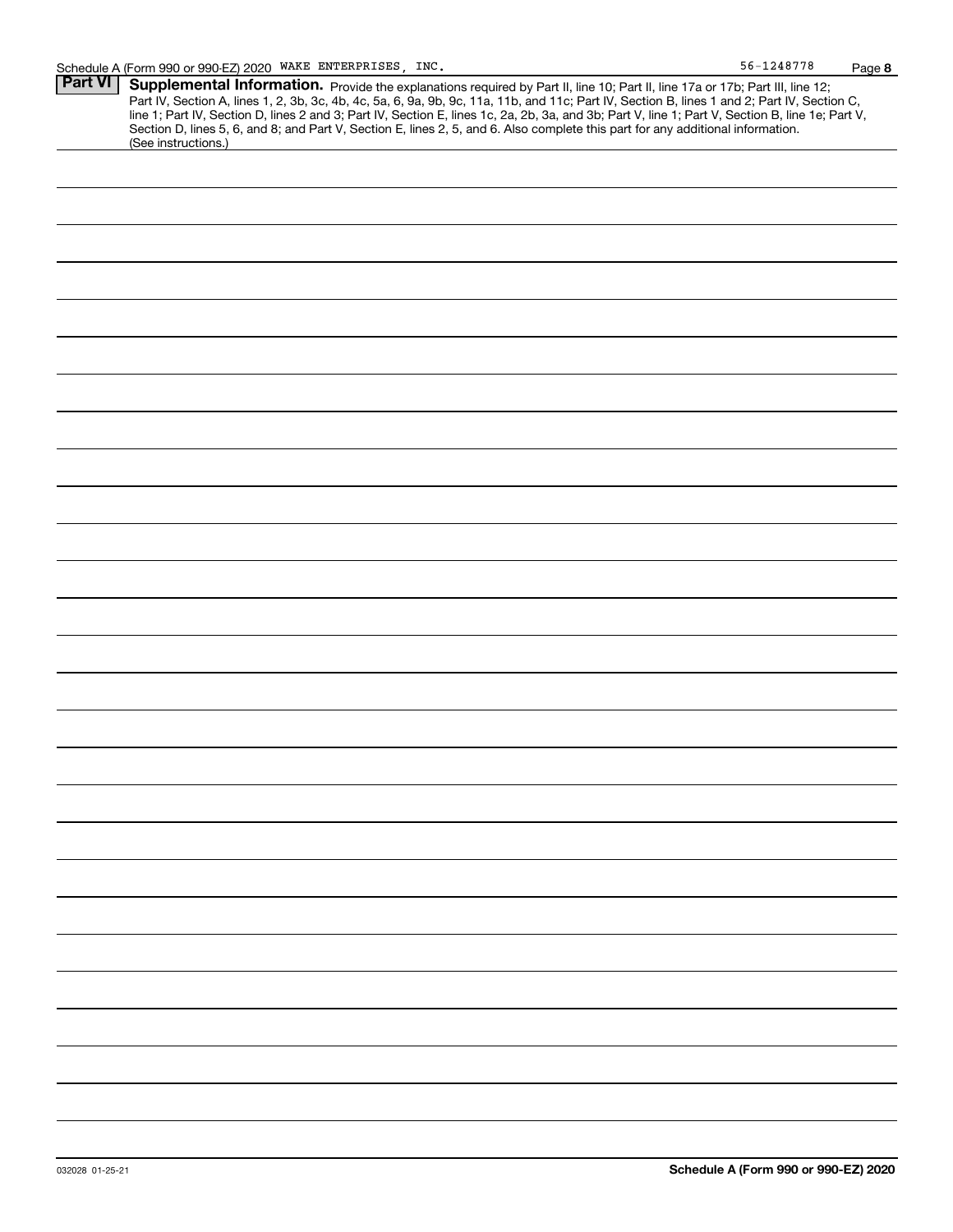Department of the Treasury Internal Revenue Service **(Form 990, 990-EZ, or 990-PF)**

Name of the organization

### **Schedule B Schedule of Contributors**

**| Attach to Form 990, Form 990-EZ, or Form 990-PF. | Go to www.irs.gov/Form990 for the latest information.** OMB No. 1545-0047

**2020**

**Employer identification number**

| ENTERPRISES<br>WAKE | INC<br>____ | 248778<br>$56 -$ |
|---------------------|-------------|------------------|
|---------------------|-------------|------------------|

| <b>Organization type (check one):</b>                                              |  |  |  |  |  |  |
|------------------------------------------------------------------------------------|--|--|--|--|--|--|
| Section:                                                                           |  |  |  |  |  |  |
| $\boxed{\text{X}}$ 501(c)( 3) (enter number) organization                          |  |  |  |  |  |  |
| $4947(a)(1)$ nonexempt charitable trust <b>not</b> treated as a private foundation |  |  |  |  |  |  |
| 527 political organization                                                         |  |  |  |  |  |  |
| 501(c)(3) exempt private foundation                                                |  |  |  |  |  |  |
| 4947(a)(1) nonexempt charitable trust treated as a private foundation              |  |  |  |  |  |  |
| 501(c)(3) taxable private foundation                                               |  |  |  |  |  |  |
|                                                                                    |  |  |  |  |  |  |

Check if your organization is covered by the **General Rule** or a **Special Rule. Note:**  Only a section 501(c)(7), (8), or (10) organization can check boxes for both the General Rule and a Special Rule. See instructions.

#### **General Rule**

 $\overline{X}$  For an organization filing Form 990, 990-EZ, or 990-PF that received, during the year, contributions totaling \$5,000 or more (in money or property) from any one contributor. Complete Parts I and II. See instructions for determining a contributor's total contributions.

#### **Special Rules**

| For an organization described in section 501(c)(3) filing Form 990 or 990-EZ that met the 33 1/3% support test of the regulations under               |
|-------------------------------------------------------------------------------------------------------------------------------------------------------|
| sections 509(a)(1) and 170(b)(1)(A)(vi), that checked Schedule A (Form 990 or 990-EZ), Part II, line 13, 16a, or 16b, and that received from          |
| any one contributor, during the year, total contributions of the greater of (1) \$5,000; or (2) 2% of the amount on (i) Form 990, Part VIII, line 1h; |
| or (ii) Form 990-EZ, line 1. Complete Parts I and II.                                                                                                 |

For an organization described in section 501(c)(7), (8), or (10) filing Form 990 or 990-EZ that received from any one contributor, during the year, total contributions of more than \$1,000 exclusively for religious, charitable, scientific, literary, or educational purposes, or for the prevention of cruelty to children or animals. Complete Parts I (entering "N/A" in column (b) instead of the contributor name and address), II, and III.  $\mathcal{L}^{\text{max}}$ 

purpose. Don't complete any of the parts unless the **General Rule** applies to this organization because it received *nonexclusively* year, contributions <sub>exclusively</sub> for religious, charitable, etc., purposes, but no such contributions totaled more than \$1,000. If this box is checked, enter here the total contributions that were received during the year for an *exclusively* religious, charitable, etc., For an organization described in section 501(c)(7), (8), or (10) filing Form 990 or 990-EZ that received from any one contributor, during the religious, charitable, etc., contributions totaling \$5,000 or more during the year  $\Box$ — $\Box$   $\Box$  $\mathcal{L}^{\text{max}}$ 

**Caution:**  An organization that isn't covered by the General Rule and/or the Special Rules doesn't file Schedule B (Form 990, 990-EZ, or 990-PF),  **must** but it answer "No" on Part IV, line 2, of its Form 990; or check the box on line H of its Form 990-EZ or on its Form 990-PF, Part I, line 2, to certify that it doesn't meet the filing requirements of Schedule B (Form 990, 990-EZ, or 990-PF).

**For Paperwork Reduction Act Notice, see the instructions for Form 990, 990-EZ, or 990-PF. Schedule B (Form 990, 990-EZ, or 990-PF) (2020)** LHA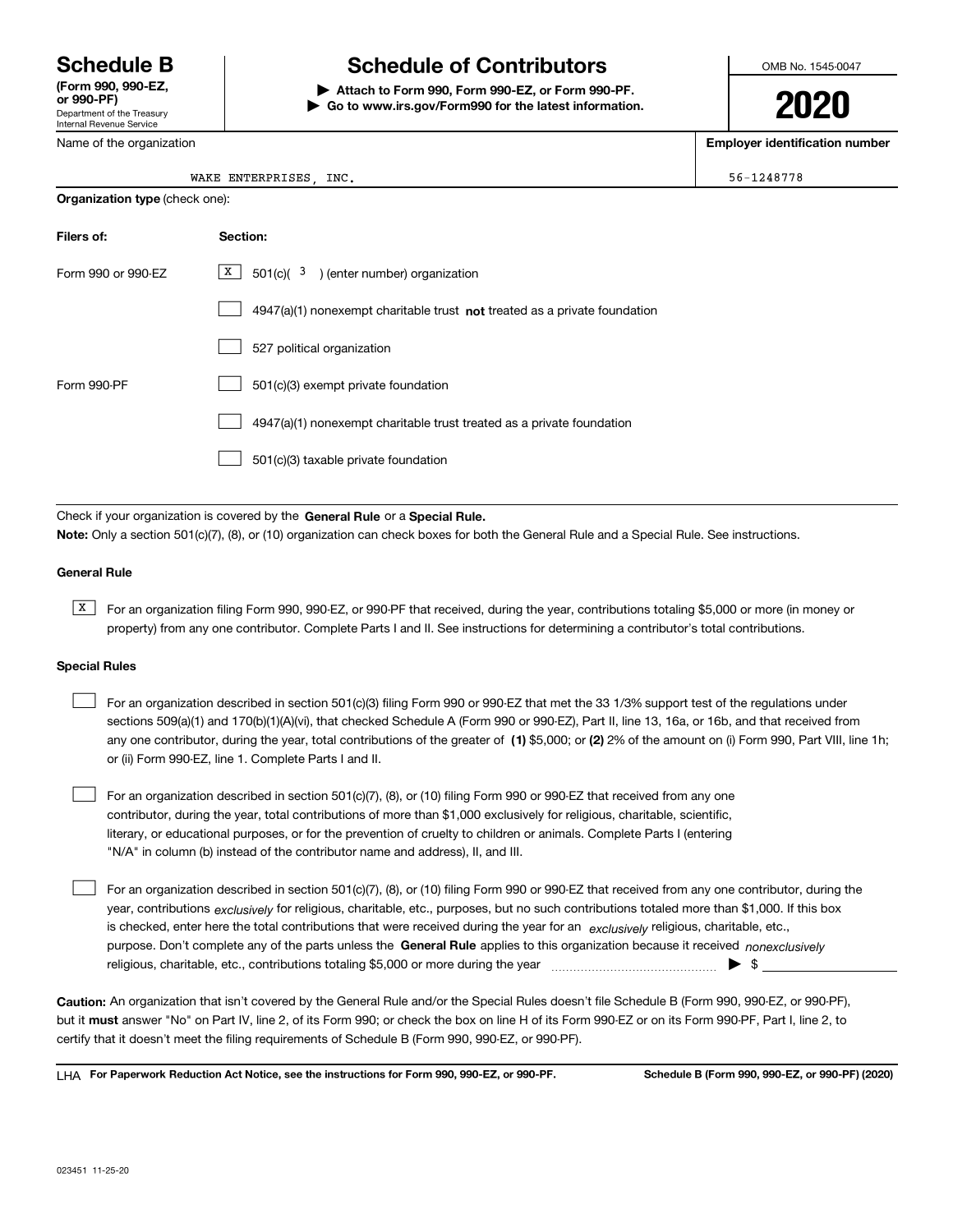### Schedule B (Form 990, 990-EZ, or 990-PF) (2020) Page 2

|            | Schedule B (Form 990, 990-EZ, or 990-PF) (2020)                                                 |                                   |          | Page 2                                                                                |
|------------|-------------------------------------------------------------------------------------------------|-----------------------------------|----------|---------------------------------------------------------------------------------------|
|            | Name of organization                                                                            |                                   |          | <b>Employer identification number</b>                                                 |
|            | WAKE ENTERPRISES, INC.                                                                          |                                   |          | 56-1248778                                                                            |
| Part I     | Contributors (see instructions). Use duplicate copies of Part I if additional space is needed.  |                                   |          |                                                                                       |
| (a)<br>No. | (b)<br>Name, address, and ZIP + 4                                                               | (c)<br><b>Total contributions</b> |          | (d)<br>Type of contribution                                                           |
| 1          | PHILLIP AND FRANCES DALY<br>5920 SOUTH MIANI BLVD, SUITE 102<br>MORRISVILLE, NC 27560           | \$                                | 10,000.  | х<br>Person<br>Payroll<br>Noncash<br>(Complete Part II for<br>noncash contributions.) |
| (a)<br>No. | (b)<br>Name, address, and ZIP + 4                                                               | (c)<br><b>Total contributions</b> |          | (d)<br>Type of contribution                                                           |
| 2          | US TREASURY SBA<br>409 3RD STREET<br>WASHINGTON, DC 20416                                       | \$                                | 338,499. | х<br>Person<br>Payroll<br>Noncash<br>(Complete Part II for<br>noncash contributions.) |
| (a)<br>No. | (b)<br>Name, address, and ZIP + 4                                                               | (c)<br><b>Total contributions</b> |          | (d)<br>Type of contribution                                                           |
| 3          | DEPARTMENT OF HEALTH AND HUMAN SERVICES<br>200 INDEPENDENCE AVENUE S.W.<br>WASHINGTON, DC 20201 | \$                                | 50, 217. | х<br>Person<br>Payroll<br>Noncash<br>(Complete Part II for<br>noncash contributions.) |
| (a)<br>No. | (b)<br>Name, address, and ZIP + 4                                                               | (c)<br><b>Total contributions</b> |          | (d)<br>Type of contribution                                                           |
| 4          | STEWARDS FUND<br>P.O. BOX 6575<br>RALEIGH, NC 27628                                             | \$                                | 10,000.  | х<br>Person<br>Payroll<br>Noncash<br>(Complete Part II for<br>noncash contributions.) |
| (a)<br>No. | (b)<br>Name, address, and ZIP + 4                                                               | (c)<br><b>Total contributions</b> |          | (d)<br>Type of contribution                                                           |
|            |                                                                                                 | \$                                |          | Person<br>Payroll<br>Noncash<br>(Complete Part II for<br>noncash contributions.)      |
| (a)<br>No. | (b)<br>Name, address, and ZIP + 4                                                               | (c)<br><b>Total contributions</b> |          | (d)<br>Type of contribution                                                           |
|            |                                                                                                 | \$                                |          | Person<br>Payroll<br>Noncash<br>(Complete Part II for<br>noncash contributions.)      |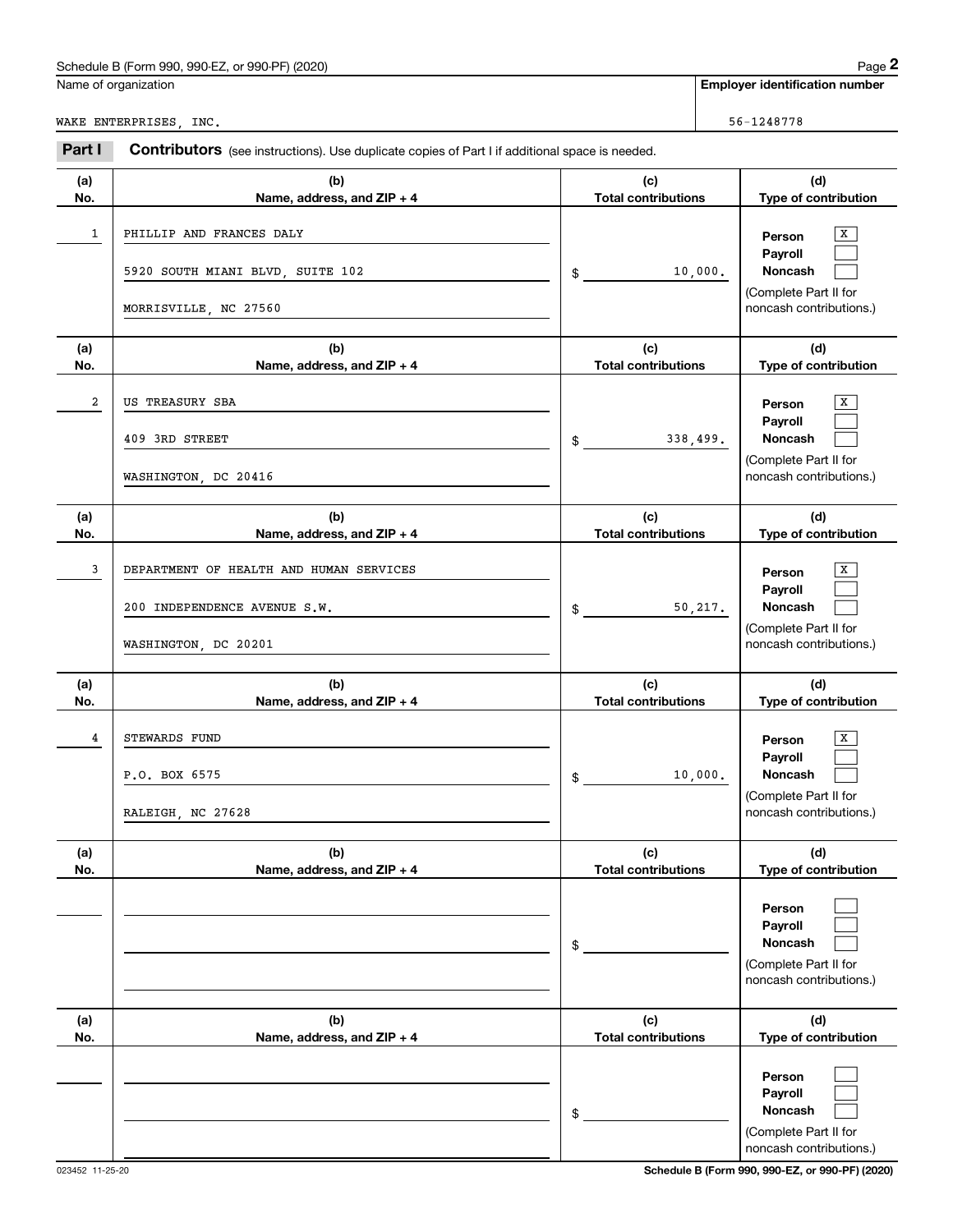| (2020)<br>. or 990-PF)<br>990-EZ<br>Schedule B (Form!<br>.-orm 990 | Page |
|--------------------------------------------------------------------|------|
|                                                                    |      |

|                              | Schedule B (Form 990, 990-EZ, or 990-PF) (2020)                                                     |                                                 | Page 3                                |
|------------------------------|-----------------------------------------------------------------------------------------------------|-------------------------------------------------|---------------------------------------|
|                              | Name of organization                                                                                |                                                 | <b>Employer identification number</b> |
|                              | WAKE ENTERPRISES, INC.                                                                              |                                                 | 56-1248778                            |
| Part II                      | Noncash Property (see instructions). Use duplicate copies of Part II if additional space is needed. |                                                 |                                       |
| (a)<br>No.<br>from<br>Part I | (b)<br>Description of noncash property given                                                        | (c)<br>FMV (or estimate)<br>(See instructions.) | (d)<br>Date received                  |
|                              |                                                                                                     | $\mathsf{\$}$                                   |                                       |
| (a)<br>No.<br>from<br>Part I | (b)<br>Description of noncash property given                                                        | (c)<br>FMV (or estimate)<br>(See instructions.) | (d)<br>Date received                  |
|                              |                                                                                                     | \$                                              |                                       |
| (a)<br>No.<br>from<br>Part I | (b)<br>Description of noncash property given                                                        | (c)<br>FMV (or estimate)<br>(See instructions.) | (d)<br>Date received                  |
|                              |                                                                                                     | \$                                              |                                       |
| (a)<br>No.<br>from<br>Part I | (b)<br>Description of noncash property given                                                        | (c)<br>FMV (or estimate)<br>(See instructions.) | (d)<br>Date received                  |
|                              |                                                                                                     | $\mathfrak{S}$                                  |                                       |
| (a)<br>No.<br>from<br>Part I | (b)<br>Description of noncash property given                                                        | (c)<br>FMV (or estimate)<br>(See instructions.) | (d)<br>Date received                  |
|                              |                                                                                                     | \$                                              |                                       |
| (a)<br>No.<br>from<br>Part I | (b)<br>Description of noncash property given                                                        | (c)<br>FMV (or estimate)<br>(See instructions.) | (d)<br>Date received                  |
|                              |                                                                                                     |                                                 |                                       |

023453 11-25-20 **Schedule B (Form 990, 990-EZ, or 990-PF) (2020)**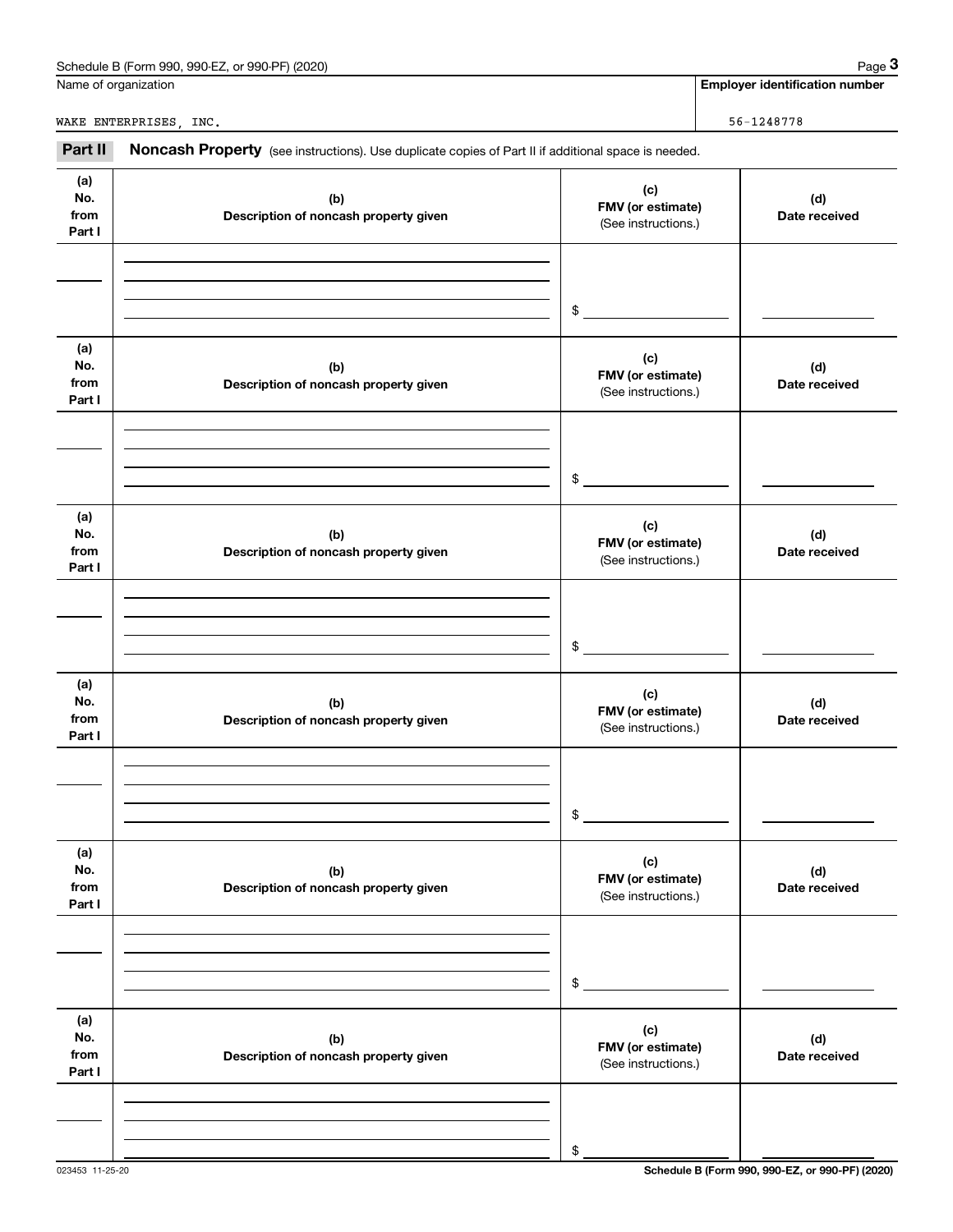|                           | Schedule B (Form 990, 990-EZ, or 990-PF) (2020)                                                                                                                                                                                                                                                 |                      | Page 4                                                                                                                                                         |  |  |  |
|---------------------------|-------------------------------------------------------------------------------------------------------------------------------------------------------------------------------------------------------------------------------------------------------------------------------------------------|----------------------|----------------------------------------------------------------------------------------------------------------------------------------------------------------|--|--|--|
|                           | Name of organization                                                                                                                                                                                                                                                                            |                      | <b>Employer identification number</b>                                                                                                                          |  |  |  |
|                           | WAKE ENTERPRISES, INC.                                                                                                                                                                                                                                                                          |                      | 56-1248778                                                                                                                                                     |  |  |  |
| <b>Part III</b>           | from any one contributor. Complete columns (a) through (e) and the following line entry. For organizations<br>completing Part III, enter the total of exclusively religious, charitable, etc., contributions of \$1,000 or less for the year. (Enter this info. once.) $\blacktriangleright$ \$ |                      | Exclusively religious, charitable, etc., contributions to organizations described in section 501(c)(7), (8), or (10) that total more than \$1,000 for the year |  |  |  |
|                           | Use duplicate copies of Part III if additional space is needed.                                                                                                                                                                                                                                 |                      |                                                                                                                                                                |  |  |  |
| (a) No.<br>from<br>Part I | (b) Purpose of gift                                                                                                                                                                                                                                                                             | (c) Use of gift      | (d) Description of how gift is held                                                                                                                            |  |  |  |
|                           |                                                                                                                                                                                                                                                                                                 |                      |                                                                                                                                                                |  |  |  |
|                           |                                                                                                                                                                                                                                                                                                 |                      |                                                                                                                                                                |  |  |  |
|                           |                                                                                                                                                                                                                                                                                                 | (e) Transfer of gift |                                                                                                                                                                |  |  |  |
|                           | Transferee's name, address, and ZIP + 4                                                                                                                                                                                                                                                         |                      | Relationship of transferor to transferee                                                                                                                       |  |  |  |
|                           |                                                                                                                                                                                                                                                                                                 |                      |                                                                                                                                                                |  |  |  |
| (a) No.<br>from<br>Part I | (b) Purpose of gift                                                                                                                                                                                                                                                                             | (c) Use of gift      | (d) Description of how gift is held                                                                                                                            |  |  |  |
|                           |                                                                                                                                                                                                                                                                                                 |                      |                                                                                                                                                                |  |  |  |
|                           |                                                                                                                                                                                                                                                                                                 |                      |                                                                                                                                                                |  |  |  |
|                           | (e) Transfer of gift                                                                                                                                                                                                                                                                            |                      |                                                                                                                                                                |  |  |  |
|                           | Transferee's name, address, and ZIP + 4                                                                                                                                                                                                                                                         |                      | Relationship of transferor to transferee                                                                                                                       |  |  |  |
|                           |                                                                                                                                                                                                                                                                                                 |                      |                                                                                                                                                                |  |  |  |
| (a) No.<br>from<br>Part I | (b) Purpose of gift                                                                                                                                                                                                                                                                             | (c) Use of gift      | (d) Description of how gift is held                                                                                                                            |  |  |  |
|                           |                                                                                                                                                                                                                                                                                                 |                      |                                                                                                                                                                |  |  |  |
|                           |                                                                                                                                                                                                                                                                                                 | (e) Transfer of gift |                                                                                                                                                                |  |  |  |
|                           | Transferee's name, address, and ZIP + 4                                                                                                                                                                                                                                                         |                      | Relationship of transferor to transferee                                                                                                                       |  |  |  |
|                           |                                                                                                                                                                                                                                                                                                 |                      |                                                                                                                                                                |  |  |  |
| (a) No.<br>from           | (b) Purpose of gift                                                                                                                                                                                                                                                                             | (c) Use of gift      | (d) Description of how gift is held                                                                                                                            |  |  |  |
| Part I                    |                                                                                                                                                                                                                                                                                                 |                      |                                                                                                                                                                |  |  |  |
|                           |                                                                                                                                                                                                                                                                                                 |                      |                                                                                                                                                                |  |  |  |
|                           | (e) Transfer of gift                                                                                                                                                                                                                                                                            |                      |                                                                                                                                                                |  |  |  |
|                           | Transferee's name, address, and ZIP + 4                                                                                                                                                                                                                                                         |                      | Relationship of transferor to transferee                                                                                                                       |  |  |  |
|                           |                                                                                                                                                                                                                                                                                                 |                      |                                                                                                                                                                |  |  |  |
|                           |                                                                                                                                                                                                                                                                                                 |                      |                                                                                                                                                                |  |  |  |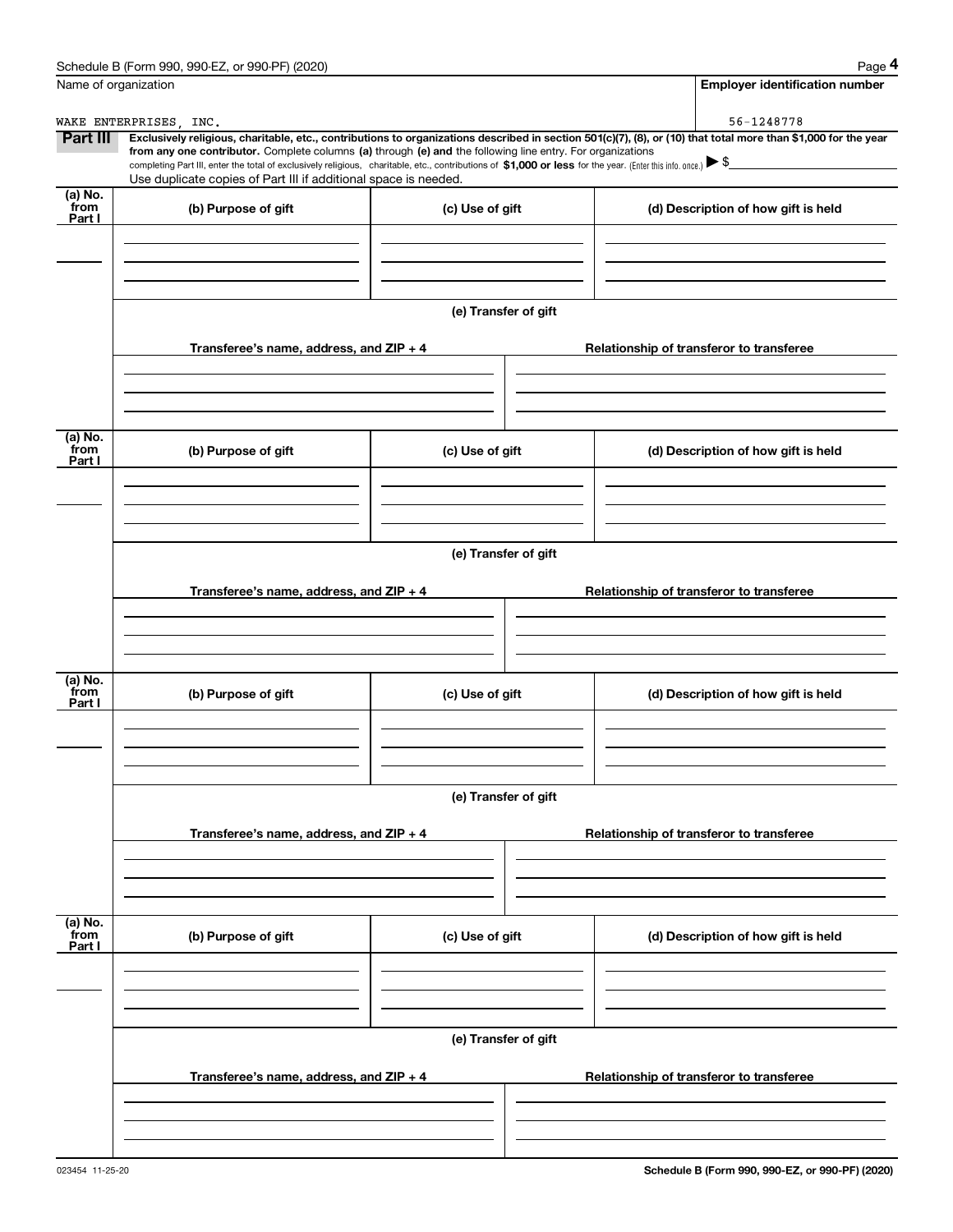Department of the Treasury Internal Revenue Service

### **SCHEDULE D Supplemental Financial Statements**

(Form 990)<br>
Pepartment of the Treasury<br>
Department of the Treasury<br>
Department of the Treasury<br>
Department of the Treasury<br> **Co to www.irs.gov/Form990 for instructions and the latest information.**<br> **Co to www.irs.gov/Form9** 



|         | Name of the organization<br>WAKE ENTERPRISES, INC.                                                                                             |                         | <b>Employer identification number</b><br>56-1248778 |
|---------|------------------------------------------------------------------------------------------------------------------------------------------------|-------------------------|-----------------------------------------------------|
| Part I  | Organizations Maintaining Donor Advised Funds or Other Similar Funds or Accounts. Complete if the                                              |                         |                                                     |
|         |                                                                                                                                                |                         |                                                     |
|         | organization answered "Yes" on Form 990, Part IV, line 6.                                                                                      | (a) Donor advised funds | (b) Funds and other accounts                        |
|         |                                                                                                                                                |                         |                                                     |
| 1       |                                                                                                                                                |                         |                                                     |
| 2       | Aggregate value of contributions to (during year)                                                                                              |                         |                                                     |
| з<br>4  |                                                                                                                                                |                         |                                                     |
| 5       | Did the organization inform all donors and donor advisors in writing that the assets held in donor advised funds                               |                         |                                                     |
|         |                                                                                                                                                |                         | Yes<br>No                                           |
| 6       | Did the organization inform all grantees, donors, and donor advisors in writing that grant funds can be used only                              |                         |                                                     |
|         | for charitable purposes and not for the benefit of the donor or donor advisor, or for any other purpose conferring                             |                         |                                                     |
|         |                                                                                                                                                |                         | Yes<br>No                                           |
| Part II | Conservation Easements. Complete if the organization answered "Yes" on Form 990, Part IV, line 7.                                              |                         |                                                     |
| 1       | Purpose(s) of conservation easements held by the organization (check all that apply).                                                          |                         |                                                     |
|         | Preservation of land for public use (for example, recreation or education)                                                                     |                         | Preservation of a historically important land area  |
|         | Protection of natural habitat                                                                                                                  |                         | Preservation of a certified historic structure      |
|         | Preservation of open space                                                                                                                     |                         |                                                     |
| 2       | Complete lines 2a through 2d if the organization held a qualified conservation contribution in the form of a conservation easement on the last |                         |                                                     |
|         | day of the tax year.                                                                                                                           |                         | Held at the End of the Tax Year                     |
| а       | Total number of conservation easements                                                                                                         |                         | 2a                                                  |
| b       | Total acreage restricted by conservation easements                                                                                             |                         | 2b                                                  |
|         |                                                                                                                                                |                         | 2c                                                  |
| d       | Number of conservation easements included in (c) acquired after 7/25/06, and not on a historic structure                                       |                         |                                                     |
|         |                                                                                                                                                |                         | 2d                                                  |
| 3       | Number of conservation easements modified, transferred, released, extinguished, or terminated by the organization during the tax               |                         |                                                     |
|         | year                                                                                                                                           |                         |                                                     |
| 4       | Number of states where property subject to conservation easement is located >                                                                  |                         |                                                     |
| 5       | Does the organization have a written policy regarding the periodic monitoring, inspection, handling of                                         |                         |                                                     |
|         | violations, and enforcement of the conservation easements it holds?                                                                            |                         | Yes<br>No                                           |
| 6       | Staff and volunteer hours devoted to monitoring, inspecting, handling of violations, and enforcing conservation easements during the year      |                         |                                                     |
|         |                                                                                                                                                |                         |                                                     |
| 7       | Amount of expenses incurred in monitoring, inspecting, handling of violations, and enforcing conservation easements during the year            |                         |                                                     |
|         | ► \$                                                                                                                                           |                         |                                                     |
| 8       | Does each conservation easement reported on line 2(d) above satisfy the requirements of section 170(h)(4)(B)(i)                                |                         | Yes                                                 |
|         | In Part XIII, describe how the organization reports conservation easements in its revenue and expense statement and                            |                         | No                                                  |
|         | balance sheet, and include, if applicable, the text of the footnote to the organization's financial statements that describes the              |                         |                                                     |
|         | organization's accounting for conservation easements.                                                                                          |                         |                                                     |
|         | Organizations Maintaining Collections of Art, Historical Treasures, or Other Similar Assets.<br>Part III                                       |                         |                                                     |
|         | Complete if the organization answered "Yes" on Form 990, Part IV, line 8.                                                                      |                         |                                                     |
|         | 1a If the organization elected, as permitted under FASB ASC 958, not to report in its revenue statement and balance sheet works                |                         |                                                     |
|         | of art, historical treasures, or other similar assets held for public exhibition, education, or research in furtherance of public              |                         |                                                     |
|         | service, provide in Part XIII the text of the footnote to its financial statements that describes these items.                                 |                         |                                                     |
| b       | If the organization elected, as permitted under FASB ASC 958, to report in its revenue statement and balance sheet works of                    |                         |                                                     |
|         | art, historical treasures, or other similar assets held for public exhibition, education, or research in furtherance of public service,        |                         |                                                     |
|         | provide the following amounts relating to these items:                                                                                         |                         |                                                     |
|         | (i)                                                                                                                                            |                         | \$                                                  |
|         | (ii) Assets included in Form 990, Part X                                                                                                       |                         | $\blacktriangleright$ \$                            |
| 2       | If the organization received or held works of art, historical treasures, or other similar assets for financial gain, provide                   |                         |                                                     |
|         | the following amounts required to be reported under FASB ASC 958 relating to these items:                                                      |                         |                                                     |
| а       |                                                                                                                                                |                         | -\$                                                 |
|         |                                                                                                                                                |                         | $\blacktriangleright$ s                             |

**For Paperwork Reduction Act Notice, see the Instructions for Form 990. Schedule D (Form 990) 2020** LHA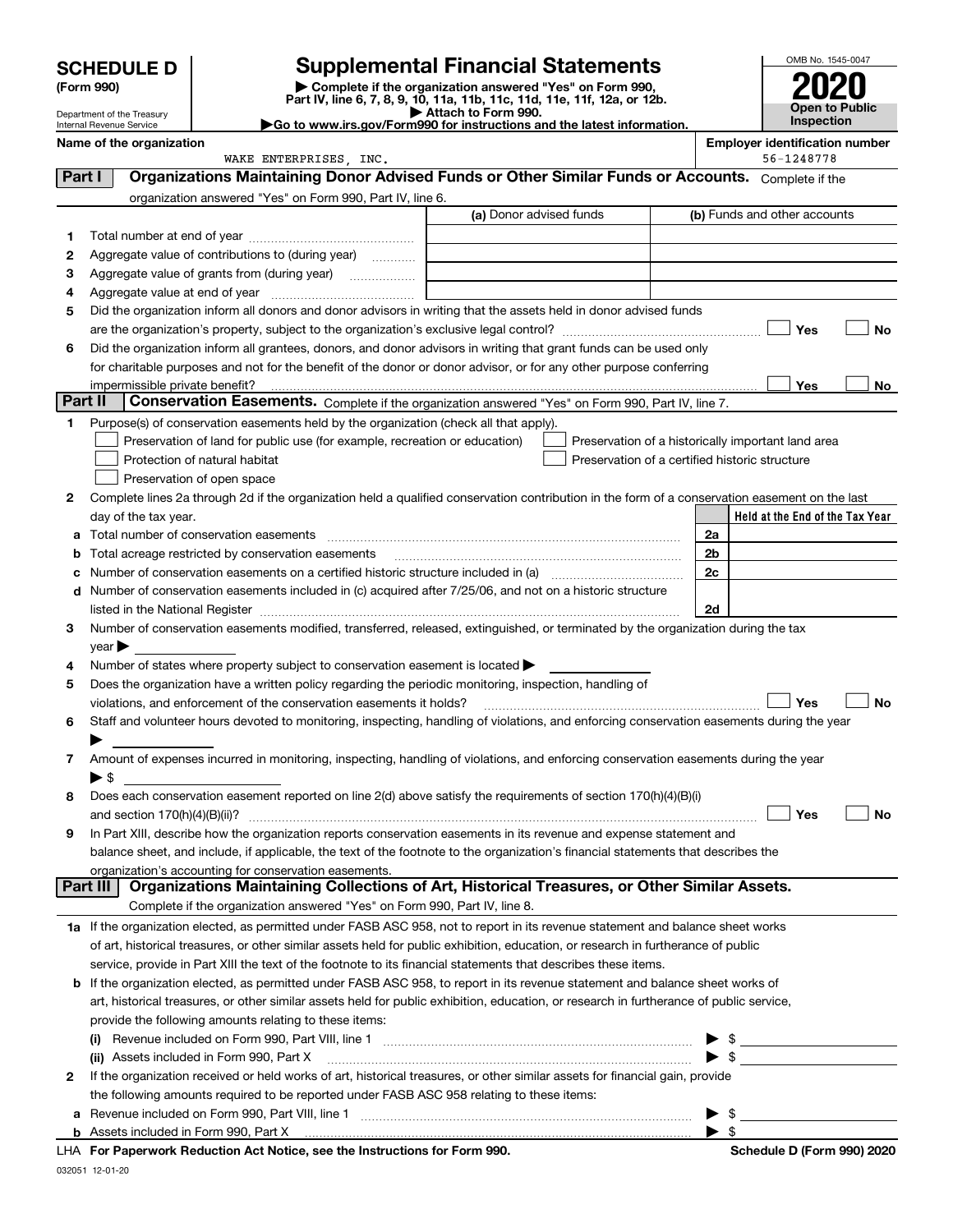|                                                                                                                               | WAKE ENTERPRISES, INC.<br>Schedule D (Form 990) 2020                                                                                                                                                                           |                                         |                |               |                                                                                                                                                                                                                               |         |                                 | 56-1248778           |                     |            | $Page$ 2   |
|-------------------------------------------------------------------------------------------------------------------------------|--------------------------------------------------------------------------------------------------------------------------------------------------------------------------------------------------------------------------------|-----------------------------------------|----------------|---------------|-------------------------------------------------------------------------------------------------------------------------------------------------------------------------------------------------------------------------------|---------|---------------------------------|----------------------|---------------------|------------|------------|
| Part II                                                                                                                       | Organizations Maintaining Collections of Art, Historical Treasures, or Other Similar Assets                                                                                                                                    |                                         |                |               |                                                                                                                                                                                                                               |         |                                 |                      | (continued)         |            |            |
| 3                                                                                                                             | Using the organization's acquisition, accession, and other records, check any of the following that make significant use of its                                                                                                |                                         |                |               |                                                                                                                                                                                                                               |         |                                 |                      |                     |            |            |
|                                                                                                                               | collection items (check all that apply):                                                                                                                                                                                       |                                         |                |               |                                                                                                                                                                                                                               |         |                                 |                      |                     |            |            |
| a                                                                                                                             | Public exhibition                                                                                                                                                                                                              |                                         |                |               | Loan or exchange program                                                                                                                                                                                                      |         |                                 |                      |                     |            |            |
| b                                                                                                                             | Scholarly research                                                                                                                                                                                                             | е                                       |                |               | Other and the contract of the contract of the contract of the contract of the contract of the contract of the contract of the contract of the contract of the contract of the contract of the contract of the contract of the |         |                                 |                      |                     |            |            |
| c                                                                                                                             | Preservation for future generations                                                                                                                                                                                            |                                         |                |               |                                                                                                                                                                                                                               |         |                                 |                      |                     |            |            |
| 4                                                                                                                             | Provide a description of the organization's collections and explain how they further the organization's exempt purpose in Part XIII.                                                                                           |                                         |                |               |                                                                                                                                                                                                                               |         |                                 |                      |                     |            |            |
| During the year, did the organization solicit or receive donations of art, historical treasures, or other similar assets<br>5 |                                                                                                                                                                                                                                |                                         |                |               |                                                                                                                                                                                                                               |         |                                 |                      |                     |            |            |
|                                                                                                                               | to be sold to raise funds rather than to be maintained as part of the organization's collection?                                                                                                                               |                                         |                |               |                                                                                                                                                                                                                               |         |                                 |                      | Yes                 |            | No         |
|                                                                                                                               | <b>Part IV</b><br>Escrow and Custodial Arrangements. Complete if the organization answered "Yes" on Form 990, Part IV, line 9, or<br>reported an amount on Form 990, Part X, line 21.                                          |                                         |                |               |                                                                                                                                                                                                                               |         |                                 |                      |                     |            |            |
|                                                                                                                               | 1a Is the organization an agent, trustee, custodian or other intermediary for contributions or other assets not included                                                                                                       |                                         |                |               |                                                                                                                                                                                                                               |         |                                 |                      |                     |            |            |
|                                                                                                                               |                                                                                                                                                                                                                                |                                         |                |               |                                                                                                                                                                                                                               |         |                                 |                      | Yes                 |            | No         |
|                                                                                                                               | If "Yes," explain the arrangement in Part XIII and complete the following table:                                                                                                                                               |                                         |                |               |                                                                                                                                                                                                                               |         |                                 |                      |                     |            |            |
|                                                                                                                               |                                                                                                                                                                                                                                |                                         |                |               |                                                                                                                                                                                                                               |         |                                 |                      | Amount              |            |            |
| с                                                                                                                             | Beginning balance <b>contract to the contract of the contract of the contract of the contract of the contract of t</b>                                                                                                         |                                         |                |               |                                                                                                                                                                                                                               |         | 1c                              |                      |                     |            |            |
| d                                                                                                                             | Additions during the year manufactured and an account of the year manufactured and account of the year manufactured and account of the year manufactured and account of the year manufactured and account of the year manufact |                                         |                |               |                                                                                                                                                                                                                               |         | 1d                              |                      |                     |            |            |
| е                                                                                                                             | Distributions during the year manufactured and continuum and contact the year manufactured and contact the year                                                                                                                |                                         |                |               |                                                                                                                                                                                                                               |         | 1e                              |                      |                     |            |            |
| f                                                                                                                             |                                                                                                                                                                                                                                |                                         |                |               |                                                                                                                                                                                                                               |         | 1f                              |                      |                     |            |            |
|                                                                                                                               | 2a Did the organization include an amount on Form 990, Part X, line 21, for escrow or custodial account liability?                                                                                                             |                                         |                |               |                                                                                                                                                                                                                               |         |                                 |                      | Yes                 |            | No         |
|                                                                                                                               | <b>b</b> If "Yes," explain the arrangement in Part XIII. Check here if the explanation has been provided on Part XIII                                                                                                          |                                         |                |               |                                                                                                                                                                                                                               |         |                                 |                      |                     |            |            |
| <b>Part V</b>                                                                                                                 | Endowment Funds. Complete if the organization answered "Yes" on Form 990, Part IV, line 10.                                                                                                                                    |                                         |                |               |                                                                                                                                                                                                                               |         |                                 |                      |                     |            |            |
|                                                                                                                               |                                                                                                                                                                                                                                | (a) Current year                        | (b) Prior year |               | (c) Two years back                                                                                                                                                                                                            |         |                                 | (d) Three years back | (e) Four years back |            |            |
| 1a                                                                                                                            | Beginning of year balance                                                                                                                                                                                                      | 38,513.                                 |                | 38,065.       |                                                                                                                                                                                                                               | 37,010. |                                 | 35,110.              | 31,961.             |            |            |
| b                                                                                                                             |                                                                                                                                                                                                                                | 11,892.                                 |                |               |                                                                                                                                                                                                                               |         |                                 |                      | 3,487.              |            |            |
|                                                                                                                               | Net investment earnings, gains, and losses                                                                                                                                                                                     |                                         |                | 1,874.        |                                                                                                                                                                                                                               | 1,241.  |                                 | 2,252.               |                     |            |            |
| d                                                                                                                             |                                                                                                                                                                                                                                |                                         |                |               |                                                                                                                                                                                                                               |         |                                 |                      |                     |            |            |
|                                                                                                                               | e Other expenditures for facilities                                                                                                                                                                                            |                                         |                |               |                                                                                                                                                                                                                               |         |                                 |                      |                     |            |            |
|                                                                                                                               | and programs                                                                                                                                                                                                                   | $\mathbf 0$ .                           |                | 58.           |                                                                                                                                                                                                                               | 186.    |                                 | 352.                 |                     |            | 338.       |
| Ť.                                                                                                                            | Administrative expenses <i></i>                                                                                                                                                                                                | 50,405.                                 |                | 39,881.       |                                                                                                                                                                                                                               | 38,065. |                                 | 37,010.              |                     |            | 35,110.    |
| g                                                                                                                             | End of year balance                                                                                                                                                                                                            |                                         |                |               |                                                                                                                                                                                                                               |         |                                 |                      |                     |            |            |
| 2                                                                                                                             | Provide the estimated percentage of the current year end balance (line 1g, column (a)) held as:                                                                                                                                |                                         |                |               |                                                                                                                                                                                                                               |         |                                 |                      |                     |            |            |
| b                                                                                                                             | Board designated or quasi-endowment ><br>Permanent endowment<br>100                                                                                                                                                            | %                                       | %              |               |                                                                                                                                                                                                                               |         |                                 |                      |                     |            |            |
| c                                                                                                                             | Term endowment $\blacktriangleright$                                                                                                                                                                                           | %                                       |                |               |                                                                                                                                                                                                                               |         |                                 |                      |                     |            |            |
|                                                                                                                               | The percentages on lines 2a, 2b, and 2c should equal 100%.                                                                                                                                                                     |                                         |                |               |                                                                                                                                                                                                                               |         |                                 |                      |                     |            |            |
|                                                                                                                               | 3a Are there endowment funds not in the possession of the organization that are held and administered for the organization                                                                                                     |                                         |                |               |                                                                                                                                                                                                                               |         |                                 |                      |                     |            |            |
|                                                                                                                               | by:                                                                                                                                                                                                                            |                                         |                |               |                                                                                                                                                                                                                               |         |                                 |                      |                     | Yes        | No         |
|                                                                                                                               | (i)                                                                                                                                                                                                                            |                                         |                |               |                                                                                                                                                                                                                               |         |                                 |                      | 3a(i)               | X          |            |
|                                                                                                                               |                                                                                                                                                                                                                                |                                         |                |               |                                                                                                                                                                                                                               |         |                                 |                      | 3a(ii)              |            | X          |
|                                                                                                                               |                                                                                                                                                                                                                                |                                         |                |               |                                                                                                                                                                                                                               |         |                                 |                      | 3b                  |            |            |
|                                                                                                                               | Describe in Part XIII the intended uses of the organization's endowment funds.                                                                                                                                                 |                                         |                |               |                                                                                                                                                                                                                               |         |                                 |                      |                     |            |            |
|                                                                                                                               | <b>Part VI</b><br>Land, Buildings, and Equipment.                                                                                                                                                                              |                                         |                |               |                                                                                                                                                                                                                               |         |                                 |                      |                     |            |            |
|                                                                                                                               | Complete if the organization answered "Yes" on Form 990, Part IV, line 11a. See Form 990, Part X, line 10.                                                                                                                     |                                         |                |               |                                                                                                                                                                                                                               |         |                                 |                      |                     |            |            |
|                                                                                                                               | Description of property                                                                                                                                                                                                        | (a) Cost or other<br>basis (investment) |                | basis (other) | (b) Cost or other                                                                                                                                                                                                             |         | (c) Accumulated<br>depreciation |                      | (d) Book value      |            |            |
|                                                                                                                               |                                                                                                                                                                                                                                |                                         |                |               | 736,700.                                                                                                                                                                                                                      |         |                                 |                      |                     |            | 736,700.   |
| b                                                                                                                             |                                                                                                                                                                                                                                |                                         |                |               | 1,927,612.                                                                                                                                                                                                                    |         |                                 | 149,730.             |                     | 1,777,882. |            |
|                                                                                                                               |                                                                                                                                                                                                                                |                                         |                |               |                                                                                                                                                                                                                               |         |                                 |                      |                     |            |            |
|                                                                                                                               |                                                                                                                                                                                                                                |                                         |                |               | 72,268.                                                                                                                                                                                                                       |         |                                 | 41,109.              |                     |            | 31, 159.   |
|                                                                                                                               |                                                                                                                                                                                                                                |                                         |                |               |                                                                                                                                                                                                                               |         |                                 |                      |                     |            |            |
|                                                                                                                               |                                                                                                                                                                                                                                |                                         |                |               |                                                                                                                                                                                                                               |         |                                 |                      |                     |            | 2,545,741. |
|                                                                                                                               |                                                                                                                                                                                                                                |                                         |                |               |                                                                                                                                                                                                                               |         |                                 |                      |                     |            |            |

**Schedule D (Form 990) 2020**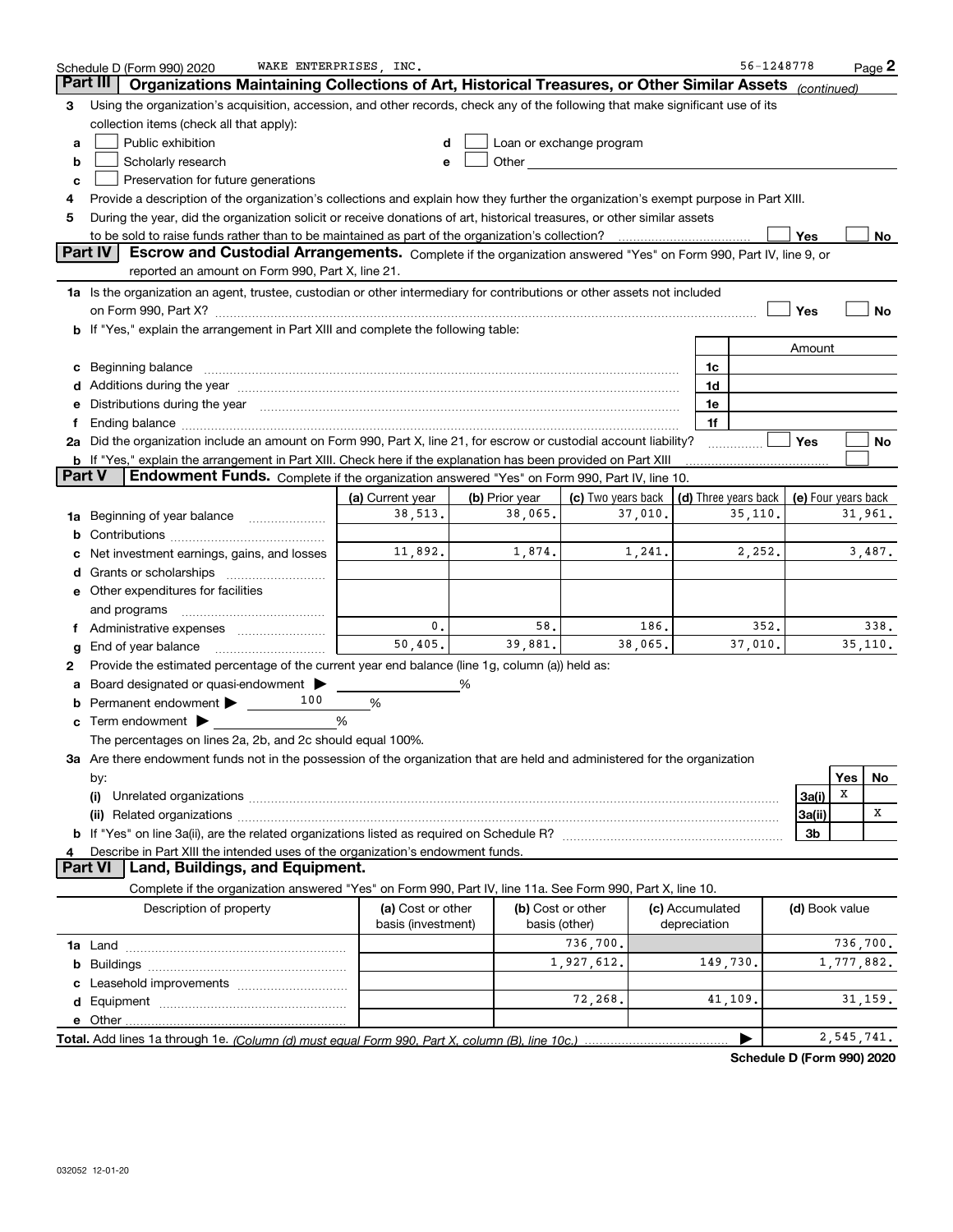| 56-1248778 | Page $3$ |
|------------|----------|
|------------|----------|

#### (a) Description of security or category (including name of security)  $\vert$  (b) Book value  $\vert$  (c) Total. (Col. (b) must equal Form 990, Part X, col. (B) line 12.) Total. (Col. (b) must equal Form 990, Part X, col. (B) line 13.) **(1)** Financial derivatives ~~~~~~~~~~~~~~~ **(2)** Closely held equity interests ~~~~~~~~~~~ **(3)** Other (a) Description of investment **b (b)** Book value **(1)(2) (3)(4) (5)(6)(7)(8)(9)(a) (b)**  Description**(1)(2) (3)(4)(5) (6)(7)(8)(9)Total.**  *(Column (b) must equal Form 990, Part X, col. (B) line 15.)* **1.(a)** Description of liability **Book value** Book value Book value Book value Book value **Total.**  *(Column (b) must equal Form 990, Part X, col. (B) line 25.)* Complete if the organization answered "Yes" on Form 990, Part IV, line 11b. See Form 990, Part X, line 12.  $(b)$  Book value  $\vert$  (c) Method of valuation: Cost or end-of-year market value (A)(B)(C)(D)(E)(F)(G)(H)Complete if the organization answered "Yes" on Form 990, Part IV, line 11c. See Form 990, Part X, line 13. (c) Method of valuation: Cost or end-of-year market value Complete if the organization answered "Yes" on Form 990, Part IV, line 11d. See Form 990, Part X, line 15. (b) Book value  $\blacktriangleright$ Complete if the organization answered "Yes" on Form 990, Part IV, line 11e or 11f. See Form 990, Part X, line 25. (1)Federal income taxes (2)(3)(4)(5)(6)(7)(8)(9) $\blacktriangleright$ **Part VII Investments - Other Securities. Part VIII Investments - Program Related. Part IX Other Assets. Part X Other Liabilities.** DUE FROM APIS PPP LOAN RENTAL SECURITY DEPOSITS 623,896. 623,896. 42,536. 10,500. 53,036.

**2.**Liability for uncertain tax positions. In Part XIII, provide the text of the footnote to the organization's financial statements that reports the

organization's liability for uncertain tax positions under FASB ASC 740. Check here if the text of the footnote has been provided in Part XIII

**Schedule D (Form 990) 2020**

 $\boxed{\mathbf{X}}$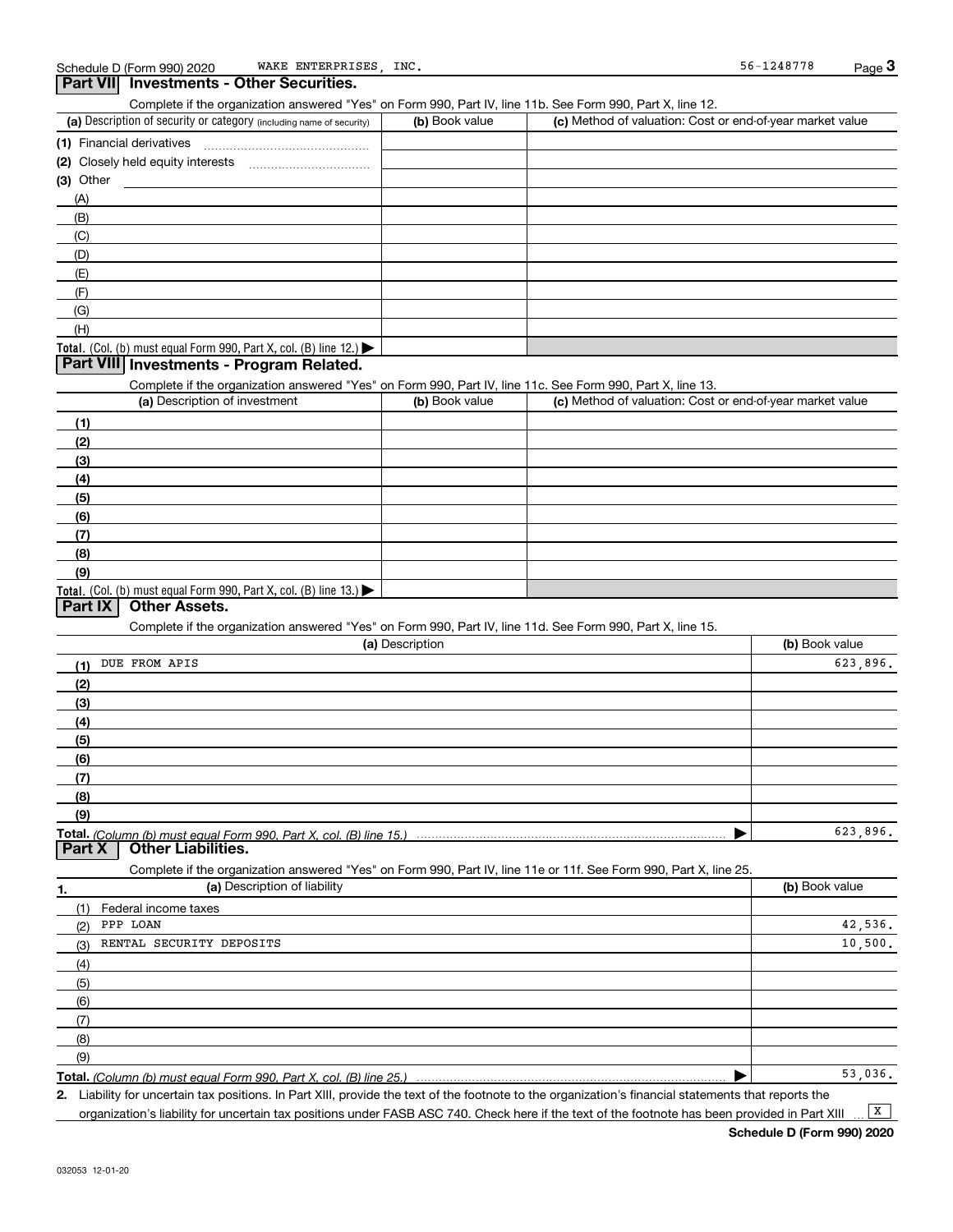|    | WAKE ENTERPRISES, INC.<br>Schedule D (Form 990) 2020                                                                                                                                                                                 |                | 56-1248778<br>$_{\text{Page}}$ 4 |
|----|--------------------------------------------------------------------------------------------------------------------------------------------------------------------------------------------------------------------------------------|----------------|----------------------------------|
|    | Part XI<br>Reconciliation of Revenue per Audited Financial Statements With Revenue per Return.                                                                                                                                       |                |                                  |
|    | Complete if the organization answered "Yes" on Form 990, Part IV, line 12a.                                                                                                                                                          |                |                                  |
| 1  | Total revenue, gains, and other support per audited financial statements                                                                                                                                                             |                | $\mathbf{1}$                     |
| 2  | Amounts included on line 1 but not on Form 990, Part VIII, line 12:                                                                                                                                                                  |                |                                  |
| a  | Net unrealized gains (losses) on investments [11] matter contracts and the unrealized gains (losses) on investments                                                                                                                  | 2a             |                                  |
|    |                                                                                                                                                                                                                                      | 2 <sub>b</sub> |                                  |
|    |                                                                                                                                                                                                                                      | 2c             |                                  |
| d  |                                                                                                                                                                                                                                      | 2d             |                                  |
| е  | Add lines 2a through 2d                                                                                                                                                                                                              |                | <b>2e</b>                        |
| з  |                                                                                                                                                                                                                                      |                | 3                                |
| 4  | Amounts included on Form 990, Part VIII, line 12, but not on line 1:                                                                                                                                                                 |                |                                  |
| a  |                                                                                                                                                                                                                                      | 4a             |                                  |
| b  |                                                                                                                                                                                                                                      | 4 <sub>b</sub> |                                  |
| C. | Add lines 4a and 4b                                                                                                                                                                                                                  |                | 4c                               |
|    |                                                                                                                                                                                                                                      |                | 5                                |
|    | Part XII   Reconciliation of Expenses per Audited Financial Statements With Expenses per Return.                                                                                                                                     |                |                                  |
|    | Complete if the organization answered "Yes" on Form 990, Part IV, line 12a.                                                                                                                                                          |                |                                  |
| 1  | Total expenses and losses per audited financial statements [11] [12] manuscription control expenses and losses per audited financial statements [12] [12] manuscription of the statements [12] manuscription of the statements       |                | 1.                               |
| 2  | Amounts included on line 1 but not on Form 990, Part IX, line 25:                                                                                                                                                                    |                |                                  |
| a  |                                                                                                                                                                                                                                      | 2a             |                                  |
| b  |                                                                                                                                                                                                                                      | 2 <sub>b</sub> |                                  |
|    | Other losses <b>with a contract the contract of the contract of the contract of the contract of the contract of the contract of the contract of the contract of the contract of the contract of the contract of the contract of </b> | 2c             |                                  |
| d  | Other (Describe in Part XIII.) (Contract and Contract and Chern Contract) (Chern Chern Chern Chern Chern Chern                                                                                                                       | 2d             |                                  |
| е  |                                                                                                                                                                                                                                      |                | <b>2e</b>                        |
| з  |                                                                                                                                                                                                                                      |                | 3                                |
| 4  | Amounts included on Form 990, Part IX, line 25, but not on line 1:                                                                                                                                                                   |                |                                  |
| a  | Investment expenses not included on Form 990, Part VIII, line 7b [100] [100] [100] [100] [100] [100] [100] [10                                                                                                                       | 4a l           |                                  |
|    | Other (Describe in Part XIII.)                                                                                                                                                                                                       | 4 <sub>b</sub> |                                  |
|    | Add lines 4a and 4b                                                                                                                                                                                                                  |                | 4c                               |
|    |                                                                                                                                                                                                                                      |                | 5                                |
|    | Part XIII Supplemental Information.                                                                                                                                                                                                  |                |                                  |

Provide the descriptions required for Part II, lines 3, 5, and 9; Part III, lines 1a and 4; Part IV, lines 1b and 2b; Part V, line 4; Part X, line 2; Part XI, lines 2d and 4b; and Part XII, lines 2d and 4b. Also complete this part to provide any additional information.

PART V, LINE 4:

THE BOARD DESIGNATED ENDOWMENT FUND IS DEVOTED TO THE SUPPORT OF WAKE

ENTERPRISES, INC. GENERAL OPERATING SUPPORT.

PART X, LINE 2:

THE ORGANIZATION IS EXEMPT FROM BOTH FEDERAL AND STATE INCOME TAXES FOR

ALL PROGRAM RELATED INCOME UNDER SECTION 501(C)(3) OF THE INTERNAL REVENUE

SERVICE CODE, EXCEPT ON NET INCOME DERIVED FROM UNRELATED BUSINESS

ACTIVITIES. THE ORGANIZATION DOES NOT HAVE ANY REVENUE THAT IS SUBJECT TO

TAX ON UNRELATED BUSINESS INCOME. THE ORGANIZATION BELIEVES THAT IT HAS

APPROPRIATE SUPPORT FOR ANY TAX POSITIONS TAKEN, AND AS SUCH, DOES NOT

HAVE ANY UNCERTAIN TAX POSITIONS THAT ARE MATERIAL TO THE FINANCIAL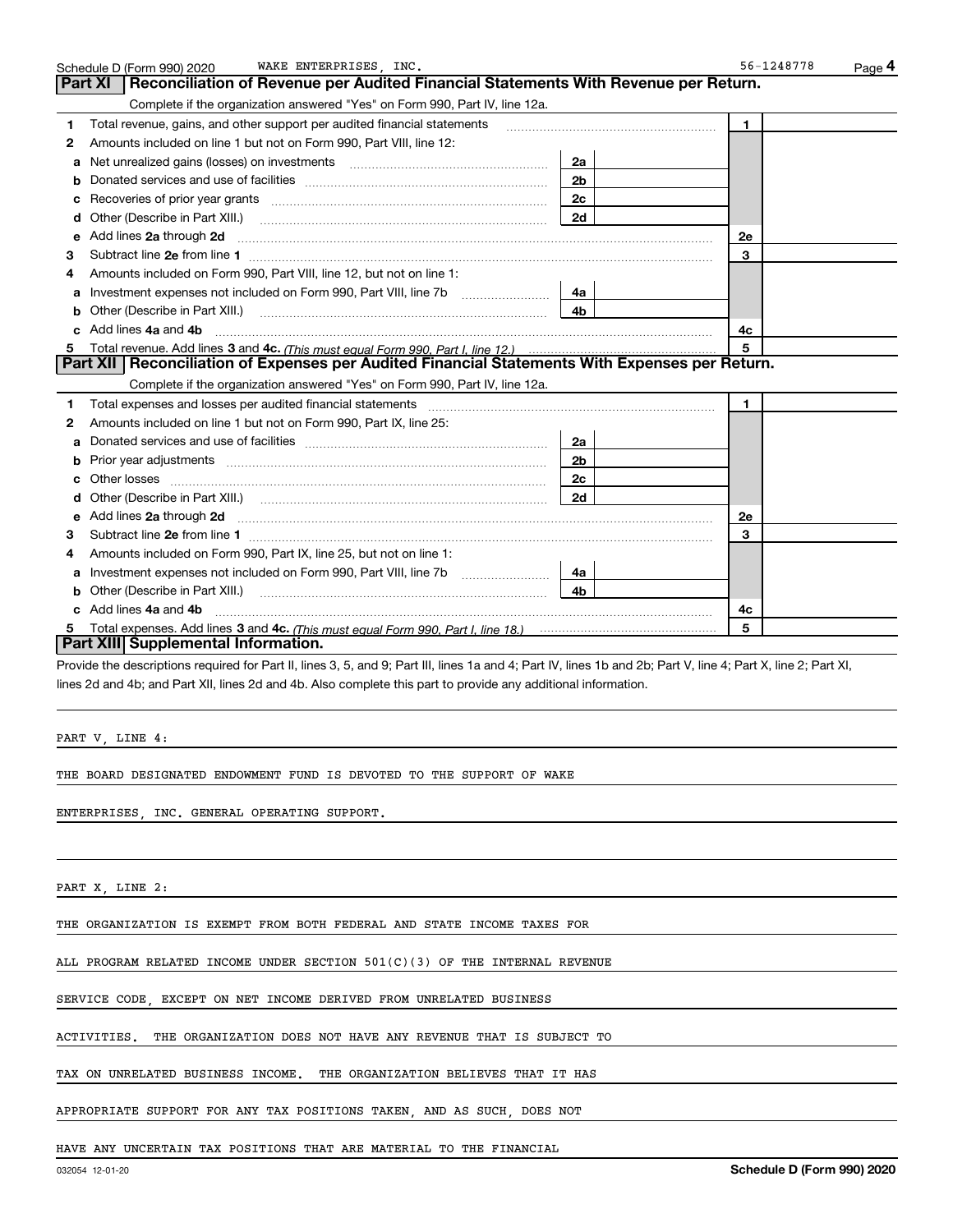*(continued)* **Part XIII Supplemental Information** 

#### STATEMENTS.

PART XI, LINE 4B - OTHER ADJUSTMENTS:

FUNDRAISING EXPENSE

PART XII, LINE 2D - OTHER ADJUSTMENTS:

FUNDRAISING EXPENSES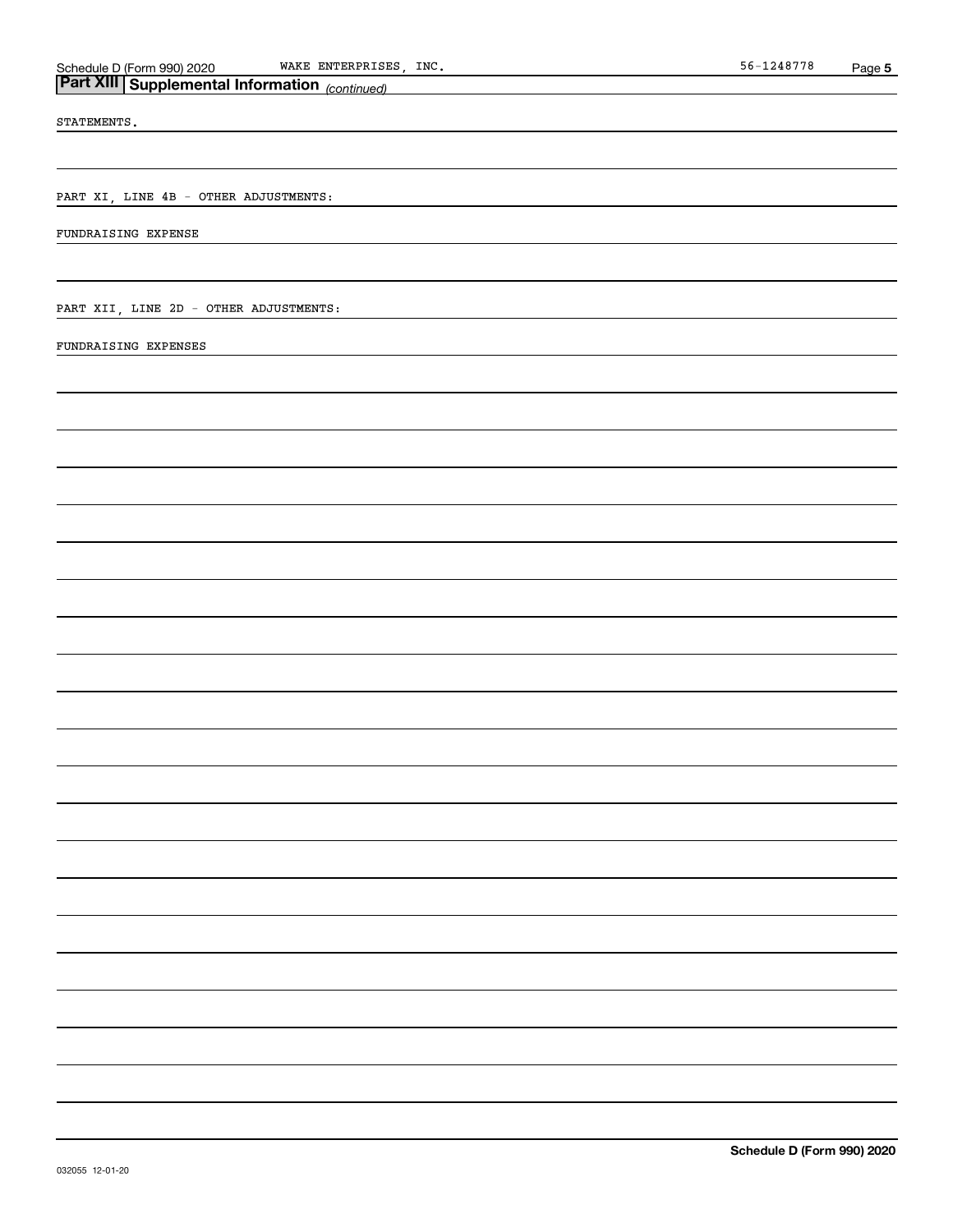|        | <b>SCHEDULE J</b>                       |                                                                                                                                                                                                                                                | <b>Compensation Information</b>                                                                            |                            | OMB No. 1545-0047                                   |     |    |  |  |
|--------|-----------------------------------------|------------------------------------------------------------------------------------------------------------------------------------------------------------------------------------------------------------------------------------------------|------------------------------------------------------------------------------------------------------------|----------------------------|-----------------------------------------------------|-----|----|--|--|
|        | (Form 990)                              |                                                                                                                                                                                                                                                | For certain Officers, Directors, Trustees, Key Employees, and Highest                                      |                            |                                                     |     |    |  |  |
|        |                                         |                                                                                                                                                                                                                                                | <b>Compensated Employees</b><br>Complete if the organization answered "Yes" on Form 990, Part IV, line 23. |                            | 2020                                                |     |    |  |  |
|        | Department of the Treasury              |                                                                                                                                                                                                                                                | Attach to Form 990.                                                                                        |                            | <b>Open to Public</b>                               |     |    |  |  |
|        | Internal Revenue Service                |                                                                                                                                                                                                                                                | Go to www.irs.gov/Form990 for instructions and the latest information.                                     |                            | Inspection<br><b>Employer identification number</b> |     |    |  |  |
|        | Name of the organization                |                                                                                                                                                                                                                                                |                                                                                                            |                            |                                                     |     |    |  |  |
| Part I |                                         | WAKE ENTERPRISES, INC.<br><b>Questions Regarding Compensation</b>                                                                                                                                                                              |                                                                                                            | 56-1248778                 |                                                     |     |    |  |  |
|        |                                         |                                                                                                                                                                                                                                                |                                                                                                            |                            |                                                     |     |    |  |  |
|        |                                         |                                                                                                                                                                                                                                                |                                                                                                            |                            |                                                     | Yes | No |  |  |
|        |                                         | <b>1a</b> Check the appropriate box(es) if the organization provided any of the following to or for a person listed on Form 990,<br>Part VII, Section A, line 1a. Complete Part III to provide any relevant information regarding these items. |                                                                                                            |                            |                                                     |     |    |  |  |
|        | First-class or charter travel           |                                                                                                                                                                                                                                                | Housing allowance or residence for personal use                                                            |                            |                                                     |     |    |  |  |
|        | Travel for companions                   |                                                                                                                                                                                                                                                | Payments for business use of personal residence                                                            |                            |                                                     |     |    |  |  |
|        |                                         | Tax indemnification and gross-up payments                                                                                                                                                                                                      | Health or social club dues or initiation fees                                                              |                            |                                                     |     |    |  |  |
|        |                                         | Discretionary spending account                                                                                                                                                                                                                 | Personal services (such as maid, chauffeur, chef)                                                          |                            |                                                     |     |    |  |  |
|        |                                         |                                                                                                                                                                                                                                                |                                                                                                            |                            |                                                     |     |    |  |  |
|        |                                         | <b>b</b> If any of the boxes on line 1a are checked, did the organization follow a written policy regarding payment or                                                                                                                         |                                                                                                            |                            |                                                     |     |    |  |  |
|        |                                         |                                                                                                                                                                                                                                                |                                                                                                            |                            | 1b                                                  |     |    |  |  |
| 2      |                                         | Did the organization require substantiation prior to reimbursing or allowing expenses incurred by all directors,                                                                                                                               |                                                                                                            |                            |                                                     |     |    |  |  |
|        |                                         |                                                                                                                                                                                                                                                |                                                                                                            |                            | $\mathbf{2}$                                        |     |    |  |  |
|        |                                         |                                                                                                                                                                                                                                                |                                                                                                            |                            |                                                     |     |    |  |  |
| з      |                                         | Indicate which, if any, of the following the organization used to establish the compensation of the organization's                                                                                                                             |                                                                                                            |                            |                                                     |     |    |  |  |
|        |                                         | CEO/Executive Director. Check all that apply. Do not check any boxes for methods used by a related organization to                                                                                                                             |                                                                                                            |                            |                                                     |     |    |  |  |
|        |                                         | establish compensation of the CEO/Executive Director, but explain in Part III.                                                                                                                                                                 |                                                                                                            |                            |                                                     |     |    |  |  |
|        | X<br>Compensation committee             |                                                                                                                                                                                                                                                | X  <br>Written employment contract                                                                         |                            |                                                     |     |    |  |  |
|        |                                         | Independent compensation consultant                                                                                                                                                                                                            | X  <br>Compensation survey or study                                                                        |                            |                                                     |     |    |  |  |
|        | $X$ Form 990 of other organizations     |                                                                                                                                                                                                                                                | X  <br>Approval by the board or compensation committee                                                     |                            |                                                     |     |    |  |  |
|        |                                         |                                                                                                                                                                                                                                                |                                                                                                            |                            |                                                     |     |    |  |  |
| 4      |                                         | During the year, did any person listed on Form 990, Part VII, Section A, line 1a, with respect to the filing                                                                                                                                   |                                                                                                            |                            |                                                     |     |    |  |  |
|        | organization or a related organization: |                                                                                                                                                                                                                                                |                                                                                                            |                            |                                                     |     |    |  |  |
| а      |                                         | Receive a severance payment or change-of-control payment?                                                                                                                                                                                      |                                                                                                            |                            | 4a                                                  |     | Х  |  |  |
| b      |                                         | Participate in or receive payment from a supplemental nonqualified retirement plan?                                                                                                                                                            |                                                                                                            |                            | 4b                                                  |     | x  |  |  |
| c      |                                         | Participate in or receive payment from an equity-based compensation arrangement?                                                                                                                                                               |                                                                                                            |                            | 4c                                                  |     | х  |  |  |
|        |                                         | If "Yes" to any of lines 4a-c, list the persons and provide the applicable amounts for each item in Part III.                                                                                                                                  |                                                                                                            |                            |                                                     |     |    |  |  |
|        |                                         |                                                                                                                                                                                                                                                |                                                                                                            |                            |                                                     |     |    |  |  |
|        |                                         | Only section 501(c)(3), 501(c)(4), and 501(c)(29) organizations must complete lines 5-9.                                                                                                                                                       |                                                                                                            |                            |                                                     |     |    |  |  |
|        |                                         | For persons listed on Form 990, Part VII, Section A, line 1a, did the organization pay or accrue any compensation                                                                                                                              |                                                                                                            |                            |                                                     |     |    |  |  |
|        | contingent on the revenues of:          |                                                                                                                                                                                                                                                |                                                                                                            |                            |                                                     |     |    |  |  |
|        |                                         | a The organization? <b>Entitation</b> and the organization?                                                                                                                                                                                    |                                                                                                            |                            | 5а                                                  |     | х  |  |  |
|        | <b>b</b> Any related organization?      |                                                                                                                                                                                                                                                |                                                                                                            |                            | 5b                                                  |     | X  |  |  |
|        |                                         | If "Yes" on line 5a or 5b, describe in Part III.                                                                                                                                                                                               |                                                                                                            |                            |                                                     |     |    |  |  |
| 6      |                                         | For persons listed on Form 990, Part VII, Section A, line 1a, did the organization pay or accrue any compensation                                                                                                                              |                                                                                                            |                            |                                                     |     |    |  |  |
|        | contingent on the net earnings of:      |                                                                                                                                                                                                                                                |                                                                                                            |                            |                                                     |     |    |  |  |
|        |                                         | a The organization? <b>Entitation</b> and the organization?                                                                                                                                                                                    |                                                                                                            |                            | 6a                                                  |     | х  |  |  |
|        | <b>b</b> Any related organization?      |                                                                                                                                                                                                                                                |                                                                                                            |                            | 6b                                                  |     | X  |  |  |
|        |                                         | If "Yes" on line 6a or 6b, describe in Part III.                                                                                                                                                                                               |                                                                                                            |                            |                                                     |     |    |  |  |
|        |                                         | 7 For persons listed on Form 990, Part VII, Section A, line 1a, did the organization provide any nonfixed payments                                                                                                                             |                                                                                                            |                            |                                                     |     |    |  |  |
|        |                                         |                                                                                                                                                                                                                                                |                                                                                                            |                            | 7                                                   |     | х  |  |  |
| 8      |                                         | Were any amounts reported on Form 990, Part VII, paid or accrued pursuant to a contract that was subject to the                                                                                                                                |                                                                                                            |                            |                                                     |     |    |  |  |
|        |                                         | initial contract exception described in Regulations section 53.4958-4(a)(3)? If "Yes," describe in Part III                                                                                                                                    |                                                                                                            |                            | 8                                                   |     | х  |  |  |
| 9      |                                         | If "Yes" on line 8, did the organization also follow the rebuttable presumption procedure described in                                                                                                                                         |                                                                                                            |                            |                                                     |     |    |  |  |
|        |                                         |                                                                                                                                                                                                                                                |                                                                                                            |                            | 9                                                   |     |    |  |  |
|        |                                         | LHA For Paperwork Reduction Act Notice, see the Instructions for Form 990.                                                                                                                                                                     |                                                                                                            | Schedule J (Form 990) 2020 |                                                     |     |    |  |  |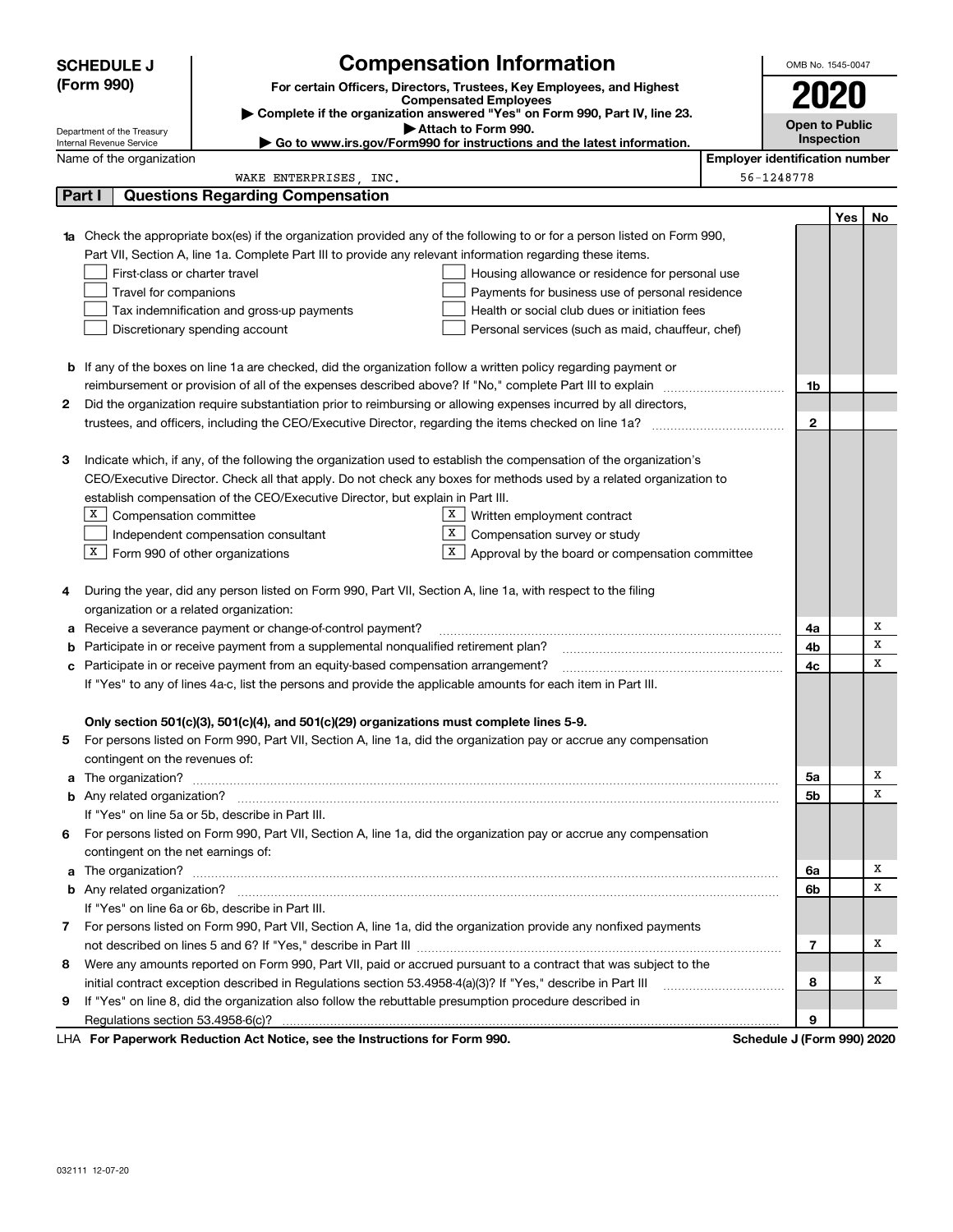56-1248778

## **Part II Officers, Directors, Trustees, Key Employees, and Highest Compensated Employees.**  Schedule J (Form 990) 2020 Page Use duplicate copies if additional space is needed.

For each individual whose compensation must be reported on Schedule J, report compensation from the organization on row (i) and from related organizations, described in the instructions, on row (ii). Do not list any individuals that aren't listed on Form 990, Part VII.

**Note:**  The sum of columns (B)(i)-(iii) for each listed individual must equal the total amount of Form 990, Part VII, Section A, line 1a, applicable column (D) and (E) amounts for that individual.

| (A) Name and Title      |      |                          | (B) Breakdown of W-2 and/or 1099-MISC compensation |                                           | (C) Retirement and             | (D) Nontaxable | (E) Total of columns | (F) Compensation                                           |
|-------------------------|------|--------------------------|----------------------------------------------------|-------------------------------------------|--------------------------------|----------------|----------------------|------------------------------------------------------------|
|                         |      | (i) Base<br>compensation | (ii) Bonus &<br>incentive<br>compensation          | (iii) Other<br>reportable<br>compensation | other deferred<br>compensation | benefits       | $(B)(i)-(D)$         | in column (B)<br>reported as deferred<br>on prior Form 990 |
| JAY DEPPELER, IV<br>(1) | (i)  | $\mathfrak o$ .          | $\mathbf{0}$ .                                     | $\mathbf 0$ .                             | $\mathbf 0$ .                  | $\mathbf{0}$   | $\mathbf{0}$ .       | $\mathbf 0$ .                                              |
| DIRECTOR UNTIL 2/2021   | (ii) | 770, 211.                | 75,000.                                            | 10,316.                                   | $\mathsf{o}\,.$                | 17,016.        | 872,543.             | $\mathbf 0$ .                                              |
| JOE LEONE<br>(2)        | (i)  | $\mathbf{0}$ .           | $\mathbf{0}$ .                                     | $\mathbf{0}$ .                            | $\mathsf{0}$ .                 | $\mathbf{0}$ . | $\mathbf{0}$ .       | $\mathbf 0$ .                                              |
| TREASURER N/V           | (ii) | 209,928.                 | 31,500.                                            | 6,463.                                    | $\mathsf{0}$ .                 | 7,675.         | 255,566.             | $\mathbf 0$ .                                              |
|                         | (i)  |                          |                                                    |                                           |                                |                |                      |                                                            |
|                         | (ii) |                          |                                                    |                                           |                                |                |                      |                                                            |
|                         | (i)  |                          |                                                    |                                           |                                |                |                      |                                                            |
|                         | (ii) |                          |                                                    |                                           |                                |                |                      |                                                            |
|                         | (i)  |                          |                                                    |                                           |                                |                |                      |                                                            |
|                         | (ii) |                          |                                                    |                                           |                                |                |                      |                                                            |
|                         | (i)  |                          |                                                    |                                           |                                |                |                      |                                                            |
|                         | (ii) |                          |                                                    |                                           |                                |                |                      |                                                            |
|                         | (i)  |                          |                                                    |                                           |                                |                |                      |                                                            |
|                         | (ii) |                          |                                                    |                                           |                                |                |                      |                                                            |
|                         | (i)  |                          |                                                    |                                           |                                |                |                      |                                                            |
|                         | (ii) |                          |                                                    |                                           |                                |                |                      |                                                            |
|                         | (i)  |                          |                                                    |                                           |                                |                |                      |                                                            |
|                         | (ii) |                          |                                                    |                                           |                                |                |                      |                                                            |
|                         | (i)  |                          |                                                    |                                           |                                |                |                      |                                                            |
|                         | (ii) |                          |                                                    |                                           |                                |                |                      |                                                            |
|                         | (i)  |                          |                                                    |                                           |                                |                |                      |                                                            |
|                         | (ii) |                          |                                                    |                                           |                                |                |                      |                                                            |
|                         | (i)  |                          |                                                    |                                           |                                |                |                      |                                                            |
|                         | (ii) |                          |                                                    |                                           |                                |                |                      |                                                            |
|                         | (i)  |                          |                                                    |                                           |                                |                |                      |                                                            |
|                         | (ii) |                          |                                                    |                                           |                                |                |                      |                                                            |
|                         | (i)  |                          |                                                    |                                           |                                |                |                      |                                                            |
|                         | (ii) |                          |                                                    |                                           |                                |                |                      |                                                            |
|                         | (i)  |                          |                                                    |                                           |                                |                |                      |                                                            |
|                         | (ii) |                          |                                                    |                                           |                                |                |                      |                                                            |
|                         | (i)  |                          |                                                    |                                           |                                |                |                      |                                                            |
|                         | (ii) |                          |                                                    |                                           |                                |                |                      |                                                            |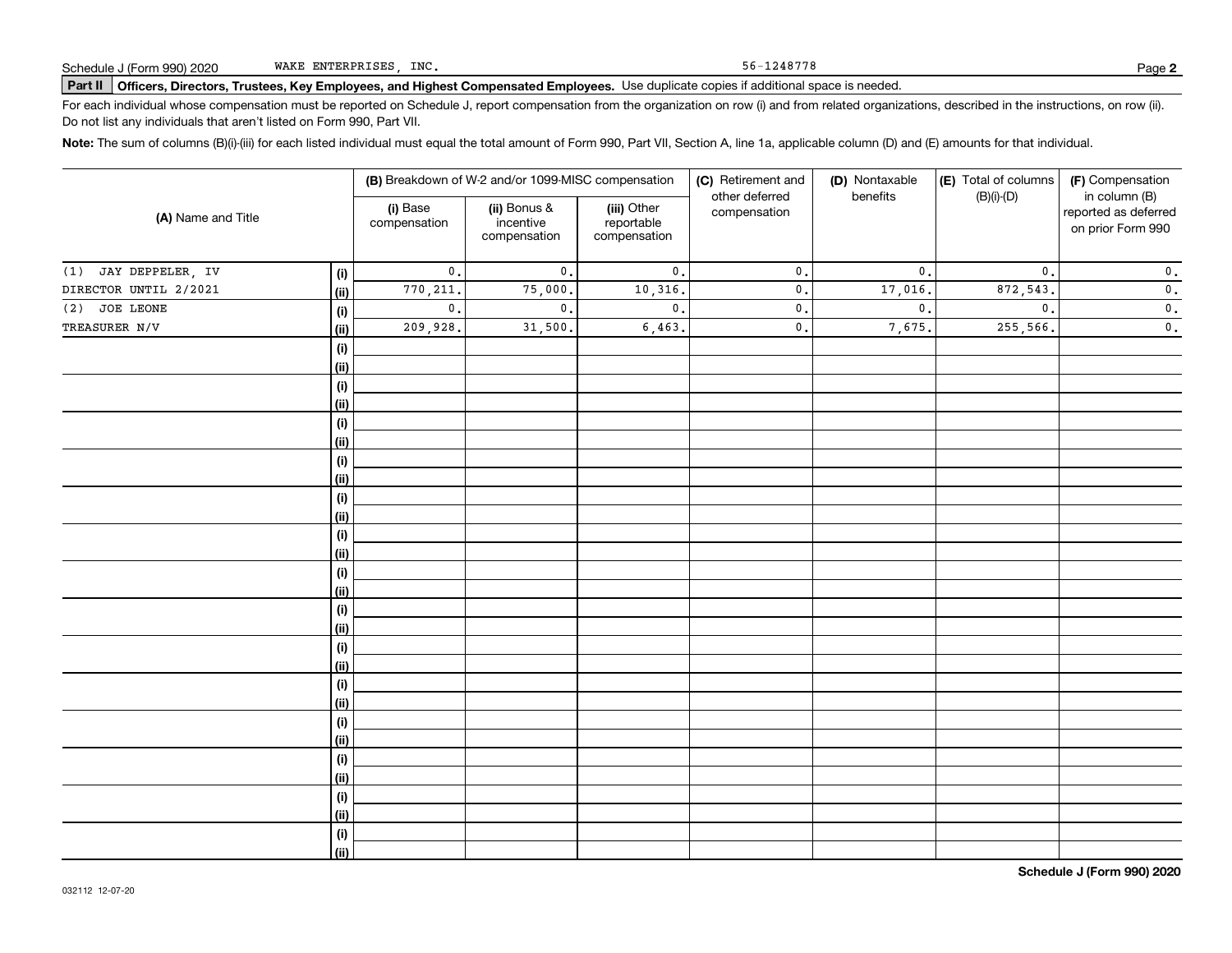### **Part III Supplemental Information**

Schedule J (Form 990) 2020 WAKE ENTERPRISES, INC.<br>Part III Supplemental Information<br>Provide the information, explanation, or descriptions required for Part I, lines 1a, 1b, 3, 4a, 4b, 4c, 5a, 5b, 6a, 6b, 7, and 8, and for

PART I, LINE 3:

COMPENSATION OF THE EXECUTIVE DIRECTOR IS BENCHMARKED BY COMPARATIVE DATA

FROM GUIDESTAR CHARITY NAVIGATOR COMPENSATION STUDIES.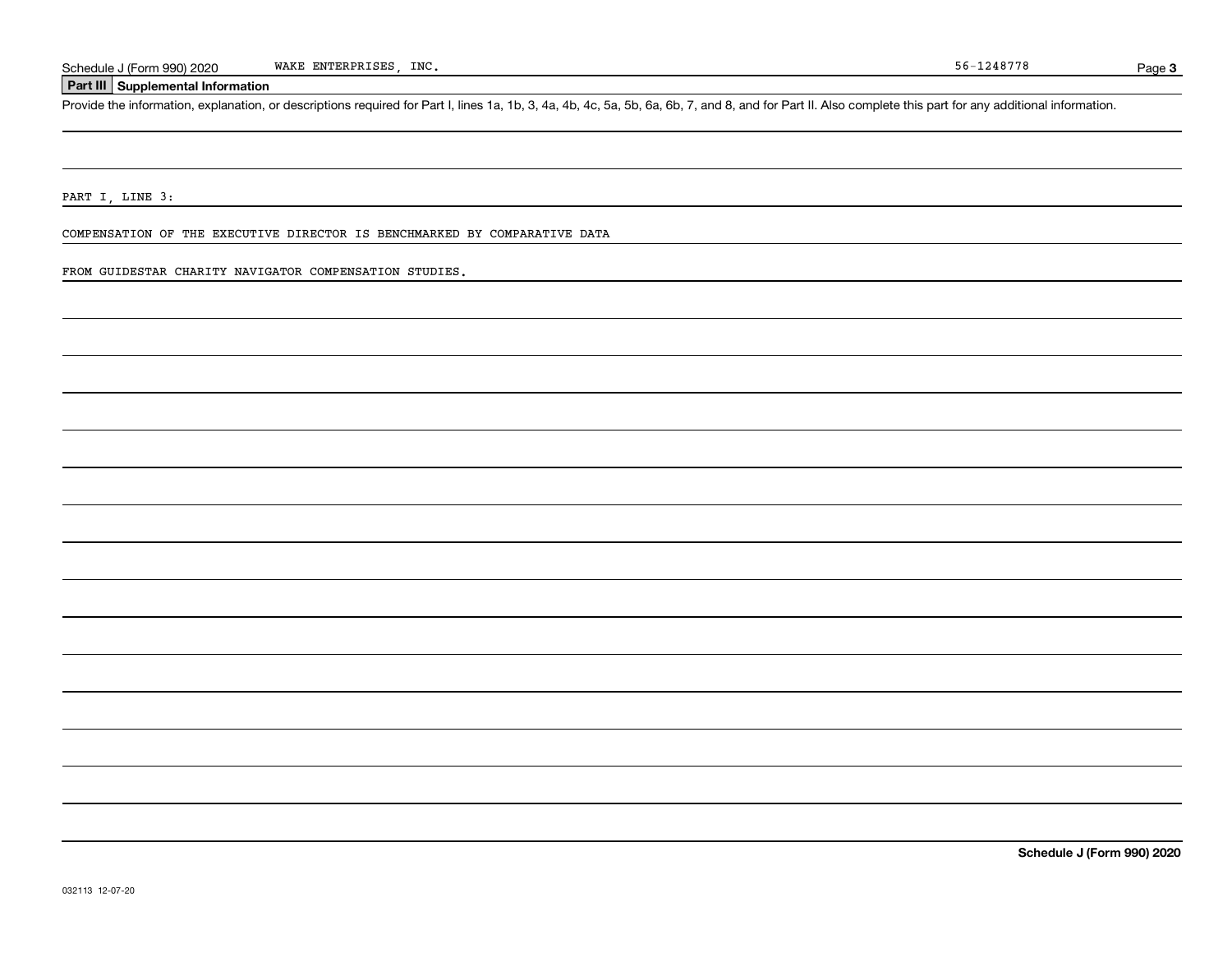**(Form 990 or 990-EZ)**

Department of the Treasury Internal Revenue Service Name of the organization

### **SCHEDULE O Supplemental Information to Form 990 or 990-EZ**

**Complete to provide information for responses to specific questions on Form 990 or 990-EZ or to provide any additional information. | Attach to Form 990 or 990-EZ. | Go to www.irs.gov/Form990 for the latest information.**



**Employer identification number**

WAKE ENTERPRISES INC. THE SERVICE OF SERVICE SERVICE SERVICE SERVICE SERVICE SERVICE SERVICE SERVICE SERVICE S

FORM 990, PART I, LINE 1, DESCRIPTION OF ORGANIZATION MISSION:

OF INDEPENDENCE.

FORM 990, PART III, LINE 1, DESCRIPTION OF ORGANIZATION MISSION:

DEVELOPMENTAL DISABILITIES INCLUDING AUTISM, DOWN SYNDROME, TRAUMATIC

BRAIN INJURIES, AND SEIZURE DISORDERS.

FORM 990, PART VI, SECTION A, LINE 3:

WAKE ENTERPRISES ENTERED INTO A MANAGEMENT AND SERVICES AGREEMENT WITH APIS

SERVICES. ALL EMPLOYEES OF WAKE ENTERPRISES ARE NOW EMPLOYEES OF APIS

SERVICES.

FORM 990, PART VI, SECTION B, LINE 11B:

THE ORGANIZATION PROVIDES A COMPLETED COPY TO ALL MEMBERS OF THE GOVERNING

BODY AT THE BOARD MEETING IN WHICH THE AUDITED FINANCIAL STATEMENTS ARE

PRESENTED. IN THE EVENT THAT THE RETURN IS NOT COMPLETED AT THE TIME OF

SAID MEETING, A SPECIAL MEETING IS CALLED IN ORDER TO RECEIVE THE APPROVAL

NEEDED FOR FILING OF THE 990.

FORM 990, PART VI, SECTION B, LINE 12C:

YEARLY CONFLICT OF INTEREST QUESTIONNAIRES ARE GIVEN TO BOARD MEMBERS AND

KEY EMPLOYEES. THE QUESTIONNAIRES ARE REVIEWED BY THE EXECUTIVE DIRECTOR.

THE EXECUTIVE DIRECTOR REPORTS TO THE BOARD ANY POTENTIAL CONFLICTS.

FORM 990, PART VI, SECTION B, LINE 15:

ALL COMPENSATION IS DETERMINED BY THE EXECUTIVE DIRECTOR EXCEPT FOR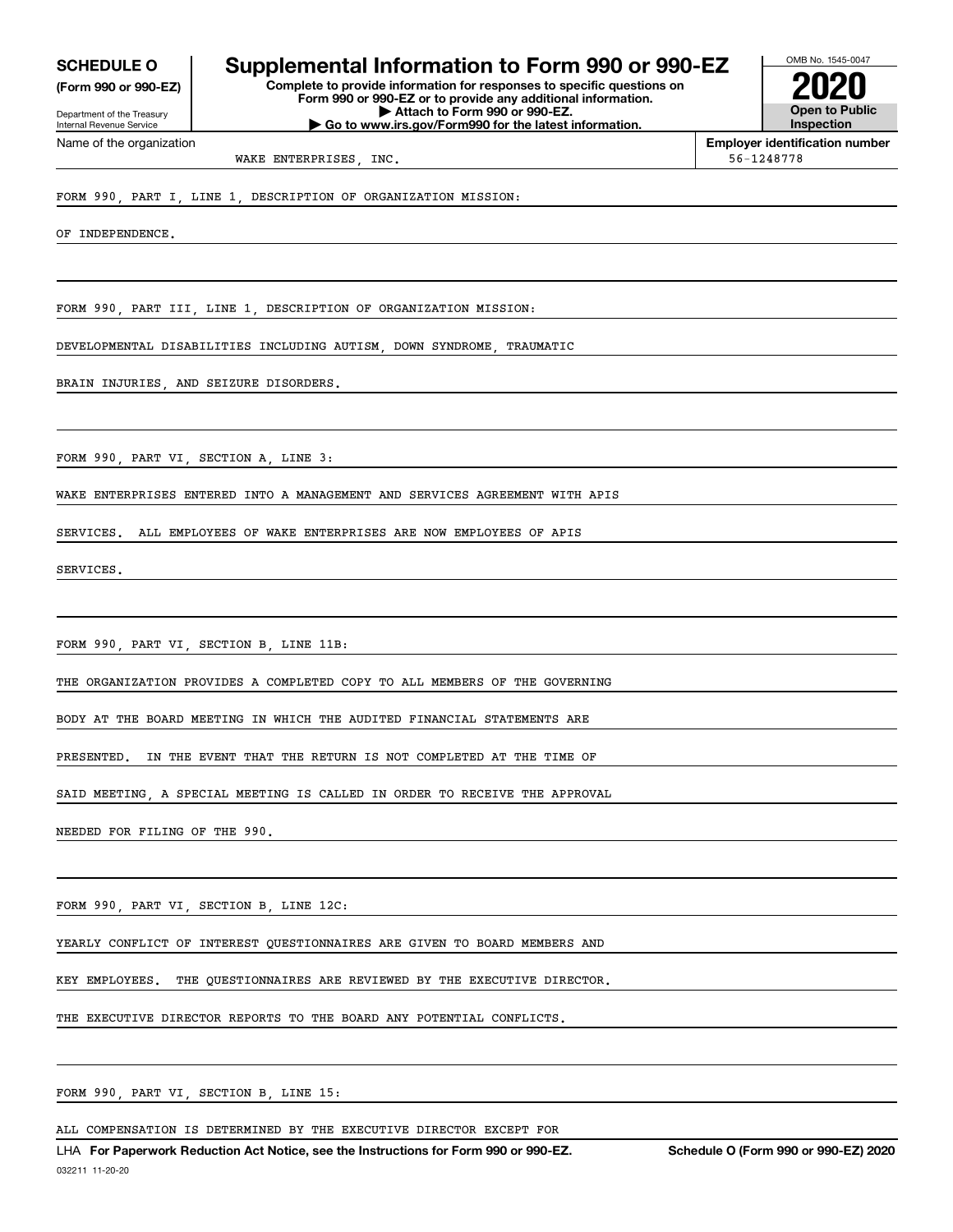| Schedule O (Form 990 or 990-EZ) 2020                                       |                | Page 2                                              |
|----------------------------------------------------------------------------|----------------|-----------------------------------------------------|
| Name of the organization<br>WAKE ENTERPRISES, INC.                         |                | <b>Employer identification number</b><br>56-1248778 |
| EXECUTIVE DIRECTOR COMPENSATION. OUR BY-LAWS GIVE THE BOARD THE POWER TO   |                |                                                     |
| APPOINT THE EXECUTIVE DIRECTOR AND TO DETERMINE COMPENSATION. THE BOARD OF |                |                                                     |
| DIRECTORS DETERMINE THE EXECUTIVE DIRECTOR'S COMPENSATION BASED ON REVIEW, |                |                                                     |
| COMPARABILITY DATA, AND CONTEMPORANEOUS SUSTANTIATION.                     |                |                                                     |
|                                                                            |                |                                                     |
| FORM 990, PART VI, SECTION C, LINE 18:                                     |                |                                                     |
| DOCUMENTS ARE AVAILABLE UPON REQUEST.                                      |                |                                                     |
|                                                                            |                |                                                     |
| FORM 990, PART VI, SECTION C, LINE 19:                                     |                |                                                     |
| DOCUMENTS ARE AVAILABLE UPON REQUEST.                                      |                |                                                     |
|                                                                            |                |                                                     |
| FORM 990, PART IX, LINE 11G, OTHER FEES:                                   |                |                                                     |
| CONTRACTED PERSONNEL:                                                      |                |                                                     |
| PROGRAM SERVICE EXPENSES                                                   | 956,413.       |                                                     |
| MANAGEMENT AND GENERAL EXPENSES                                            | $\mathbf{0}$ . |                                                     |
| FUNDRAISING EXPENSES                                                       | $\mathbf{0}$ . |                                                     |
| TOTAL EXPENSES                                                             | 956,413.       |                                                     |
|                                                                            |                |                                                     |
| CONTRACTED PROFESSIONAL SERVICES:                                          |                |                                                     |
| PROGRAM SERVICE EXPENSES                                                   | 178,930.       |                                                     |
| MANAGEMENT AND GENERAL EXPENSES                                            | 0.             |                                                     |
| FUNDRAISING EXPENSES                                                       | 0.             |                                                     |
| TOTAL EXPENSES                                                             | 178,930.       |                                                     |
| TOTAL OTHER FEES ON FORM 990, PART IX, LINE 11G, COL A                     | 1,135,343.     |                                                     |
|                                                                            |                |                                                     |
| FORM 990, PART XI, LINE 9, CHANGES IN NET ASSETS:                          |                |                                                     |
| PPP LOAN REVENUE WAS FORGIVEN IN CURRENT YEAR AND                          |                |                                                     |
| RECOGNIZED ON TAX RETURN                                                   | $-143, 241.$   |                                                     |

**Schedule O (Form 990 or 990-EZ) 2020**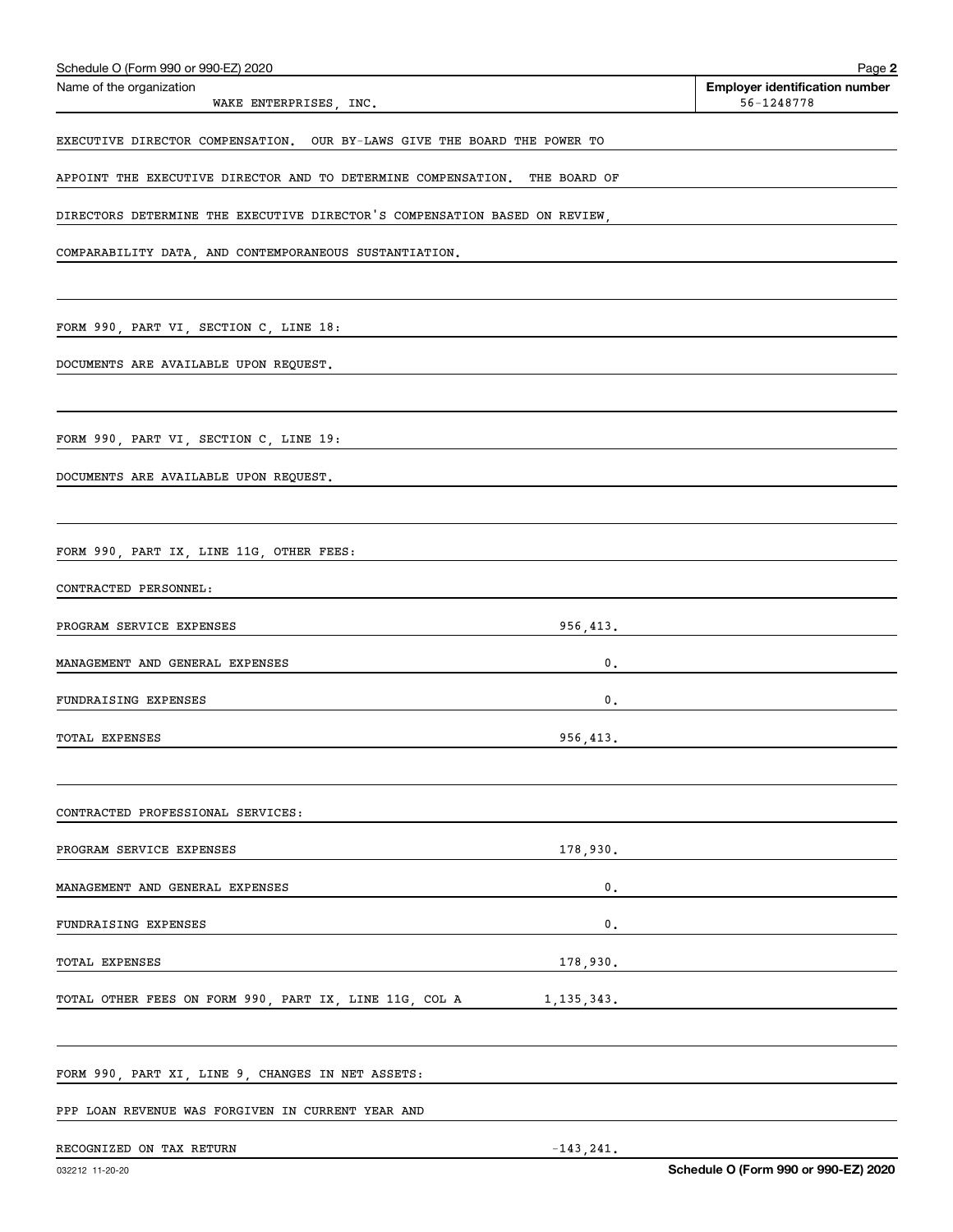| Schedule O (Form 990 or 990-EZ) 2020                        |          | Page 2                                                  |
|-------------------------------------------------------------|----------|---------------------------------------------------------|
| Name of the organization<br>WAKE ENTERPRISES, INC.          |          | <b>Employer identification number</b><br>$56 - 1248778$ |
| PPP LOAN CANNOT BE RECOGNIZED UNTIL FORGIVENESS IS RECEIVED |          |                                                         |
| FROM SBA                                                    | 295,964. |                                                         |
| TOTAL TO FORM 990, PART XI, LINE 9                          | 152,723. |                                                         |
|                                                             |          |                                                         |
|                                                             |          |                                                         |
|                                                             |          |                                                         |
|                                                             |          |                                                         |
|                                                             |          |                                                         |
|                                                             |          |                                                         |
|                                                             |          |                                                         |
|                                                             |          |                                                         |
|                                                             |          |                                                         |
|                                                             |          |                                                         |
|                                                             |          |                                                         |
|                                                             |          |                                                         |
|                                                             |          |                                                         |
|                                                             |          |                                                         |
|                                                             |          |                                                         |
|                                                             |          |                                                         |
|                                                             |          |                                                         |
|                                                             |          |                                                         |
|                                                             |          |                                                         |
|                                                             |          |                                                         |
|                                                             |          |                                                         |
|                                                             |          |                                                         |
|                                                             |          |                                                         |
|                                                             |          |                                                         |
|                                                             |          |                                                         |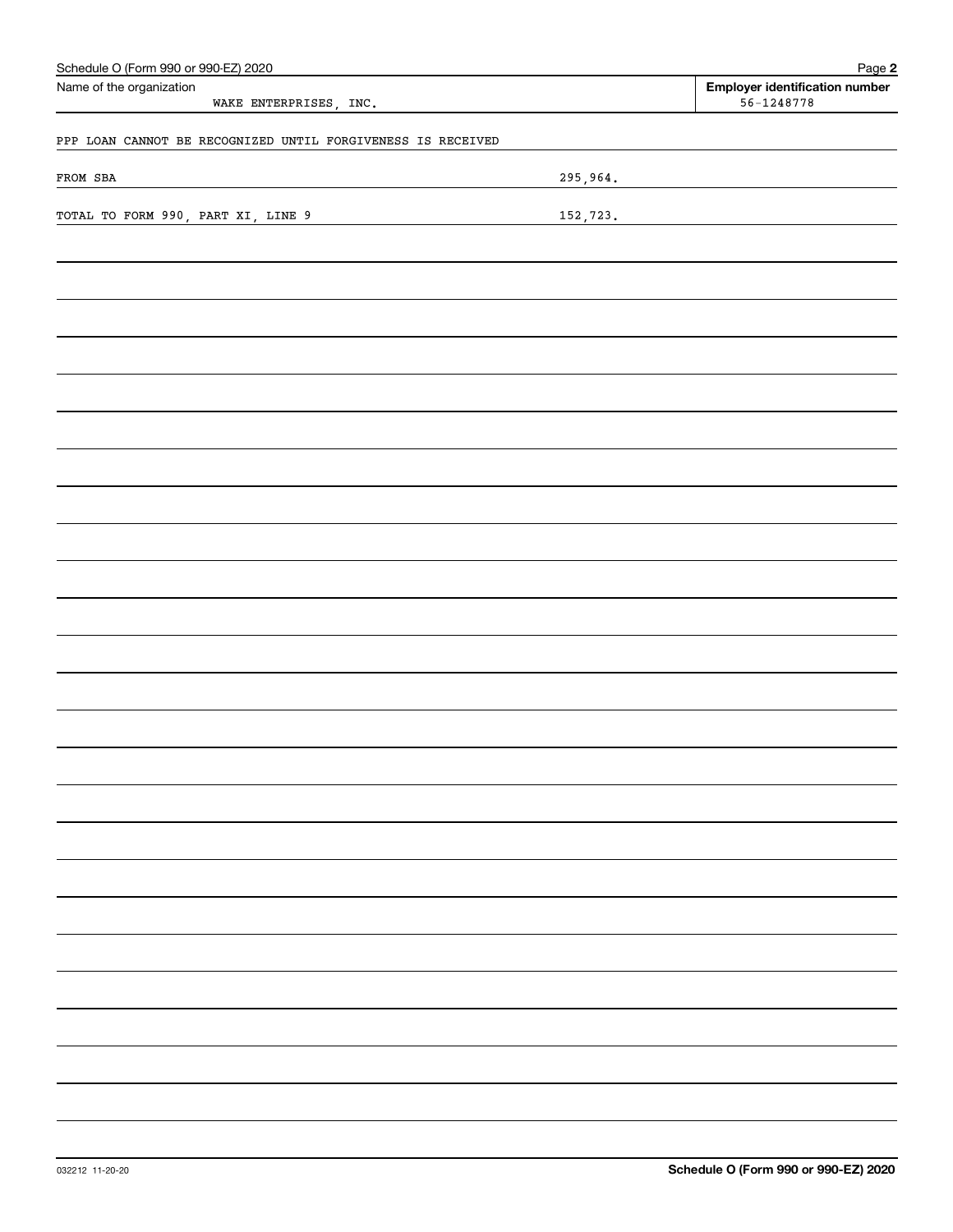| <b>SCHEDULE R</b> |
|-------------------|
|                   |

#### **(Form 990)**

### **Related Organizations and Unrelated Partnerships**

**Complete if the organization answered "Yes" on Form 990, Part IV, line 33, 34, 35b, 36, or 37.** |

**Attach to Form 990.**  |

**2020**

OMB No. 1545-0047

**Open to Public | Go to www.irs.gov/Form990 for instructions and the latest information. Inspection**

Department of the Treasury Internal Revenue Service Name of the organization

WAKE ENTERPRISES, INC.

**Employer identification number** 56-1248778

**Part I Identification of Disregarded Entities.**  Complete if the organization answered "Yes" on Form 990, Part IV, line 33.

| (a)<br>Name, address, and EIN (if applicable)<br>of disregarded entity | (b)<br>Primary activity | (c)<br>Legal domicile (state or<br>foreign country) | (d)<br>Total income | (e)<br>End-of-year assets | (f)<br>Direct controlling<br>entity |
|------------------------------------------------------------------------|-------------------------|-----------------------------------------------------|---------------------|---------------------------|-------------------------------------|
|                                                                        |                         |                                                     |                     |                           |                                     |
|                                                                        |                         |                                                     |                     |                           |                                     |
|                                                                        |                         |                                                     |                     |                           |                                     |
|                                                                        |                         |                                                     |                     |                           |                                     |

**Identification of Related Tax-Exempt Organizations.** Complete if the organization answered "Yes" on Form 990, Part IV, line 34, because it had one or more related tax-exempt **Part II** organizations during the tax year.

| (a)<br>Name, address, and EIN<br>of related organization | (b)<br>Primary activity                 | (c)<br>Legal domicile (state or<br>foreign country) | (d)<br>Exempt Code<br>section | (e)<br>Public charity<br>status (if section | (f)<br>Direct controlling<br>entity | $(g)$<br>Section 512(b)(13)<br>controlled<br>entity? |     |
|----------------------------------------------------------|-----------------------------------------|-----------------------------------------------------|-------------------------------|---------------------------------------------|-------------------------------------|------------------------------------------------------|-----|
|                                                          |                                         |                                                     |                               | 501(c)(3))                                  |                                     | Yes                                                  | No. |
| COMMUNITY PREVENTION PARTNERSHIP, INC. -                 | PROMOTE HEALTHIER                       |                                                     |                               |                                             |                                     |                                                      |     |
| 23-2735283, 227 NORTH 5TH STREET, READING,               | COMMUNITY THROUGH VARIOUS               |                                                     |                               |                                             |                                     |                                                      |     |
| PA 19601                                                 | PROGRAMS                                | PENNSYLVANIA                                        | 501(C)(3)                     | LINE 7                                      | INPERIUM INC.                       | x                                                    |     |
| EDISON COURT, INC. $-20-0441774$                         |                                         |                                                     |                               |                                             |                                     |                                                      |     |
| 120 PROSPECT STREET                                      | COMMUNITY-BASED TREATMENT               |                                                     |                               |                                             |                                     |                                                      |     |
| READING, PA 19606                                        | CENTER                                  | PENNSYLVANIA                                        | 501(C)(3)                     | LINE 10                                     | INPERIUM, INC.                      | x                                                    |     |
| YOUTH SERVICES AGENCY, INC. - 23-1968547                 |                                         |                                                     |                               |                                             |                                     |                                                      |     |
| 79 ACT LANE                                              | PROVIDE A RANGE OF                      |                                                     |                               |                                             |                                     |                                                      |     |
| JIM THORPE, PA 18229                                     | SERVICES FOR AT RISK YOUTH PENNSYLVANIA |                                                     | 501(C)(3)                     | LINE 10                                     | INPERIUM, INC.                      | х                                                    |     |
| IRON WELLNESS AND RECOVERY CENTER -                      |                                         |                                                     |                               |                                             |                                     |                                                      |     |
| 22-2511879, 132/144 PERRY STREET, TRENTON,               |                                         |                                                     |                               |                                             | <b>INPERIUM OF NEW</b>              |                                                      |     |
| NJ 08618                                                 | REHABILITATION SERVICES                 | NEW JERSEY                                          | 501(C)(3)                     | LINE 7                                      | JERSEY, INC.                        | х                                                    |     |

**For Paperwork Reduction Act Notice, see the Instructions for Form 990. Schedule R (Form 990) 2020**

SEE PART VII FOR CONTINUATIONS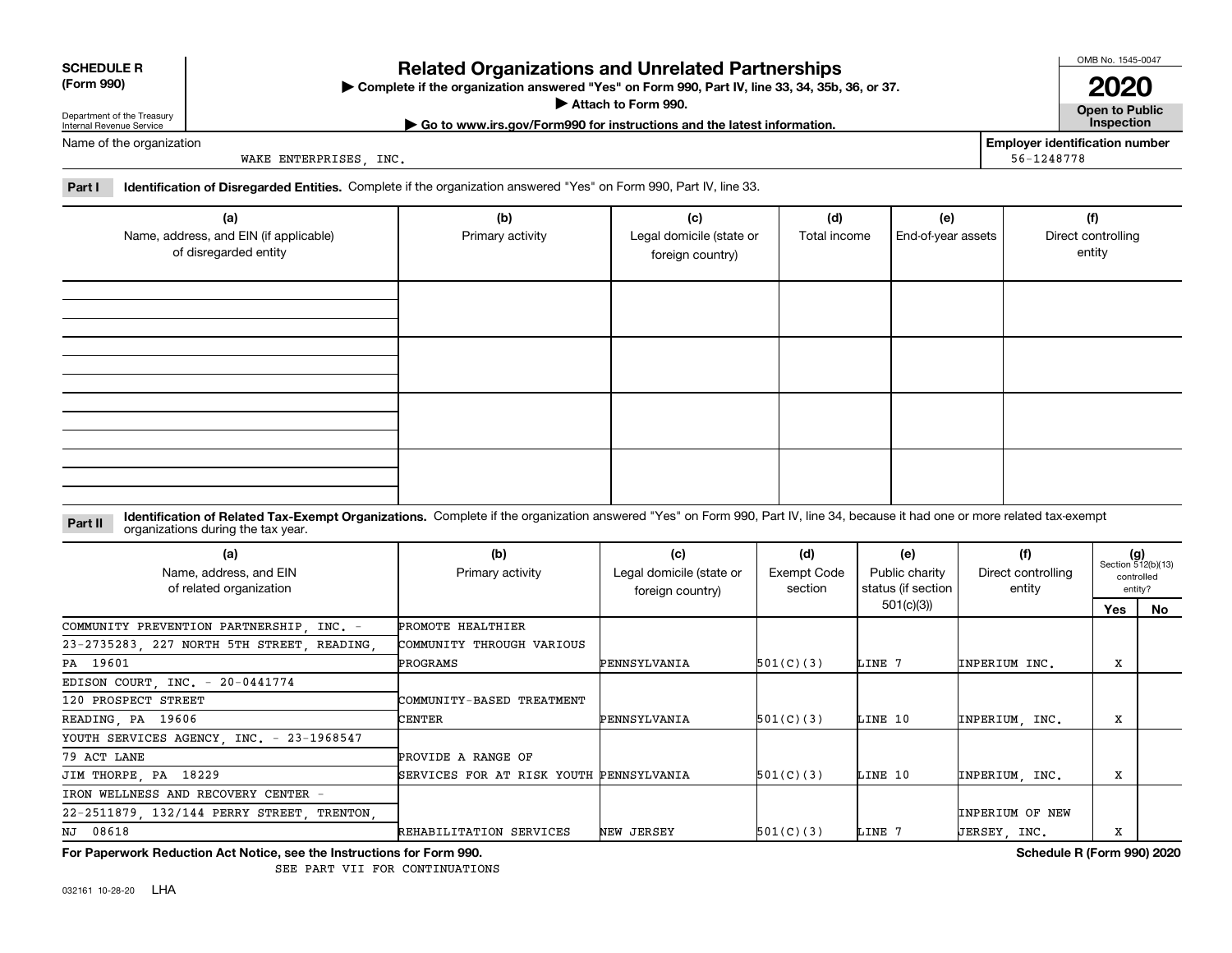**Part II** Continuation of Identification of Related Tax-Exempt Organizations

| (b)<br>(d)<br>(e)<br>(f)<br>(a)<br>(c)<br>$(g)$<br>Section 512(b)(13)<br>Direct controlling<br>Name, address, and EIN<br>Legal domicile (state or<br><b>Exempt Code</b><br>Public charity<br>Primary activity<br>controlled<br>status (if section<br>of related organization<br>section<br>entity<br>organization?<br>foreign country)<br>501(c)(3)<br>Yes<br>No<br>THE CHILDREN'S HOME OF READING - 23-1352080<br>RAISE FUNDS TO HELP<br>1010 CENTRE AVENUE<br>AFFILIATE ORGANIZATION TO<br>READING, PA 19601<br>501(C)(3)<br>LINE 7<br>FUND PROGRAMS<br>PENNSYLVANIA<br>INPERIUM, INC.<br>х<br>CHOR YOUTH & FAMILY SERVICES - 23-2911839<br>1010 CENTRE AVENUE<br>THE CHILDREN'S<br>READING PA 19601<br>501(C)(3)<br>LINE 10<br>HOME OF READING<br>PROVIDE SERVICES TO YOUTHS PENNSYLVANIA<br>х<br>READING SPECIALISTS EDUCATION ASSOCIATION<br>45-0463456, 220 NORTH 5TH STREET, READING<br>PROVIDE DEDICATED<br>PA 19601<br>LINE 10<br>PROFESSIONAL EXPERIENCE<br>PENNSYLVANIA<br>501(C)(3)<br>INPERIUM, INC.<br>Х<br>SUPPORTIVE CONCEPTS FOR FAMILIES -<br>23-2713290, 120 PROSPECT STREET, READING, PA<br>19606<br>LINE 10<br>Х<br>PENNSYLVANIA<br>501(C)(3)<br>INPERIUM, INC.<br>PROGRAM SUPPORT<br>INPERIUM, INC. - 81-1159891<br>120 PROSPECT STREET<br>MANAGEMENT OVERSIGHT AND<br>READING, PA 19606<br>SUPPORT<br>PENNSYLVANIA<br>501(C)(3)<br>LINE 12B, II<br>x<br>ALVARIUM HEALTHCARE, INC. - 82-4370040<br>120 PROSPECT STREET<br>PROVIDE TREATMENT.<br>READING PA 19606<br>LINE 10<br>SUPPORT, AND CARE<br>PENNSYLVANIA<br>501(C)(3)<br>INPERIUM, INC.<br>Х<br>INPERIUM OF NEW JERSEY - 82-2927898<br>120 PROSPECT STREET<br>TO SUPPORT ORGANIZATIONS<br>READING, PA 19606<br>INCORPORATED IN NJ<br>PENNSYLVANIA<br>501(C)(3)<br>LINE 12B, II  INPERIUM, INC.<br>х<br>APIS SERVICES - 82-1809627<br>PROVIDES OPERATIONAL,<br>120 PROSPECT STREET<br>MANAGEMENT, AND<br>READING, PA 19606<br>ADMINISTRATIVE SERVICES<br>PENNSYLVANIA<br>501(C)(3)<br>x<br>LINE 12B, II  INPERIUM, INC.<br>SOUTH JERSEY BEHAVIORAL HEALTH RESOURCES<br>INC. - 22-2560556, 2500 MCCLELLAN AVENUE<br>PROVIDES MENTAL HEALTH AND<br><b>INPERIUM OF NEW</b><br>SUITE 300, PENNSAUKEN, NJ 08109<br>501(C)(3)<br>LINE 10<br>X<br>IDD RESIDENTIAL SERVICES<br>NEW JERSEY<br>JERSEY, INC.<br>GUIDANCE CENTER OF CAMDEN COUNTY DEVELOPMENT<br>PROVIDES SUPERVISED<br>SOUTH JERSEY<br>CORPORATION - 22-2397467, 2500 MCCLELLAN<br>COMMUNITY BASED RESIDENCES<br>BEHAVIORAL HEALTH<br>AVENUE, SUITE 300, PENNSAUKEN, NJ 08109<br>501(C)(3)<br>LINE 10<br>FOR ADULTS<br>NEW JERSEY<br>RESOURCES, INC.<br>Х<br>CROSSROADS PROGRAMS, INC. - 22-2215356<br>610 BEVERLY RANCOCAS RD<br>PROVIDES SERVICES TO<br><b>INPERIUM OF NEW</b><br>WILLINGBORO, NJ 08046<br>NEW JERSEY<br>501(C)(3)<br>LINE 10<br>JERSEY, INC.<br>Х<br>AT-RISK YOUTH<br>ADVANCING OPPORTUNITIES, INC. - 22-1550592<br>610 BEVERLY RANCOCAS RD<br><b>INPERIUM OF NEW</b><br>WILLINGBORO NJ 08046<br>NEW JERSEY<br>501(C)(3)<br>LINE 10<br>JERSEY, INC.<br>x<br>PROGRAM SUPPORT |  |  |  |  |
|----------------------------------------------------------------------------------------------------------------------------------------------------------------------------------------------------------------------------------------------------------------------------------------------------------------------------------------------------------------------------------------------------------------------------------------------------------------------------------------------------------------------------------------------------------------------------------------------------------------------------------------------------------------------------------------------------------------------------------------------------------------------------------------------------------------------------------------------------------------------------------------------------------------------------------------------------------------------------------------------------------------------------------------------------------------------------------------------------------------------------------------------------------------------------------------------------------------------------------------------------------------------------------------------------------------------------------------------------------------------------------------------------------------------------------------------------------------------------------------------------------------------------------------------------------------------------------------------------------------------------------------------------------------------------------------------------------------------------------------------------------------------------------------------------------------------------------------------------------------------------------------------------------------------------------------------------------------------------------------------------------------------------------------------------------------------------------------------------------------------------------------------------------------------------------------------------------------------------------------------------------------------------------------------------------------------------------------------------------------------------------------------------------------------------------------------------------------------------------------------------------------------------------------------------------------------------------------------------------------------------------------------------------------------------------------------------------------------------------------------------------------------------------------------------------------------------------------------------------------------------------------------------------------------------------------------------------------------------------------------------------------------------------|--|--|--|--|
|                                                                                                                                                                                                                                                                                                                                                                                                                                                                                                                                                                                                                                                                                                                                                                                                                                                                                                                                                                                                                                                                                                                                                                                                                                                                                                                                                                                                                                                                                                                                                                                                                                                                                                                                                                                                                                                                                                                                                                                                                                                                                                                                                                                                                                                                                                                                                                                                                                                                                                                                                                                                                                                                                                                                                                                                                                                                                                                                                                                                                                  |  |  |  |  |
|                                                                                                                                                                                                                                                                                                                                                                                                                                                                                                                                                                                                                                                                                                                                                                                                                                                                                                                                                                                                                                                                                                                                                                                                                                                                                                                                                                                                                                                                                                                                                                                                                                                                                                                                                                                                                                                                                                                                                                                                                                                                                                                                                                                                                                                                                                                                                                                                                                                                                                                                                                                                                                                                                                                                                                                                                                                                                                                                                                                                                                  |  |  |  |  |
|                                                                                                                                                                                                                                                                                                                                                                                                                                                                                                                                                                                                                                                                                                                                                                                                                                                                                                                                                                                                                                                                                                                                                                                                                                                                                                                                                                                                                                                                                                                                                                                                                                                                                                                                                                                                                                                                                                                                                                                                                                                                                                                                                                                                                                                                                                                                                                                                                                                                                                                                                                                                                                                                                                                                                                                                                                                                                                                                                                                                                                  |  |  |  |  |
|                                                                                                                                                                                                                                                                                                                                                                                                                                                                                                                                                                                                                                                                                                                                                                                                                                                                                                                                                                                                                                                                                                                                                                                                                                                                                                                                                                                                                                                                                                                                                                                                                                                                                                                                                                                                                                                                                                                                                                                                                                                                                                                                                                                                                                                                                                                                                                                                                                                                                                                                                                                                                                                                                                                                                                                                                                                                                                                                                                                                                                  |  |  |  |  |
|                                                                                                                                                                                                                                                                                                                                                                                                                                                                                                                                                                                                                                                                                                                                                                                                                                                                                                                                                                                                                                                                                                                                                                                                                                                                                                                                                                                                                                                                                                                                                                                                                                                                                                                                                                                                                                                                                                                                                                                                                                                                                                                                                                                                                                                                                                                                                                                                                                                                                                                                                                                                                                                                                                                                                                                                                                                                                                                                                                                                                                  |  |  |  |  |
|                                                                                                                                                                                                                                                                                                                                                                                                                                                                                                                                                                                                                                                                                                                                                                                                                                                                                                                                                                                                                                                                                                                                                                                                                                                                                                                                                                                                                                                                                                                                                                                                                                                                                                                                                                                                                                                                                                                                                                                                                                                                                                                                                                                                                                                                                                                                                                                                                                                                                                                                                                                                                                                                                                                                                                                                                                                                                                                                                                                                                                  |  |  |  |  |
|                                                                                                                                                                                                                                                                                                                                                                                                                                                                                                                                                                                                                                                                                                                                                                                                                                                                                                                                                                                                                                                                                                                                                                                                                                                                                                                                                                                                                                                                                                                                                                                                                                                                                                                                                                                                                                                                                                                                                                                                                                                                                                                                                                                                                                                                                                                                                                                                                                                                                                                                                                                                                                                                                                                                                                                                                                                                                                                                                                                                                                  |  |  |  |  |
|                                                                                                                                                                                                                                                                                                                                                                                                                                                                                                                                                                                                                                                                                                                                                                                                                                                                                                                                                                                                                                                                                                                                                                                                                                                                                                                                                                                                                                                                                                                                                                                                                                                                                                                                                                                                                                                                                                                                                                                                                                                                                                                                                                                                                                                                                                                                                                                                                                                                                                                                                                                                                                                                                                                                                                                                                                                                                                                                                                                                                                  |  |  |  |  |
|                                                                                                                                                                                                                                                                                                                                                                                                                                                                                                                                                                                                                                                                                                                                                                                                                                                                                                                                                                                                                                                                                                                                                                                                                                                                                                                                                                                                                                                                                                                                                                                                                                                                                                                                                                                                                                                                                                                                                                                                                                                                                                                                                                                                                                                                                                                                                                                                                                                                                                                                                                                                                                                                                                                                                                                                                                                                                                                                                                                                                                  |  |  |  |  |
|                                                                                                                                                                                                                                                                                                                                                                                                                                                                                                                                                                                                                                                                                                                                                                                                                                                                                                                                                                                                                                                                                                                                                                                                                                                                                                                                                                                                                                                                                                                                                                                                                                                                                                                                                                                                                                                                                                                                                                                                                                                                                                                                                                                                                                                                                                                                                                                                                                                                                                                                                                                                                                                                                                                                                                                                                                                                                                                                                                                                                                  |  |  |  |  |
|                                                                                                                                                                                                                                                                                                                                                                                                                                                                                                                                                                                                                                                                                                                                                                                                                                                                                                                                                                                                                                                                                                                                                                                                                                                                                                                                                                                                                                                                                                                                                                                                                                                                                                                                                                                                                                                                                                                                                                                                                                                                                                                                                                                                                                                                                                                                                                                                                                                                                                                                                                                                                                                                                                                                                                                                                                                                                                                                                                                                                                  |  |  |  |  |
|                                                                                                                                                                                                                                                                                                                                                                                                                                                                                                                                                                                                                                                                                                                                                                                                                                                                                                                                                                                                                                                                                                                                                                                                                                                                                                                                                                                                                                                                                                                                                                                                                                                                                                                                                                                                                                                                                                                                                                                                                                                                                                                                                                                                                                                                                                                                                                                                                                                                                                                                                                                                                                                                                                                                                                                                                                                                                                                                                                                                                                  |  |  |  |  |
|                                                                                                                                                                                                                                                                                                                                                                                                                                                                                                                                                                                                                                                                                                                                                                                                                                                                                                                                                                                                                                                                                                                                                                                                                                                                                                                                                                                                                                                                                                                                                                                                                                                                                                                                                                                                                                                                                                                                                                                                                                                                                                                                                                                                                                                                                                                                                                                                                                                                                                                                                                                                                                                                                                                                                                                                                                                                                                                                                                                                                                  |  |  |  |  |
|                                                                                                                                                                                                                                                                                                                                                                                                                                                                                                                                                                                                                                                                                                                                                                                                                                                                                                                                                                                                                                                                                                                                                                                                                                                                                                                                                                                                                                                                                                                                                                                                                                                                                                                                                                                                                                                                                                                                                                                                                                                                                                                                                                                                                                                                                                                                                                                                                                                                                                                                                                                                                                                                                                                                                                                                                                                                                                                                                                                                                                  |  |  |  |  |
|                                                                                                                                                                                                                                                                                                                                                                                                                                                                                                                                                                                                                                                                                                                                                                                                                                                                                                                                                                                                                                                                                                                                                                                                                                                                                                                                                                                                                                                                                                                                                                                                                                                                                                                                                                                                                                                                                                                                                                                                                                                                                                                                                                                                                                                                                                                                                                                                                                                                                                                                                                                                                                                                                                                                                                                                                                                                                                                                                                                                                                  |  |  |  |  |
|                                                                                                                                                                                                                                                                                                                                                                                                                                                                                                                                                                                                                                                                                                                                                                                                                                                                                                                                                                                                                                                                                                                                                                                                                                                                                                                                                                                                                                                                                                                                                                                                                                                                                                                                                                                                                                                                                                                                                                                                                                                                                                                                                                                                                                                                                                                                                                                                                                                                                                                                                                                                                                                                                                                                                                                                                                                                                                                                                                                                                                  |  |  |  |  |
|                                                                                                                                                                                                                                                                                                                                                                                                                                                                                                                                                                                                                                                                                                                                                                                                                                                                                                                                                                                                                                                                                                                                                                                                                                                                                                                                                                                                                                                                                                                                                                                                                                                                                                                                                                                                                                                                                                                                                                                                                                                                                                                                                                                                                                                                                                                                                                                                                                                                                                                                                                                                                                                                                                                                                                                                                                                                                                                                                                                                                                  |  |  |  |  |
|                                                                                                                                                                                                                                                                                                                                                                                                                                                                                                                                                                                                                                                                                                                                                                                                                                                                                                                                                                                                                                                                                                                                                                                                                                                                                                                                                                                                                                                                                                                                                                                                                                                                                                                                                                                                                                                                                                                                                                                                                                                                                                                                                                                                                                                                                                                                                                                                                                                                                                                                                                                                                                                                                                                                                                                                                                                                                                                                                                                                                                  |  |  |  |  |
|                                                                                                                                                                                                                                                                                                                                                                                                                                                                                                                                                                                                                                                                                                                                                                                                                                                                                                                                                                                                                                                                                                                                                                                                                                                                                                                                                                                                                                                                                                                                                                                                                                                                                                                                                                                                                                                                                                                                                                                                                                                                                                                                                                                                                                                                                                                                                                                                                                                                                                                                                                                                                                                                                                                                                                                                                                                                                                                                                                                                                                  |  |  |  |  |
|                                                                                                                                                                                                                                                                                                                                                                                                                                                                                                                                                                                                                                                                                                                                                                                                                                                                                                                                                                                                                                                                                                                                                                                                                                                                                                                                                                                                                                                                                                                                                                                                                                                                                                                                                                                                                                                                                                                                                                                                                                                                                                                                                                                                                                                                                                                                                                                                                                                                                                                                                                                                                                                                                                                                                                                                                                                                                                                                                                                                                                  |  |  |  |  |
|                                                                                                                                                                                                                                                                                                                                                                                                                                                                                                                                                                                                                                                                                                                                                                                                                                                                                                                                                                                                                                                                                                                                                                                                                                                                                                                                                                                                                                                                                                                                                                                                                                                                                                                                                                                                                                                                                                                                                                                                                                                                                                                                                                                                                                                                                                                                                                                                                                                                                                                                                                                                                                                                                                                                                                                                                                                                                                                                                                                                                                  |  |  |  |  |
|                                                                                                                                                                                                                                                                                                                                                                                                                                                                                                                                                                                                                                                                                                                                                                                                                                                                                                                                                                                                                                                                                                                                                                                                                                                                                                                                                                                                                                                                                                                                                                                                                                                                                                                                                                                                                                                                                                                                                                                                                                                                                                                                                                                                                                                                                                                                                                                                                                                                                                                                                                                                                                                                                                                                                                                                                                                                                                                                                                                                                                  |  |  |  |  |
|                                                                                                                                                                                                                                                                                                                                                                                                                                                                                                                                                                                                                                                                                                                                                                                                                                                                                                                                                                                                                                                                                                                                                                                                                                                                                                                                                                                                                                                                                                                                                                                                                                                                                                                                                                                                                                                                                                                                                                                                                                                                                                                                                                                                                                                                                                                                                                                                                                                                                                                                                                                                                                                                                                                                                                                                                                                                                                                                                                                                                                  |  |  |  |  |
|                                                                                                                                                                                                                                                                                                                                                                                                                                                                                                                                                                                                                                                                                                                                                                                                                                                                                                                                                                                                                                                                                                                                                                                                                                                                                                                                                                                                                                                                                                                                                                                                                                                                                                                                                                                                                                                                                                                                                                                                                                                                                                                                                                                                                                                                                                                                                                                                                                                                                                                                                                                                                                                                                                                                                                                                                                                                                                                                                                                                                                  |  |  |  |  |
|                                                                                                                                                                                                                                                                                                                                                                                                                                                                                                                                                                                                                                                                                                                                                                                                                                                                                                                                                                                                                                                                                                                                                                                                                                                                                                                                                                                                                                                                                                                                                                                                                                                                                                                                                                                                                                                                                                                                                                                                                                                                                                                                                                                                                                                                                                                                                                                                                                                                                                                                                                                                                                                                                                                                                                                                                                                                                                                                                                                                                                  |  |  |  |  |
|                                                                                                                                                                                                                                                                                                                                                                                                                                                                                                                                                                                                                                                                                                                                                                                                                                                                                                                                                                                                                                                                                                                                                                                                                                                                                                                                                                                                                                                                                                                                                                                                                                                                                                                                                                                                                                                                                                                                                                                                                                                                                                                                                                                                                                                                                                                                                                                                                                                                                                                                                                                                                                                                                                                                                                                                                                                                                                                                                                                                                                  |  |  |  |  |
|                                                                                                                                                                                                                                                                                                                                                                                                                                                                                                                                                                                                                                                                                                                                                                                                                                                                                                                                                                                                                                                                                                                                                                                                                                                                                                                                                                                                                                                                                                                                                                                                                                                                                                                                                                                                                                                                                                                                                                                                                                                                                                                                                                                                                                                                                                                                                                                                                                                                                                                                                                                                                                                                                                                                                                                                                                                                                                                                                                                                                                  |  |  |  |  |
|                                                                                                                                                                                                                                                                                                                                                                                                                                                                                                                                                                                                                                                                                                                                                                                                                                                                                                                                                                                                                                                                                                                                                                                                                                                                                                                                                                                                                                                                                                                                                                                                                                                                                                                                                                                                                                                                                                                                                                                                                                                                                                                                                                                                                                                                                                                                                                                                                                                                                                                                                                                                                                                                                                                                                                                                                                                                                                                                                                                                                                  |  |  |  |  |
|                                                                                                                                                                                                                                                                                                                                                                                                                                                                                                                                                                                                                                                                                                                                                                                                                                                                                                                                                                                                                                                                                                                                                                                                                                                                                                                                                                                                                                                                                                                                                                                                                                                                                                                                                                                                                                                                                                                                                                                                                                                                                                                                                                                                                                                                                                                                                                                                                                                                                                                                                                                                                                                                                                                                                                                                                                                                                                                                                                                                                                  |  |  |  |  |
|                                                                                                                                                                                                                                                                                                                                                                                                                                                                                                                                                                                                                                                                                                                                                                                                                                                                                                                                                                                                                                                                                                                                                                                                                                                                                                                                                                                                                                                                                                                                                                                                                                                                                                                                                                                                                                                                                                                                                                                                                                                                                                                                                                                                                                                                                                                                                                                                                                                                                                                                                                                                                                                                                                                                                                                                                                                                                                                                                                                                                                  |  |  |  |  |
|                                                                                                                                                                                                                                                                                                                                                                                                                                                                                                                                                                                                                                                                                                                                                                                                                                                                                                                                                                                                                                                                                                                                                                                                                                                                                                                                                                                                                                                                                                                                                                                                                                                                                                                                                                                                                                                                                                                                                                                                                                                                                                                                                                                                                                                                                                                                                                                                                                                                                                                                                                                                                                                                                                                                                                                                                                                                                                                                                                                                                                  |  |  |  |  |
|                                                                                                                                                                                                                                                                                                                                                                                                                                                                                                                                                                                                                                                                                                                                                                                                                                                                                                                                                                                                                                                                                                                                                                                                                                                                                                                                                                                                                                                                                                                                                                                                                                                                                                                                                                                                                                                                                                                                                                                                                                                                                                                                                                                                                                                                                                                                                                                                                                                                                                                                                                                                                                                                                                                                                                                                                                                                                                                                                                                                                                  |  |  |  |  |
|                                                                                                                                                                                                                                                                                                                                                                                                                                                                                                                                                                                                                                                                                                                                                                                                                                                                                                                                                                                                                                                                                                                                                                                                                                                                                                                                                                                                                                                                                                                                                                                                                                                                                                                                                                                                                                                                                                                                                                                                                                                                                                                                                                                                                                                                                                                                                                                                                                                                                                                                                                                                                                                                                                                                                                                                                                                                                                                                                                                                                                  |  |  |  |  |
|                                                                                                                                                                                                                                                                                                                                                                                                                                                                                                                                                                                                                                                                                                                                                                                                                                                                                                                                                                                                                                                                                                                                                                                                                                                                                                                                                                                                                                                                                                                                                                                                                                                                                                                                                                                                                                                                                                                                                                                                                                                                                                                                                                                                                                                                                                                                                                                                                                                                                                                                                                                                                                                                                                                                                                                                                                                                                                                                                                                                                                  |  |  |  |  |
|                                                                                                                                                                                                                                                                                                                                                                                                                                                                                                                                                                                                                                                                                                                                                                                                                                                                                                                                                                                                                                                                                                                                                                                                                                                                                                                                                                                                                                                                                                                                                                                                                                                                                                                                                                                                                                                                                                                                                                                                                                                                                                                                                                                                                                                                                                                                                                                                                                                                                                                                                                                                                                                                                                                                                                                                                                                                                                                                                                                                                                  |  |  |  |  |
|                                                                                                                                                                                                                                                                                                                                                                                                                                                                                                                                                                                                                                                                                                                                                                                                                                                                                                                                                                                                                                                                                                                                                                                                                                                                                                                                                                                                                                                                                                                                                                                                                                                                                                                                                                                                                                                                                                                                                                                                                                                                                                                                                                                                                                                                                                                                                                                                                                                                                                                                                                                                                                                                                                                                                                                                                                                                                                                                                                                                                                  |  |  |  |  |
|                                                                                                                                                                                                                                                                                                                                                                                                                                                                                                                                                                                                                                                                                                                                                                                                                                                                                                                                                                                                                                                                                                                                                                                                                                                                                                                                                                                                                                                                                                                                                                                                                                                                                                                                                                                                                                                                                                                                                                                                                                                                                                                                                                                                                                                                                                                                                                                                                                                                                                                                                                                                                                                                                                                                                                                                                                                                                                                                                                                                                                  |  |  |  |  |
|                                                                                                                                                                                                                                                                                                                                                                                                                                                                                                                                                                                                                                                                                                                                                                                                                                                                                                                                                                                                                                                                                                                                                                                                                                                                                                                                                                                                                                                                                                                                                                                                                                                                                                                                                                                                                                                                                                                                                                                                                                                                                                                                                                                                                                                                                                                                                                                                                                                                                                                                                                                                                                                                                                                                                                                                                                                                                                                                                                                                                                  |  |  |  |  |
|                                                                                                                                                                                                                                                                                                                                                                                                                                                                                                                                                                                                                                                                                                                                                                                                                                                                                                                                                                                                                                                                                                                                                                                                                                                                                                                                                                                                                                                                                                                                                                                                                                                                                                                                                                                                                                                                                                                                                                                                                                                                                                                                                                                                                                                                                                                                                                                                                                                                                                                                                                                                                                                                                                                                                                                                                                                                                                                                                                                                                                  |  |  |  |  |
|                                                                                                                                                                                                                                                                                                                                                                                                                                                                                                                                                                                                                                                                                                                                                                                                                                                                                                                                                                                                                                                                                                                                                                                                                                                                                                                                                                                                                                                                                                                                                                                                                                                                                                                                                                                                                                                                                                                                                                                                                                                                                                                                                                                                                                                                                                                                                                                                                                                                                                                                                                                                                                                                                                                                                                                                                                                                                                                                                                                                                                  |  |  |  |  |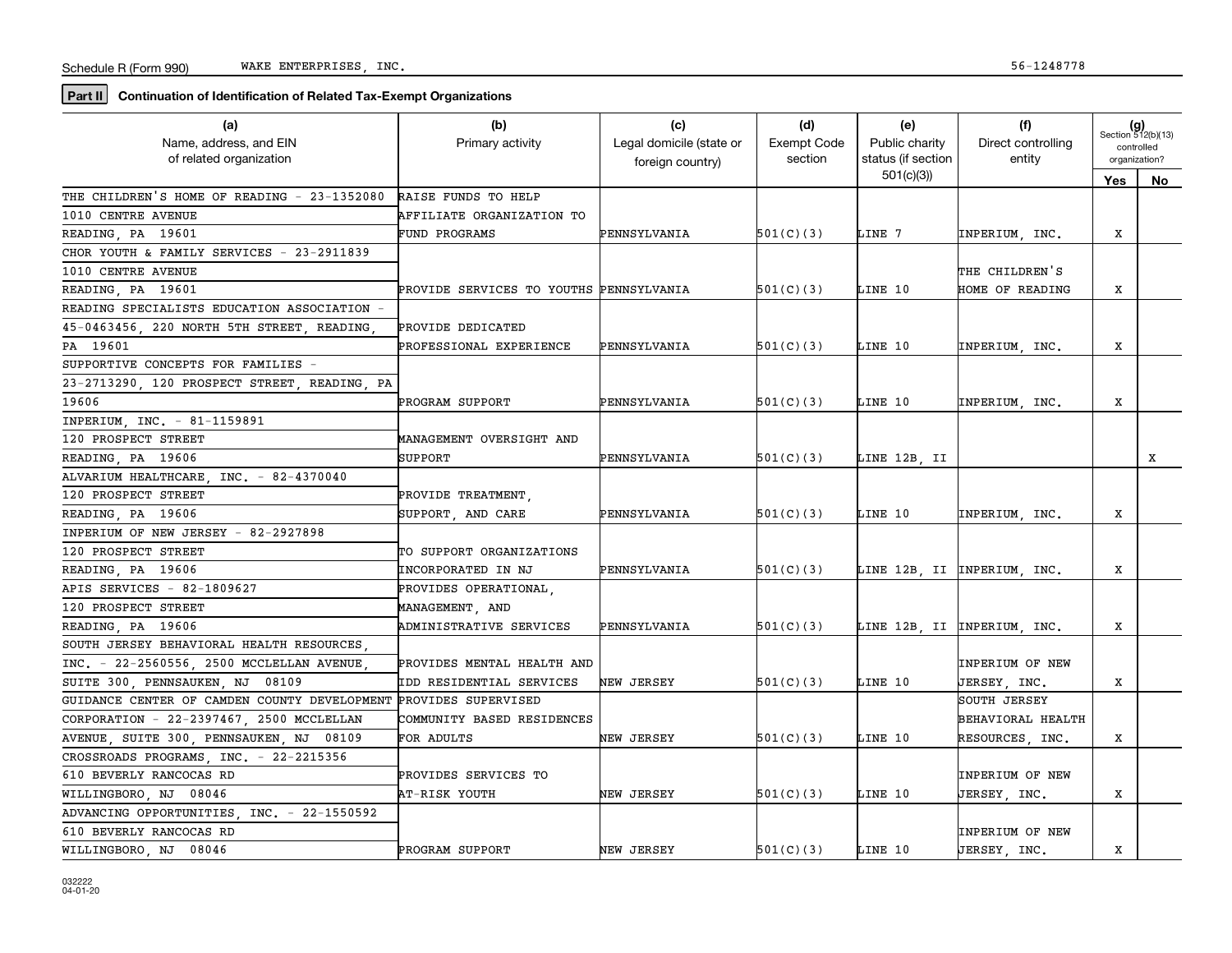**Part II** Continuation of Identification of Related Tax-Exempt Organizations

| (a)<br>Name, address, and EIN<br>of related organization | (b)<br>Primary activity            | (c)<br>Legal domicile (state or<br>foreign country) | (d)<br>Exempt Code<br>section | (e)<br>Public charity<br>status (if section | (f)<br>Direct controlling<br>entity | $(g)$<br>Section 512(b)(13)<br>controlled<br>organization? |           |
|----------------------------------------------------------|------------------------------------|-----------------------------------------------------|-------------------------------|---------------------------------------------|-------------------------------------|------------------------------------------------------------|-----------|
|                                                          |                                    |                                                     |                               | 501(c)(3)                                   |                                     | Yes                                                        | <b>No</b> |
| CONEXIO CARE, INC. $-86-3414545$                         | PROVIDE HEALTHCARE,                |                                                     |                               |                                             |                                     |                                                            |           |
| 590 NAAMANS ROAD                                         | HOUSING, EMPLOYMENT                |                                                     |                               |                                             |                                     |                                                            |           |
| CLAYMONT, DE 19703                                       | OPPORTUNITIES, COUNSELING DELAWARE |                                                     | 501(C)(3)                     | LINE 10                                     | INPERIUM INC.                       | X                                                          |           |
|                                                          |                                    |                                                     |                               |                                             |                                     |                                                            |           |
|                                                          |                                    |                                                     |                               |                                             |                                     |                                                            |           |
|                                                          |                                    |                                                     |                               |                                             |                                     |                                                            |           |
|                                                          |                                    |                                                     |                               |                                             |                                     |                                                            |           |
|                                                          |                                    |                                                     |                               |                                             |                                     |                                                            |           |
|                                                          |                                    |                                                     |                               |                                             |                                     |                                                            |           |
|                                                          |                                    |                                                     |                               |                                             |                                     |                                                            |           |
|                                                          |                                    |                                                     |                               |                                             |                                     |                                                            |           |
|                                                          |                                    |                                                     |                               |                                             |                                     |                                                            |           |
|                                                          |                                    |                                                     |                               |                                             |                                     |                                                            |           |
|                                                          |                                    |                                                     |                               |                                             |                                     |                                                            |           |
|                                                          |                                    |                                                     |                               |                                             |                                     |                                                            |           |
|                                                          |                                    |                                                     |                               |                                             |                                     |                                                            |           |
|                                                          |                                    |                                                     |                               |                                             |                                     |                                                            |           |
|                                                          |                                    |                                                     |                               |                                             |                                     |                                                            |           |
|                                                          |                                    |                                                     |                               |                                             |                                     |                                                            |           |
|                                                          |                                    |                                                     |                               |                                             |                                     |                                                            |           |
|                                                          |                                    |                                                     |                               |                                             |                                     |                                                            |           |
|                                                          |                                    |                                                     |                               |                                             |                                     |                                                            |           |
|                                                          |                                    |                                                     |                               |                                             |                                     |                                                            |           |
|                                                          |                                    |                                                     |                               |                                             |                                     |                                                            |           |
|                                                          |                                    |                                                     |                               |                                             |                                     |                                                            |           |
|                                                          |                                    |                                                     |                               |                                             |                                     |                                                            |           |
|                                                          |                                    |                                                     |                               |                                             |                                     |                                                            |           |
|                                                          |                                    |                                                     |                               |                                             |                                     |                                                            |           |
|                                                          |                                    |                                                     |                               |                                             |                                     |                                                            |           |
|                                                          |                                    |                                                     |                               |                                             |                                     |                                                            |           |
|                                                          |                                    |                                                     |                               |                                             |                                     |                                                            |           |
|                                                          |                                    |                                                     |                               |                                             |                                     |                                                            |           |
|                                                          |                                    |                                                     |                               |                                             |                                     |                                                            |           |
|                                                          |                                    |                                                     |                               |                                             |                                     |                                                            |           |
|                                                          |                                    |                                                     |                               |                                             |                                     |                                                            |           |
|                                                          |                                    |                                                     |                               |                                             |                                     |                                                            |           |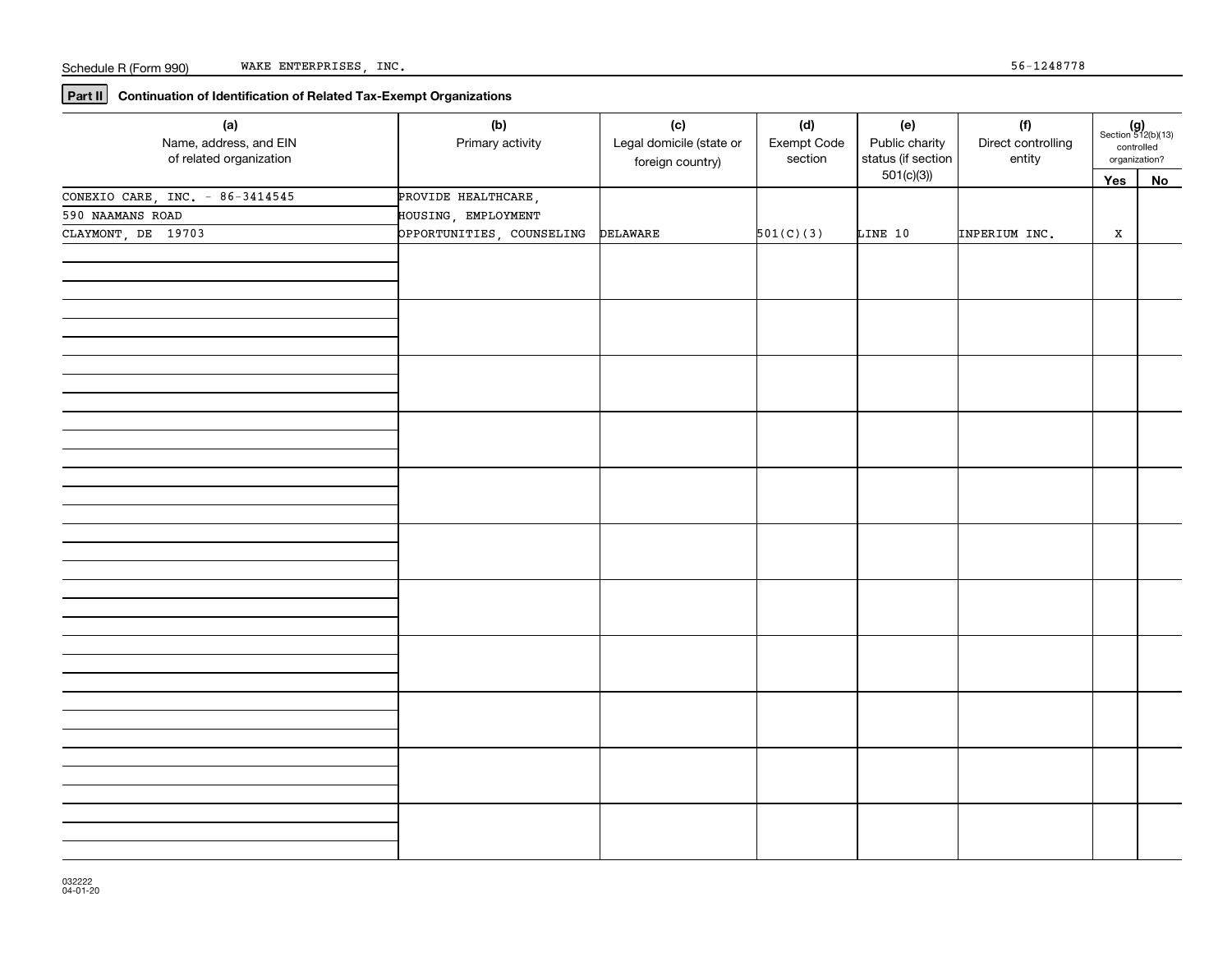#### **Identification of Related Organizations Taxable as a Partnership.** Complete if the organization answered "Yes" on Form 990, Part IV, line 34, because it had one or more related **Part III** organizations treated as a partnership during the tax year.

| (a)                                               | (b)              | (c)                  | (d)                | (e)                                                                                        | (f)            | (g)                   | (h) |                  | (i)                                                       | (i) | (k)                                                     |  |  |  |  |  |  |
|---------------------------------------------------|------------------|----------------------|--------------------|--------------------------------------------------------------------------------------------|----------------|-----------------------|-----|------------------|-----------------------------------------------------------|-----|---------------------------------------------------------|--|--|--|--|--|--|
| Name, address, and EIN<br>of related organization | Primary activity | Legal<br>domicile    | Direct controlling | Predominant income<br>(related, unrelated,<br>excluded from tax under<br>sections 512-514) | Share of total | Share of              |     | Disproportionate | Code V-UBI                                                |     | General or Percentage<br>managing ownership<br>partner? |  |  |  |  |  |  |
|                                                   |                  | (state or<br>foreign | entity             |                                                                                            | income         | end-of-year<br>assets |     | allocations?     |                                                           |     |                                                         |  |  |  |  |  |  |
|                                                   |                  | country)             |                    |                                                                                            |                |                       | Yes | No               | amount in box<br>20 of Schedule<br>K-1 (Form 1065) Yes No |     |                                                         |  |  |  |  |  |  |
|                                                   |                  |                      |                    |                                                                                            |                |                       |     |                  |                                                           |     |                                                         |  |  |  |  |  |  |
|                                                   |                  |                      |                    |                                                                                            |                |                       |     |                  |                                                           |     |                                                         |  |  |  |  |  |  |
|                                                   |                  |                      |                    |                                                                                            |                |                       |     |                  |                                                           |     |                                                         |  |  |  |  |  |  |
|                                                   |                  |                      |                    |                                                                                            |                |                       |     |                  |                                                           |     |                                                         |  |  |  |  |  |  |
|                                                   |                  |                      |                    |                                                                                            |                |                       |     |                  |                                                           |     |                                                         |  |  |  |  |  |  |
|                                                   |                  |                      |                    |                                                                                            |                |                       |     |                  |                                                           |     |                                                         |  |  |  |  |  |  |
|                                                   |                  |                      |                    |                                                                                            |                |                       |     |                  |                                                           |     |                                                         |  |  |  |  |  |  |
|                                                   |                  |                      |                    |                                                                                            |                |                       |     |                  |                                                           |     |                                                         |  |  |  |  |  |  |
|                                                   |                  |                      |                    |                                                                                            |                |                       |     |                  |                                                           |     |                                                         |  |  |  |  |  |  |
|                                                   |                  |                      |                    |                                                                                            |                |                       |     |                  |                                                           |     |                                                         |  |  |  |  |  |  |
|                                                   |                  |                      |                    |                                                                                            |                |                       |     |                  |                                                           |     |                                                         |  |  |  |  |  |  |
|                                                   |                  |                      |                    |                                                                                            |                |                       |     |                  |                                                           |     |                                                         |  |  |  |  |  |  |
|                                                   |                  |                      |                    |                                                                                            |                |                       |     |                  |                                                           |     |                                                         |  |  |  |  |  |  |
|                                                   |                  |                      |                    |                                                                                            |                |                       |     |                  |                                                           |     |                                                         |  |  |  |  |  |  |
|                                                   |                  |                      |                    |                                                                                            |                |                       |     |                  |                                                           |     |                                                         |  |  |  |  |  |  |
|                                                   |                  |                      |                    |                                                                                            |                |                       |     |                  |                                                           |     |                                                         |  |  |  |  |  |  |
|                                                   |                  |                      |                    |                                                                                            |                |                       |     |                  |                                                           |     |                                                         |  |  |  |  |  |  |

**Identification of Related Organizations Taxable as a Corporation or Trust.** Complete if the organization answered "Yes" on Form 990, Part IV, line 34, because it had one or more related **Part IV** organizations treated as a corporation or trust during the tax year.

| (a)<br>Name, address, and EIN<br>of related organization | (b)<br>Primary activity | (c)<br>Legal domicile<br>state or<br>foreign | (d)<br>Direct controlling<br>entity | (f)<br>(e)<br>(g)<br>Type of entity<br>(C corp, S corp,<br>or trust)<br>Share of total<br>Share of<br>end-of-year<br>income<br>assets |  | (h)<br>Percentage<br>ownership | $\begin{array}{c} \textbf{(i)}\\ \text{Section}\\ 512 \text{(b)} \text{(13)}\\ \text{controlled}\\ \text{entity?} \end{array}$ |  |          |
|----------------------------------------------------------|-------------------------|----------------------------------------------|-------------------------------------|---------------------------------------------------------------------------------------------------------------------------------------|--|--------------------------------|--------------------------------------------------------------------------------------------------------------------------------|--|----------|
|                                                          |                         | country)                                     |                                     |                                                                                                                                       |  |                                |                                                                                                                                |  | Yes   No |
|                                                          |                         |                                              |                                     |                                                                                                                                       |  |                                |                                                                                                                                |  |          |
|                                                          |                         |                                              |                                     |                                                                                                                                       |  |                                |                                                                                                                                |  |          |
|                                                          |                         |                                              |                                     |                                                                                                                                       |  |                                |                                                                                                                                |  |          |
|                                                          |                         |                                              |                                     |                                                                                                                                       |  |                                |                                                                                                                                |  |          |
|                                                          |                         |                                              |                                     |                                                                                                                                       |  |                                |                                                                                                                                |  |          |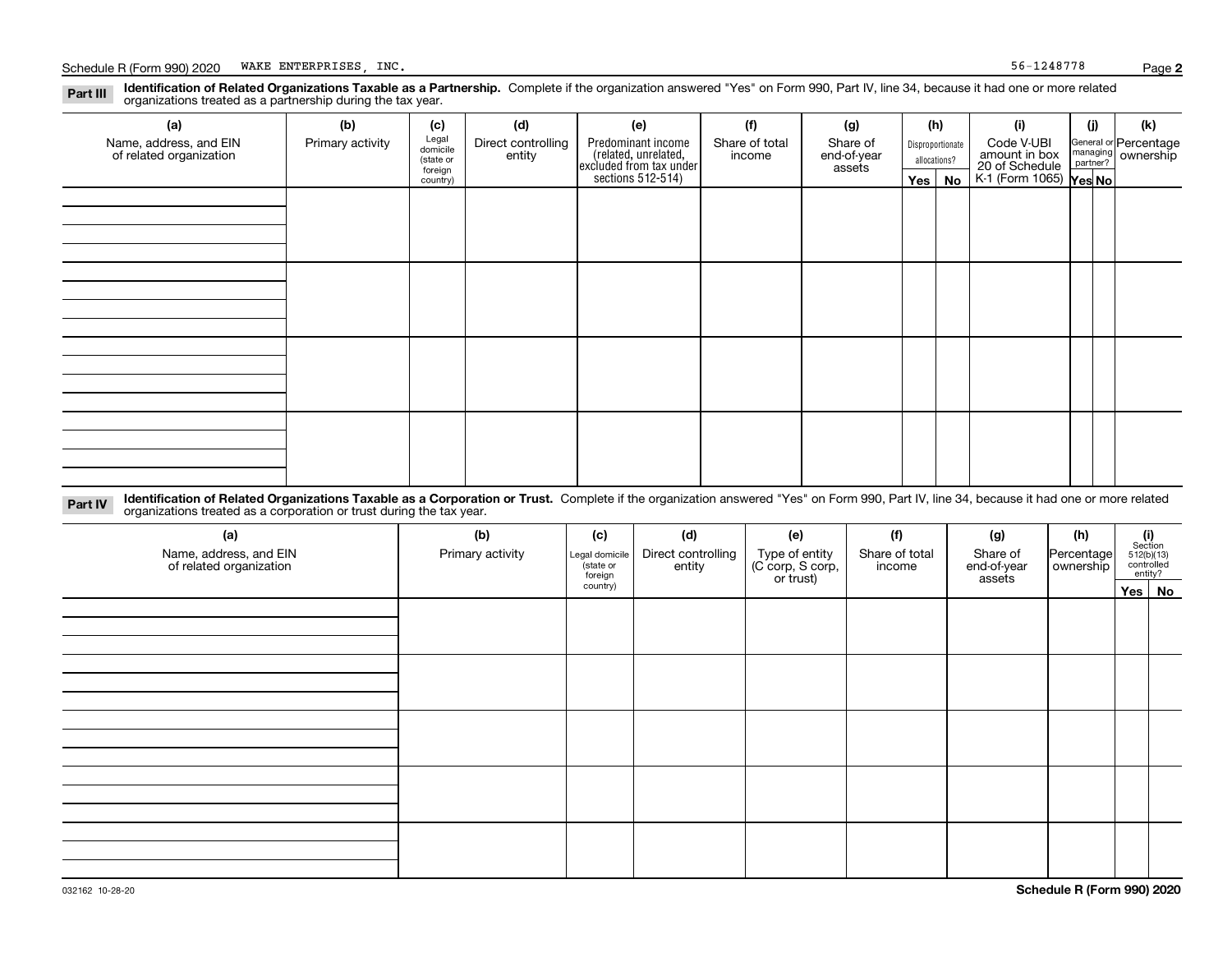$\overline{\phantom{0}}$ 

**Part V** T**ransactions With Related Organizations.** Complete if the organization answered "Yes" on Form 990, Part IV, line 34, 35b, or 36.

| Note: Complete line 1 if any entity is listed in Parts II, III, or IV of this schedule. |                                                                                                                                                                                                                                |                 |   |   |  |
|-----------------------------------------------------------------------------------------|--------------------------------------------------------------------------------------------------------------------------------------------------------------------------------------------------------------------------------|-----------------|---|---|--|
|                                                                                         | During the tax year, did the organization engage in any of the following transactions with one or more related organizations listed in Parts II-IV?                                                                            |                 |   |   |  |
|                                                                                         |                                                                                                                                                                                                                                | 1a              |   | X |  |
|                                                                                         | b Gift, grant, or capital contribution to related organization(s) manufactured contains and contribution to related organization(s)                                                                                            | 1 <sub>b</sub>  |   | X |  |
|                                                                                         | c Gift, grant, or capital contribution from related organization(s) matches contains and content and contribution from related organization(s) matches contains and contribution from related organization(s) matches contains | 1c              |   | X |  |
|                                                                                         | d Loans or loan guarantees to or for related organization(s) committion contracts are constructed as a control or contract or contract or contract or contract or contract or contract or contract or contract or contract or  | 1 <sub>d</sub>  |   | X |  |
|                                                                                         |                                                                                                                                                                                                                                | 1e              |   |   |  |
|                                                                                         |                                                                                                                                                                                                                                |                 |   |   |  |
|                                                                                         | f Dividends from related organization(s) manufactured contains and contained and contained contained and contained and contained and contained and contained and contained and contained and contained and contained and conta | 1f              |   | X |  |
|                                                                                         |                                                                                                                                                                                                                                | 1 <sub>q</sub>  |   | x |  |
|                                                                                         | h Purchase of assets from related organization(s) www.assettion.com/www.assettion.com/www.assettion.com/www.assettion.com/www.assettion.com/www.assettion.com/www.assettion.com/www.assettion.com/www.assettion.com/www.assett | 1h              |   | x |  |
|                                                                                         | i Exchange of assets with related organization(s) www.array.com/marray.com/marray.com/marray-marray-marray-marray-marray-marray-marray-marray-marray-marray-marray-marray-marray-marray-marray-marray-marray-marray-marray-mar | 1i              |   | x |  |
|                                                                                         |                                                                                                                                                                                                                                | 1i              |   | x |  |
|                                                                                         |                                                                                                                                                                                                                                |                 |   |   |  |
|                                                                                         | k Lease of facilities, equipment, or other assets from related organization(s) manufaction content to the content of the content of facilities, equipment, or other assets from related organization(s) manufaction content to | 1k              |   | х |  |
|                                                                                         | I Performance of services or membership or fundraising solicitations for related organization(s)                                                                                                                               | 11              |   | x |  |
|                                                                                         |                                                                                                                                                                                                                                | 1m              |   | x |  |
|                                                                                         |                                                                                                                                                                                                                                | 1n              |   | X |  |
|                                                                                         | o Sharing of paid employees with related organization(s) manufactured and content to the content of the content of the content of the content of the content of the content of the content of the content of the content of th | 10 <sub>o</sub> | X |   |  |
|                                                                                         |                                                                                                                                                                                                                                |                 |   |   |  |
|                                                                                         |                                                                                                                                                                                                                                | 1p              |   | x |  |
|                                                                                         |                                                                                                                                                                                                                                | 1a              |   | X |  |
|                                                                                         |                                                                                                                                                                                                                                |                 |   |   |  |
|                                                                                         | r Other transfer of cash or property to related organization(s)                                                                                                                                                                | 1r              |   | х |  |
|                                                                                         |                                                                                                                                                                                                                                | 1s              |   | X |  |

**2**If the answer to any of the above is "Yes," see the instructions for information on who must complete this line, including covered relationships and transaction thresholds.

| (a)<br>Name of related organization | (b)<br>Transaction<br>type (a-s) | (c)<br>Amount involved | (d)<br>Method of determining amount involved |
|-------------------------------------|----------------------------------|------------------------|----------------------------------------------|
| (1) APIS SERVICES, INC.             | Е                                | $623,896.$ CASH        |                                              |
| (2) APIS SERVICES, INC.             | O                                | $1,849,544.$ CASH      |                                              |
| (3)                                 |                                  |                        |                                              |
| (4)                                 |                                  |                        |                                              |
| (5)                                 |                                  |                        |                                              |
| (6)                                 |                                  |                        |                                              |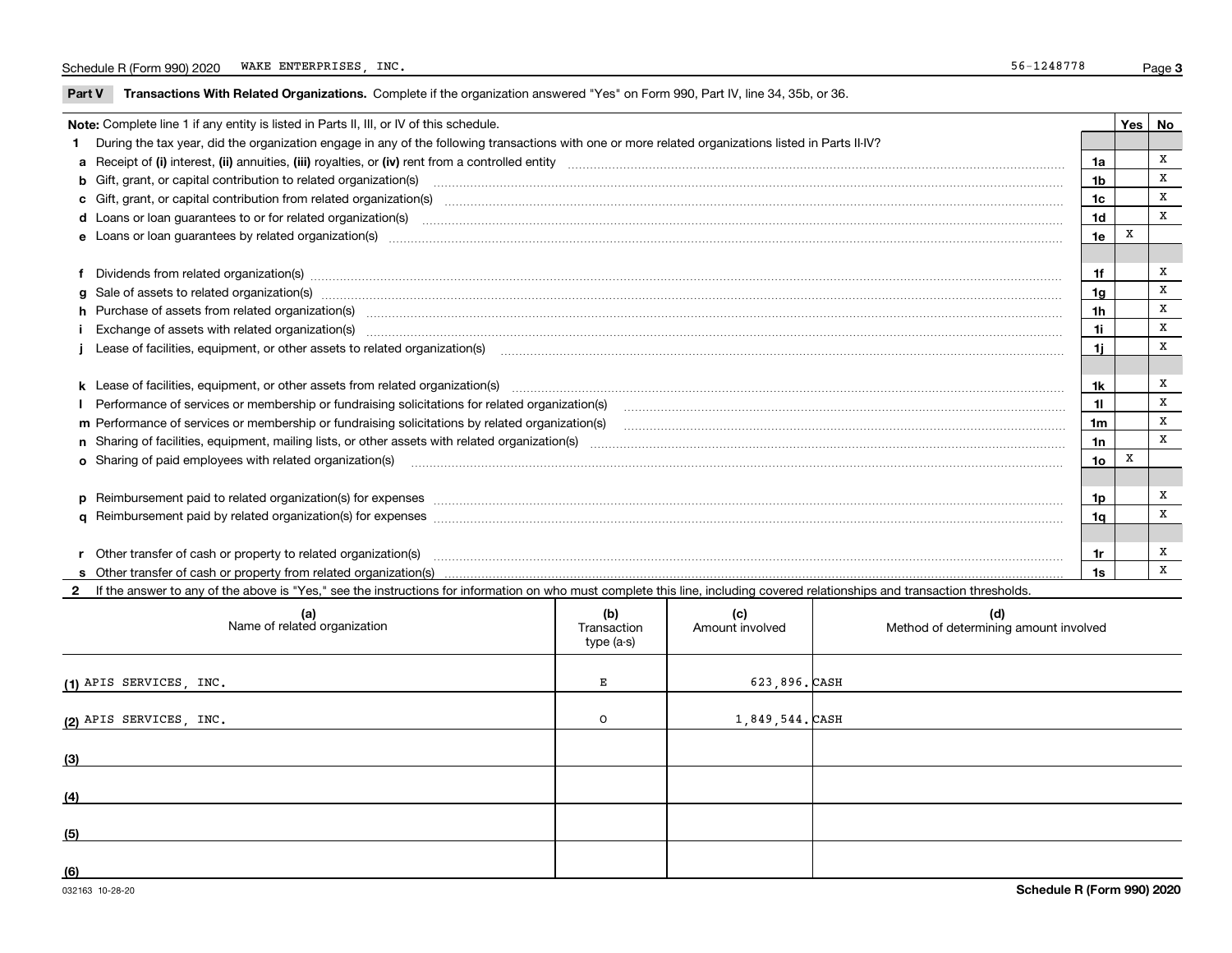#### Schedule R (Form 990) 2020 WAKE ENTERPRISES, INC. WAKE ENTERPRISES, INC.

**Part VI Unrelated Organizations Taxable as a Partnership. Complete if the organization answered "Yes" on Form 990, Part IV, line 37.** 

Provide the following information for each entity taxed as a partnership through which the organization conducted more than five percent of its activities (measured by total assets or gross revenue) that was not a related organization. See instructions regarding exclusion for certain investment partnerships.

| $\overline{\phantom{0}}$<br>(a)<br>Name, address, and EIN<br>of entity | ັ<br>ັ<br>(b)<br>Primary activity | (c)<br>Legal domicile<br>(state or foreign<br>country) | (d)<br>Predominant income<br>(related, unrelated,<br>excluded from tax under<br>sections 512-514) | (e)<br>Are all<br>$\begin{array}{c}\n\text{partners} & \text{sec.} \\ 501(c)(3) & \text{orgs.?} \n\end{array}$<br>Yes No | (f)<br>Share of<br>total<br>income | (g)<br>Share of<br>end-of-year<br>assets | (h)<br>Dispropor-<br>tionate<br>allocations?<br>Yes No | (i)<br>Code V-UBI<br>  amount in box 20 managing<br>  of Schedule K-1 partner? ownership<br>  of Schedule K-1 partner? ownership<br>  Yes No | (i)<br>Yes No | (k) |
|------------------------------------------------------------------------|-----------------------------------|--------------------------------------------------------|---------------------------------------------------------------------------------------------------|--------------------------------------------------------------------------------------------------------------------------|------------------------------------|------------------------------------------|--------------------------------------------------------|----------------------------------------------------------------------------------------------------------------------------------------------|---------------|-----|
|                                                                        |                                   |                                                        |                                                                                                   |                                                                                                                          |                                    |                                          |                                                        |                                                                                                                                              |               |     |
|                                                                        |                                   |                                                        |                                                                                                   |                                                                                                                          |                                    |                                          |                                                        |                                                                                                                                              |               |     |
|                                                                        |                                   |                                                        |                                                                                                   |                                                                                                                          |                                    |                                          |                                                        |                                                                                                                                              |               |     |
|                                                                        |                                   |                                                        |                                                                                                   |                                                                                                                          |                                    |                                          |                                                        |                                                                                                                                              |               |     |
|                                                                        |                                   |                                                        |                                                                                                   |                                                                                                                          |                                    |                                          |                                                        |                                                                                                                                              |               |     |
|                                                                        |                                   |                                                        |                                                                                                   |                                                                                                                          |                                    |                                          |                                                        |                                                                                                                                              |               |     |
|                                                                        |                                   |                                                        |                                                                                                   |                                                                                                                          |                                    |                                          |                                                        |                                                                                                                                              |               |     |
|                                                                        |                                   |                                                        |                                                                                                   |                                                                                                                          |                                    |                                          |                                                        |                                                                                                                                              |               |     |

**Schedule R (Form 990) 2020**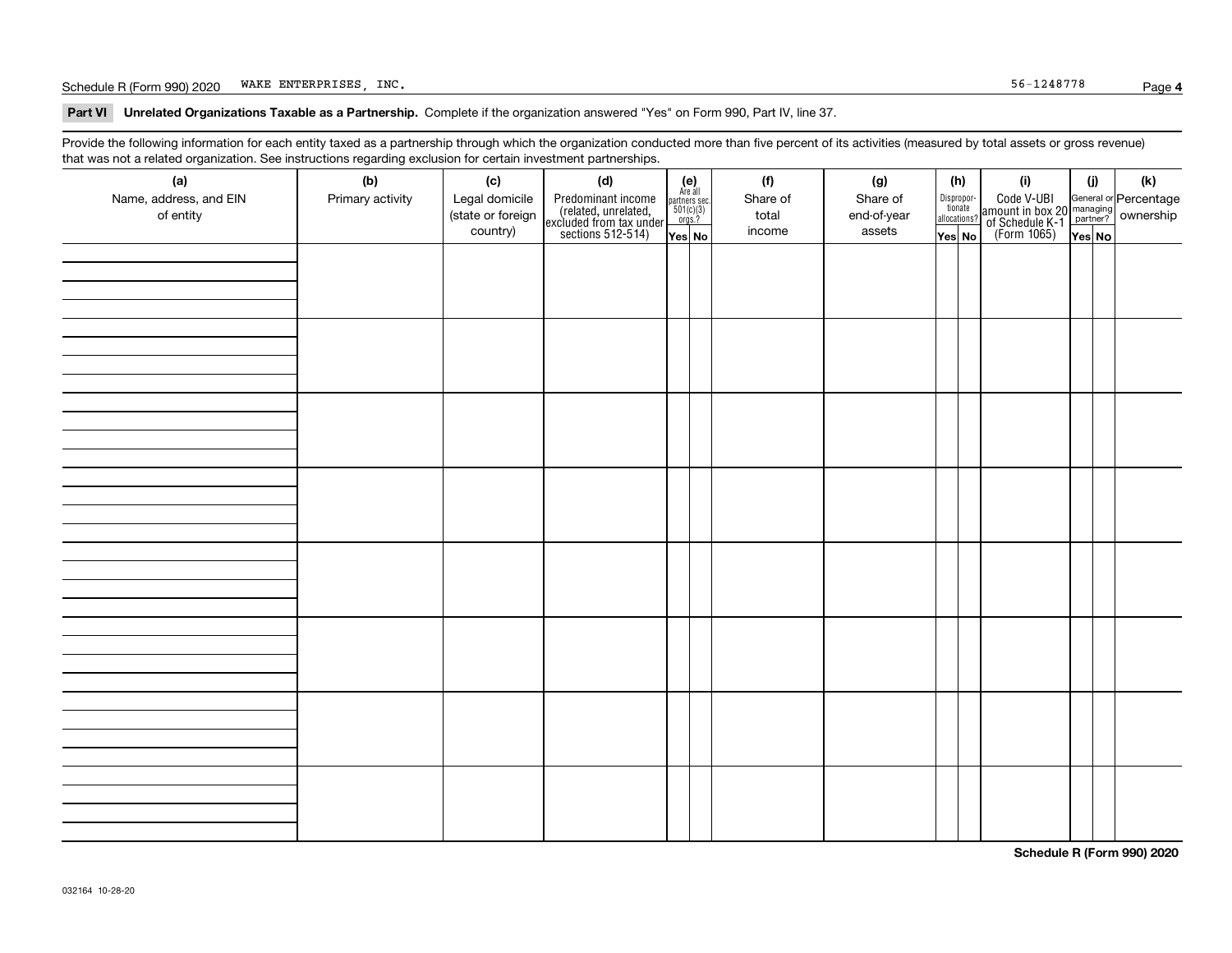### **Part VII Supplemental Information**

Provide additional information for responses to questions on Schedule R. See instructions.

PART II, IDENTIFICATION OF RELATED TAX-EXEMPT ORGANIZATIONS:

NAME OF RELATED ORGANIZATION:

CONEXIO CARE, INC.

PRIMARY ACTIVITY: PROVIDE HEALTHCARE, HOUSING, EMPLOYMENT OPPORTUNITIES,

COUNSELING FOR MH